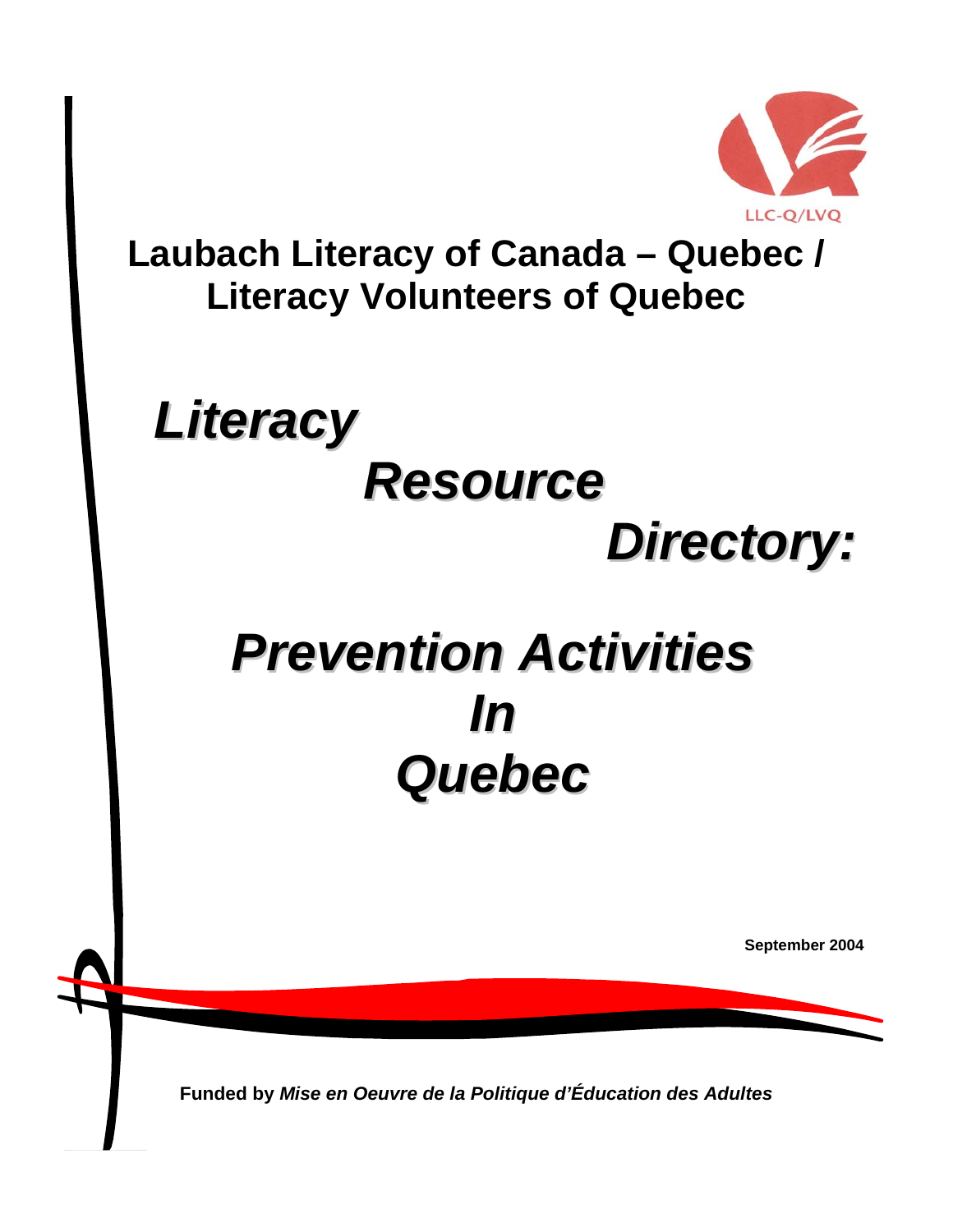## **Laubach Literacy of Canada – Quebec/ Literacy Volunteers of Quebec**



*An effective voice for English literacy advancement* 

LLC-Q/LVQ, with funding from Mise en Oeuvre de la Politique d'Éducation des Adultes, presents a **Literacy Resource Directory: Prevention Activities in Quebec**

Published by:

**Laubach Literacy of Canada-Quebec/Literacy Volunteers of Quebec**  830 Provencher PO Box 86003, Brossard, QC J4W 3K7

Produced by:

**Project Coordinator:**  Wendy Seys

**Administrative Assistants:**  Karen Ingalls Karen Smith

**LLC-Q/LVQ Steering Committee:** Marilee DeLombard Danielle Hay Valerie McConnell

Produced in:

Quebec, September 2004

ISBN 0-9736497-0-4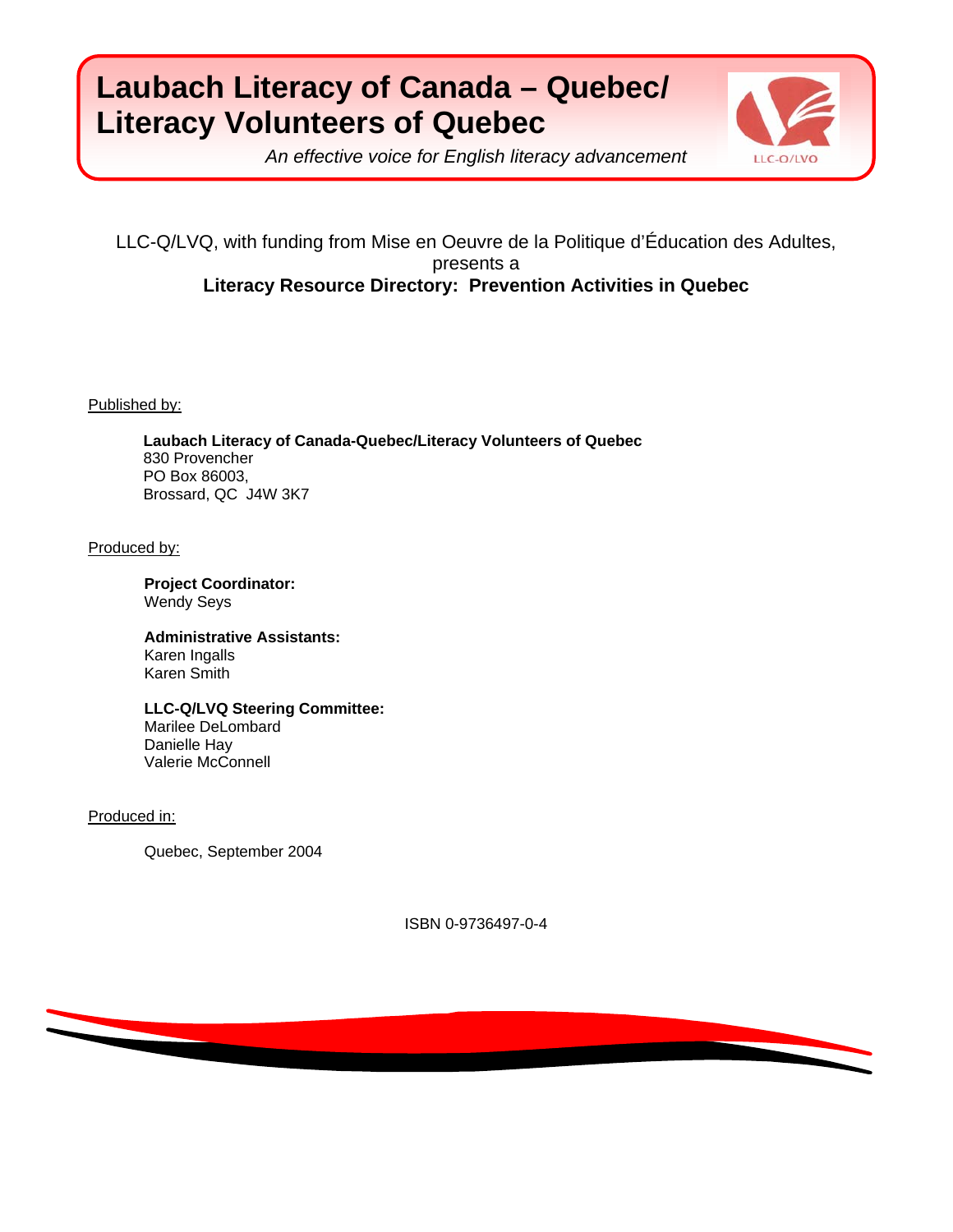## **Literacy Resource Directory: Prevention Initiatives in Quebec**  *Acknowledgements*

The *Literacy Resource Directory: Prevention Activities in Quebec* was made possible thanks to funding from **Mise en Oeuvre de la Politique d'Éducation des Adultes**.

Laubach Literacy of Canada-Quebec/Literacy Volunteers of Quebec (LLC-Q/LVQ) would like to extend thanks to its members and colleagues from other organizations who have located a broad range of prevention initiatives and resources, and supplied the information needed to produce this directory. Your support and participation have been invaluable and are very much appreciated.

Thank you to the LLC-Q/LVQ Steering Committee for support on the project – Danielle Hay, Marilee DeLombard and Valerie McConnell.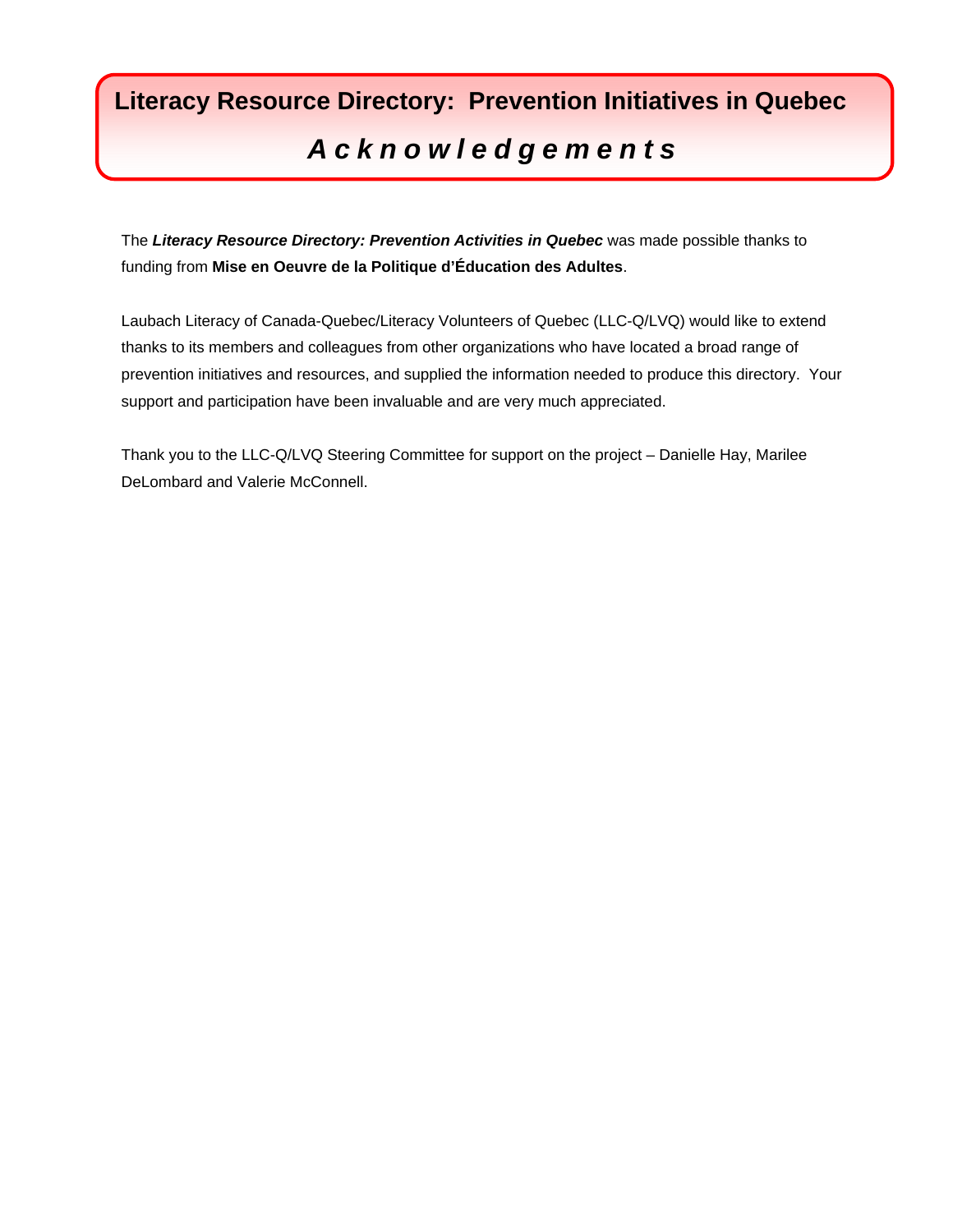## **Table of Contents**

#### page

## Organizations Involved in Prevention Activities in English Literacy in Quebec:

| $\bullet$ |                   |    |
|-----------|-------------------|----|
|           |                   |    |
|           |                   |    |
|           |                   |    |
|           |                   |    |
|           |                   |    |
|           |                   |    |
|           |                   |    |
|           |                   |    |
|           |                   |    |
|           |                   |    |
|           |                   |    |
|           |                   |    |
|           |                   |    |
|           |                   |    |
|           |                   |    |
|           |                   |    |
|           |                   |    |
|           |                   |    |
|           |                   |    |
|           |                   |    |
|           |                   |    |
|           |                   |    |
|           |                   |    |
|           |                   |    |
|           |                   |    |
|           |                   |    |
|           |                   |    |
|           |                   |    |
|           |                   |    |
|           |                   |    |
|           |                   |    |
|           |                   |    |
|           |                   |    |
|           | <b>Librorical</b> | 27 |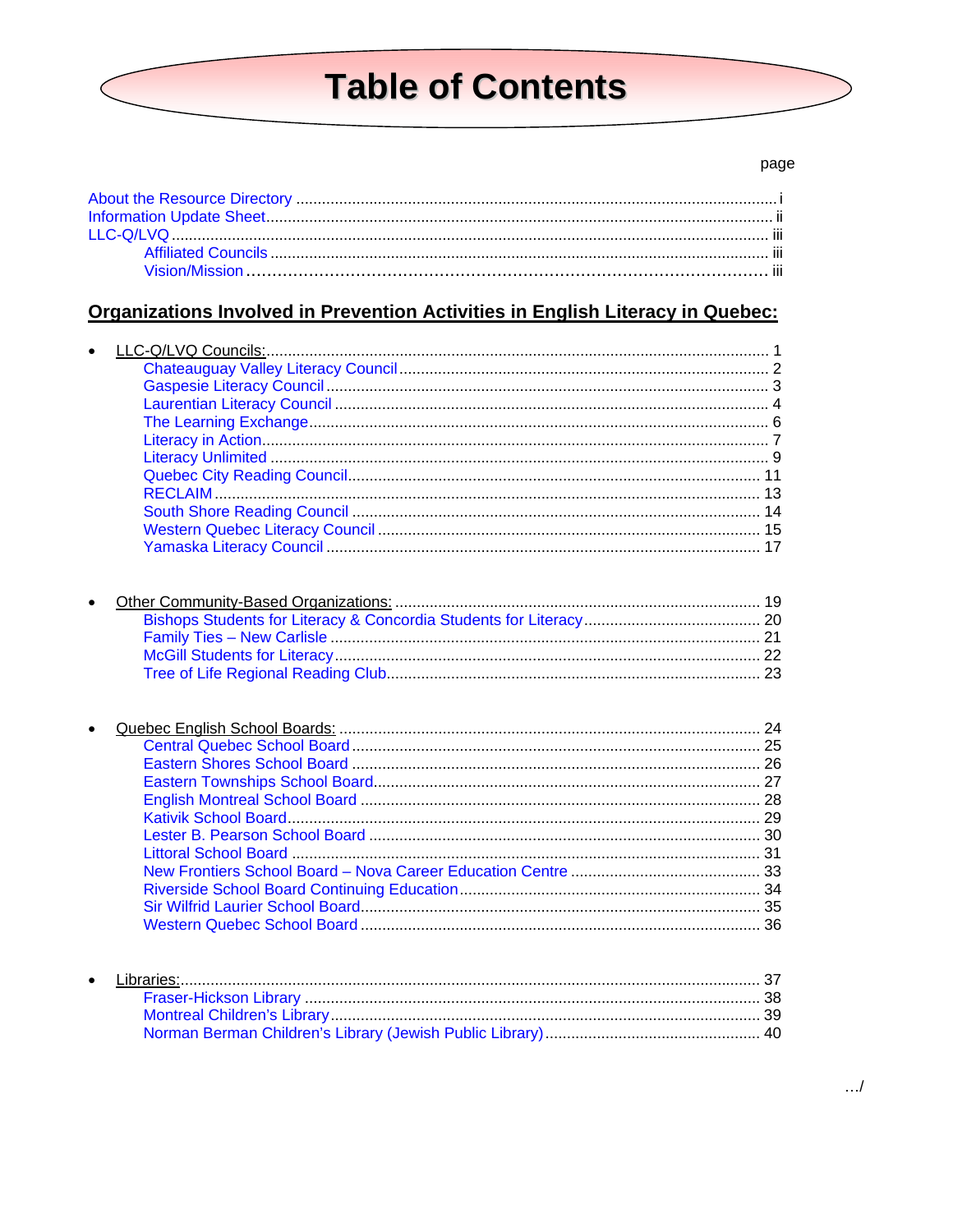## **Table of Contents**

#### page

|                | Laubach Literacy of Canada-Quebec/Literacy Volunteers of Quebec 48 |  |
|----------------|--------------------------------------------------------------------|--|
|                |                                                                    |  |
|                |                                                                    |  |
|                |                                                                    |  |
|                |                                                                    |  |
|                |                                                                    |  |
|                |                                                                    |  |
|                |                                                                    |  |
|                | * Umbrella Groups, Businesses, Services and Resource Centres       |  |
| $\bullet$      |                                                                    |  |
|                |                                                                    |  |
|                |                                                                    |  |
|                |                                                                    |  |
|                |                                                                    |  |
|                |                                                                    |  |
|                |                                                                    |  |
|                |                                                                    |  |
| Organizations: |                                                                    |  |
|                |                                                                    |  |
|                |                                                                    |  |
|                |                                                                    |  |
|                |                                                                    |  |
|                |                                                                    |  |
|                |                                                                    |  |
|                |                                                                    |  |
|                |                                                                    |  |
|                |                                                                    |  |
|                |                                                                    |  |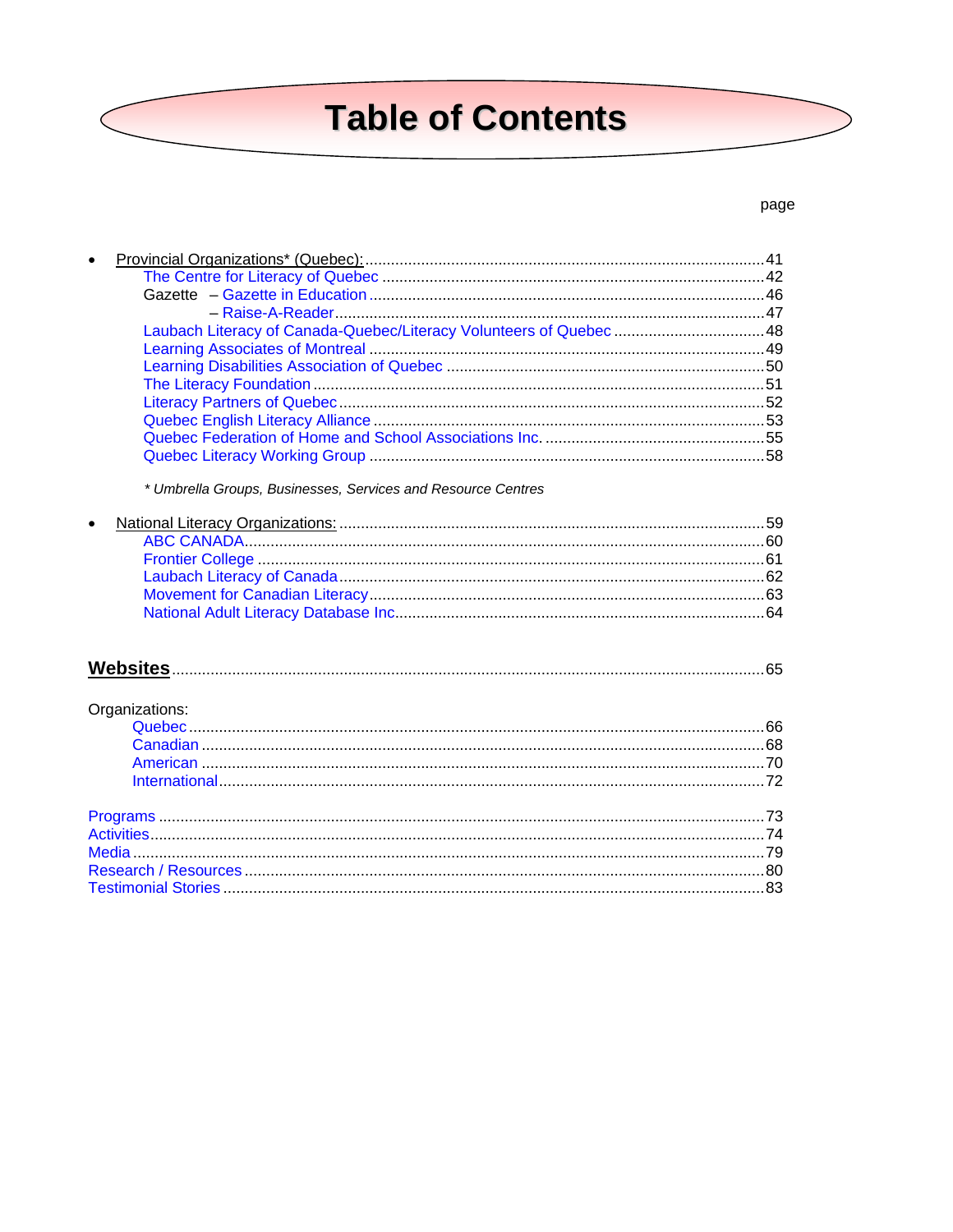<span id="page-5-0"></span>

LLC-Q/LVQ has strived to create a resource directory that reflects prevention activities and initiatives in the Quebec English literacy community.

Many of the organizations listed have adult literacy as their mandate, and have many activities to achieve that end. The scope of this directory is to list **only** the prevention initiatives.

LLC-Q/LVQ has not evaluated any of these activities. Instead, we leave this up to you as you assess your needs.

The information printed was provided by the individual organizations that responded to our questionnaire. Information was collected and cross-referenced through web searches, brochures, questionnaires and follow-up telephone conversations to verify and clarify information. Every effort was made to be accurate. We sincerely apologize for any errors or omissions.

It is our hope that the resources listed here will serve as a starting point to steer people in the right direction to find the resources they need in the area of prevention.

An extensive listing of websites related to the prevention of illiteracy has been included in this directory, to provide readers with a selection of prevention programs, resources and organizations not limited to Quebec.

Please use the **Information Update Sheet** (page ii) to help us update the information in the directory. If any information needs to be corrected, or if there are groups/individuals that should be included in an update, please let us know. Your feedback will help keep this directory current.

#### **Laubach Literacy of Canada-Quebec / Literacy Volunteers of Quebec**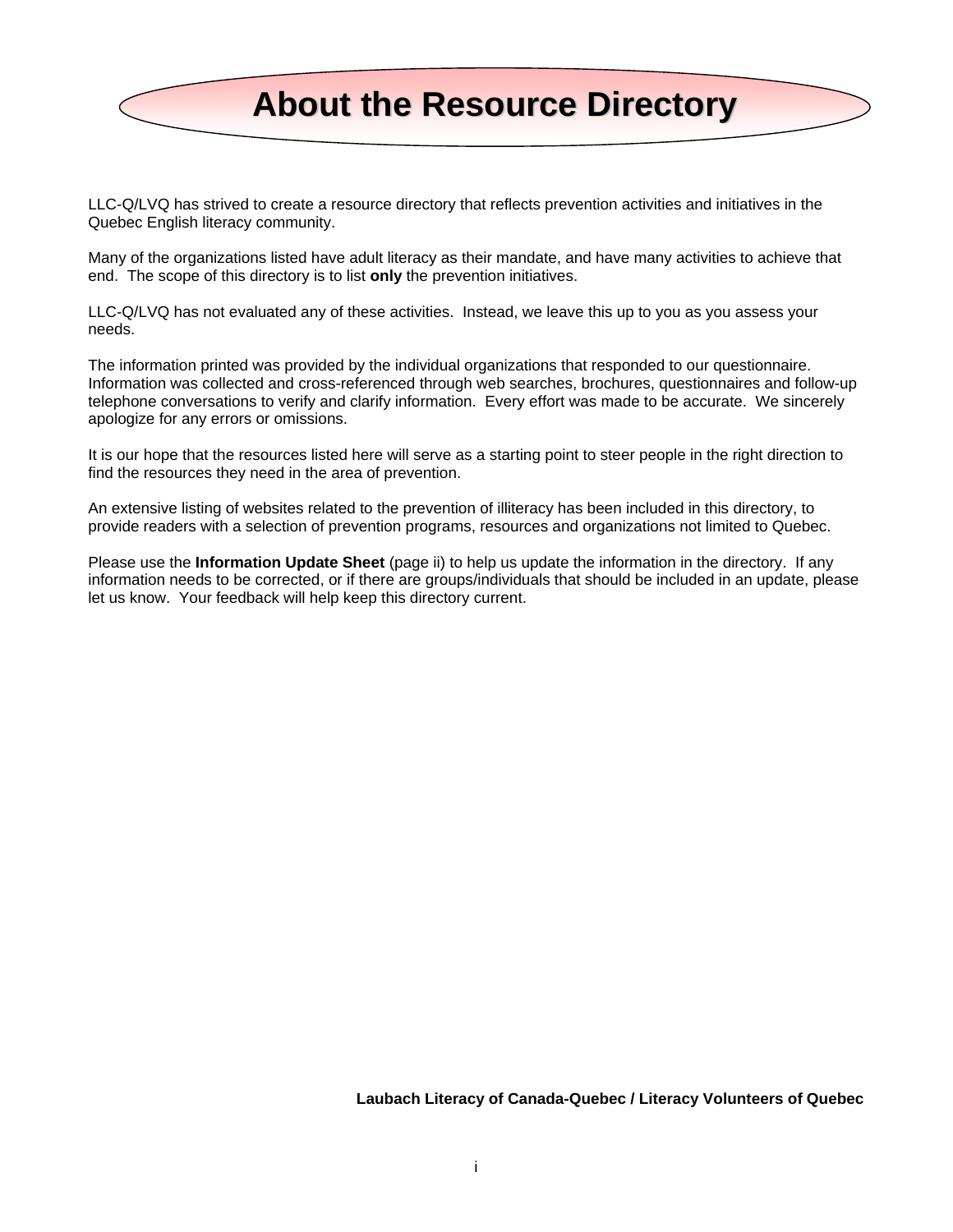# <span id="page-6-0"></span>**Information Update Sheet**

Help us keep the information in the **Literacy Resource Directory: Prevention Activities in Quebec** current. Please inform us of any change of information by completing and returning this form to:

Laubach Literacy of Canada–Quebec/Literacy Volunteers of Quebec 830 Provencher PO Box 86003, Brossard, QC J4W 3K7 Email: llc-q@bellnet.ca Website: www.nald.ca/lvq.htm Fax: 450-671-8729

| School/Council/<br>Organization: |        |       |
|----------------------------------|--------|-------|
| Name:                            |        |       |
| Address:                         |        |       |
| Home:                            | (tel.) | (fax) |
| Work:                            | (tel.) | (fax) |
| E-Mail:                          | (H)    | (W)   |
| Website:                         |        |       |

#### **Additional Comments:**

Signature: \_\_\_\_\_\_\_\_\_\_\_\_\_\_\_\_\_\_\_\_\_\_\_\_\_\_\_\_\_\_\_\_\_\_\_\_\_ Date: \_\_\_\_\_\_\_\_\_\_\_\_\_\_\_\_\_\_\_\_\_\_\_\_\_\_\_\_\_\_\_\_\_\_\_\_\_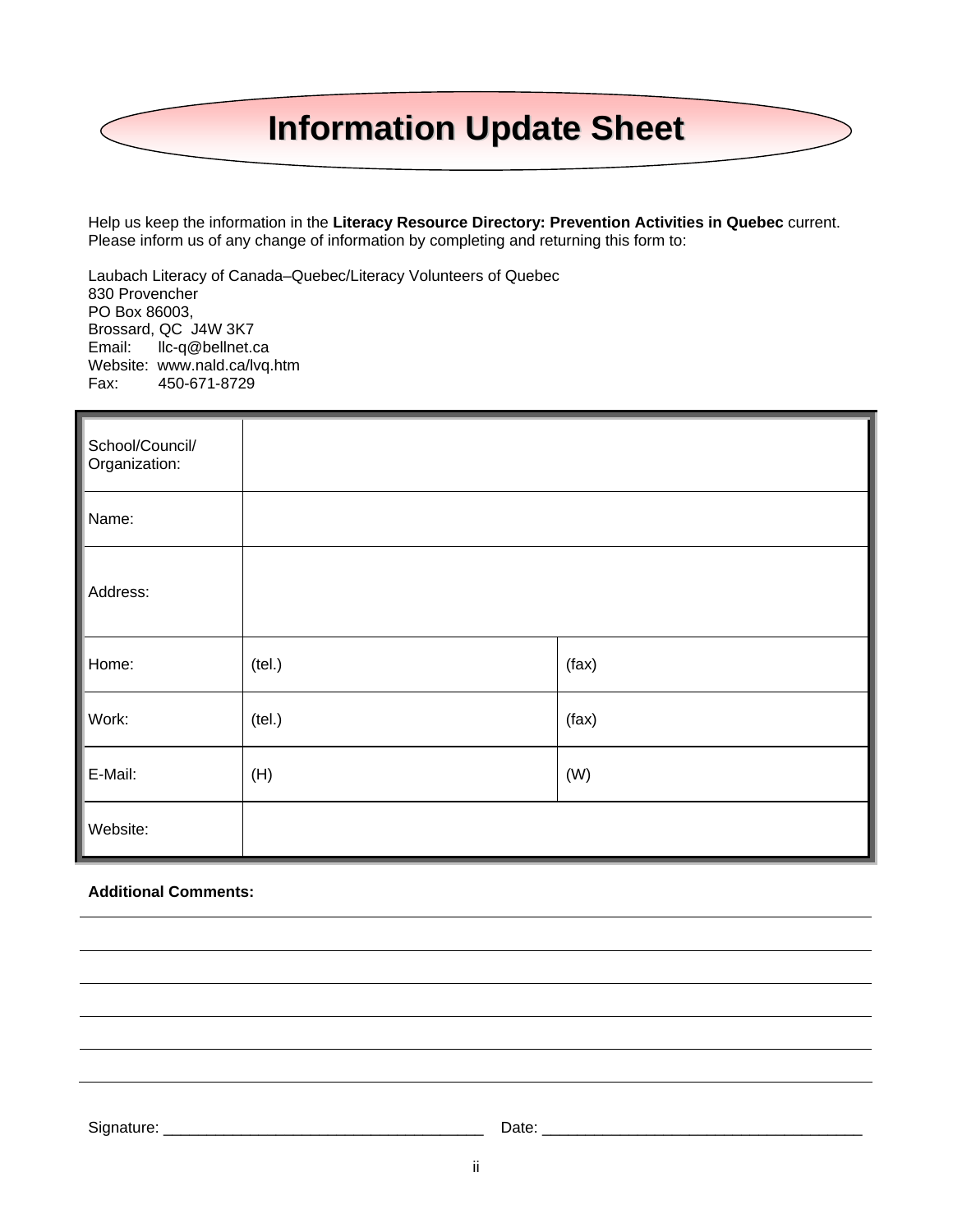<span id="page-7-0"></span>

**Laubach Literacy of Canada–Quebec/Literacy Volunteers of Quebec**  *…an effective voice for English literacy advancement.* **\_\_\_\_\_\_\_\_\_\_\_\_\_\_\_\_\_\_\_\_\_\_\_\_\_\_\_\_\_\_\_\_\_\_\_\_\_** 

**Alphabétisation Laubach Canada–Québec/Les Volontaires en Alphabétisation du Québec**  *…la voix effective pour la promotion de l'alphabétisation anglaise.* 

#### **Affiliated Councils:**

**Chateauguay Valley Literacy Council**  Chateauguay, Quebec

**Gaspesie Literacy Council**  Douglastown, Quebec

**Laurentian Literacy Council**  Lachute, Quebec

**The Learning Exchange**  Chomedey, Laval, Quebec

**Literacy in Action**  Sherbrooke, Quebec

**Literacy Unlimited**  Pointe-Claire, Quebec **RECLAIM**  Montreal, Quebec

**Quebec City Reading Council**  Quebec City, Quebec

**South Shore Reading Council**  Greenfield Park, Quebec

**Western Quebec Literacy Council**  Shawville, Quebec

**Yamaska Literacy Council**  Cowansville, Quebec

## **Our Vision**

Laubach Literacy of Canada–Quebec/Literacy Volunteers of Quebec (LLC-Q/LVQ) is an effective voice for English literacy advancement by representing and supporting all literacy providers across Quebec.

## **Our Mission**

Laubach Literacy of Canada–Quebec/Literacy Volunteers of Quebec (LLC-Q/LVQ) is a provincial not-for-profit coalition which is dedicated to, and supports volunteer literacy groups through professional development, networking, communication and advocacy for English literacy.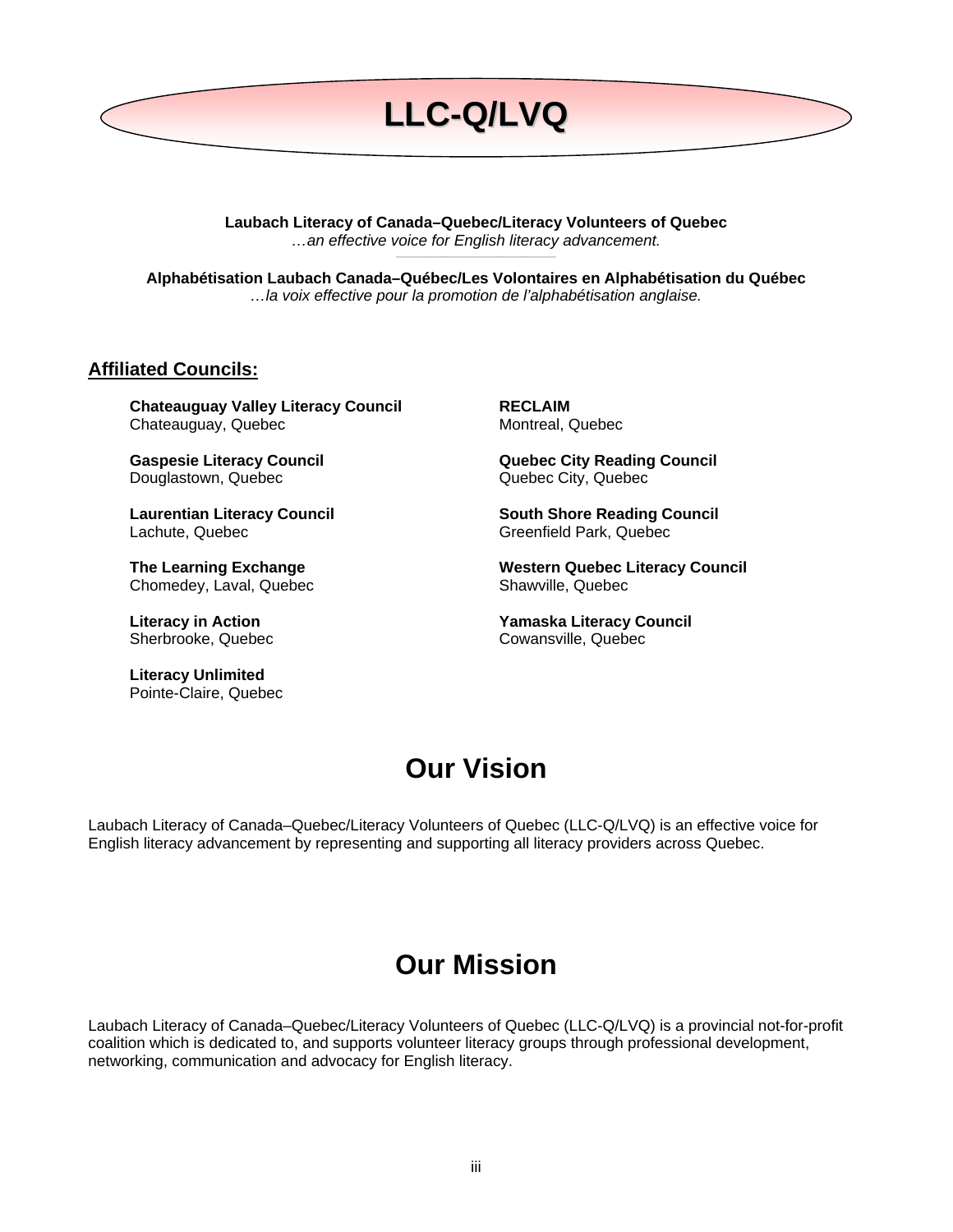

# **Organizations Involved in Prevention Activities in English in Quebec:**

 **Laubach Literacy of Canada-Quebec/ Literacy Volunteers of Quebec Councils** 



*LLC-Q/LVQ Councils*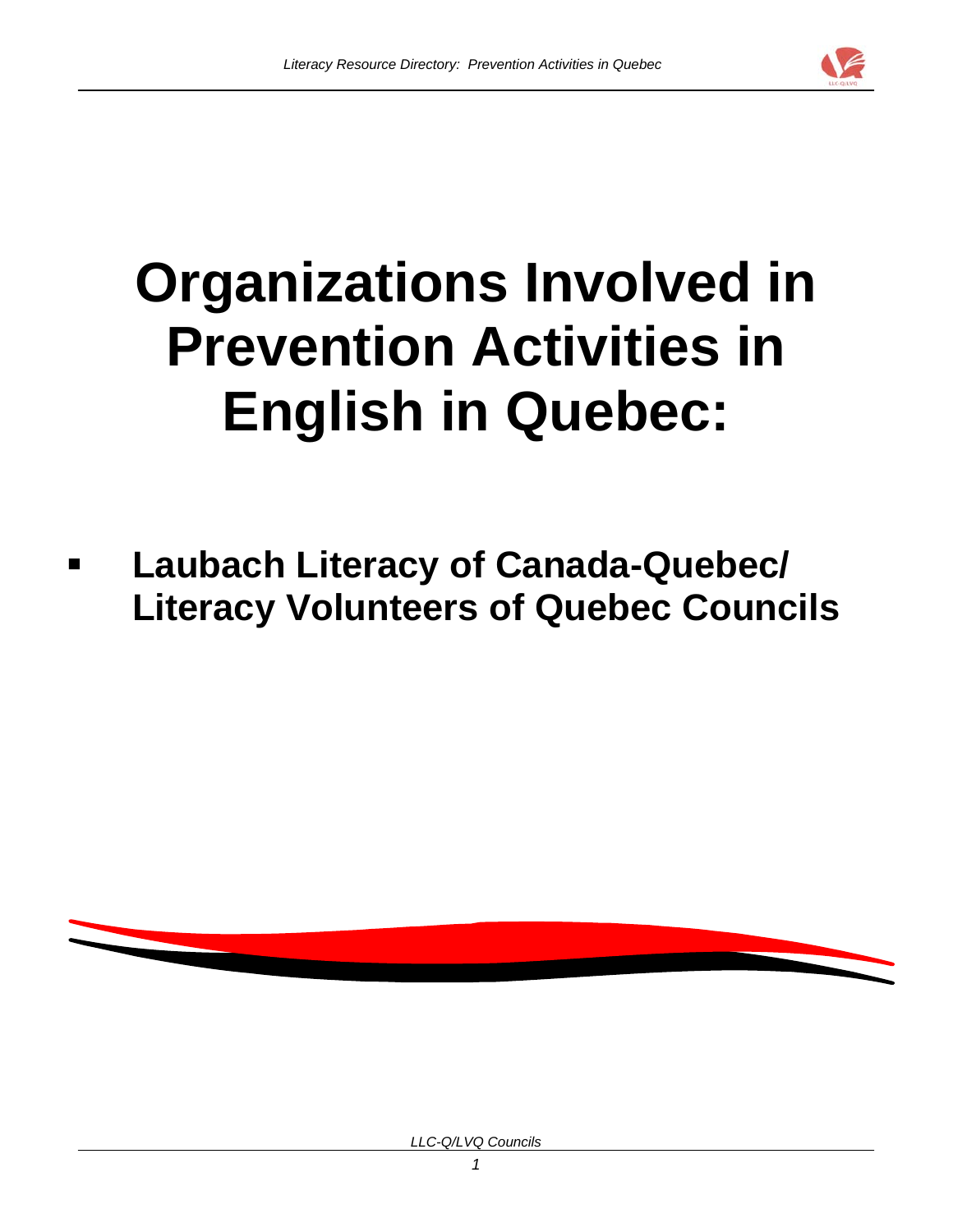

## <span id="page-9-0"></span>**Council:** *Chateauguay Valley Literacy Council*

**Contact:** Valerie McConnell

214, rue McLeod, Room E227 Chateauguay, QC J6J 2H4 Tel.: 888-598-0342/450-698-0342 Fax: 450-699-3263 Email: valerie.mcconnell@mcgill.ca or cvlc\_@go.com

**Event:** Family Literacy Awareness

**Goals**: To publicize Family Literacy Day and encourage reading.

**Target**: Children 5-12 years

- **Description**: The council gives gift certificates to the elementary schools to be used in a draw for students who participate in a reading week for family literacy. Letters are sent to schools in late December.
- **Partners**: All elementary schools in Chateauguay, Ormstown, Kahnawake, Howick and Huntingdon.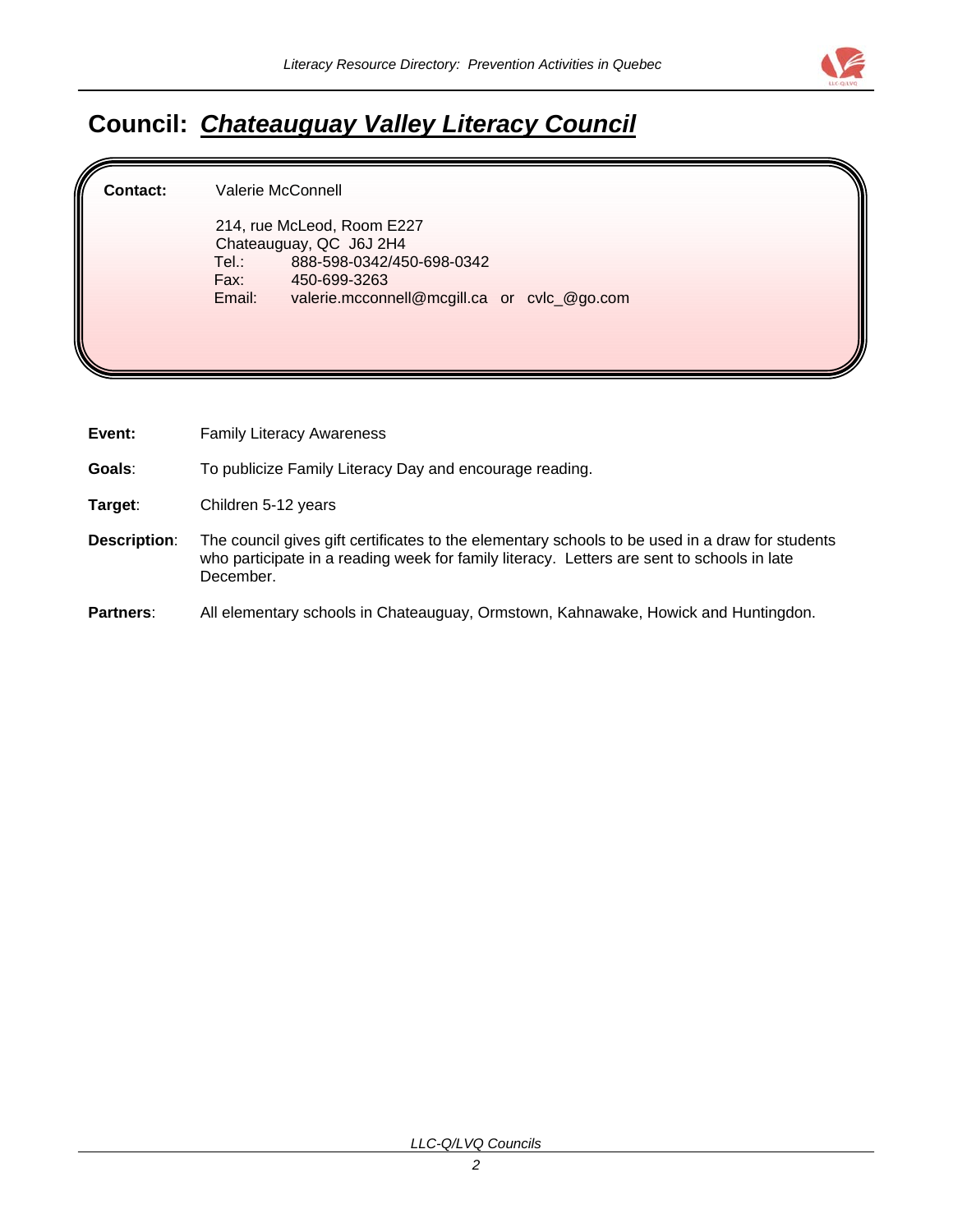

## <span id="page-10-0"></span>**Council:** *Gaspesie Literacy Council*

**Contact:** Gary Briand

PO Box 88, Douglastown, QC G4X 2Y5<br>Tel.: 418-368-4184 Tel.: 418-368-4184<br>Fax: 418-368-2261 Fax: 418-368-2261<br>Email: gary\_briand@ gary\_briand@globetrotter.net

| Workshop:           | <b>Stimulating Reading with Pre-Schoolers</b>                                                                                                                                                                                                                                                     |
|---------------------|---------------------------------------------------------------------------------------------------------------------------------------------------------------------------------------------------------------------------------------------------------------------------------------------------|
| Duration:           | 8 hours (given according to demand during September - May)                                                                                                                                                                                                                                        |
| Goals:              | To enrich the lives of pre-schoolers who have no access to books and games.                                                                                                                                                                                                                       |
| Target:             | Parents of pre-schoolers                                                                                                                                                                                                                                                                          |
| <b>Description:</b> | Parents of pre-schoolers are exposed to high interest beginner's books and taught how to model<br>reading. During the last hour, pre-school children are brought in for a reading session.                                                                                                        |
| <b>Partners:</b>    | Local library, Eastern Shores School Board                                                                                                                                                                                                                                                        |
|                     |                                                                                                                                                                                                                                                                                                   |
|                     |                                                                                                                                                                                                                                                                                                   |
| Event:              | <b>READS</b>                                                                                                                                                                                                                                                                                      |
| Duration:           | Event held annually in September                                                                                                                                                                                                                                                                  |
| Goals:              | To stimulate interest in reading at home.                                                                                                                                                                                                                                                         |
| Target:             | Children 5-12 years                                                                                                                                                                                                                                                                               |
| <b>Description:</b> | An annual event at which an author is brought in to read to children grouped according to age.<br>In 2003 Andrea Beek was the featured author reading to three hundred and fifty children aged<br>K-6. The 2004 event will be focused on native children and the author will be from Yellowknife. |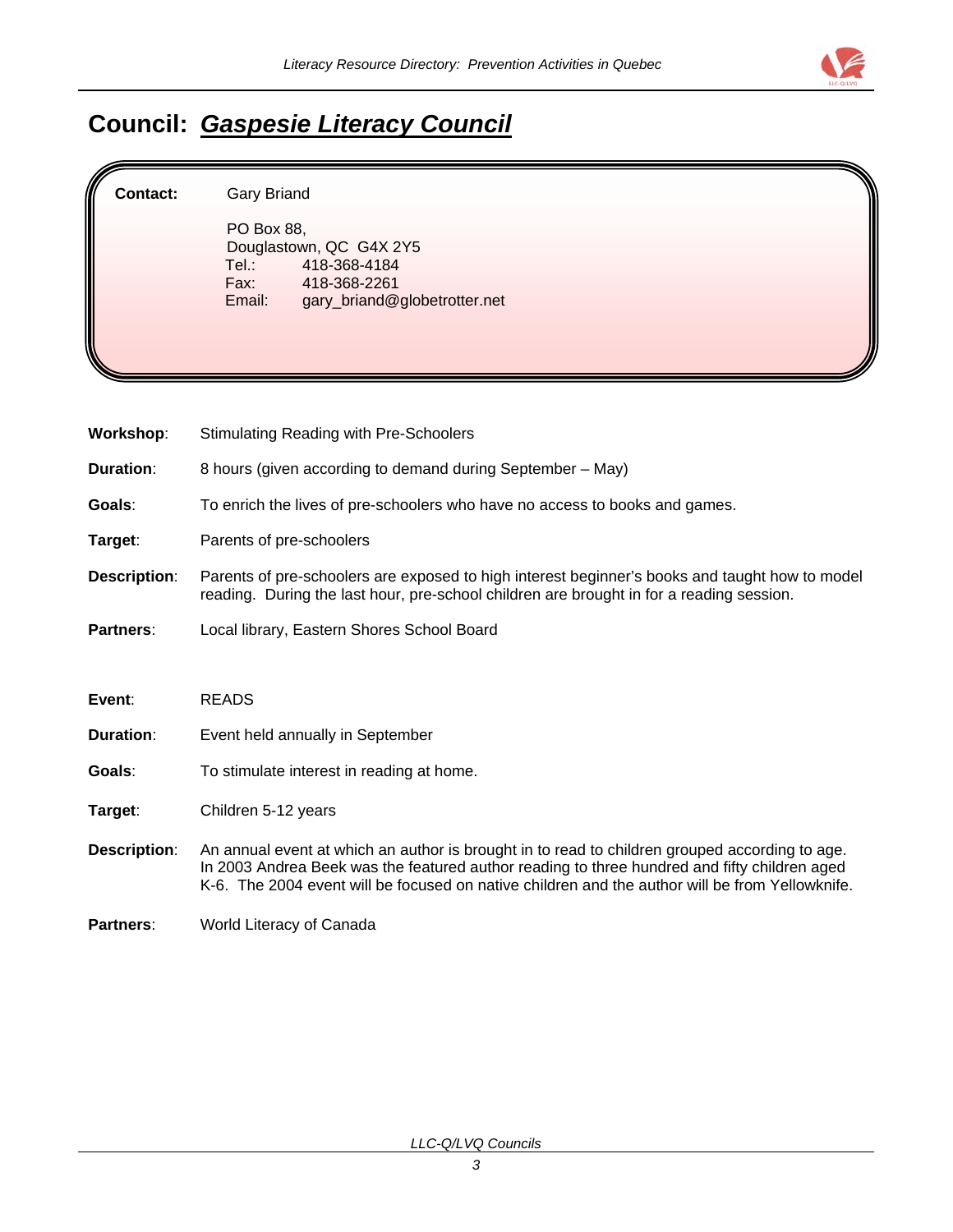

## <span id="page-11-0"></span>**Council:** *Laurentian Literacy Council*

| Contact:             | Danielle Hay<br>PO Box 401,<br>Lachute, QC J8H 3X9<br>450-562-3719<br>Tel.:<br>Fax:<br>450-562-1574<br>Email: literacy@aiservice.com                                                                                                                                                                     |
|----------------------|----------------------------------------------------------------------------------------------------------------------------------------------------------------------------------------------------------------------------------------------------------------------------------------------------------|
| <b>Workshops:</b>    | Organizing Yourself for High School/Organizing Yourself for College                                                                                                                                                                                                                                      |
| <b>Duration:</b>     | 2 hours                                                                                                                                                                                                                                                                                                  |
| <b>Availability:</b> | Offered as needed                                                                                                                                                                                                                                                                                        |
| Goals:               | To provide youth with skills to develop organizational and time management skills for success at<br>high school/college.                                                                                                                                                                                 |
| Target:              | 12-17 years                                                                                                                                                                                                                                                                                              |
| <b>Description:</b>  | Participatory workshops that include the following topics:<br>positive attitudes<br>❖<br>work ethics<br>❖<br>commitment to quality<br>❖<br>listening skills and ways to improve them<br>❖<br>note taking<br>❖<br>17 ways to study smarter<br>❖<br>time management<br>❖<br>working with your teacher<br>❖ |
| Workshop:            | <b>Family Literacy Workshop</b>                                                                                                                                                                                                                                                                          |
| <b>Duration:</b>     | 4 sessions of 90 minutes; offered as needed                                                                                                                                                                                                                                                              |
| Goals:               | To teach parents the importance of reading with and to their children; to provide parents with<br>information to help them understand how young children learn; to introduce parents to resources<br>which will help them to bring reading into the home.                                                |
| Target:              | Parents/caregivers with young children (0-5 years)                                                                                                                                                                                                                                                       |
| <b>Description:</b>  | The workshops teach parents about the importance of reading in the home and provide practical<br>tips for reading with and to children.                                                                                                                                                                  |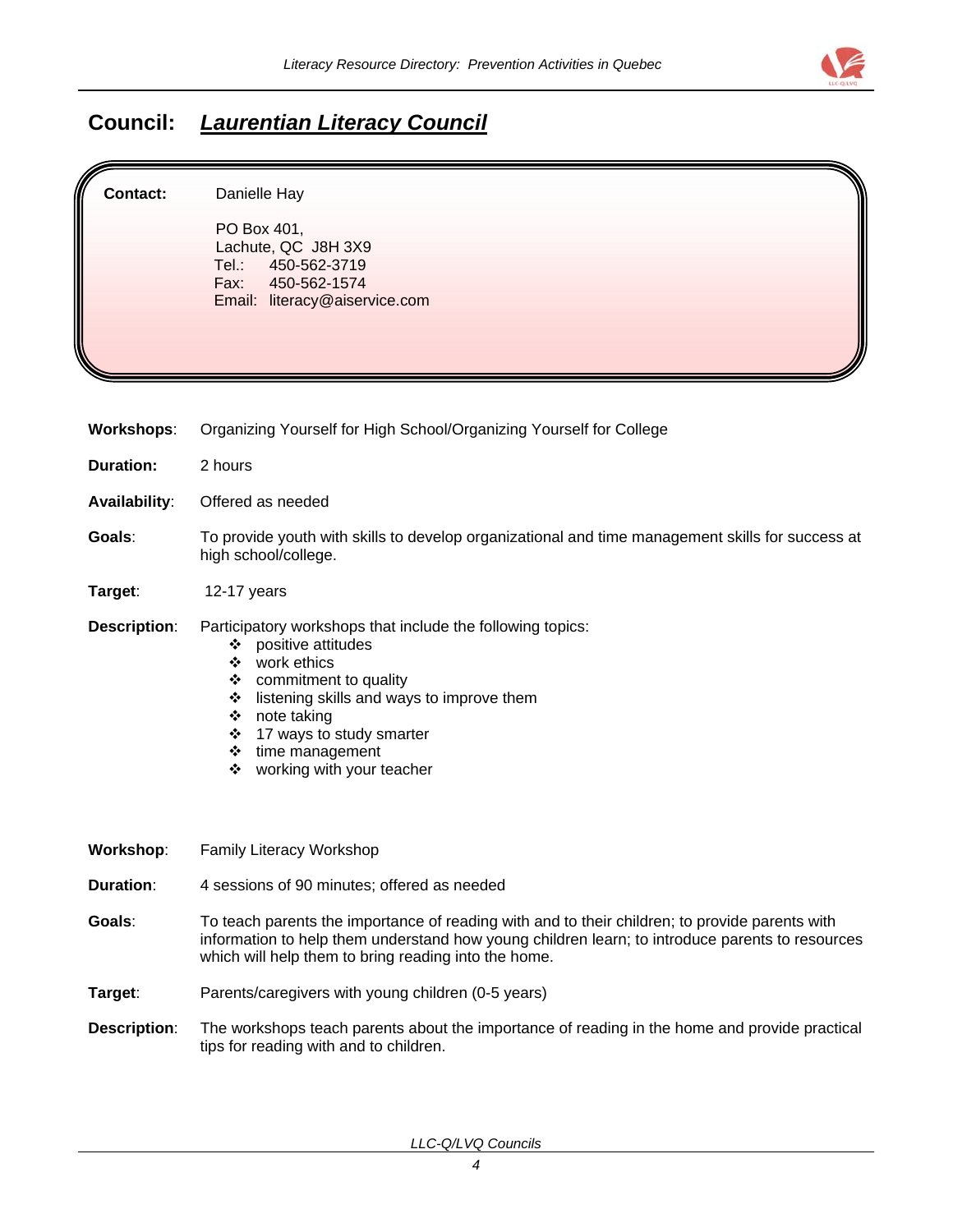

### **Council:** *Laurentian Literacy Council cont'd*

| Workshop:           | <b>Composition Workshop</b>                                                                    |
|---------------------|------------------------------------------------------------------------------------------------|
| Duration:           | 90 minutes                                                                                     |
| Goals:              | To help high school students at risk of dropping out of school due to poor composition skills. |
| Target:             | High school students                                                                           |
| <b>Description:</b> | The workshop has three components: narrative, exposition, and critical writing skills.         |
|                     |                                                                                                |

| Program:     | Sunshine Reading Program                                                                                                                      |
|--------------|-----------------------------------------------------------------------------------------------------------------------------------------------|
| Duration:    | 8 days in July, 4 hours each day                                                                                                              |
| Goals:       | To help elementary aged school children that have difficulty with reading and writing to improve<br>their reading and writing skills.         |
| Target:      | Children in Cycle II.                                                                                                                         |
| Description: | A summer reading enrichment camp provides small group and one to one activities to help<br>children improve their reading and writing skills. |

#### **Activities include**:

- Reading: Group reading, one to one, quiet reading, storytelling, flash cards
- Writing: Diary, short stories, words
- Spelling: Crossword puzzles, everyday vocabulary, fun with words, games

*Reading and Writing Camp* from **Curriculum Associates, Inc**. is used for reading comprehension, critical thinking and basic reading strategies.

**Partners**: Laurentian Elementary School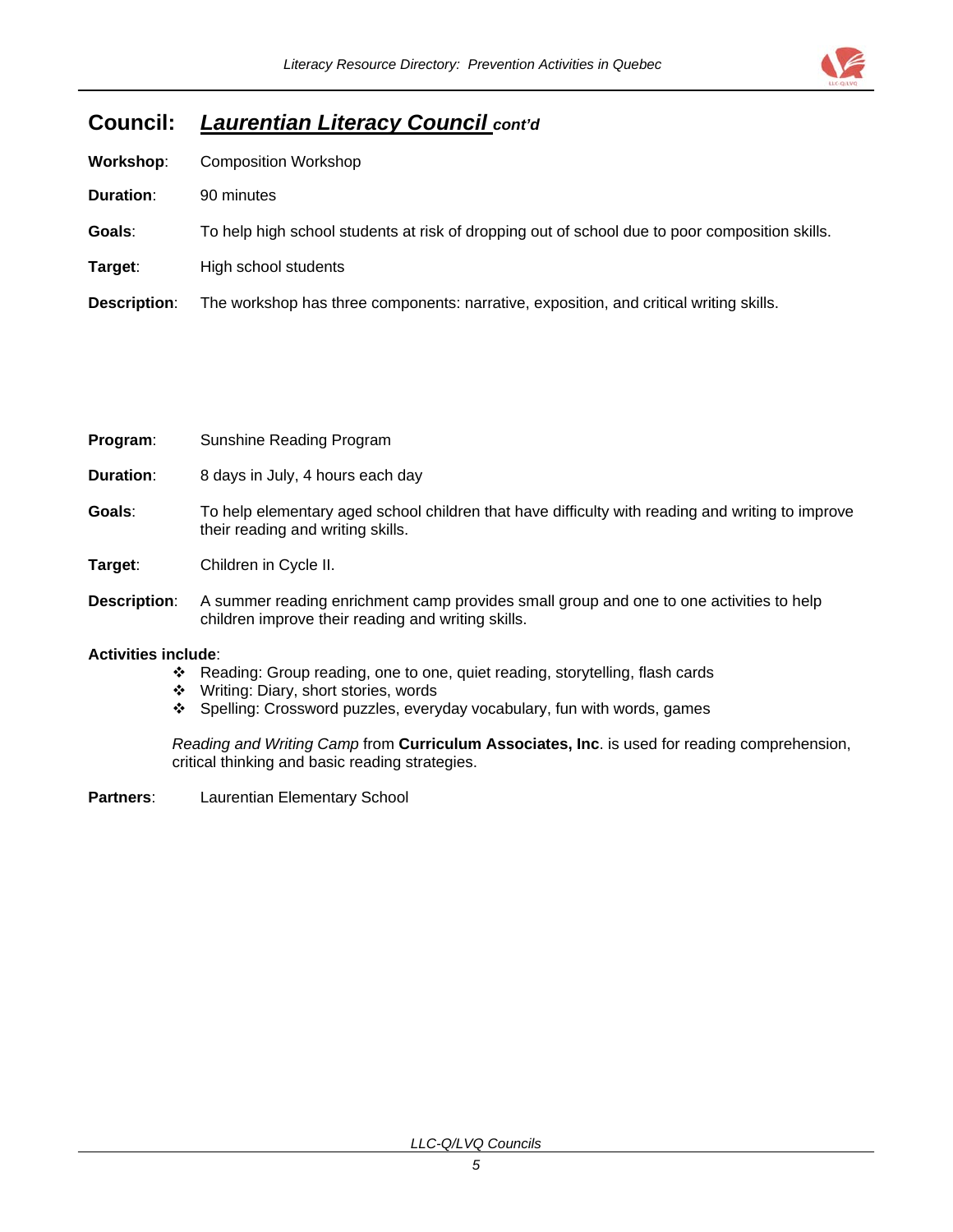

## <span id="page-13-0"></span>**Council:** *The Learning Exchange*

| <b>Contact:</b>     | Darlene Brown                                                                                                                                                                                                                                                                                                                                                                                                                                                     |
|---------------------|-------------------------------------------------------------------------------------------------------------------------------------------------------------------------------------------------------------------------------------------------------------------------------------------------------------------------------------------------------------------------------------------------------------------------------------------------------------------|
|                     | <b>TLE Center</b><br>3200 Souvenir Road, Room D110,<br>Chomedey, Laval, QC H7V 1W9<br>450-688-2933 ext. 3126<br>Tel:<br>Fax:<br>450-688-8125<br>Email:<br>thelearningexchange@hotmail.com<br>www.nald.ca/thelearningexchange<br>Website:                                                                                                                                                                                                                          |
|                     |                                                                                                                                                                                                                                                                                                                                                                                                                                                                   |
| <b>Workshops:</b>   | The Learning Exchange develops family literacy workshops as required to address need.<br>Examples:<br>How Can We Help Our Children Succeed?<br>❖<br>Reading, Writing at Home<br>❖<br><b>Family Information Session</b><br>❖<br><b>Homework Tips</b><br>❖<br>Reading Can be "Beary" Fun<br>❖                                                                                                                                                                       |
| Goals:              | To promote family reading.<br>To instill a love of reading in families.<br>To provide ideas to make reading/writing a success.                                                                                                                                                                                                                                                                                                                                    |
| <b>Duration:</b>    | 2-3 hours                                                                                                                                                                                                                                                                                                                                                                                                                                                         |
| Target:             | Depends on workshop                                                                                                                                                                                                                                                                                                                                                                                                                                               |
| <b>Description:</b> | Specific to each workshop                                                                                                                                                                                                                                                                                                                                                                                                                                         |
|                     |                                                                                                                                                                                                                                                                                                                                                                                                                                                                   |
| Event:              | Book Bags/Interactive reading and story telling                                                                                                                                                                                                                                                                                                                                                                                                                   |
| Goals:              | To provide fun, interactive reading opportunities to children in Cycles I and II.<br>To provide family literacy information to families.                                                                                                                                                                                                                                                                                                                          |
| Date:               | <b>Early February</b>                                                                                                                                                                                                                                                                                                                                                                                                                                             |
| <b>Description:</b> | During February, in celebration of International Family Literacy Day and "I Love to Read" week,<br>The Learning Exchange family literacy volunteers and Executive Director visit local elementary<br>schools. The volunteers read to the children and give out goodies such as books, pencils, pads<br>and stickers. Family literacy information booklets are distributed to all children in Kindergarten<br>through grade three to bring home to their families. |
| Partners:           | Sir Wilfrid Laurier Elementary schools (2); Laval Multicultural Library                                                                                                                                                                                                                                                                                                                                                                                           |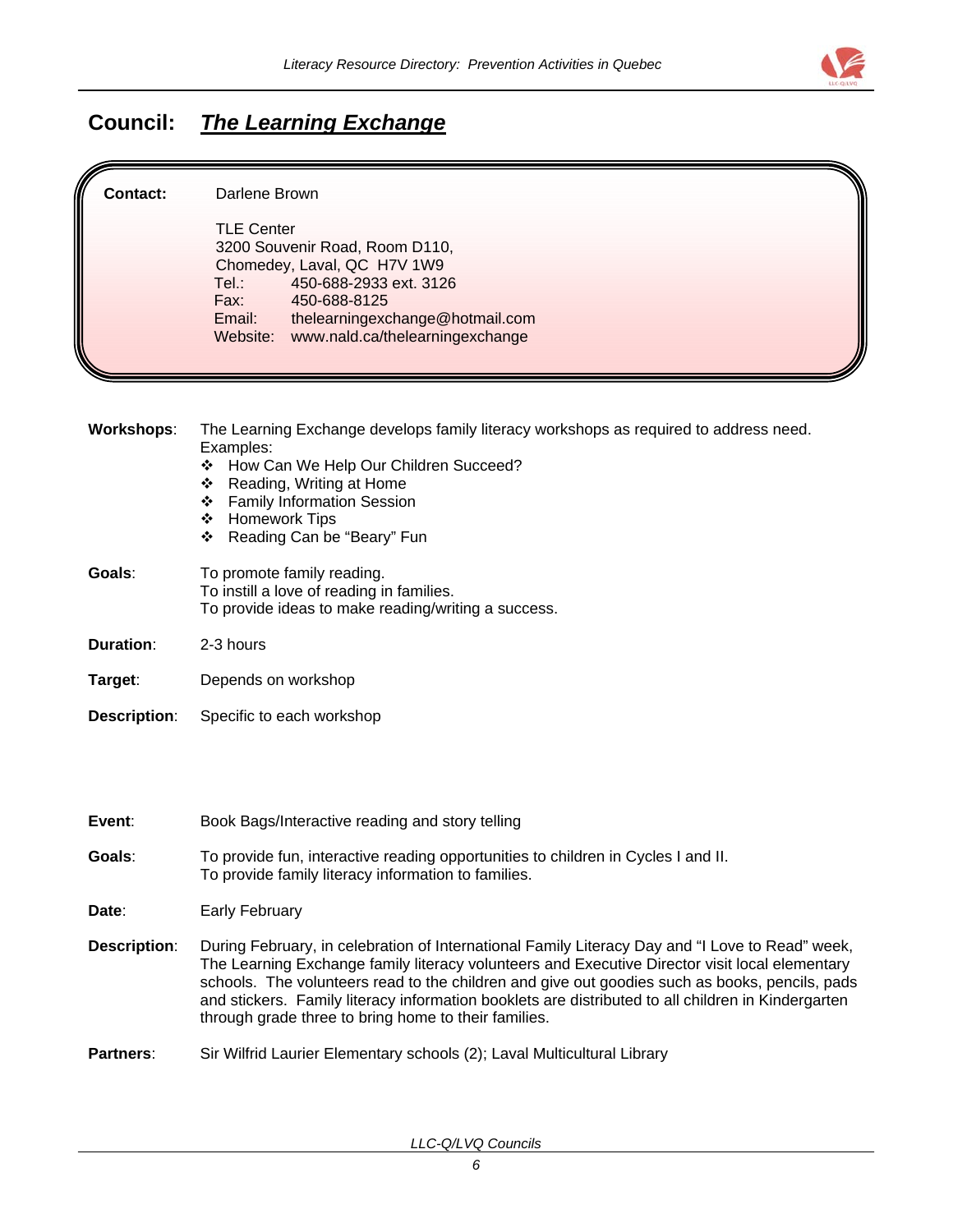

## <span id="page-14-0"></span>**Council:** *Literacy in Action*

| Contact:         | Kathy Richan<br>257 Queen Street,<br>Lennoxville, QC J1M 1K7<br>Tel∴<br>819-346-7009<br>Fax: Fax:<br>819-566-9492<br>Email:<br>lia819@qc.aibn.com |
|------------------|---------------------------------------------------------------------------------------------------------------------------------------------------|
| Workshop:        | Nurturing Self-Esteem in Children                                                                                                                 |
| <b>Duration:</b> | Five 2-3 hour sessions                                                                                                                            |
| Style:           | Participatory/Lecture                                                                                                                             |
| Goals:           | To increase participants awareness of unhealthy communication styles and to teach skills for<br>positive communication.                           |

- **Target**: Parents/caregivers of children
- **Description**: The workshop starts with self-esteem and awareness of parent's self-esteem, then works through dynamics with children and siblings and gives hands-on skills to better cope and nurture our children.

**Event**: Words on a String

**Duration:** 2<sup>nd</sup> Saturday of July (annual event)

**Goals**: To increase awareness of literacy issues; promote cultural literacy; host family event.

**Target**: General public

- **Description**: A one-day festival of music and words (author's reading) and children's activities with past attendance over 300. Words on a String is offered free of charge, and is open to all.
- Partners: Frontier College

Literacy in Action cont. >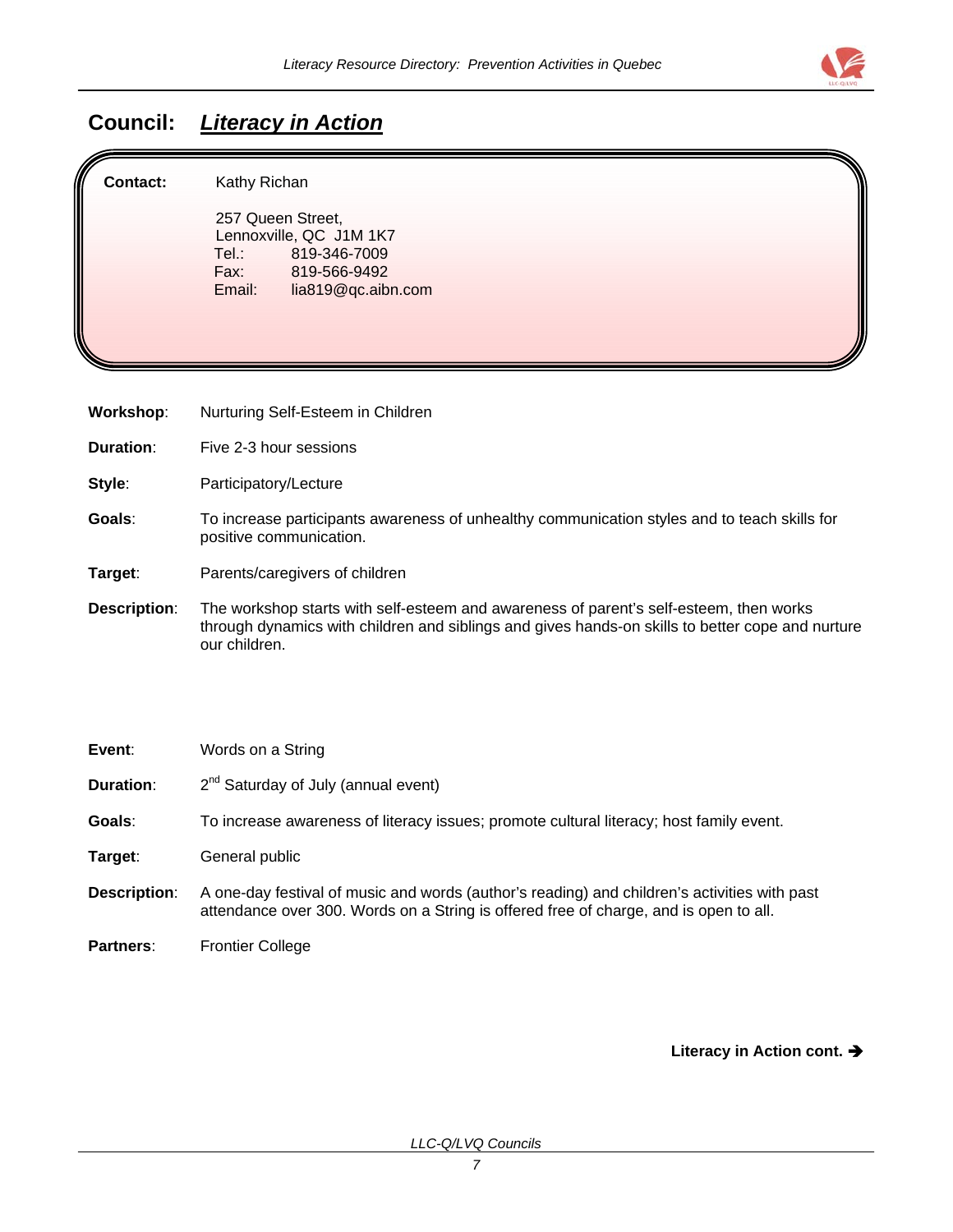

### **Council:** *Literacy in Action cont'd*

**Program:** Parents as Partners as Learners

**Duration**:School year

**Goals**: To give support and modeling to families in their homes

**Target**: Families

**Description**: Contact with families is made through the school. At the initial visit, an animator brings along a "read-to-me" kit. Subsequent 1-2 hour visits are weekly focusing on reading activities and creating a positive atmosphere around learning.

**Partners**: Local elementary school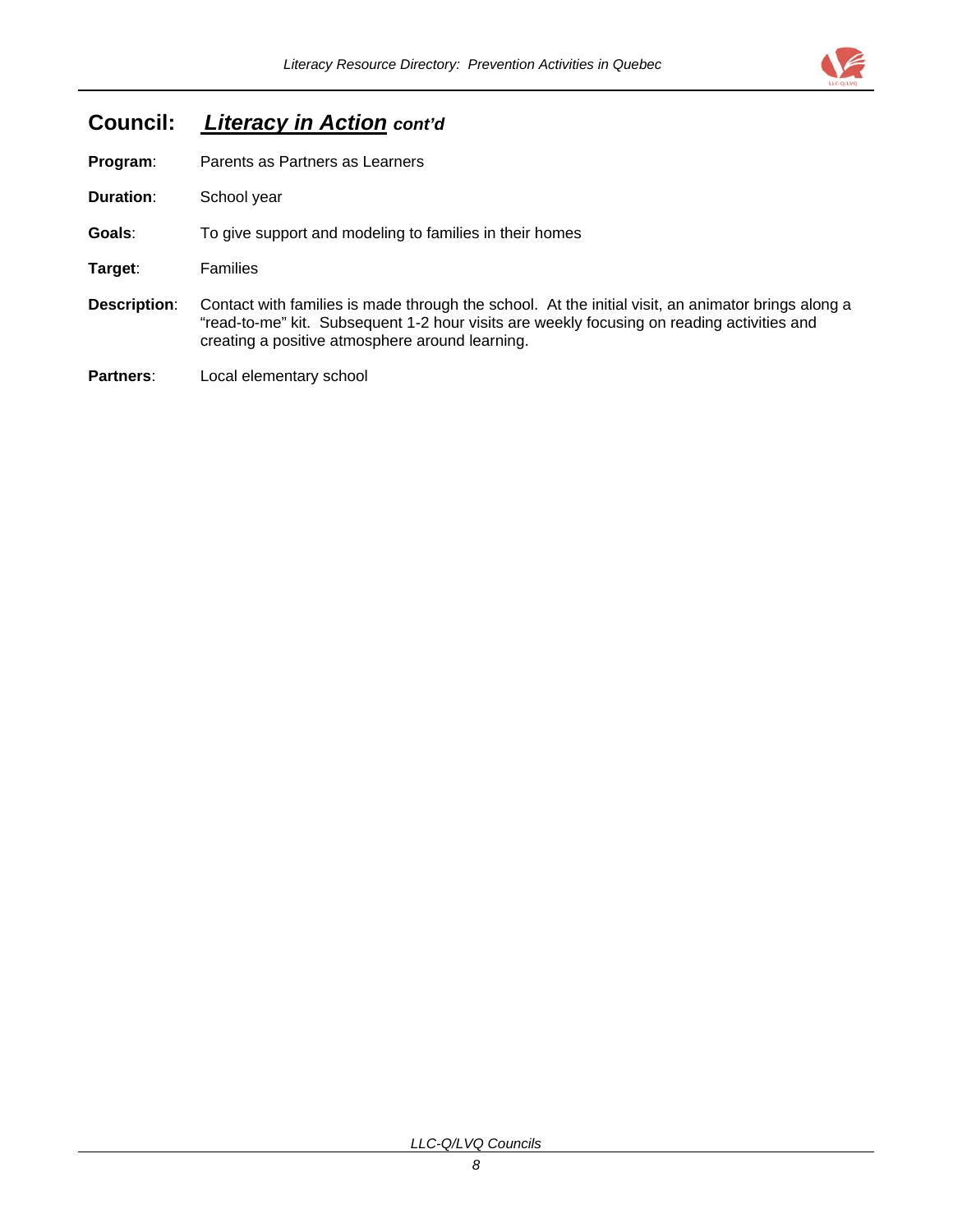

## <span id="page-16-0"></span>**Council:** *Literacy Unlimited*

Note: Literacy Unlimited has offered prevention initiatives in the past but is currently not involved in this area. The following describes some of these activities:

#### **Contact:** Kate Strickland

501, boul. St-Jean, Room 296 Pointe-Claire, QC H9R 3J5 Tel.: 514-694-0007 Fax: 514-694-0047 Email: info@literacyunlimited.ca Website: www.literacyunlimited.ca

**Event**: Family Literacy Day 1999-2003

**Goals**: To inform the public of literacy problems in the community; to highlight the importance of reading in the family at an early age.

**Target**: General public; families

**Description**: An information kiosque was set up in the local shopping mall; information was distributed and questions were answered; there were storytellers and a "make-your-own-book" activity. A reading area, where children had access to books of all kinds, was available. Parents and children received give-away bags.

#### **Event:** Reading Week Activities with Woodland Elementary School

- **Goals**: To increase public awareness; student recruitment (parents of elementary school children); to build a relationship between the literacy council and local elementary school identified as having high levels of low literacy.
- **Target**: Children 5-12 years, and their parents
- **Description**: The council participated in Woodland Elementary School's Reading Week activities by providing animated bookbinding workshops for parents in all classrooms. Parents were invited for refreshments and a raffle was held.
- **Partners**: QLWG, Woodland Elementary School

Literacy Unlimited cont. >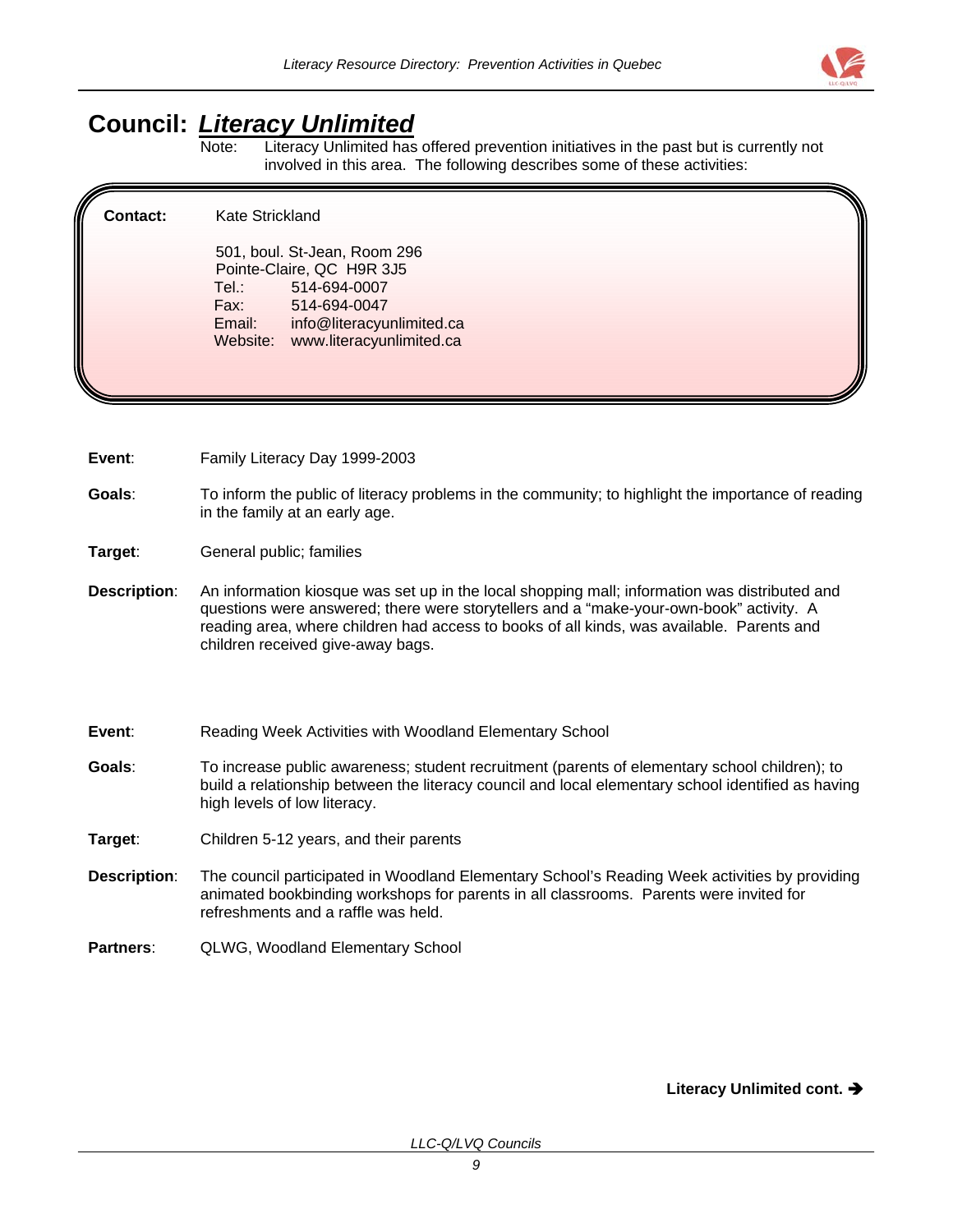

### **Council:** *Literacy Unlimited cont'd*

- **Event**: Family Storytelling Morning 2002
- **Goals**: To emphasize to parents the importance of reading with their children and to provide them with tips and materials to facilitate this in the home; to provide a fun environment for the children to participate in the reading process and to provide them with the reading materials which they may otherwise not have had at home; to recruit adult literacy students.
- **Target**: Families with children at Woodland Elementary School
- **Description**: A storytelling event was held at Woodland Elementary School in Verdun. Parents were invited with their children. Gift bags and literacy information were provided. There was a donation of used books and a raffle.
- **Partners**: Woodland Elementary School

| Project:            | Peer Tutoring                                                                                                                                                 |
|---------------------|---------------------------------------------------------------------------------------------------------------------------------------------------------------|
| <b>Duration:</b>    | A few weeks                                                                                                                                                   |
| Goals:              | To train high school students to tutor younger peers.                                                                                                         |
| Target:             | Children 5-12; youth 13-17                                                                                                                                    |
| <b>Description:</b> | High school students were trained by Literacy Unlimited, matched with elementary school<br>students, and followed through the school's Peer Tutoring Program. |
| <b>Partners:</b>    | Lindsay Place High School                                                                                                                                     |

| Program:     | Born To Read                                                                                           |
|--------------|--------------------------------------------------------------------------------------------------------|
| Goals:       | To assist new mothers identified as high risk by the CLSC to create a learning culture at home.        |
| Target:      | Expectant mothers who are registered in the OLO Program (oeufs, lait, oranges) at CLSC<br>Pierrefonds. |
| Description: | Bags of books are distributed each month at a health clinic run by CLSC Pierrefonds.                   |
| Partners:    | Born to Read                                                                                           |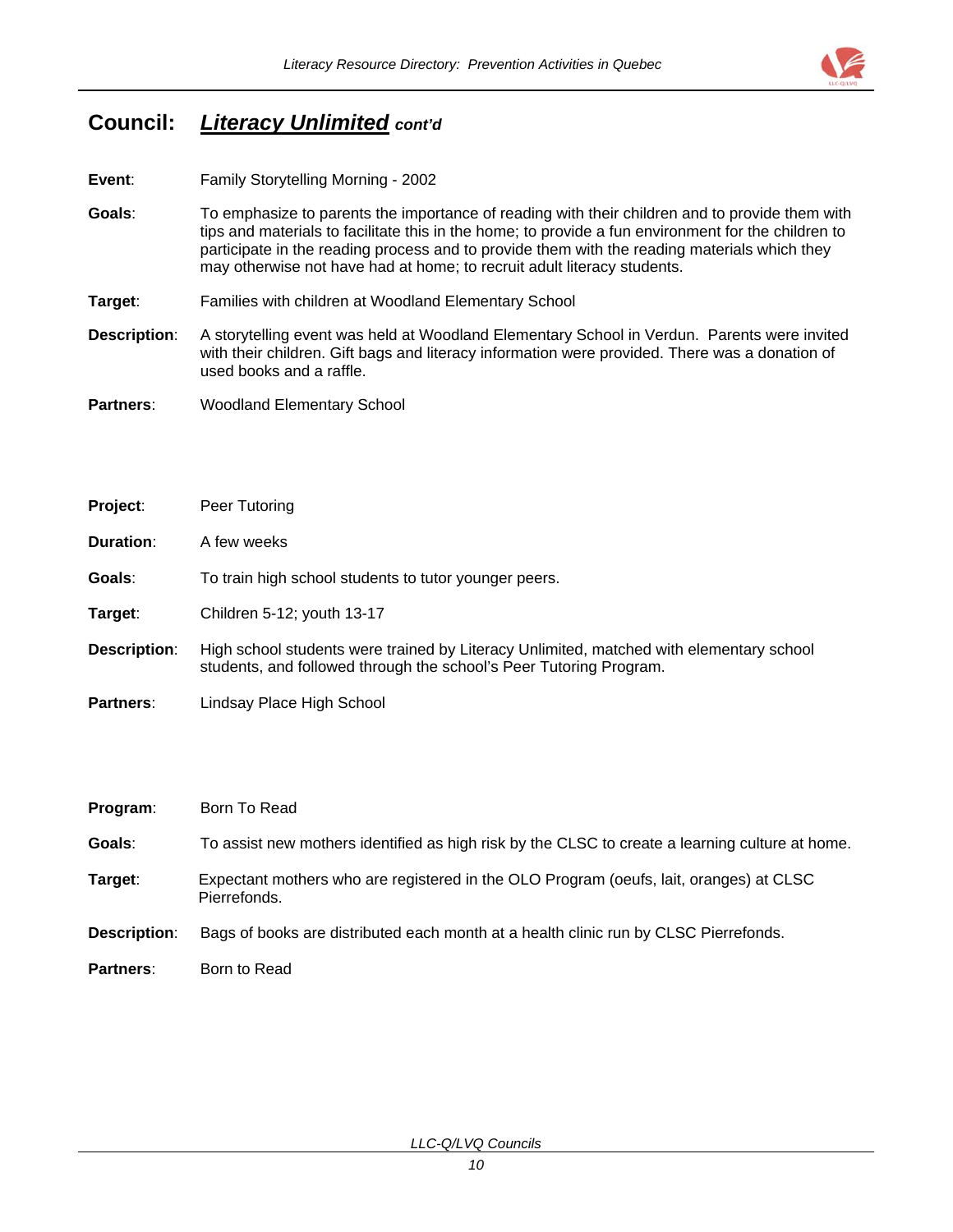

## <span id="page-18-0"></span>**Council:** *Quebec City Reading Council*

| <b>Contact:</b>      | Cathy Nolan<br>Pavillon Jeffery-Hale<br>1270 Chemin Ste-Foy, Suite 2117<br>Quebec, QC G1S 2M4<br>Tel.:<br>418-681-1258<br>Fax:<br>418-681-7515<br>Email:<br>qcrc@qc.aira.com<br>Website: www.qcrc.org                                 |  |  |  |
|----------------------|---------------------------------------------------------------------------------------------------------------------------------------------------------------------------------------------------------------------------------------|--|--|--|
| <b>Workshops:</b>    | Family Literacy Workshops<br><b>Community Awareness</b><br>❖<br><b>Learning Styles</b><br>❖<br>Homework Tips<br>❖<br>Preparing Your Child for School<br>❖<br>Preventing Failure/Creating a Learning Environment in the Home<br>❖      |  |  |  |
| <b>Duration:</b>     | 2 hours each                                                                                                                                                                                                                          |  |  |  |
| <b>Availability:</b> | 6 per year                                                                                                                                                                                                                            |  |  |  |
| Style:               | Participatory                                                                                                                                                                                                                         |  |  |  |
| Goals:               | To increase public awareness of literacy issues and to demonstrate available resources.                                                                                                                                               |  |  |  |
| Target:              | Parents and literacy students                                                                                                                                                                                                         |  |  |  |
| <b>Description:</b>  | The workshops all focus on prevention, identification of barriers to learning and how the Quebec<br>City Reading Council can help. Parents and students leave with a list of community resources<br>and a paper copy of the workshop. |  |  |  |
| Partners:            | Holland Centre, Central Quebec School Board, St. Brigid's Home, Quebec Community Groups Network                                                                                                                                       |  |  |  |
| Event:               | <b>Community Awareness Campaign</b>                                                                                                                                                                                                   |  |  |  |
| <b>Duration:</b>     | Annual event, time varies                                                                                                                                                                                                             |  |  |  |
| Goals:               | To raise awareness of literacy issues; to give organizations the tools to identify possible literacy<br>students and what to do next.                                                                                                 |  |  |  |
| Target:              | Community groups                                                                                                                                                                                                                      |  |  |  |
| <b>Description:</b>  | Interactive session with key community groups and health professionals. Publicity materials are<br>provided to the groups attending. Invitations are extended to many groups.                                                         |  |  |  |
| Partners:            | <b>Central Quebec School Board</b>                                                                                                                                                                                                    |  |  |  |

#### Quebec City Reading Council cont. >

*LLC-Q/LVQ Councils*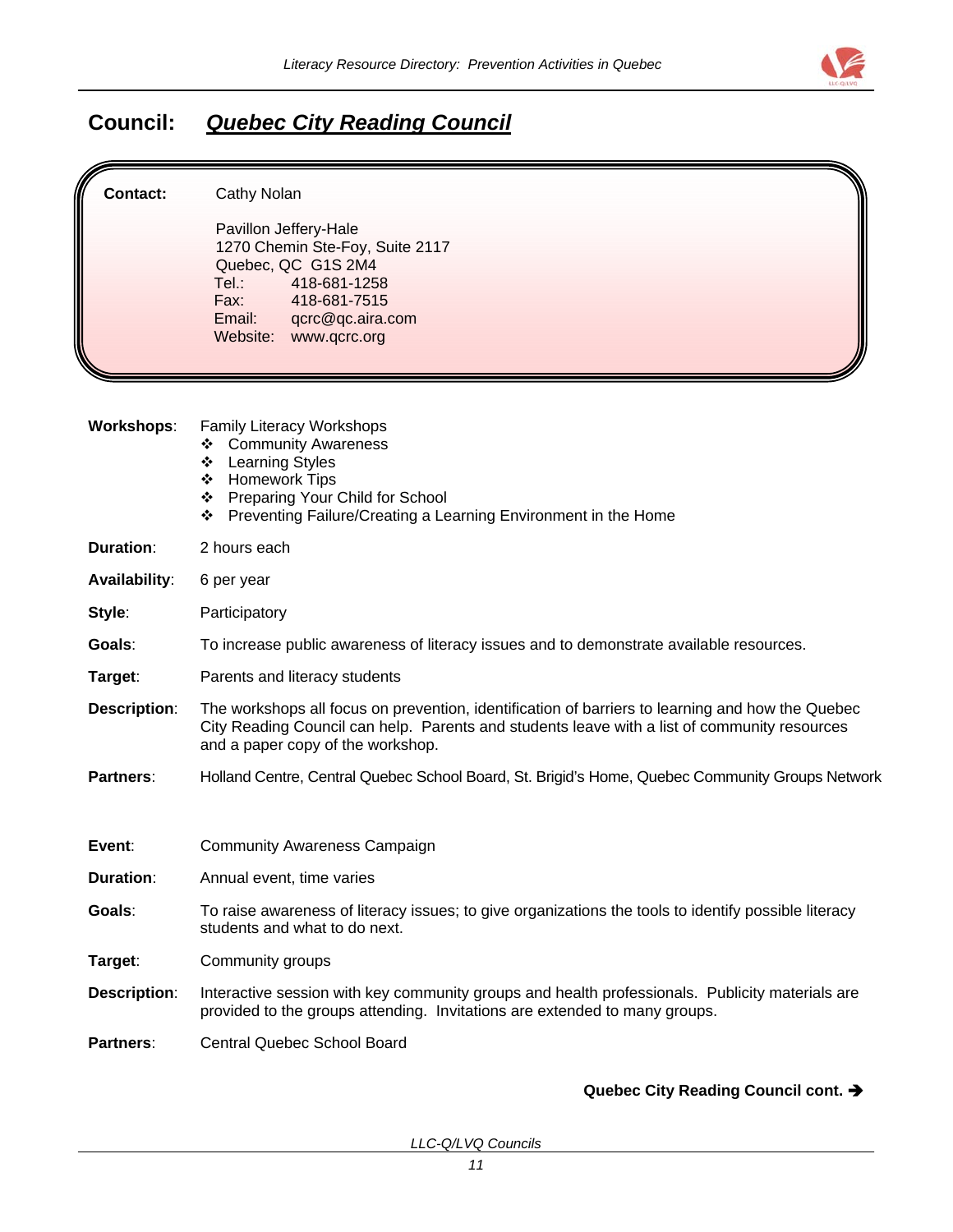

## **Council:** *Quebec City Reading Council**cont'd*

**Project**: Outreach Program for Parents

**Duration:** Ongoing, project in second year

#### **Goals/Description**:

- $\div$  Ensure that parents in the community are aware of the importance of early literacy for their young children.
- \* Encourage and reinforce the importance of a literate environment in the home.
- $\div$  Let parents know of the resources available for their children experiencing difficulty.
- Provide parents with one-to-one help or group workshops to help their children succeed in school.
- $\div$  Ensure that parents are made aware of the adult literacy programs available.
- \* Provide parents with one-to-one or group basic skills classes as requested.
- \* Offer parents personalized services on an as-needed basis (i.e. helping children prepare for exams, helping children with learning-related problems).

**Target**: Parents

- **Program**: Family Literacy Program
- **Goals**: Prevention

**Target**: Parents, students and members at the Quebec City Reading Council.

- **Description**: Activities with a focus on prevention including: workshops, lending library twice per month, community events and activities; intergenerational activities; pre-school activities (Toddler Time). A resource room is open to the public.
- **Partners**: Central Quebec School Board, Coalition of Community Volunteers, Holland College, St. Brigid's Home, Voice of English Speaking Quebec.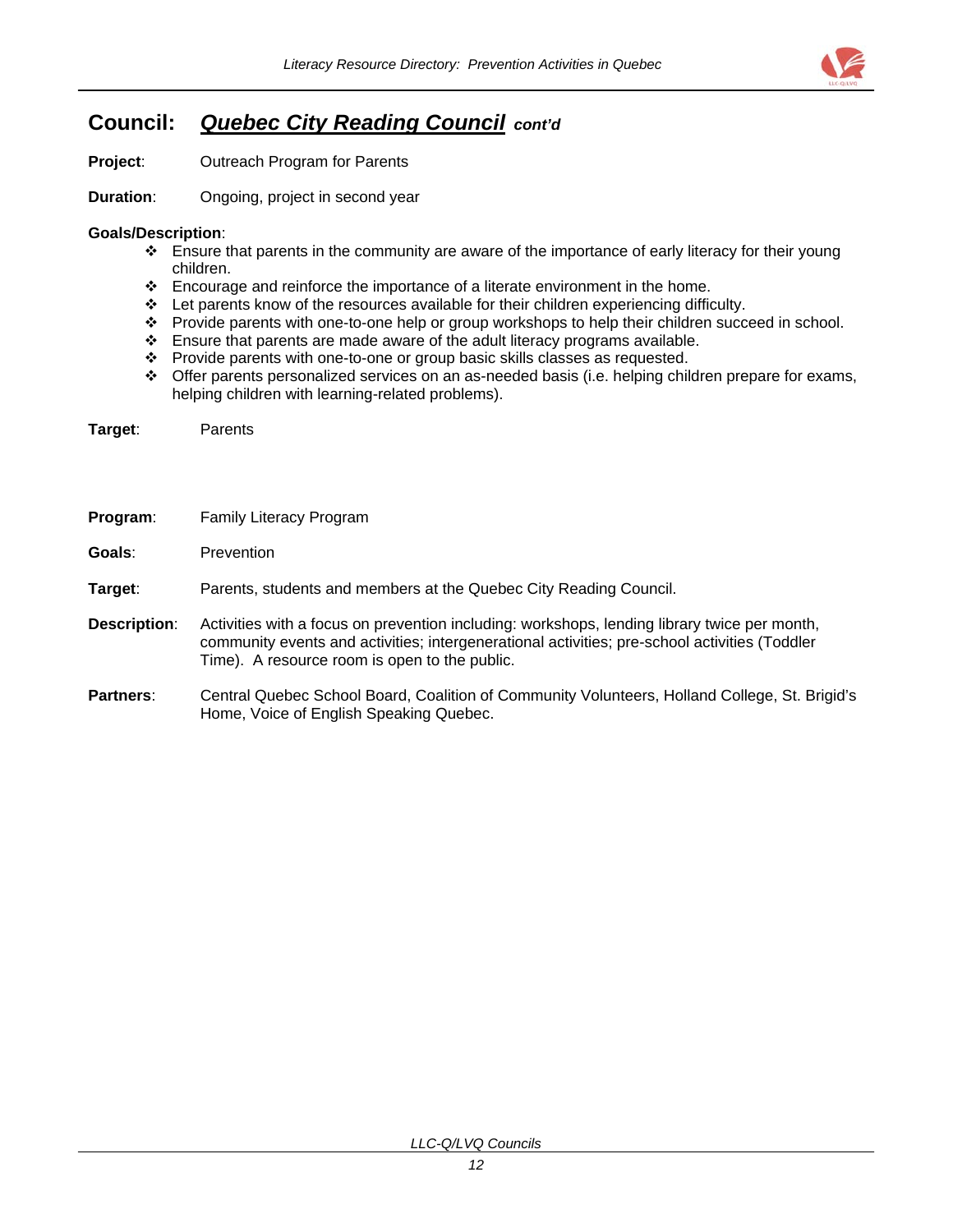

## <span id="page-20-0"></span>**Council:** *RECLAIM*

**Contact:** Francis Simmons

1445, rue Lambert-Closse #001 Montreal, QC H3H 1Z5<br>Tel.: 514-369-783 Tel.: 514-369-7835<br>Fax: 514-369-7837 Fax: 514-369-7837<br>Email: reclaimabc@h reclaimabc@hotmail.com Website: www.reclaimabc.ca

RECLAIM does not currently offer any family literacy activities.

*LLC-Q/LVQ Councils*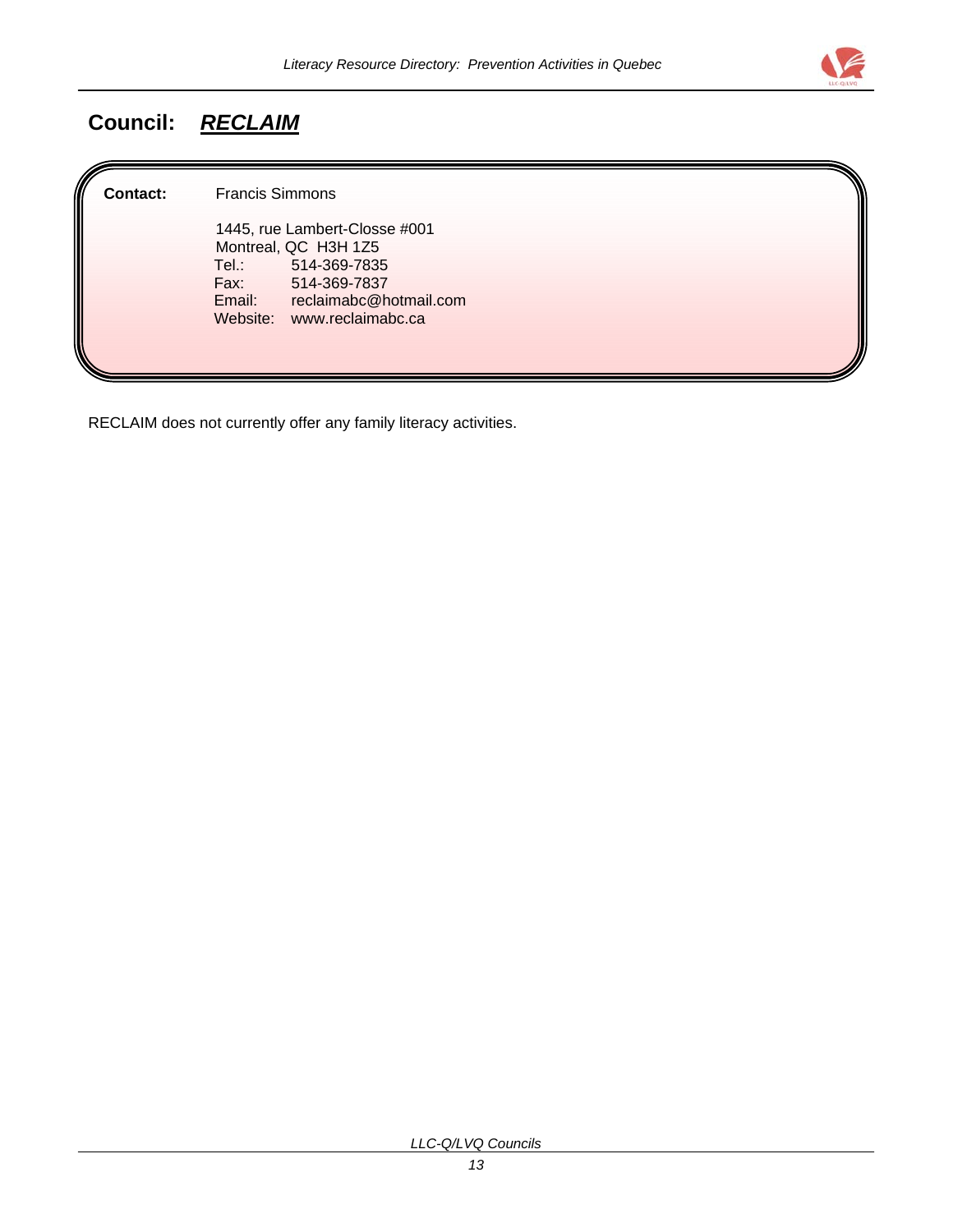

## <span id="page-21-0"></span>**Council:** *South Shore Reading Council*

**Contact:** Tracy Meshanko

 279 Hubert, Apt. 4, Greenfield Park, QC J4V 1R9<br>Tel.: 450-671-4375 Tel.: 450-671-4375 Fax: 450-671-1029 Email: ssrc@videotron.ca

| Type:               | Event: Family Literacy Day                                                   |
|---------------------|------------------------------------------------------------------------------|
| Goals:              | To distribute family literacy materials to families.                         |
| Tarqet:             | <b>Families</b>                                                              |
| <b>Description:</b> | Set up a family literacy display booth at the bowling alley on "family day". |

| Type: | Program: Tutoring in the high school |  |
|-------|--------------------------------------|--|
|       |                                      |  |

**Goals**: To help high school students improve their literacy skills.

Target: High school students.

- **Description**: Tutoring takes place in three high schools. Adult tutors from the South Shore Reading Council work with students to improve their literacy skills.
- **Partners**: Local high schools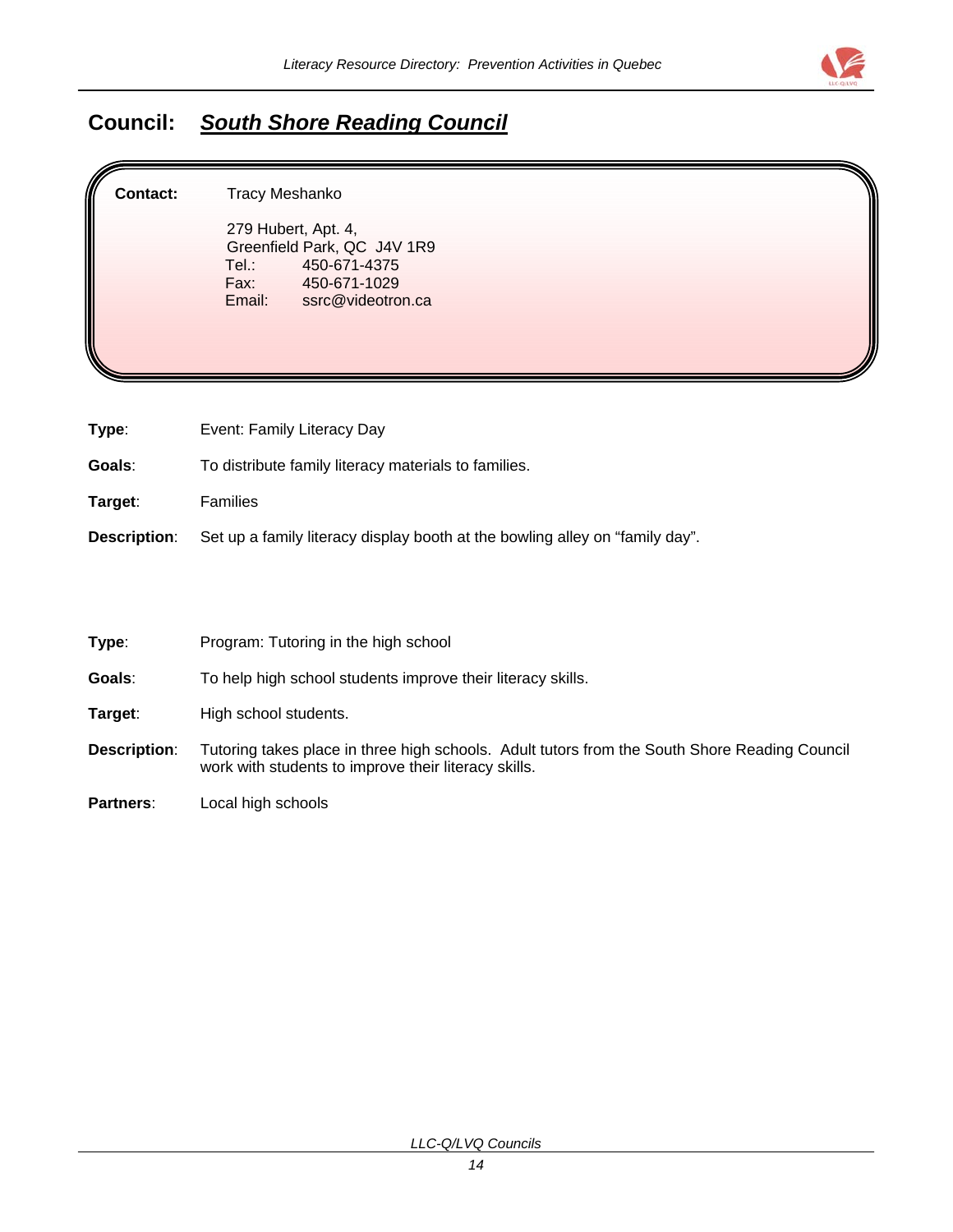

### <span id="page-22-0"></span>**Council:** *Western Quebec Literacy Council*

| <b>Contact:</b> |             | Marilee DeLombard     |  |
|-----------------|-------------|-----------------------|--|
|                 | PO Box 266, |                       |  |
|                 |             | Shawville, QC J0X 2Y0 |  |
|                 | Tel.:       | 819-647-3112          |  |
|                 | Fax:        | 819-647-3112          |  |
|                 | Email:      | wqlc@ncf.ca           |  |
|                 |             | Mdelombard@aol.com    |  |
|                 | Website:    | www.ncf.ca/wqlc       |  |
|                 |             |                       |  |
|                 |             |                       |  |

- **Workshop**: Creating a Learning Culture in the Home Series
- **Duration**:3 sessions, 3 hours each
- **Style:** Participatory
- **Goals**: To involve and inspire parents and caregivers to do reading and writing activities with their children.
- **Target**: Parents/caregivers of children 0-7 years

#### **Description**: Participants will come away with fun ideas to help their children develop positive self-esteem and the skills necessary for success in reading and writing.

ACCESS TO READING helps caregivers understand how children learn to read and shows them ways to help their children experience success. Activities include finger plays, action rhymes, choosing books and reading aloud.

READING TO WRITE, WRITING TO READ looks at how children learn to write and provides caregivers with practical ideas and activities to support and encourage their children's writing. Activities include reading and writing games, writing a family story and making fold-a-books.

BUILDING SELF-ESTEEM looks at how children develop healthy self-esteem and explores how parents can help by encouraging positive communication patterns.

Western Quebec Literacy Council cont.  $\rightarrow$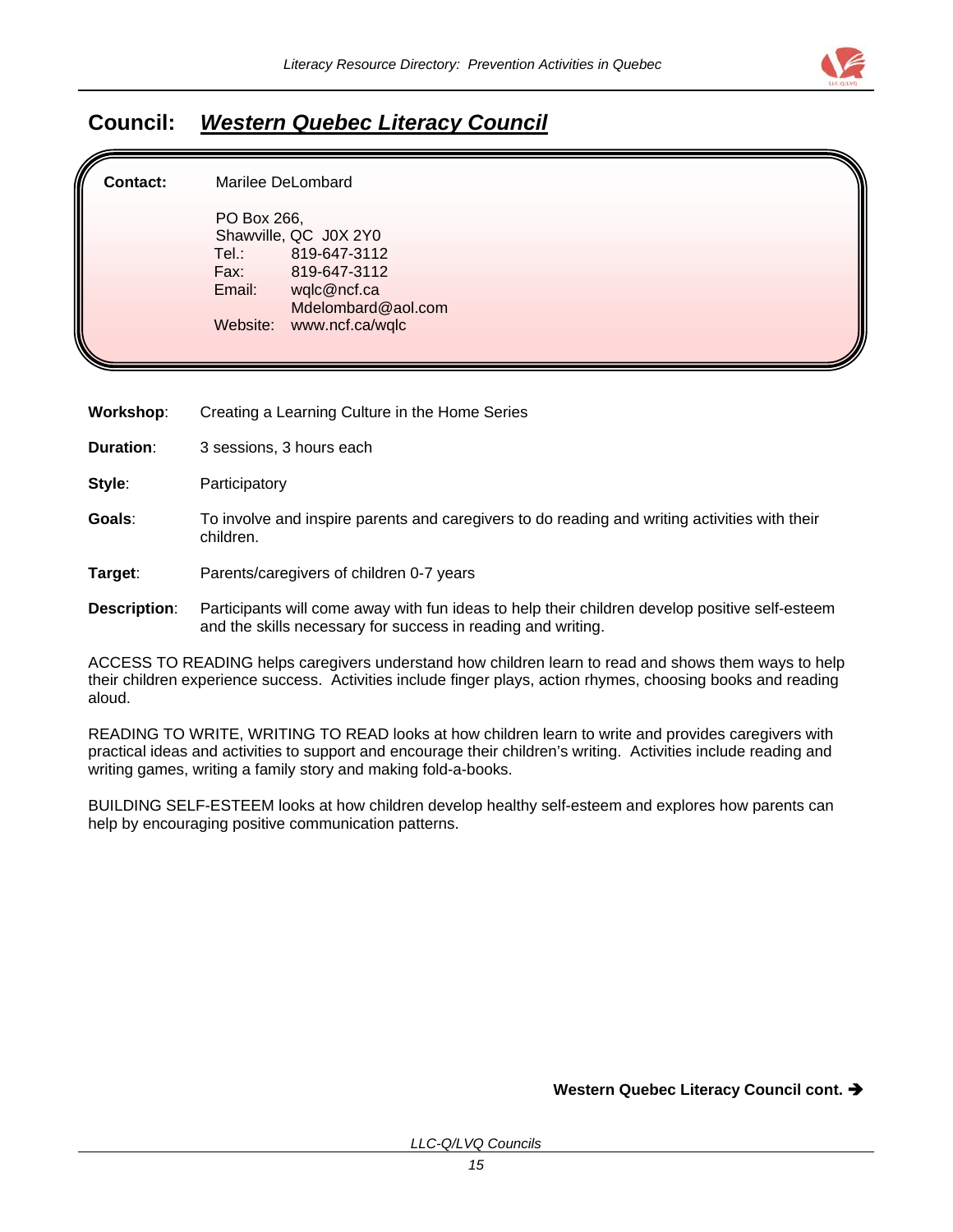

## **Council:** *Western Quebec Literacy Council cont'd*

| Event:              | <b>Family Literacy Day</b>                                                                                                                                                                                                         |  |  |
|---------------------|------------------------------------------------------------------------------------------------------------------------------------------------------------------------------------------------------------------------------------|--|--|
| <b>Duration:</b>    | Annually, January 27 <sup>th</sup>                                                                                                                                                                                                 |  |  |
| Goals:              | To increase awareness of the importance of reading in daily life.                                                                                                                                                                  |  |  |
| Target:             | General public                                                                                                                                                                                                                     |  |  |
| <b>Description:</b> | Various activities have been hosted including a "Read-a-thon" involving school children reading<br>for 15 minutes, tallied by schools. Also, a Family Literacy Day story-hour for children has been<br>held at the council office. |  |  |
| <b>Partners:</b>    | ABC CANADA – promotional materials; LLC-Q/LVQ distribution of materials                                                                                                                                                            |  |  |
|                     |                                                                                                                                                                                                                                    |  |  |
| Program:            | <b>Story Hour</b>                                                                                                                                                                                                                  |  |  |
| Goals:              | To offer story hour to pre-school aged children and their parents.                                                                                                                                                                 |  |  |
| Target:             | Parents and pre-school children                                                                                                                                                                                                    |  |  |
| <b>Description:</b> | Saturday morning story hour is offered to pre-school children and their parents.                                                                                                                                                   |  |  |
| <b>Partners:</b>    | Friends of the Shawville-Clarendon Library                                                                                                                                                                                         |  |  |

*LLC-Q/LVQ Councils*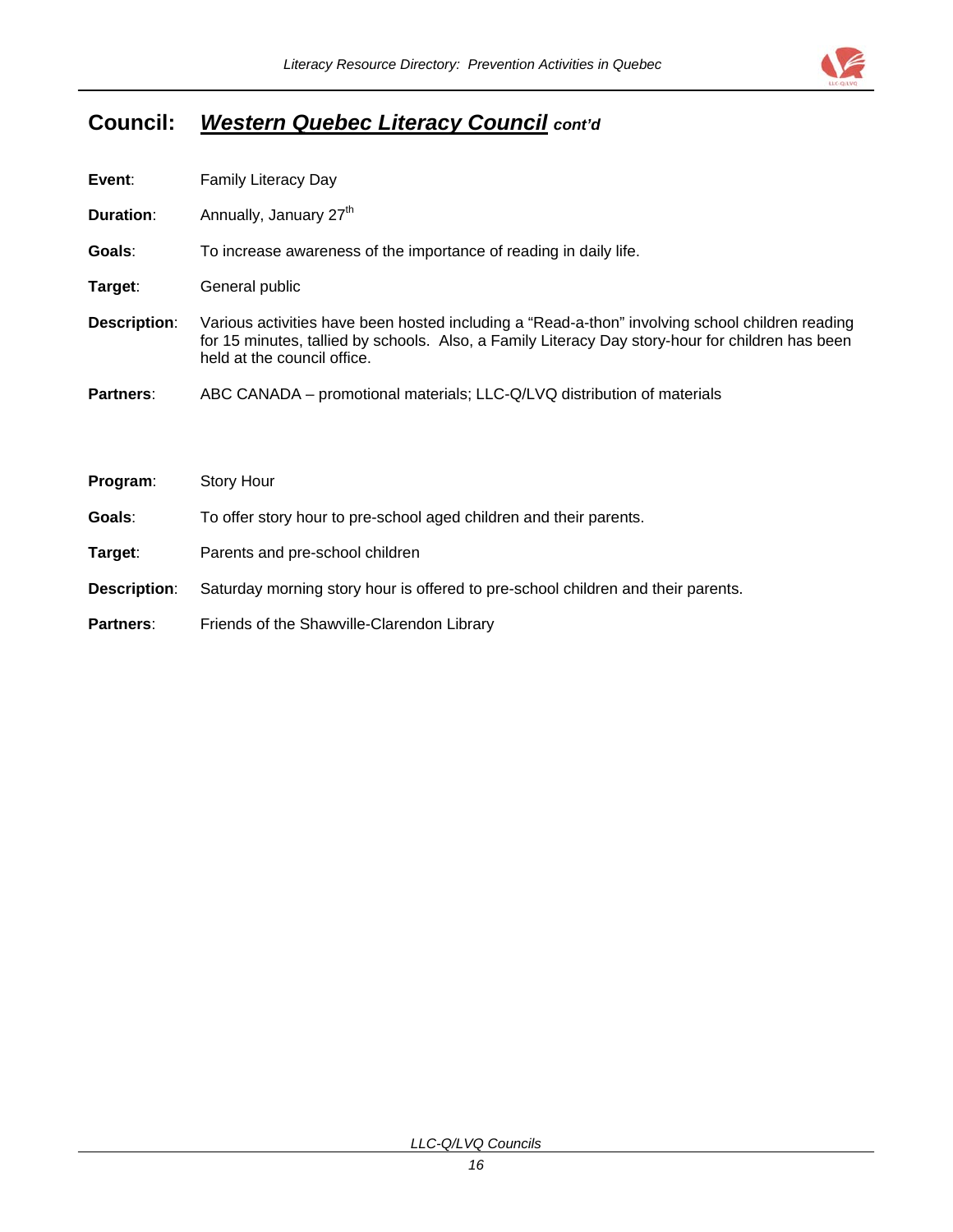

## <span id="page-24-0"></span>**Council:** *Yamaska Literacy Council*

| ll.<br><b>Contact:</b> | <b>Wendy Seys</b>                                                                                                                                                                  |  |
|------------------------|------------------------------------------------------------------------------------------------------------------------------------------------------------------------------------|--|
|                        | 239, rue Principale<br>Cowansville, QC J2K 1J4<br>450-263-7503/866-337-7503<br>Tel.∶<br>Fax:<br>450-263-7209<br>yamaskalit@endirect.qc.ca<br>Email:<br>www.nald.ca/ylc<br>Website: |  |

**Type**: Workshop: Creating a Learning Culture in the Home Series

**Duration:** 3 sessions, 3 hours each

**Style:** Participatory

**Goals**: To involve and inspire parents and caregivers to do reading and writing activities with their children.

**Target**: Parents/caregivers of children 0-7 years

#### **Description**: Participants will come away with fun ideas to help their children develop positive self-esteem and the skills necessary for success in reading and writing.

ACCESS TO READING helps caregivers understand how children learn to read and shows them ways to help their children experience success. Activities include finger plays and action rhymes, choosing books and reading aloud.

READING TO WRITE, WRITING TO READ looks at how children learn to write and provides caregivers with practical ideas and activities to support and encourage their children's writing. Activities include reading and writing games, writing a family story and making fold-a-books.

BUILDING SELF-ESTEEM looks at how children develop healthy self-esteem and explores how parents can help by encouraging positive communication patterns.

**Partners**: Elementary schools

**Yamaska Literacy Council cont.** Î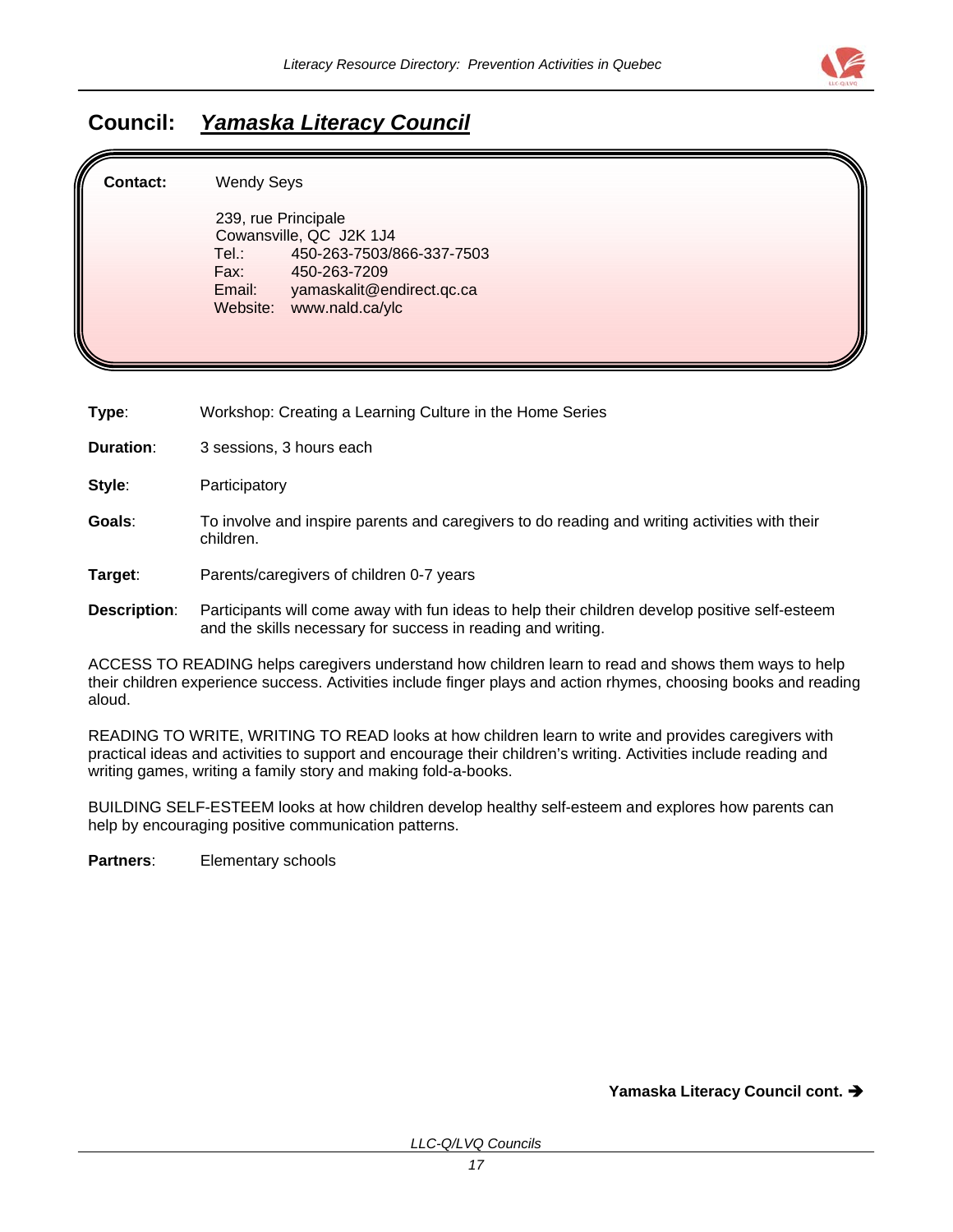

## **Council:** *Yamaska Literacy Council cont'd*

| Type:            | Event: Family Literacy Day Writing Contest                                                                                                    |  |  |
|------------------|-----------------------------------------------------------------------------------------------------------------------------------------------|--|--|
| <b>Duration:</b> | January - March                                                                                                                               |  |  |
| Goals:           | To encourage youth to write.                                                                                                                  |  |  |
| Target:          | Local schools; literacy students                                                                                                              |  |  |
| Description:     | A writing contest was held; all submissions were printed in a booklet and distributed to all<br>participants; prizes were awarded to winners. |  |  |
| <b>Partners:</b> | ABC CANADA – promotional materials; LLC-Q/LVQ distribution of materials.                                                                      |  |  |

| Type:               | Project: Peer Youth Tutoring                                                                                                               |  |  |
|---------------------|--------------------------------------------------------------------------------------------------------------------------------------------|--|--|
| Duration:           | School year                                                                                                                                |  |  |
| Goals:              | To train high school students to provide one-to-one tutoring to peers.                                                                     |  |  |
| Target:             | High school students                                                                                                                       |  |  |
| <b>Description:</b> | High school students with strong literacy skills are trained to work with one other student to<br>improve reading, writing or math skills. |  |  |
| <b>Partners:</b>    | Regional high school: Massey-Vanier High School                                                                                            |  |  |

| Type:            | Project: Summer Reading Camp (pilot project)                                                                                                                                     |  |  |
|------------------|----------------------------------------------------------------------------------------------------------------------------------------------------------------------------------|--|--|
| Duration:        | First two weeks of July                                                                                                                                                          |  |  |
| Goals:           | To provide an opportunity for children in Cycle II to participate in reading/writing activities in a<br>"camp" atmosphere.                                                       |  |  |
| Description:     | Ten children in Cycle II participated in a two-week camp focused on theme-based reading and<br>writing activities including games, bookmaking, science experiments, crafts, etc. |  |  |
| <b>Partners:</b> | Heroes' Elementary School, Butler Elementary School, Townshippers' Association, Canada Post<br>Corporation and several service groups in the community.                          |  |  |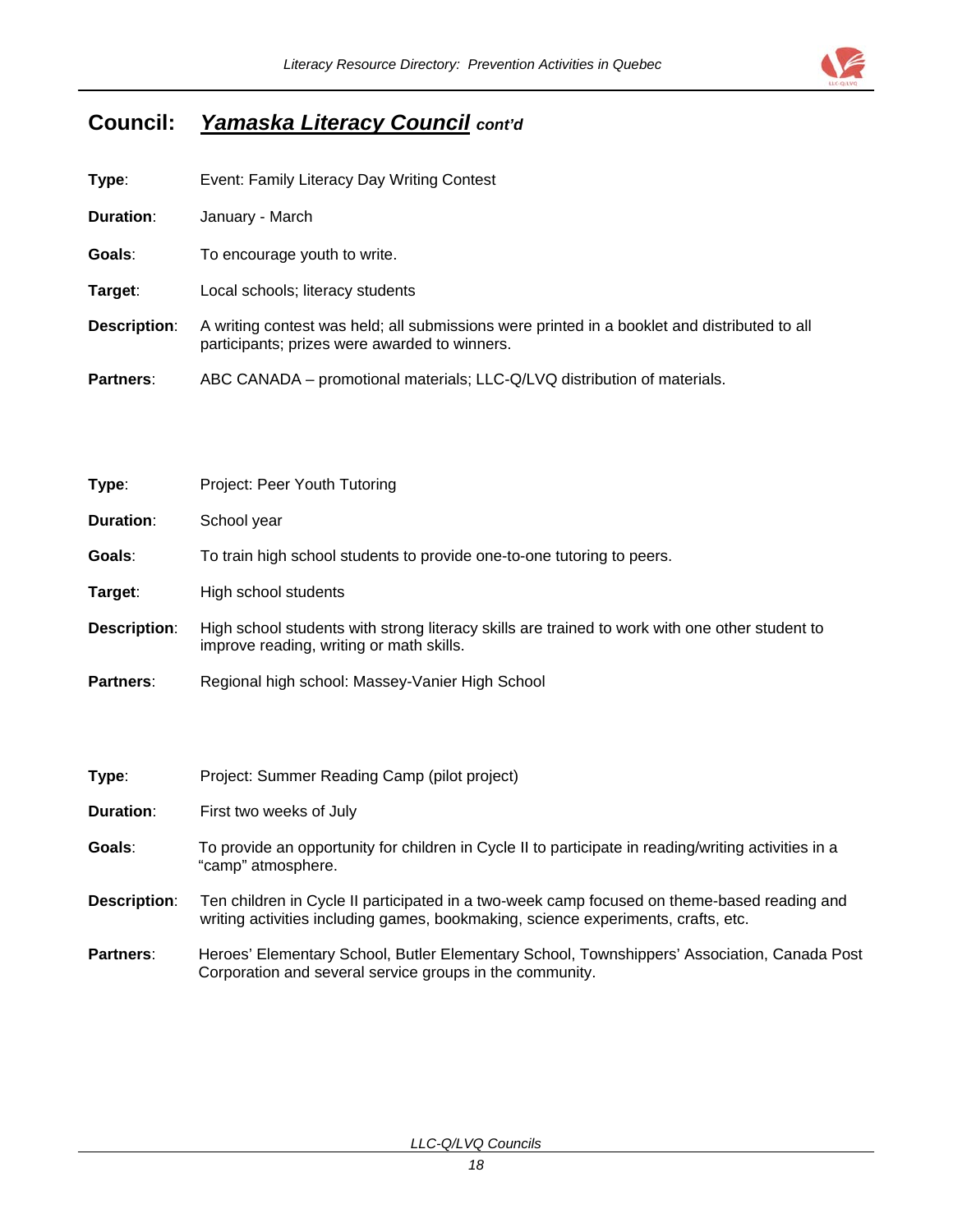

# **Organizations Involved in Prevention Activities in English in Quebec:**

## **Other Community-Based Organizations**



*Other Community-Based Organizations*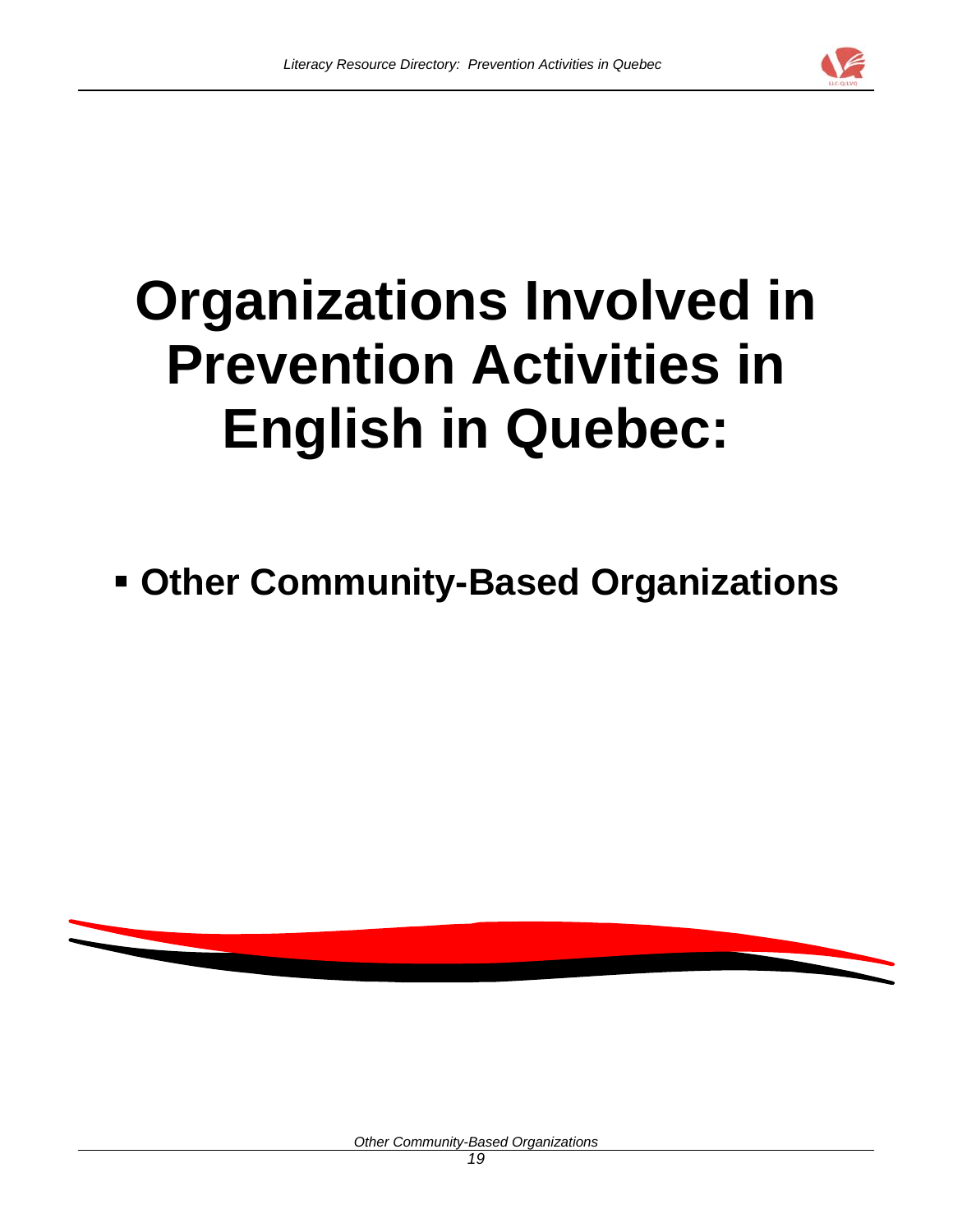

### <span id="page-27-0"></span>**Organization:** *Bishops Students for Literacy (affiliated with Frontier College) Concordia Students for Literacy (affiliated with Frontier College)*

| Contact: | Tahira Zaki             |                                                                |  |
|----------|-------------------------|----------------------------------------------------------------|--|
|          |                         | 2120 Sherbrooke Street E., Suite 204,                          |  |
|          |                         | Montreal, QC H2K 1C3                                           |  |
|          | Tel.:                   | 514-528-1001 (Montreal)<br>819-822-9200 (Lennoxville)          |  |
|          | Tel.:                   | Toll free: 1-866-528-1001                                      |  |
|          | Fax:                    | 514-931-1343                                                   |  |
|          | Email:                  | tzaki@frontiercollege.ca                                       |  |
|          | Concordia Website:      | www.frontiercollege.ca/english/programs/campus/que/concord.htm |  |
|          | <b>Bishops Website:</b> | www.frontiercollege.ca/english/programs/campus/que/bishops.htm |  |
|          |                         |                                                                |  |

#### *Bishops Students for Literacy*

| Program:            | <b>Homework Clubs</b>                                                                                 |
|---------------------|-------------------------------------------------------------------------------------------------------|
| Goals:              | To help children with reading and homework.                                                           |
| Target:             | Elementary schools                                                                                    |
| <b>Description:</b> | From September to April, tutors go to the elementary schools and help children with<br>their reading. |
| <b>Partners:</b>    | Sherbrooke Elementary School; Galt High School; Lennoxville Elementary School.                        |
| Program:            | <b>Reading Circles</b>                                                                                |
| Goals:              | To foster a love of reading in children.                                                              |
| Target:             | Children                                                                                              |
| <b>Description:</b> | Reading and activities related to reading are organized for children.                                 |

#### *Concordia Students for Literacy*

Concordia Students for Literacy offer the same prevention initiatives as listed under Bishops Students for Literacy except partners are:

Tyndale St. Georges Community

Pearson Adult Education Centre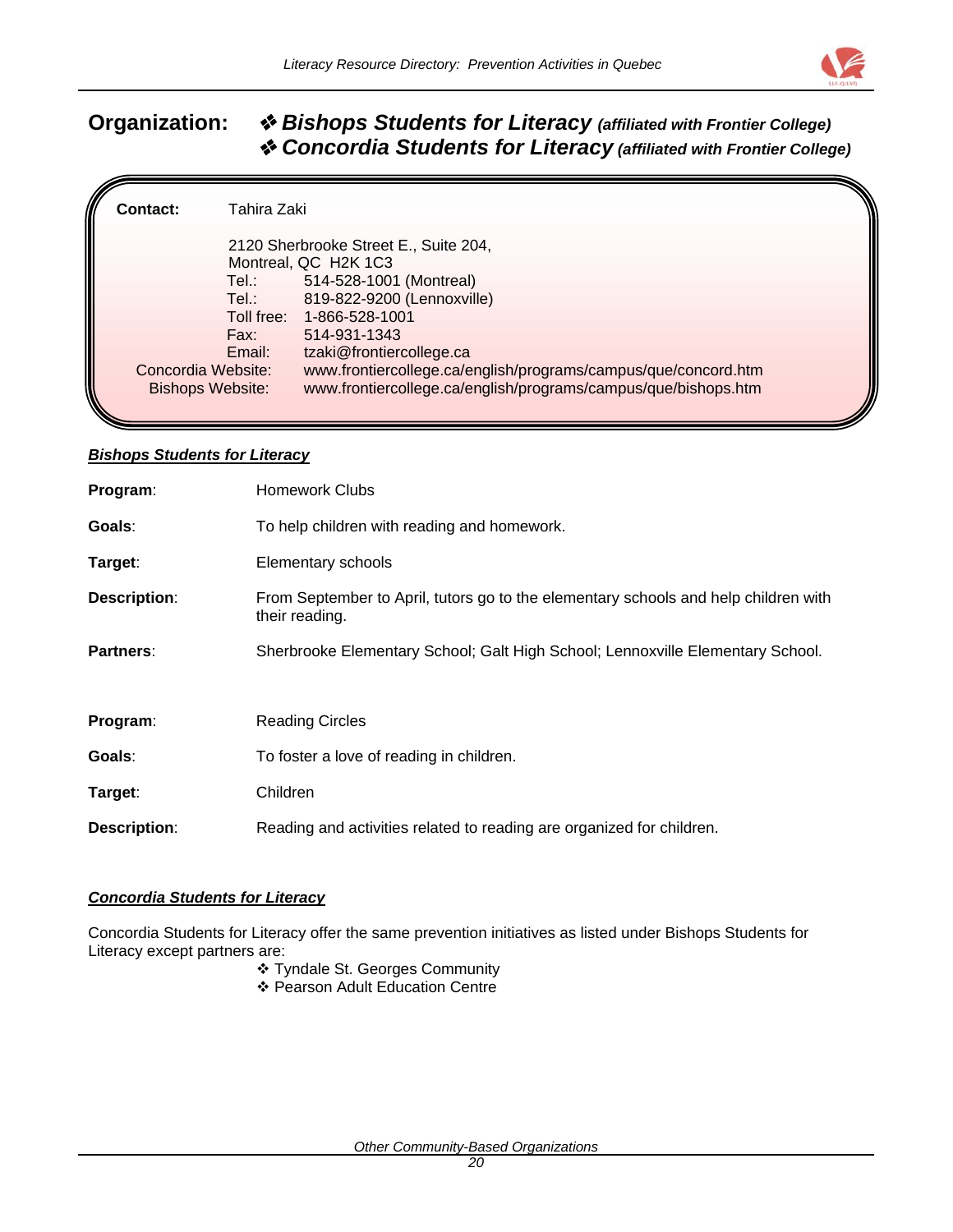

## <span id="page-28-0"></span>**Organization:** *Family Ties – New Carlisle*

| Contact:            | Sascha Buttle<br>208 G.D. Levesque<br>New Carlisle, QC G0C 1Z0<br>418-752-7265<br>Tel.:<br>Fax:<br>418-752-6492<br>familyties@globetrotter.net<br>Email:                                                                                                                                                                                 |
|---------------------|------------------------------------------------------------------------------------------------------------------------------------------------------------------------------------------------------------------------------------------------------------------------------------------------------------------------------------------|
| Program:            | <b>Reading Circles</b>                                                                                                                                                                                                                                                                                                                   |
| Goals:              | To foster a love of reading in children.                                                                                                                                                                                                                                                                                                 |
| Target:             | Children in grades 2-5                                                                                                                                                                                                                                                                                                                   |
| <b>Description:</b> | An average of 15 pupils take part every Wednesday for 1.5 hours of reading from<br>grades 2-5. They choose a book, read it together, read silently on their own, then write<br>a draft related to their story, play educational games, and perform skits or plays related<br>to their story.                                             |
| Program:            | Born to Read                                                                                                                                                                                                                                                                                                                             |
| Goals:              | To promote reading in families                                                                                                                                                                                                                                                                                                           |
| Target:             | Parents of young children                                                                                                                                                                                                                                                                                                                |
| <b>Description:</b> | This activity promotes reading. It consists of three parts:<br>1. Each baby is given a bag of books at their first immunization.<br>2. Each child is given a bag consisting of books, crayons, coloring books and<br>activity books at their pre-school immunization.<br>3. Parents are given a "briefcase" of information on parenting. |
| Partners:           | The following partners work in collaboration with each other on the Born to Read<br>program and Reading Circle program:<br>❖ Eastern Shores School Board<br>❖ Quebec Federation of Home and School Associations<br>❖ New Carlisle High School<br>❖ CLSC.                                                                                 |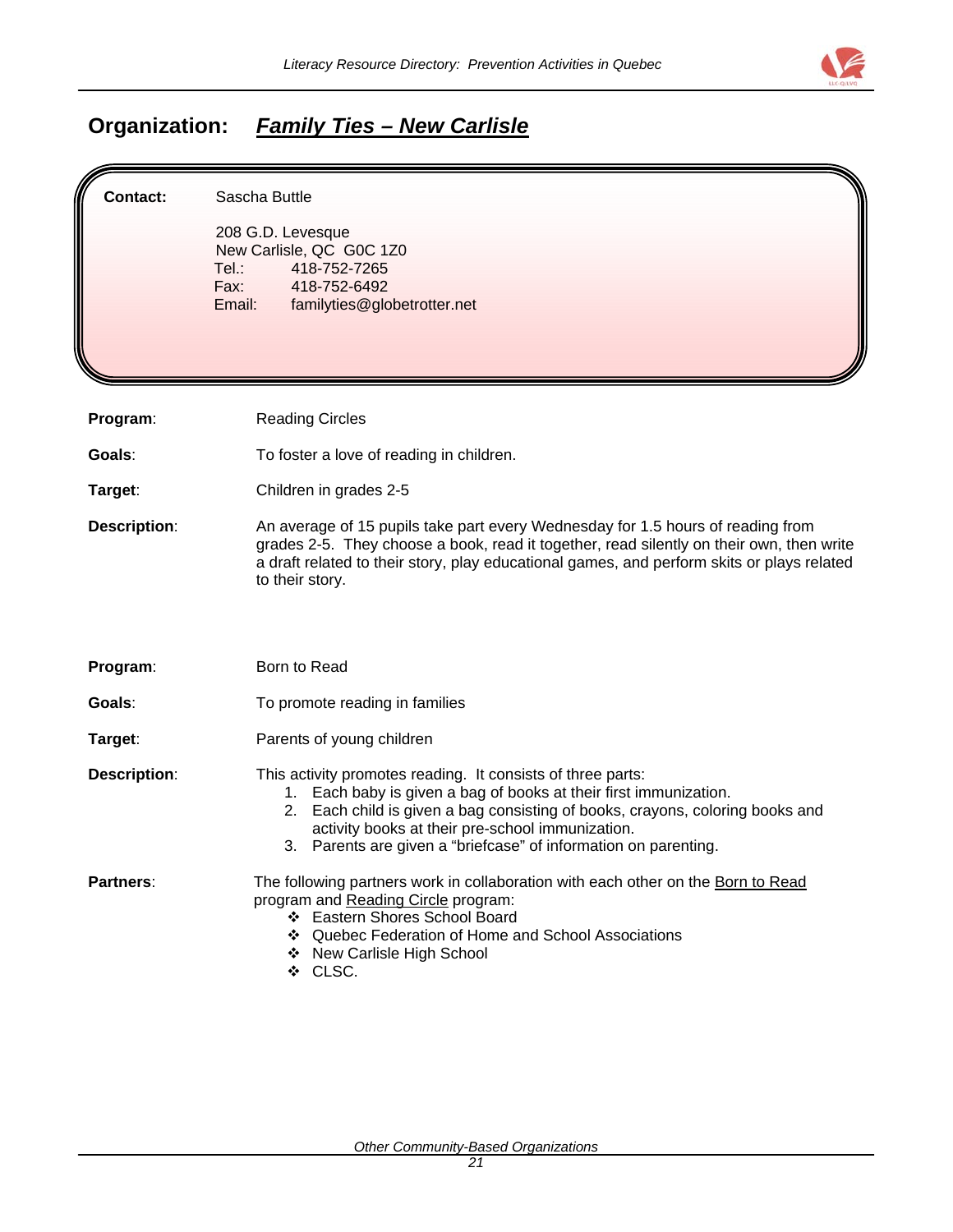

## <span id="page-29-0"></span>**Organization:** *McGill Students for Literacy*

| <b>Contact:</b>     | Sana Siddiqui                                                                                                                                                                                                                                                                              |
|---------------------|--------------------------------------------------------------------------------------------------------------------------------------------------------------------------------------------------------------------------------------------------------------------------------------------|
|                     | Shatner Building - Room 408                                                                                                                                                                                                                                                                |
|                     | <b>McGill University</b>                                                                                                                                                                                                                                                                   |
|                     | 3480 McTavish Street,<br>Montreal, QC H3A 1X9                                                                                                                                                                                                                                              |
|                     | Tel.:<br>514-398-5100                                                                                                                                                                                                                                                                      |
|                     | literacy@ssmu.mcgill.ca<br>Email:                                                                                                                                                                                                                                                          |
|                     | Website:<br>http://ssmu.mcgill.ca/literacy                                                                                                                                                                                                                                                 |
|                     |                                                                                                                                                                                                                                                                                            |
|                     |                                                                                                                                                                                                                                                                                            |
| Program:            | Active Reading with Children (ARC)*                                                                                                                                                                                                                                                        |
|                     | *Formerly known as Reading Circle.                                                                                                                                                                                                                                                         |
| Target:             | The Active Reading with Children Program aims to reach out to children in the                                                                                                                                                                                                              |
|                     | community and help them develop a love for books and reading.                                                                                                                                                                                                                              |
|                     |                                                                                                                                                                                                                                                                                            |
| <b>Description:</b> | Active Reading volunteers spend one to two hours each week reading and playing                                                                                                                                                                                                             |
|                     | games with children at one of the schools or community centres with which we are                                                                                                                                                                                                           |
|                     | affiliated.                                                                                                                                                                                                                                                                                |
| Partners:           | ARC volunteers are working with children at the following schools/centres:                                                                                                                                                                                                                 |
|                     | The St. James Daycare<br>٠                                                                                                                                                                                                                                                                 |
|                     | The Tyndale St. Georges Community Center<br>٠                                                                                                                                                                                                                                              |
|                     | The Montreal Oral School for the Deaf<br>٠<br>The McGill Daycare Center<br>٠                                                                                                                                                                                                               |
|                     |                                                                                                                                                                                                                                                                                            |
|                     |                                                                                                                                                                                                                                                                                            |
| Program:            | Youth Outreach Program* (YOP) is directed at working with youth-at-risk.                                                                                                                                                                                                                   |
|                     | * Formerly known as "Shawbridge".                                                                                                                                                                                                                                                          |
| Target:             | Young men and women from ages 12-18.                                                                                                                                                                                                                                                       |
| <b>Description:</b> | One evening per week skills such as communication, creativity and self-expression are<br>emphasized. These goals are accomplished through a variety of creative programs,<br>from simple games to more complex activities. Volunteers work in teams, with up to<br>eight people per group. |
|                     | The Youth Outreach Program currently works in five units in the greater Montreal area.                                                                                                                                                                                                     |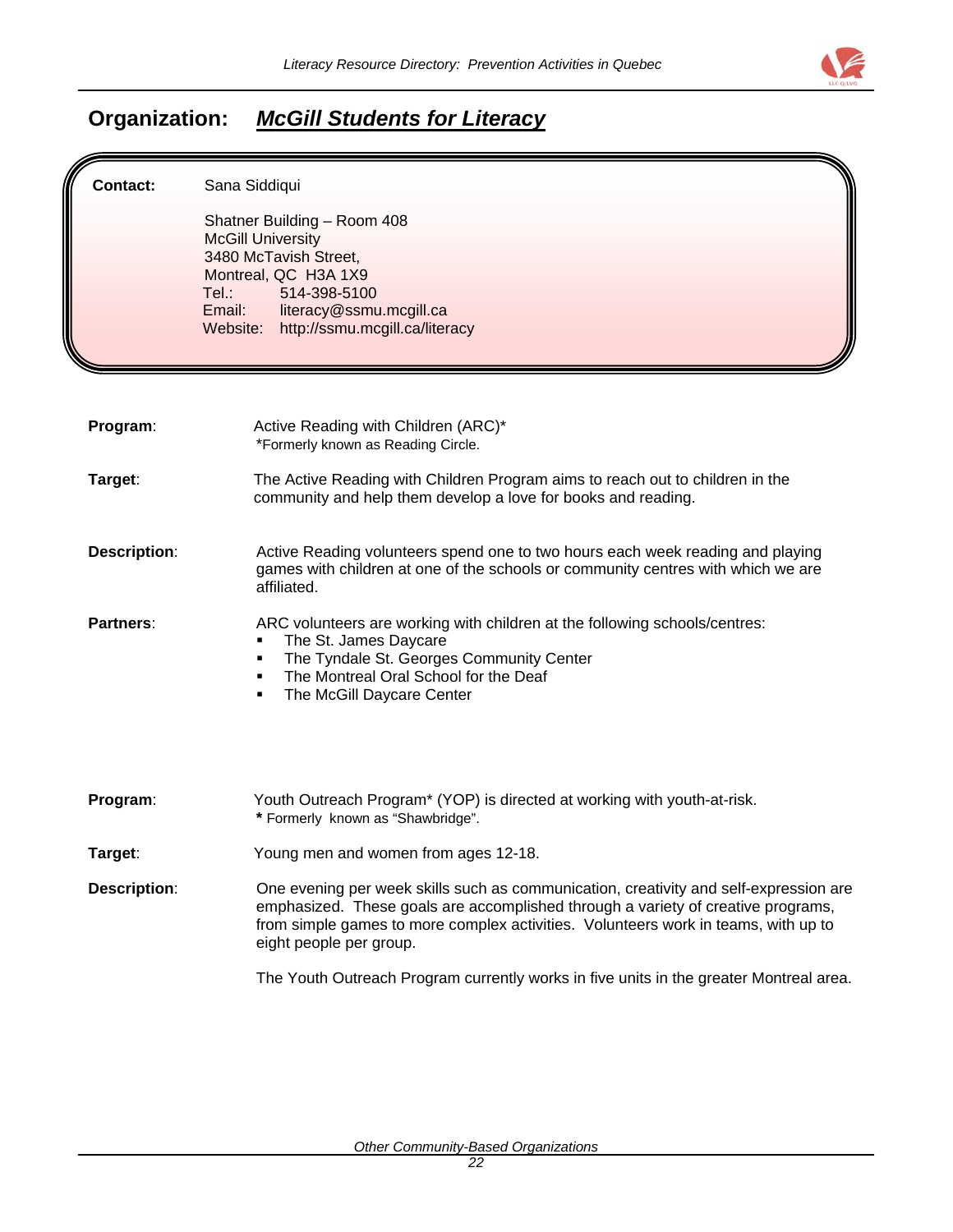

## <span id="page-30-0"></span>**Organization:** *Tree of Life Regional Reading Club*

Þ

| Contact:            | Claudine Patry or Sylvie Thibault<br>2295, rue Saint-Louis<br>Gatineau, QC J8T 5L8<br>Tel.:<br>819-561-6008<br>819-561-6767<br>Fax: Fax:<br>Email:<br>claudine.patry@crsbpo.qc.ca<br>sylvie.thibault@crsbpo.qc.ca |
|---------------------|-------------------------------------------------------------------------------------------------------------------------------------------------------------------------------------------------------------------|
| Program:            | Tree of Life Regional Reading Club                                                                                                                                                                                |
| Goals:              | To encourage children to read                                                                                                                                                                                     |
| Target:             | Children 5-16 years                                                                                                                                                                                               |
| <b>Description:</b> | Summer Reading Club "Book Mania" for kids 5-16 years. A selection of books is<br>offered, along with activities that vary each year (i.e. meeting with local authors, crafts,<br>$etc.$ ).                        |
| Partners:           | Chelsea Library, Alleyn et Canwood Library, Low Library, Poltimore Library, Wakefield<br>Library.                                                                                                                 |

*Other Community-Based Organizations*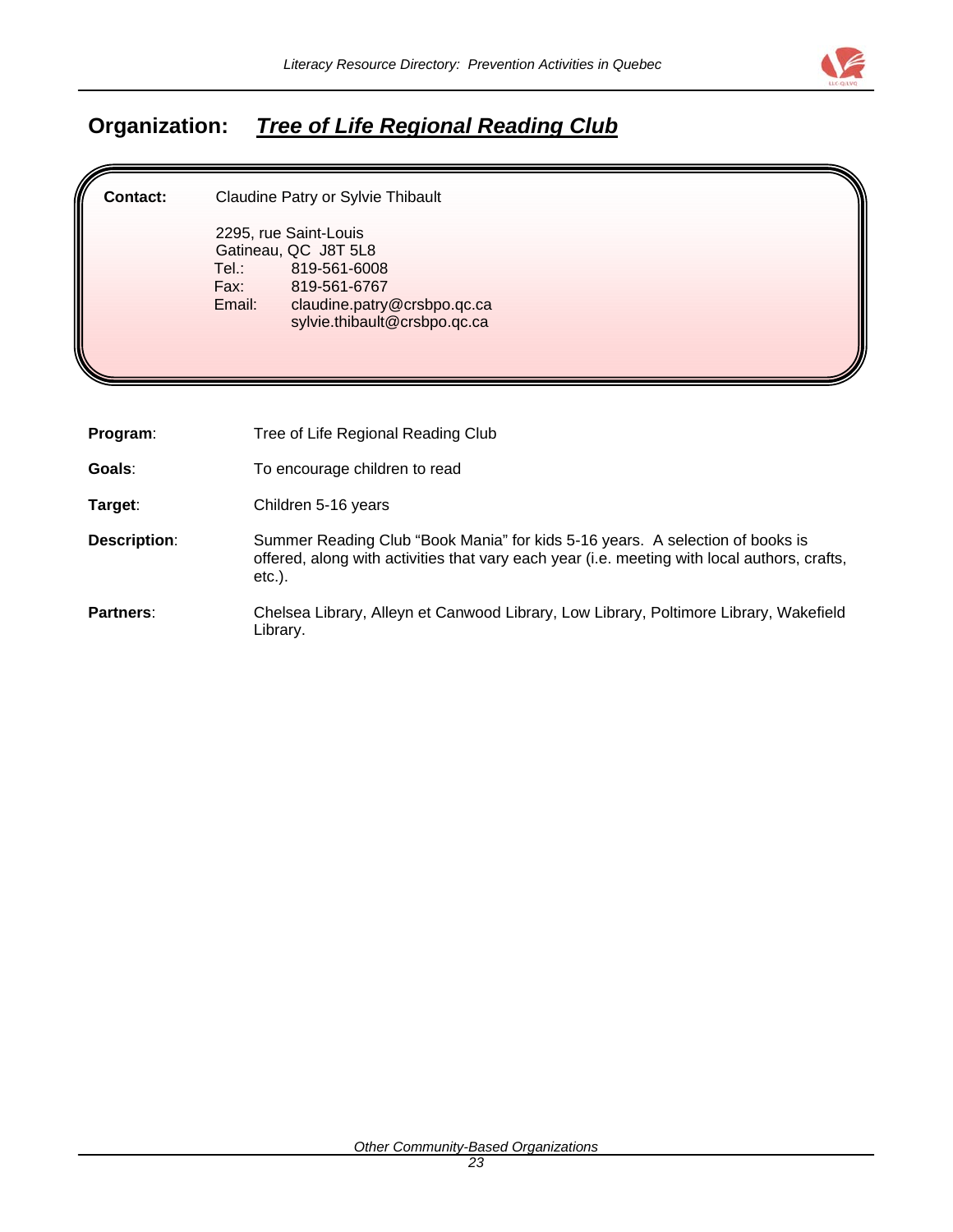

# **Organizations Involved in Prevention Activities in English in Quebec:**

 **Quebec English School Boards** 



*Quebec English School Boards*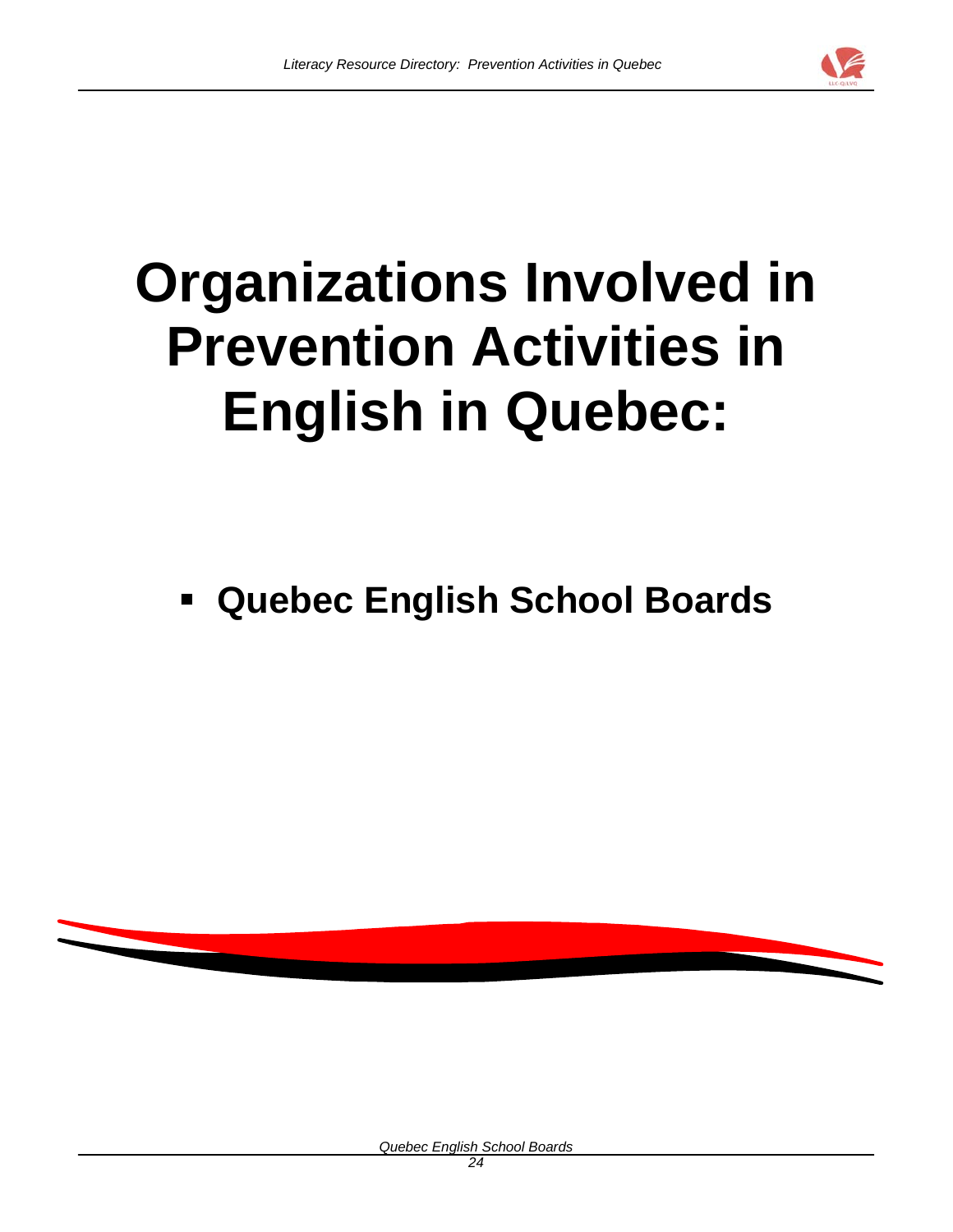

<span id="page-32-0"></span>Note: The following lists only the prevention activities offered by school boards in Quebec. (It is not a compilation of all school board literacy services.) Several of the school boards partner with LLC-Q/LVQ literacy councils.

### **School Board:** *Central Quebec School Board*

**Contact:** Patti L. Moore Eastern Quebec Learning Centre 3005 William-Stuart Sainte-Foy, QC G1W 1V4<br>Tel.: 418-651-3022 Tel.: 418-651-3022 Fax: 418-651-3025 Email: moorep@cqsb.qc.ca Website: www.cqsb.qc.ca

The Central Quebec School Board (CQSB) has partnered with the Quebec City Reading Council (QCRC) on prevention initiatives over the years. As of June 2004 CQSB is no longer involved in this area. The QCRC has taken over the outreach project.

**(See Quebec City Reading Council)**

*Quebec English School Boards*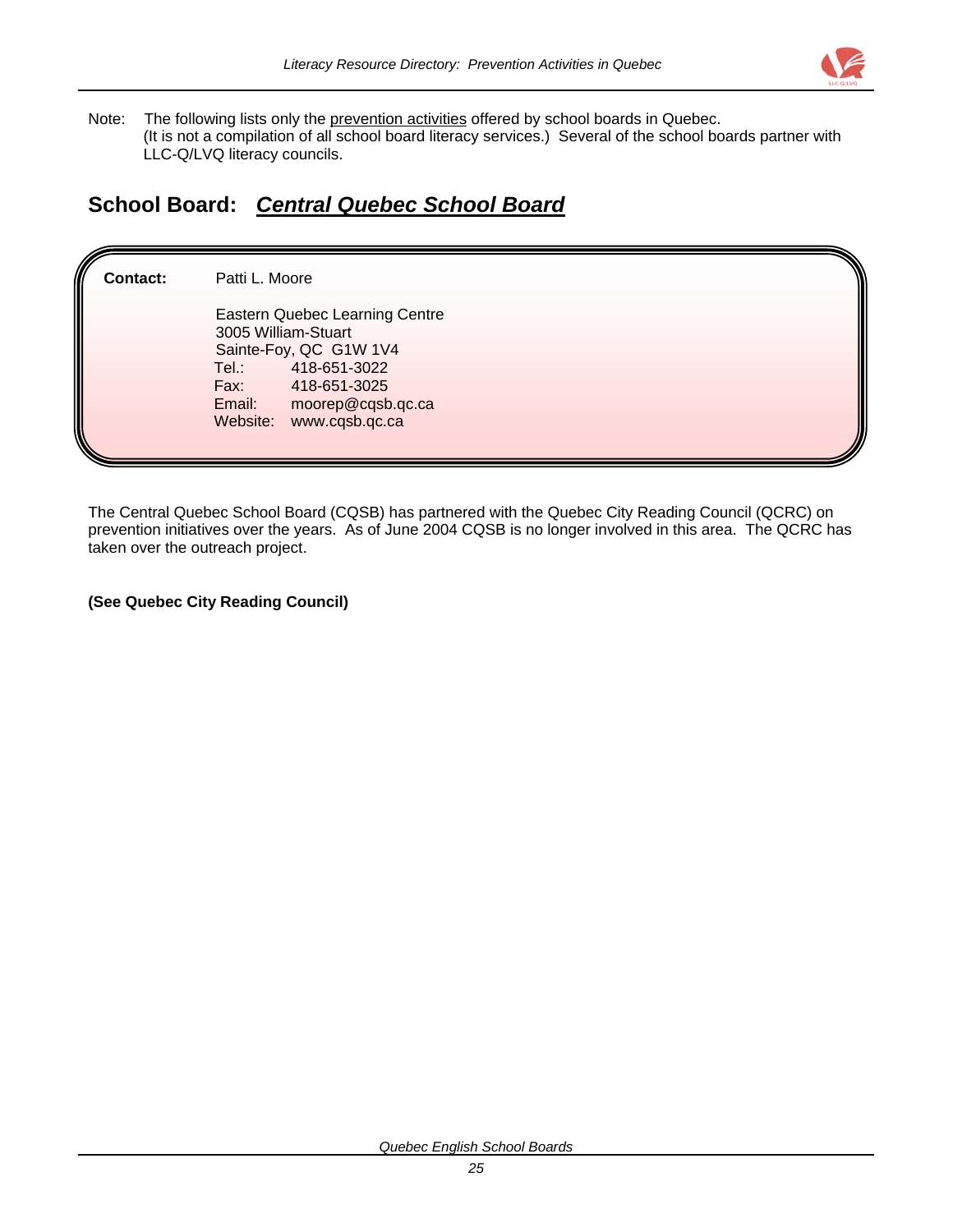

## <span id="page-33-0"></span>**School Board:** *Eastern Shores School Board*

| Lally Mackenzie                                                                                                                                              |  |
|--------------------------------------------------------------------------------------------------------------------------------------------------------------|--|
| PO Box 88,<br>Douglastown, QC G4X 2Y5<br>418-368-4184<br>Tel.:<br>Fax:<br>418-368-2261<br>lally.mackenzie@essb.qc.ca<br>Email:<br>Website:<br>www.essb.qc.ca |  |
|                                                                                                                                                              |  |

The Eastern Shores School Board delivers/supports prevention activities through the Gaspesie Literacy Council.

The Eastern Shores School Board has a strategic plan with a literacy strand. In some schools the Lindamood training is used very successfully, and has been in operation for 5 years. Laubach training and funding of Lindamood tutoring are offered. Children's authors are invited to read stories to children at an annual event.

**Partners**: Gaspesie Literacy Council

**(See Gaspesie Literacy Council)**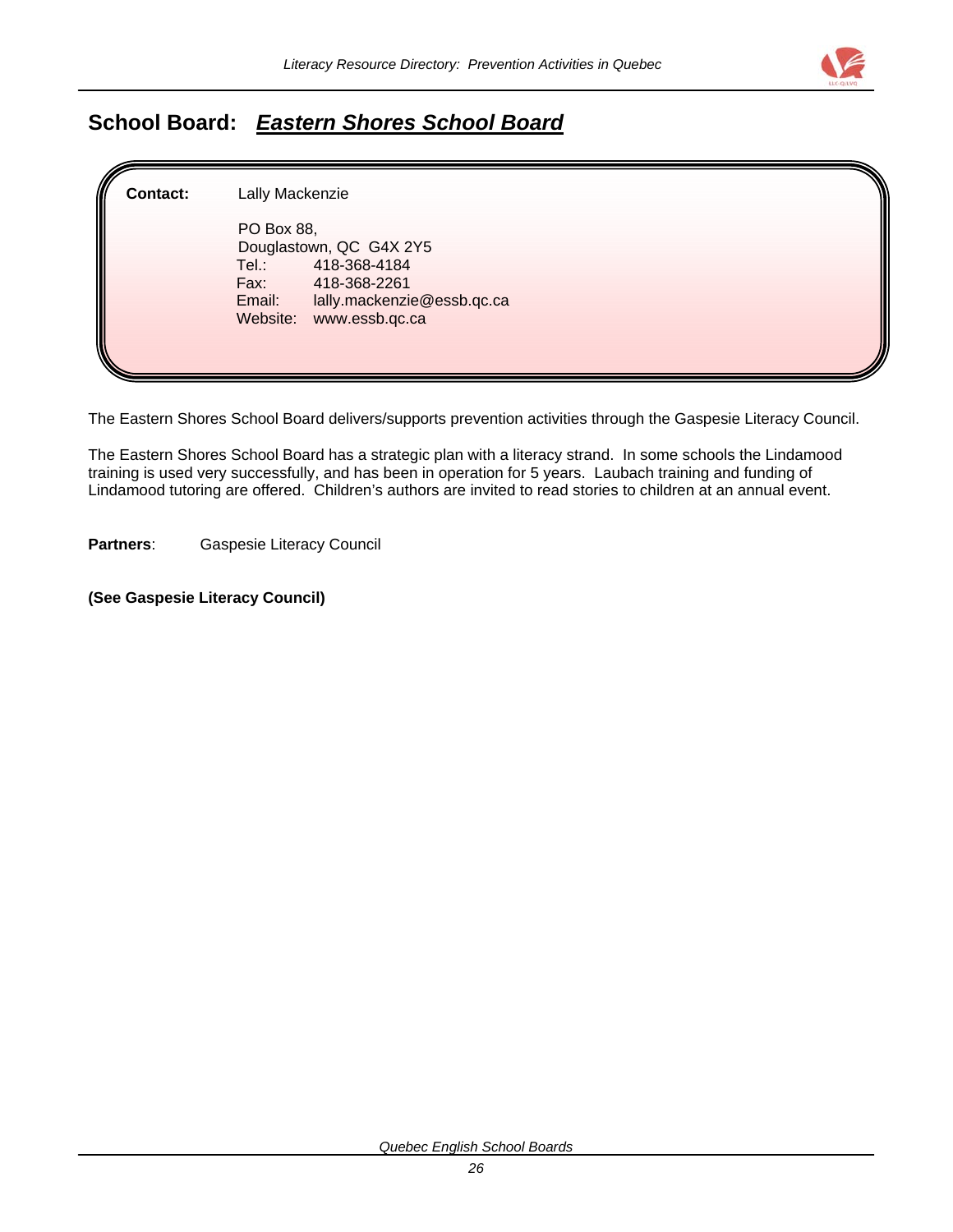

## <span id="page-34-0"></span>**School Board:** *Eastern Townships School Board*

| Contact:            | <b>Ilze Epners</b><br>200, Adélard-Godbout<br>Cowansville, QC J2K 3X9<br>888-463-3775/450-263-9710<br>Tel.: Tel<br>Fax: 450-266-1015<br>Email: epnersi@etsb.qc.ca<br>Website: www.etsb.qc.ca |  |
|---------------------|----------------------------------------------------------------------------------------------------------------------------------------------------------------------------------------------|--|
| <b>Workshop:</b>    | <b>Family Literacy Workshops</b>                                                                                                                                                             |  |
| Goals:              | To teach parents about the importance of reading with children; to provide<br>practical tips on reading with children.                                                                       |  |
| Target:             | Parents who attend adult education classes.                                                                                                                                                  |  |
| <b>Description:</b> | Various workshops have been offered with a focus on:<br>Reading with My Child<br>Reading and Self-Esteem<br>Writing to Read                                                                  |  |
| Partners:           | Yamaska Literacy Council                                                                                                                                                                     |  |

**(See Yamaska Literacy Council)**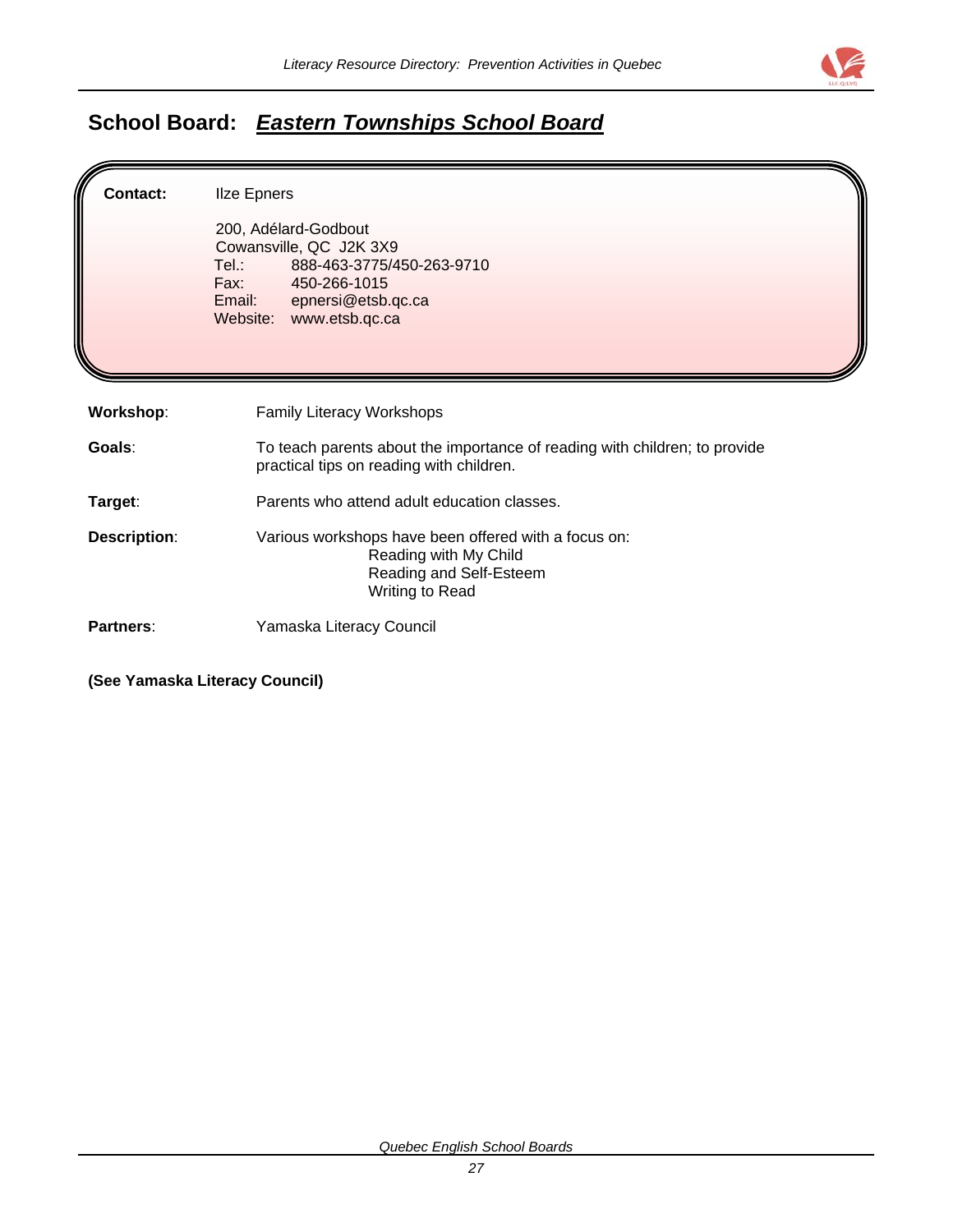

## <span id="page-35-0"></span>**School Board***: English Montreal School Board*

**Contact:** Mario E. Pasteris A.E.V.S. Dept. 6000 Avenue Fielding Montreal, QC H3X 1T4<br>Tel.: 514-483-720 514-483-7200 ext. 7288 Fax: 514-483-7530<br>Email: mpasteris@em mpasteris@emsb.qc.ca Website: www.emsb.qc.ca

The English Montreal School Board does not offer prevention activities.

*Quebec English School Boards*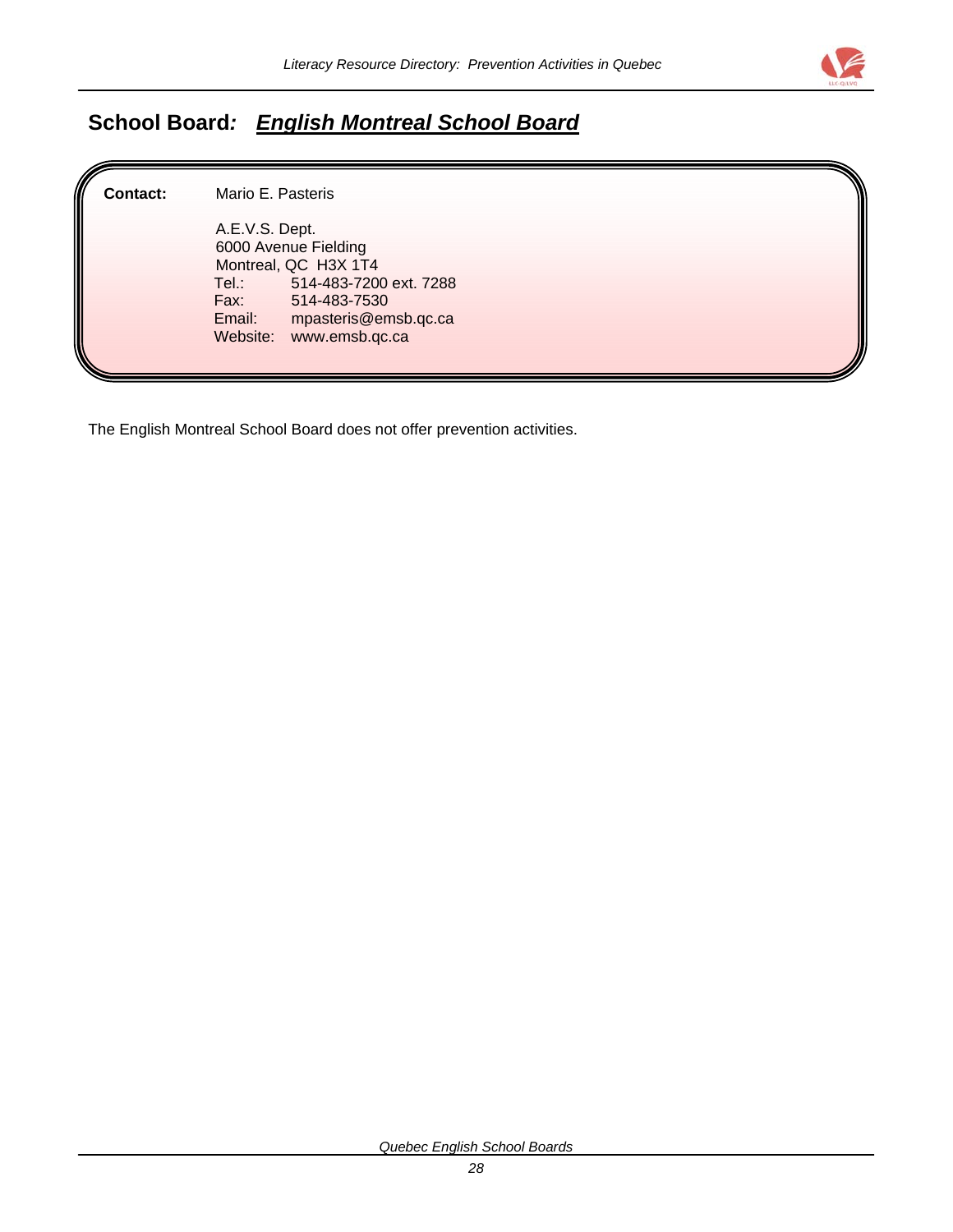

## **School Board:** *Kativik School Board*

| <b>Contact:</b> | Parfait Ceme or Carmelle Castonguay                                                                                                                                                                                                                                                         |
|-----------------|---------------------------------------------------------------------------------------------------------------------------------------------------------------------------------------------------------------------------------------------------------------------------------------------|
|                 | Adult and Continuing Education<br>9800 Cavendish 4 <sup>th</sup> Floor<br>Suite 400<br>Ville St-Laurent, QC H4M 2V9<br>514-482-8220 ext. 358<br>Tel.:<br>Fax:<br>514-369-2636<br>parfait_ceme@kativik.qc.ca_or_carmelle_castonguay@kativik.qc.ca<br>Email:<br>www.kativik.gc.ca<br>Website: |
|                 |                                                                                                                                                                                                                                                                                             |

Note: The following services are available only to the Inuit clients in Nunavik. The school board's mandate is to serve the Inuit population where they live.

| <b>Family Literacy</b>                                                                                                  |
|-------------------------------------------------------------------------------------------------------------------------|
| The goal is to assist parents in all areas of parenting, including the encouragement of<br>reading and family literacy. |
| Inuit parents                                                                                                           |
| A one-week parenting workshop is offered annually in each of the 14 communities<br>served by the school board.          |
|                                                                                                                         |

| Event:       | <b>Public Awareness</b>                                                                                                                                                                                                                       |
|--------------|-----------------------------------------------------------------------------------------------------------------------------------------------------------------------------------------------------------------------------------------------|
| Goals:       | To increase awareness of the value of family literacy.                                                                                                                                                                                        |
| Target:      | Inuit families                                                                                                                                                                                                                                |
| Description: | A family literacy event is held annually on January $27th$ to bring awareness to the value<br>of family literacy. Events differ from year to year, and have included radio readings,<br>children's colouring contests and elder storytelling. |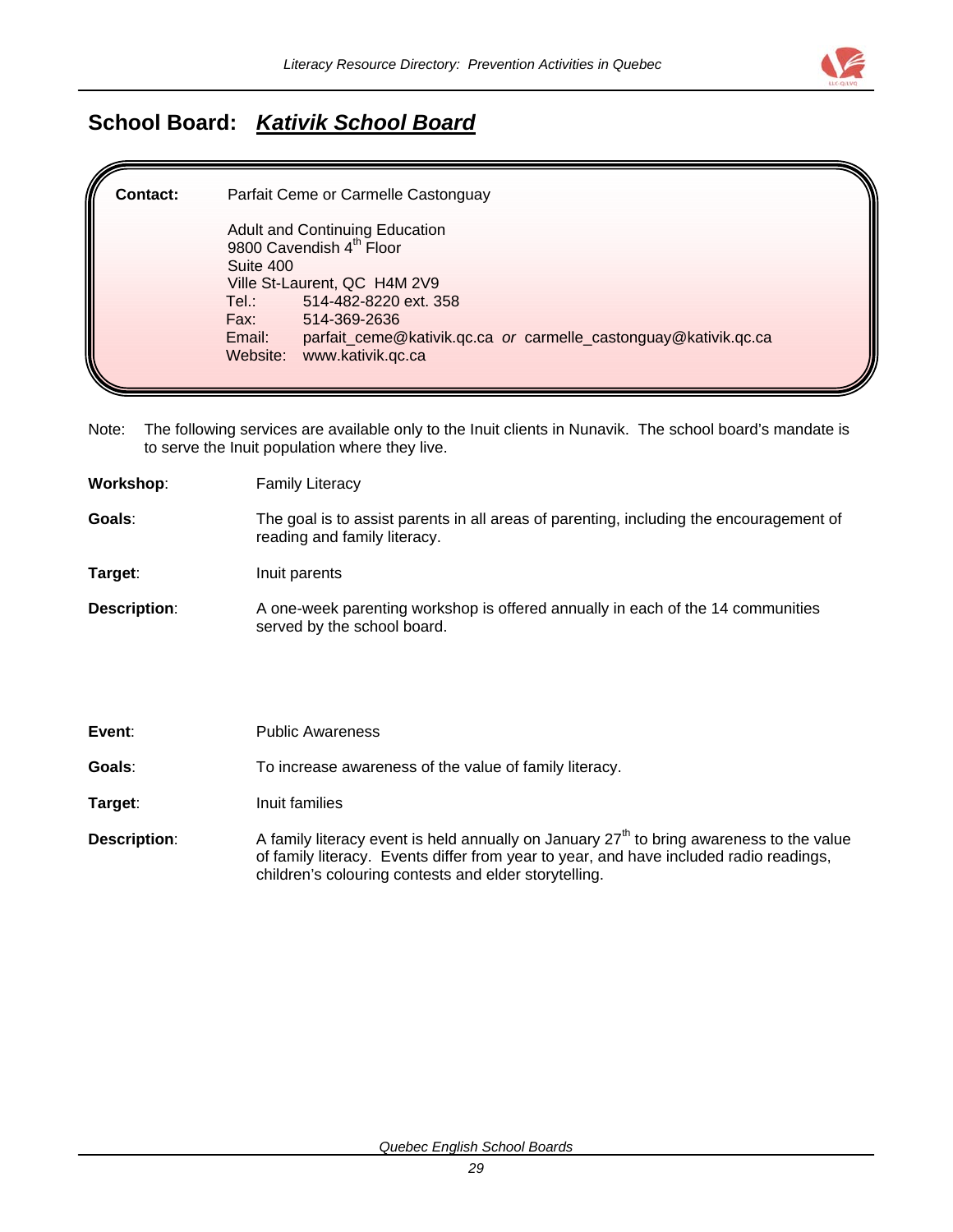

## **School Board:** *Lester B. Pearson School Board*

| <b>Contact:</b> | Denise Llewellyn                                                                                                                                                                                       |  |
|-----------------|--------------------------------------------------------------------------------------------------------------------------------------------------------------------------------------------------------|--|
|                 | Pearson Adult and Career Centre<br>8300 George St<br>LaSalle, QC H8P 1E5<br>Tel.: Tel<br>514-363-6213<br>Fax:<br>514-364-1953<br>dllewellyn@lbpsb.qc.ca<br>Email:<br>www.pearsonskills.com<br>Website: |  |

The Lester B. Pearson School Board has partnered with Literacy Unlimited to host Family Literacy Day events.

**(See Literacy Unlimited)**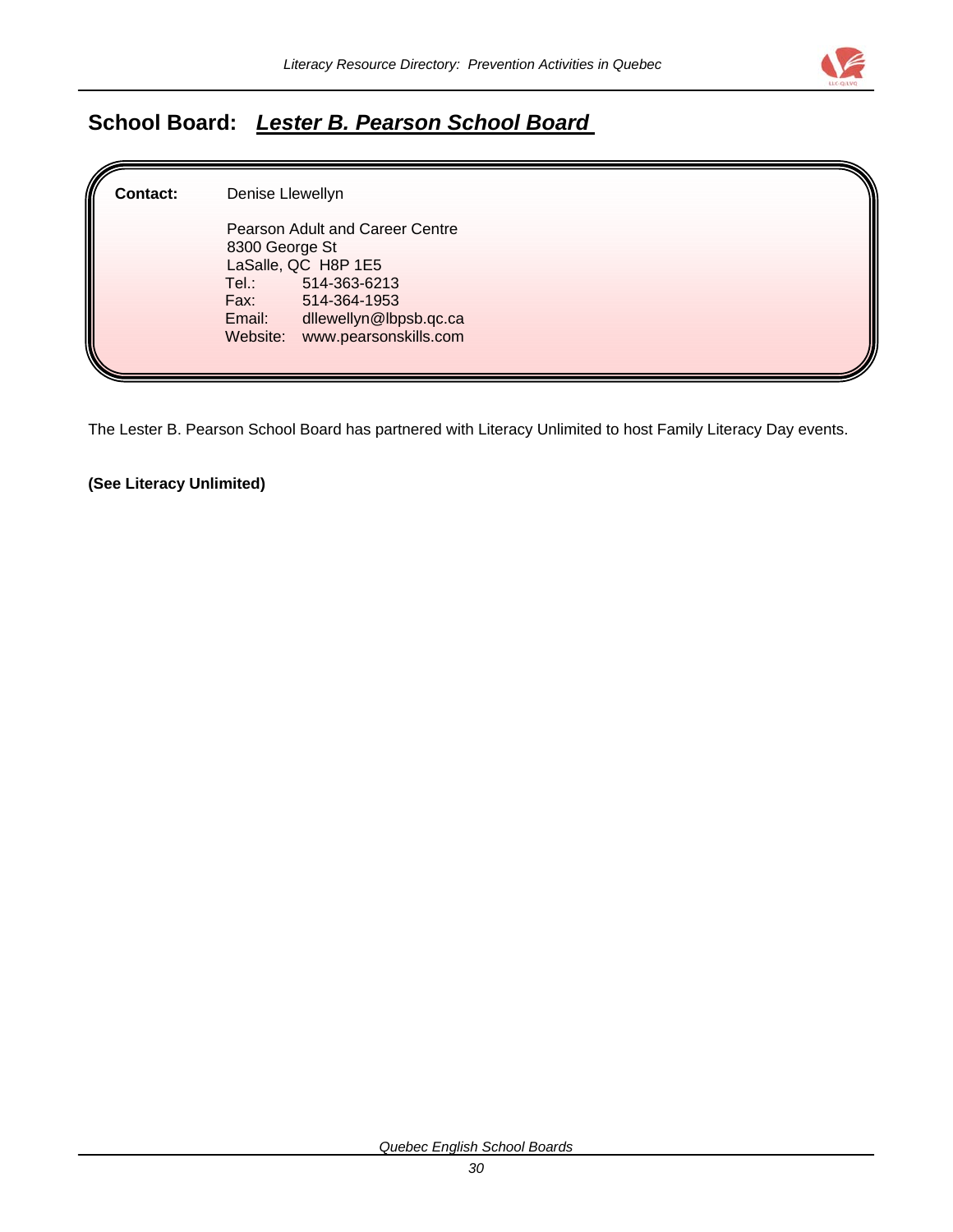

## **School Board:** *Littoral School Board*

| <b>Contact:</b>     | David Roberts<br><b>General Delivery</b><br>Chevery, QC G0G 1G0<br>Tel.:<br>418-787-2251<br>Fax:<br>418-787-2348<br>Email: cheadu@globetrotter.qc.ca<br>Website: www.csdulittoral.qc.ca                                                                                                                                                                                                                                                         |
|---------------------|-------------------------------------------------------------------------------------------------------------------------------------------------------------------------------------------------------------------------------------------------------------------------------------------------------------------------------------------------------------------------------------------------------------------------------------------------|
| Workshop:           | Parents Assist Learning and Schooling (PALS)                                                                                                                                                                                                                                                                                                                                                                                                    |
| <b>Duration:</b>    | A series of 12 workshops that are each 2 hours duration                                                                                                                                                                                                                                                                                                                                                                                         |
| Goals:              | To involve parents in children's education<br>To improve parenting skills                                                                                                                                                                                                                                                                                                                                                                       |
| Target:             | Parents                                                                                                                                                                                                                                                                                                                                                                                                                                         |
| <b>Description:</b> | A series of twelve 2-hour workshops including the following topics:<br>The Important Role of Parents<br>❖<br><b>Building Self-Esteem</b><br>❖<br><b>Parenting Styles</b><br>❖<br>Communication<br>❖<br>Being a Role Model<br>❖<br><b>Discipline</b><br>❖<br><b>Kids and Television</b><br>❖<br>Working with Teachers and Schools<br>❖<br>Responsibility & Homework<br>❖<br>❖ Reading and Writing<br>Preparing for Technology and Computers<br>❖ |
| Project:            | <b>Family Literacy</b>                                                                                                                                                                                                                                                                                                                                                                                                                          |
| <b>Duration:</b>    | September - December, January - May                                                                                                                                                                                                                                                                                                                                                                                                             |
| Goals:              | To assist needy students<br>To involve parents in schooling<br>To improve parents overall skills                                                                                                                                                                                                                                                                                                                                                |
| Description:        | Various projects are set up in the schools.<br>Organized sessions include:<br>❖ Buddy-Buddy<br>❖ Workshops for Parents (PALS)<br>❖ Homework Assistant Periods                                                                                                                                                                                                                                                                                   |

Littoral School Board cont.<sup>></sup>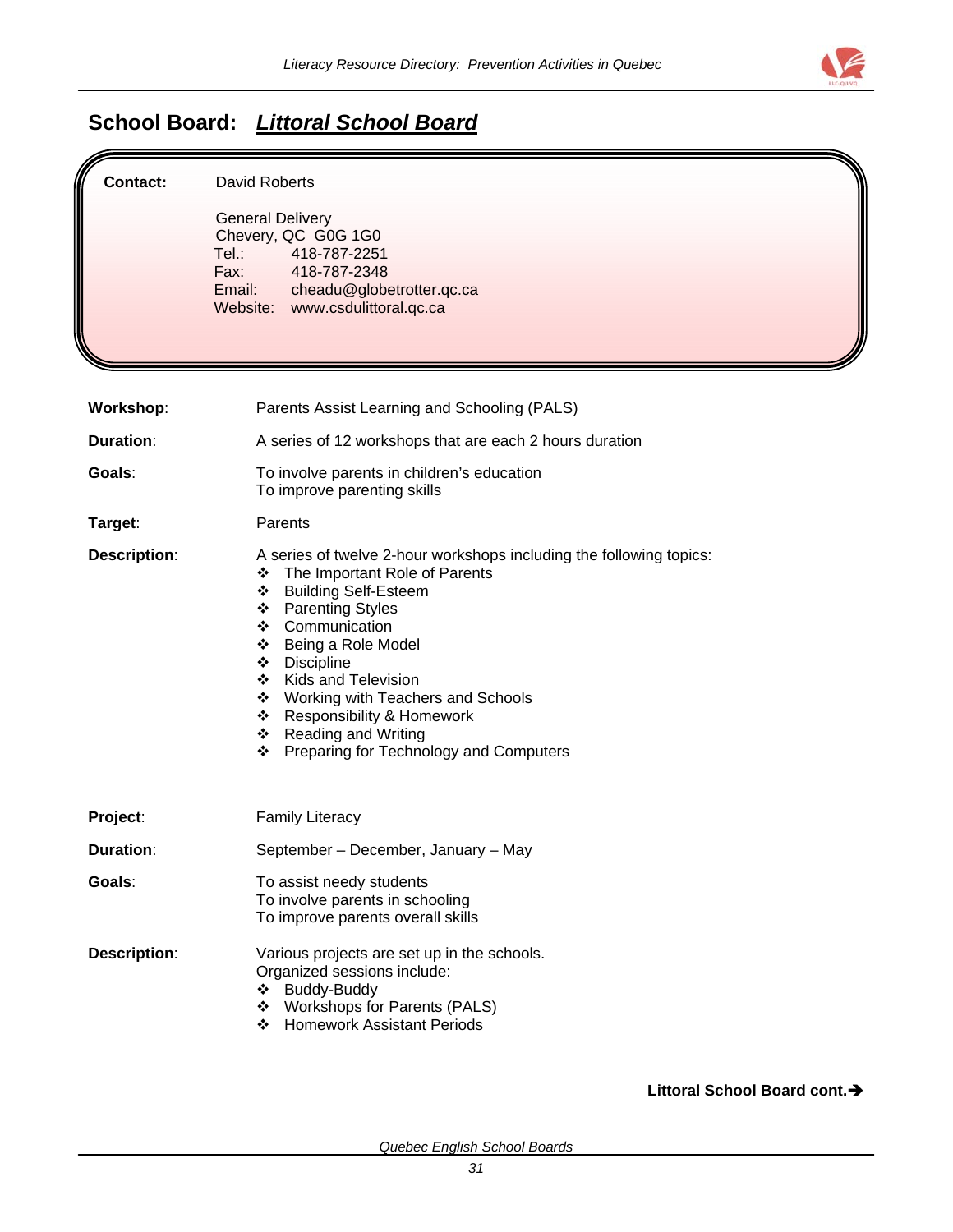

## **School Board:** *Littoral School Board cont'd*

| Program:            | Oral History                                                                                                                                                                                                                                                                                                                                                                                                                                                                                                                                                                                                                                                                                                                                                                                                                                                                                                                                                                     |  |
|---------------------|----------------------------------------------------------------------------------------------------------------------------------------------------------------------------------------------------------------------------------------------------------------------------------------------------------------------------------------------------------------------------------------------------------------------------------------------------------------------------------------------------------------------------------------------------------------------------------------------------------------------------------------------------------------------------------------------------------------------------------------------------------------------------------------------------------------------------------------------------------------------------------------------------------------------------------------------------------------------------------|--|
| Goals:              | To provide the elders within a community with the opportunity to improve on the basic<br>skills necessary to function in today's society;<br>To provide the opportunity to improve their mental and physical well-being and to<br>participate more in their community;<br>To provide, through their <i>memoirs</i> , a part of the community heritage that could be used<br>in the local history portion of the Elementary School curriculum                                                                                                                                                                                                                                                                                                                                                                                                                                                                                                                                     |  |
| Target:             | Elders aged 65 and older                                                                                                                                                                                                                                                                                                                                                                                                                                                                                                                                                                                                                                                                                                                                                                                                                                                                                                                                                         |  |
| <b>Description:</b> | The learning activities are taken from a general list of themes to explore. The themes<br>chosen depend on the profile of the individual and are not limited to this list.<br>Family tree (i.e. Grandparents, brothers and sisters)<br>❖<br>Parents and early family life (general activities indoors/outdoors, cleaning, special<br>❖<br>cooking days and Sundays)<br>❖ Chores/responsibilities as a child<br>Homes (location, general description, heating, lighting, furniture, etc.)<br>❖<br>Clothes<br>❖<br><b>WEBSTER</b><br>Food<br>$\div$ Hunting and fishing<br>❖<br>School<br>Church and religion<br>❖<br>$\div$ Fun and games<br>Teenage life<br>❖<br>❖ Transportation modes<br>Communications (i.e. telegraph, telephone, radio, television, etc.)<br>❖<br>Christmas and other special times<br>❖<br>Old stories, old sayings and old health remedies<br>豪心<br>$\div$ Work (i.e. jobs and salary, etc.)<br>Marriage and family life and how things have changed<br>❖ |  |

Photos (i.e. as prompts for memories, selection for document, etc.)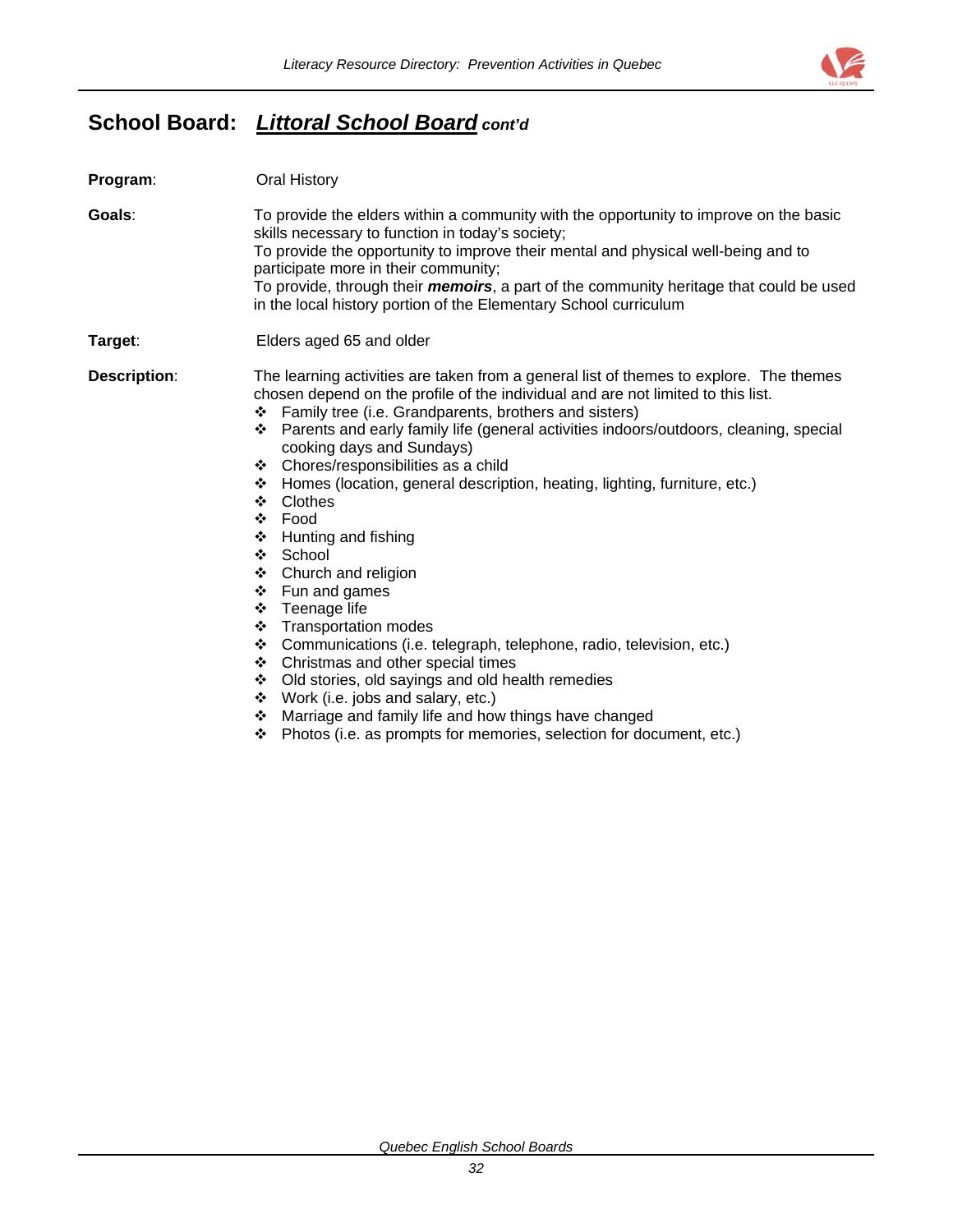

### **School Board***: New Frontiers School Board - Nova Career Education Centre*

**Contact:** Maria Gudzio, Academic Program Coordinator 214 McLeod Avenue, Chateauguay, QC J6J 2H4 Tel.: 450-691-2540 Fax: 450-691-0643 Email: mgudzio@csnewfrontiers.qc.ca Website: www.novacareer.com

**Description**: The New Frontiers School Board refers students from its General Academic Program for one-to-one tutoring when appropriate. It has offered General Academic Education for Adults since the mid-1970s. The school board has established a Reading/Resource room to provide a conducive environment for reading for adult students, with help when needed. The elementary schools in the school board are proactive in the area of family literacy.

**(See Chateauguay Literacy Council)**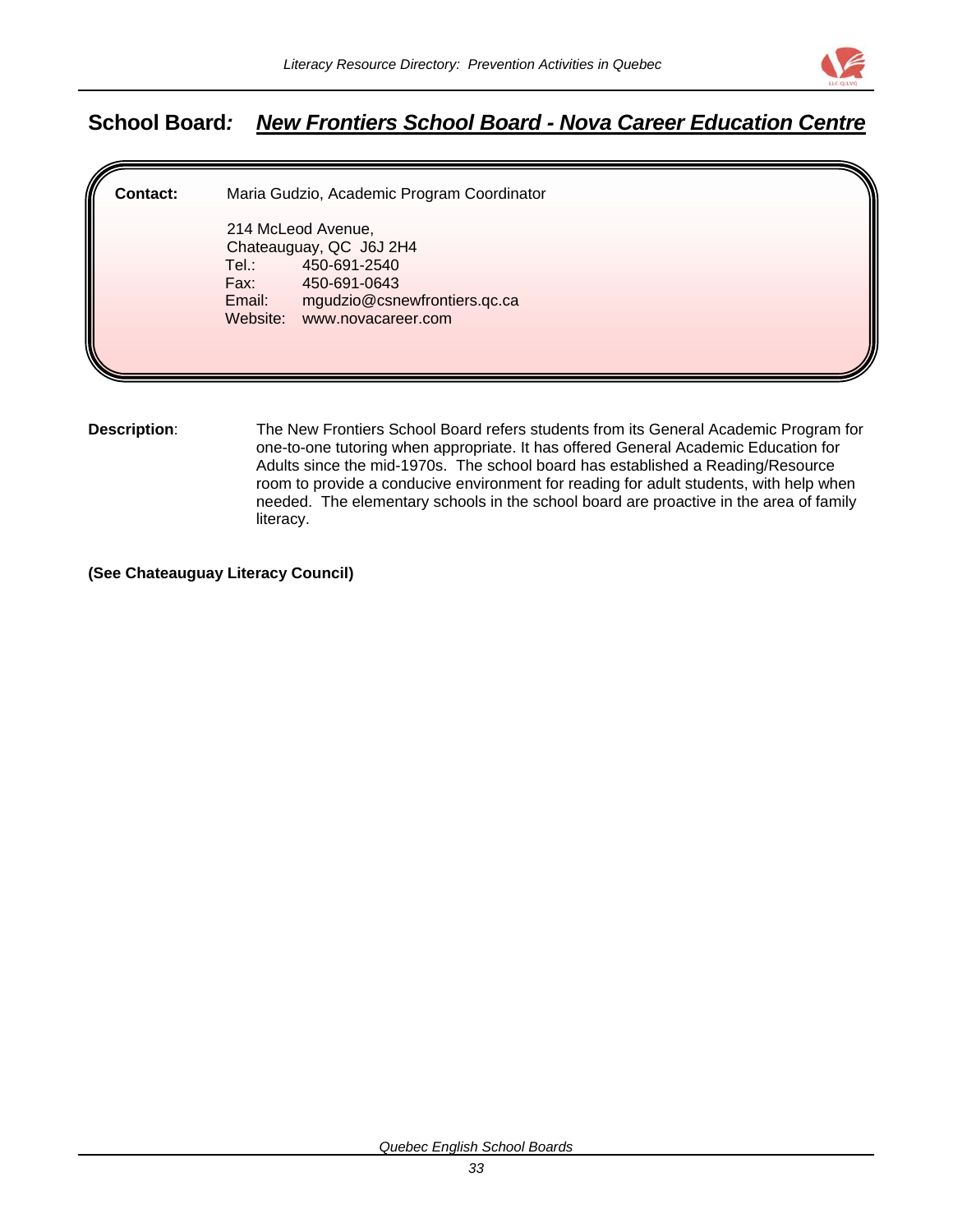

## **School Board***: Riverside School Board Continuing Education*

| ll<br><b>Contact:</b> | Linda Martin                                                                                                                                                            |  |
|-----------------------|-------------------------------------------------------------------------------------------------------------------------------------------------------------------------|--|
|                       | 163 Cleghorn Avenue,<br>St-Lambert, QC J4R 2J4<br>450-676-1843<br>Tel.:<br>Fax:<br>450-676-1350<br>Imartin@rsb.qc.ca<br>Email:<br>Website: www.rsb.qc.ca/Mainframe.html |  |

The Riverside School Board does not offer prevention activities. The school board refers students who have literacy needs that cannot be met through adult education to the South Shore Reading Council.

**(See South Shore Reading Council)**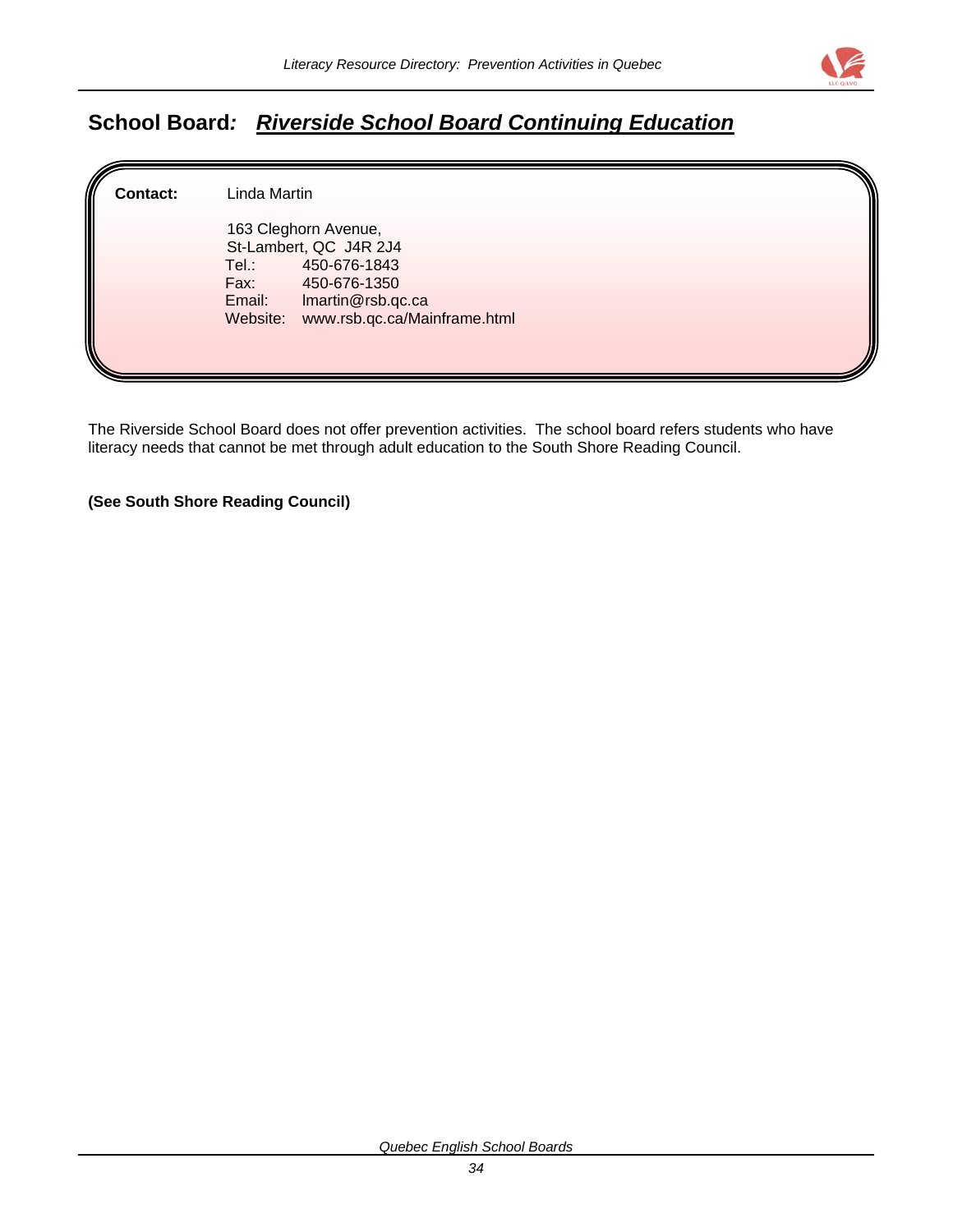

## **School Board***: Sir Wilfrid Laurier School Board*

| Contact:            | Darlene Brown                                                                                                                                                                                     |  |
|---------------------|---------------------------------------------------------------------------------------------------------------------------------------------------------------------------------------------------|--|
|                     | <b>TLE Center</b><br>3200 Souvenir Road, Room D110,                                                                                                                                               |  |
|                     | Chomedey, Laval, QC H7V 1W9<br>450-688-2933 ext. 3126<br>Tel.: Tel                                                                                                                                |  |
|                     | Fax: Fax:<br>450-688-8125                                                                                                                                                                         |  |
|                     | Email:<br>dbrown@swlauriersb.qc.ca<br>Website: www.swlauriersb.qc.ca                                                                                                                              |  |
|                     |                                                                                                                                                                                                   |  |
|                     |                                                                                                                                                                                                   |  |
| Type:               | <b>Prevention Program</b>                                                                                                                                                                         |  |
| <b>Description:</b> | The school board provides photocopies, elementary school contacts and intermail<br>service. The school board gives The Learning Exchange materials from ABC CANADA<br>to promote family literacy. |  |

**Partners:** The Learning Exchange

**(See The Learning Exchange)**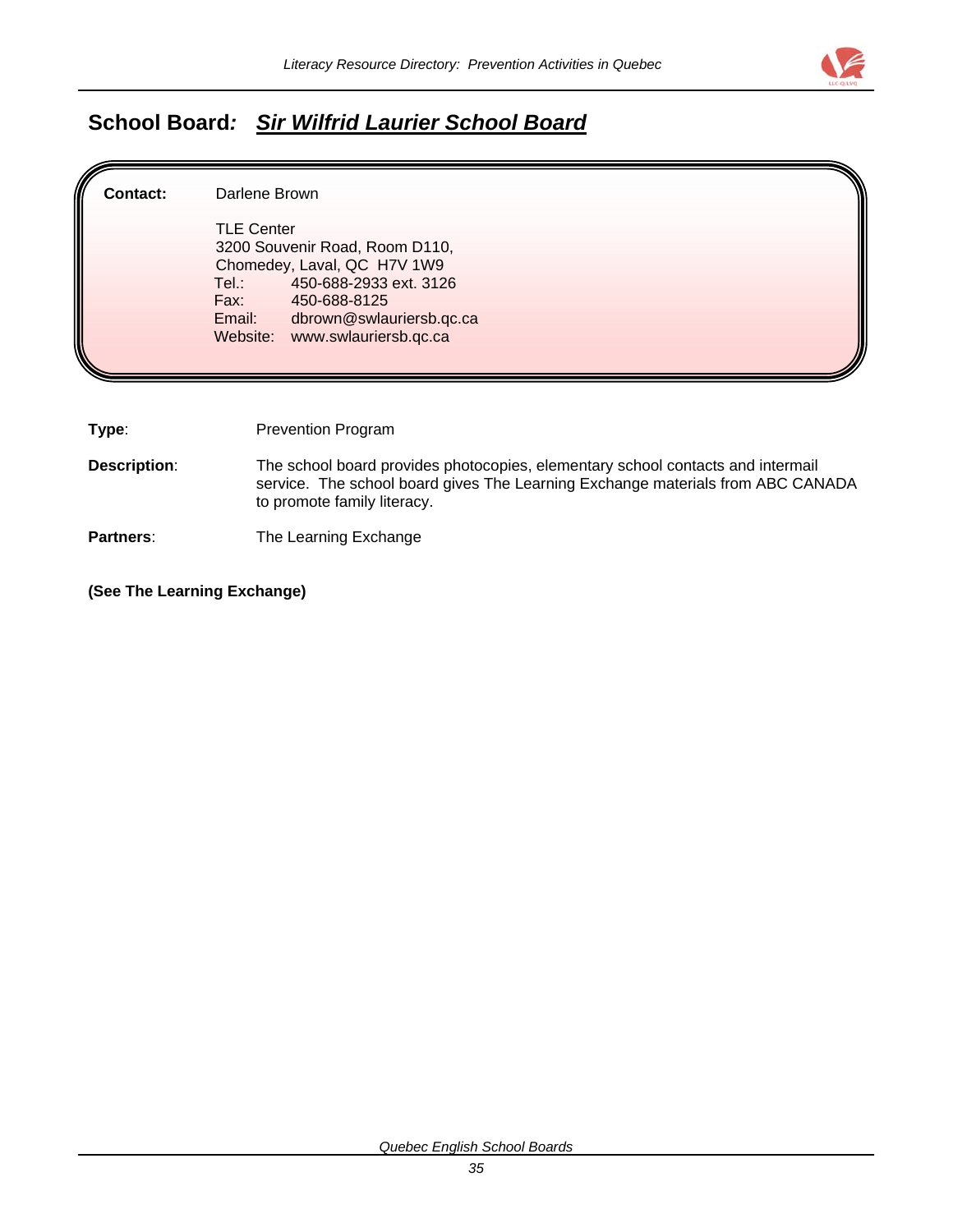

## **School Board:** *Western Quebec School Board*

| ll<br><b>Contact:</b> | Warren Halligan                                                                                                                                        |  |  |  |  |
|-----------------------|--------------------------------------------------------------------------------------------------------------------------------------------------------|--|--|--|--|
|                       | PO Box 51,<br>Shawville, QC J0X 2Y0<br>Tel.:<br>819-647-5008<br>Fax:<br>819-776-4126<br>whalligan@sympatico.ca<br>Email:<br>Website:<br>www.wqsb.qc.ca |  |  |  |  |

The Western Quebec School Board does not directly offer prevention activities.

The school board has offered Literacy and English as Second Language initiatives for 20 years. These classes are ongoing at the Hull Adult Education Centre; students may enter the programs at any time. Literacy classes are offered 30 hours per week. English Second Language classes are offered 10 hours per week. A 2-3 year recruitment and advertising project was accomplished through an IFPCA grant.

#### **(See Western Quebec Literacy Council)**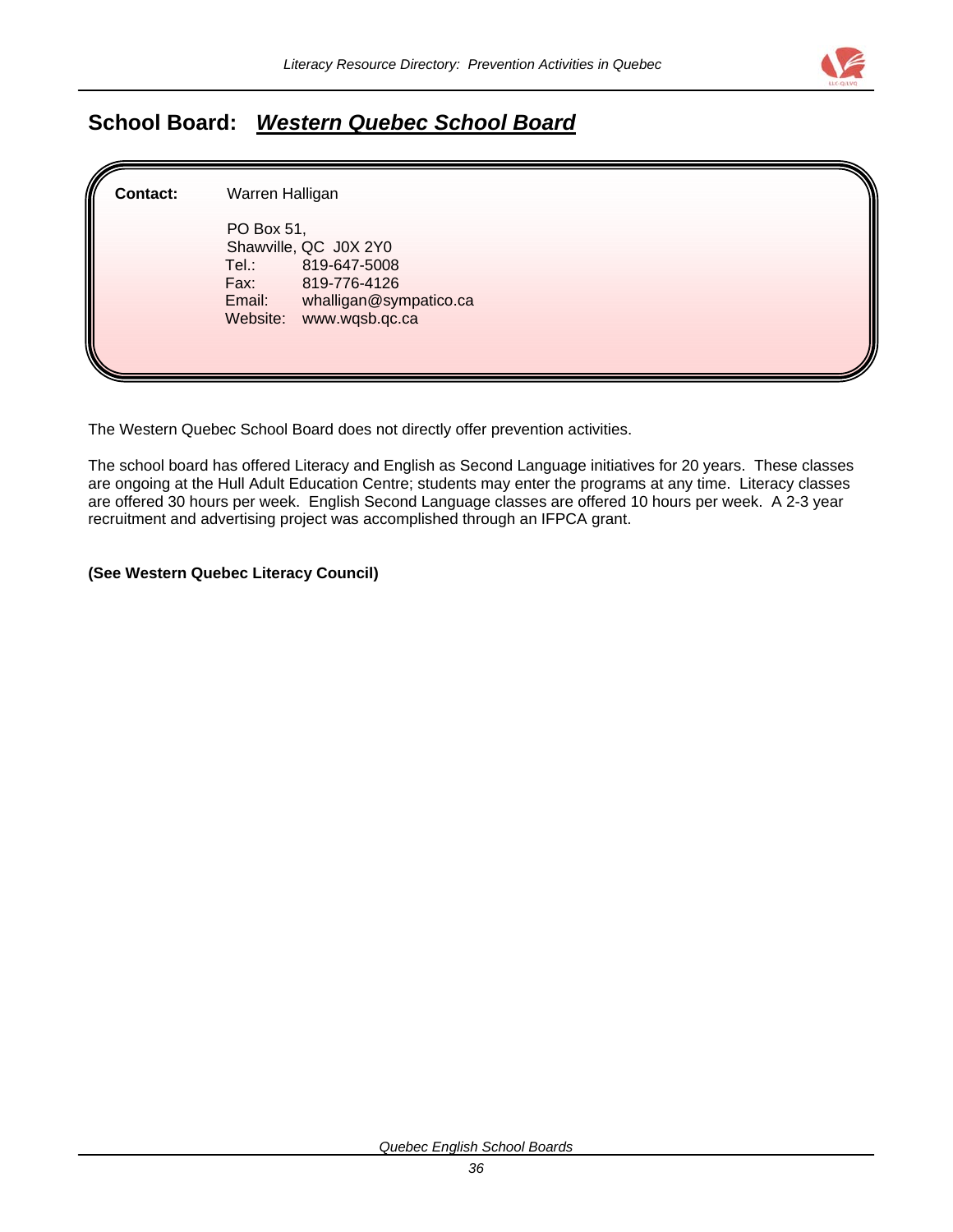

# **Organizations Involved in Prevention Activities in English in Quebec:**

**Libraries**



*Libraries*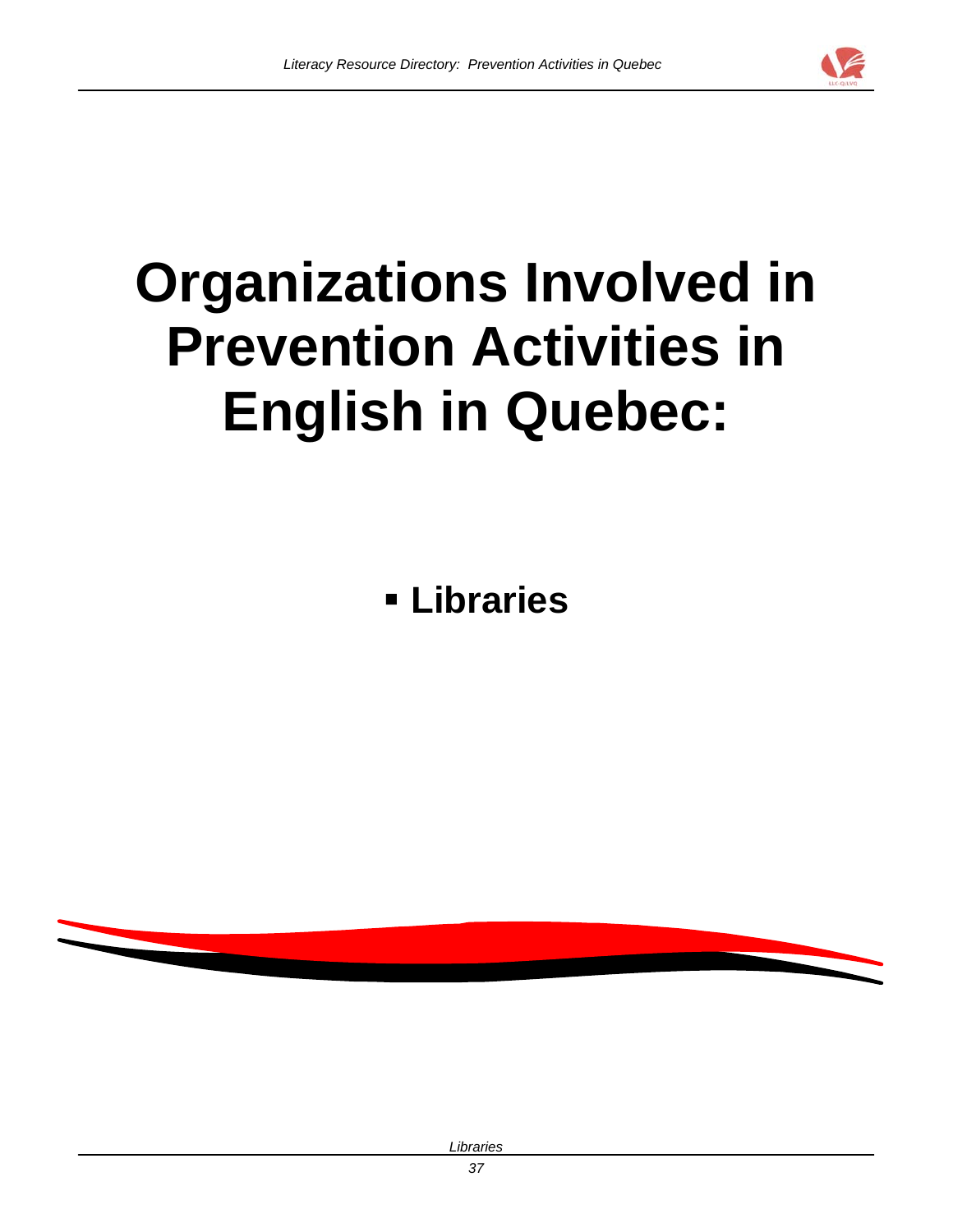

| <b>Contact:</b>     | Frances W. Ackerman, Chief Librarian                                                                                                                                                                                    |  |
|---------------------|-------------------------------------------------------------------------------------------------------------------------------------------------------------------------------------------------------------------------|--|
|                     | 4855 Kensington Avenue,                                                                                                                                                                                                 |  |
|                     | Montreal, QC H3X 3S6<br>Tel.: Tel<br>514-489-5301, ext. 208                                                                                                                                                             |  |
|                     | Fax:<br>514-489-5302                                                                                                                                                                                                    |  |
|                     | frances@fraserhickson.qc.ca<br>Email:                                                                                                                                                                                   |  |
|                     | Website: www.fraserhickson.qc.ca                                                                                                                                                                                        |  |
|                     |                                                                                                                                                                                                                         |  |
|                     |                                                                                                                                                                                                                         |  |
| Program:            | <b>Family Reading</b>                                                                                                                                                                                                   |  |
| Goals:              | To support family reading                                                                                                                                                                                               |  |
| Target:             | Children and families                                                                                                                                                                                                   |  |
| <b>Description:</b> | The library offers pre-reading children's programs such as Story Time. Children's and<br>adult authors visit the auditorium to read from their latest books.                                                            |  |
|                     | Other literacy related services include:<br>A special graded literacy collection of high interest/low difficulty materials for adults<br>learning to read.                                                              |  |
|                     | Available space in the library for literacy tutors and their students.<br>٠<br>The office of Literacy Partners of Quebec is located in the library.<br>٠<br>Displays and handouts advertising Family Literacy Day.<br>٠ |  |
| Partners:           | Joint projects with Literacy Partners of Quebec (LPQ) and RECLAIM.                                                                                                                                                      |  |

## **Library:** *Fraser-Hickson Library*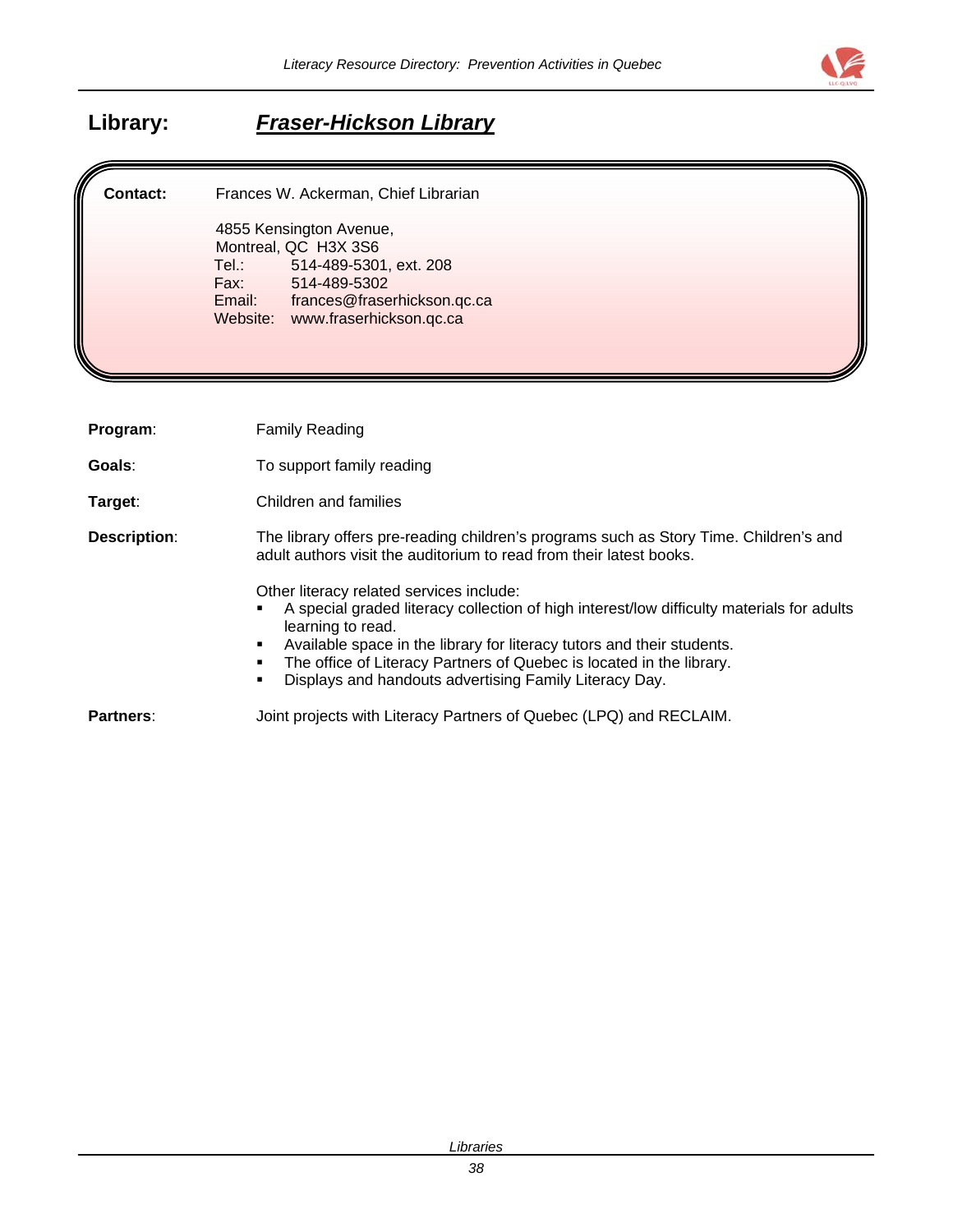

## **Library:** *Montreal Children's Library*

#### **Contact:** Beverley Gilbertson

Atwater Branch 1200 Atwater Avenue, Montreal, QC H3Z 1X4<br>Tel.: 514-931-230 Tel.: 514-931-2304 Fax: 514-931-8035<br>Email: beverley.gilber beverley.gilbertson@mcl-bjm.ca Website: [www.mcl-bjm.ca](http://www.mcl-bjm.ca/)

| Program:            | <b>Family Reading</b>                                                                                                                                                                                                                                                                                                                                                    |  |
|---------------------|--------------------------------------------------------------------------------------------------------------------------------------------------------------------------------------------------------------------------------------------------------------------------------------------------------------------------------------------------------------------------|--|
| Goals:              | To support family reading                                                                                                                                                                                                                                                                                                                                                |  |
| Target:             | Children and families                                                                                                                                                                                                                                                                                                                                                    |  |
| <b>Description:</b> | Regular Story Times for children in the library and at daycare centres.<br>❖                                                                                                                                                                                                                                                                                             |  |
|                     | Summer Reading Program<br>❖                                                                                                                                                                                                                                                                                                                                              |  |
|                     | After-school Programs to offer homework help in reading skills.<br>❖                                                                                                                                                                                                                                                                                                     |  |
|                     | Mother Goose Rhyme-Time:<br>❖<br>This is a one-hour program bringing together parents and their little ones to<br>introduce them to the power and pleasure of nursery rhymes, songs and stories.<br>The rationale for the project is to equip parents with new ways to build healthy<br>relationships with their babies, based on language, play and verbal interaction. |  |
| Partners:           | Other libraries, Tyndale Educators, daycare centres.                                                                                                                                                                                                                                                                                                                     |  |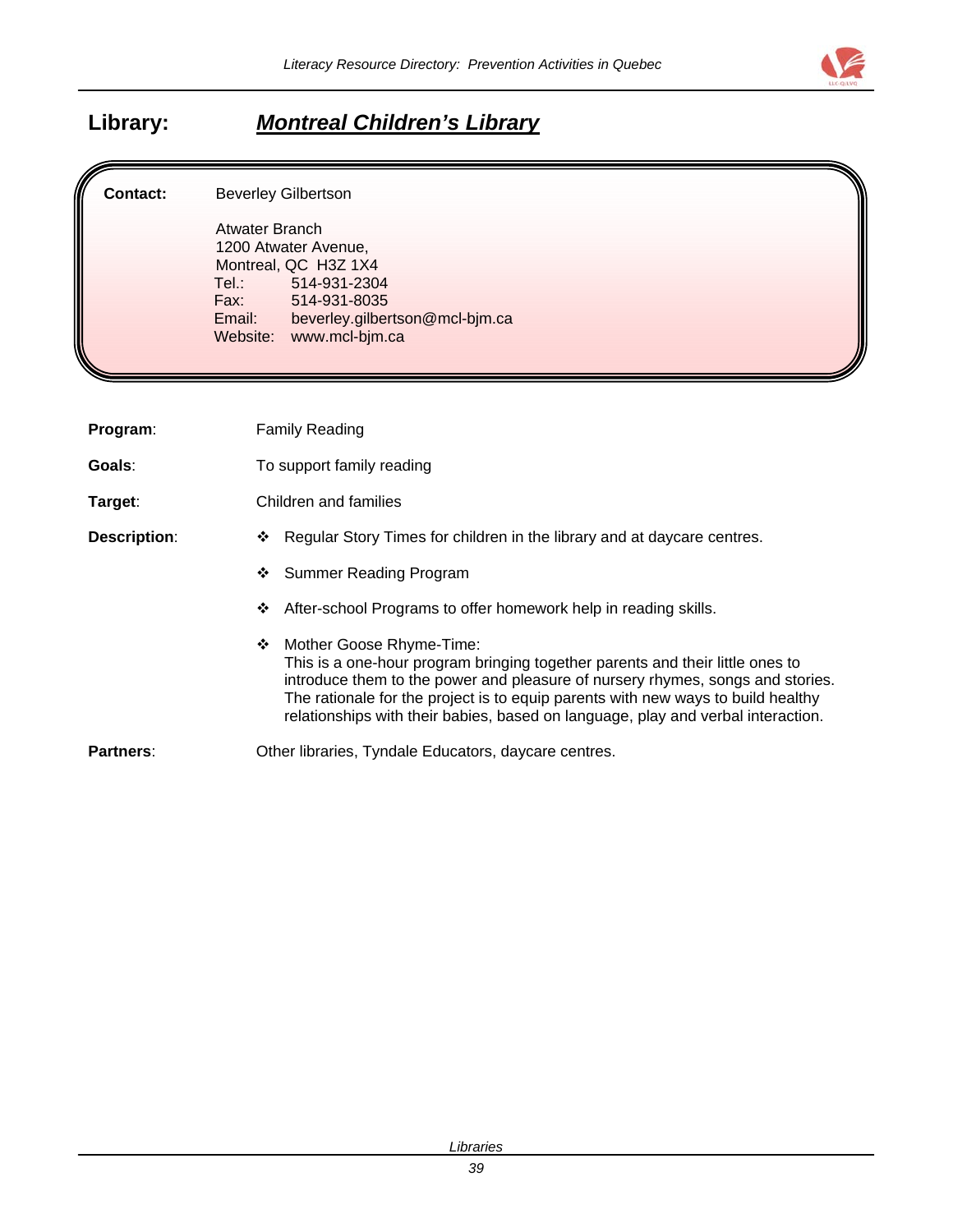

## **Library:** *Norman Berman Children's Library (Jewish Public Library)*

**Contact:** Penny Fransblow

 1 Cummings Square, Montreal, QC H3W 1M6<br>Tel.: 514-345-2627 514-345-2627 ext. 3028 Fax: 514-345-6477 Email: pennyf@jplmtl.org Website: www.jewishpubliclibrary.org/childrens/index.html

**Program:** Family Reading

**Goals:** To support family reading

**Target**: Children

**Description:** A variety of programs for children are offered, for example, a Story Time program, starting for children at 6 months of age, is available.

*Libraries*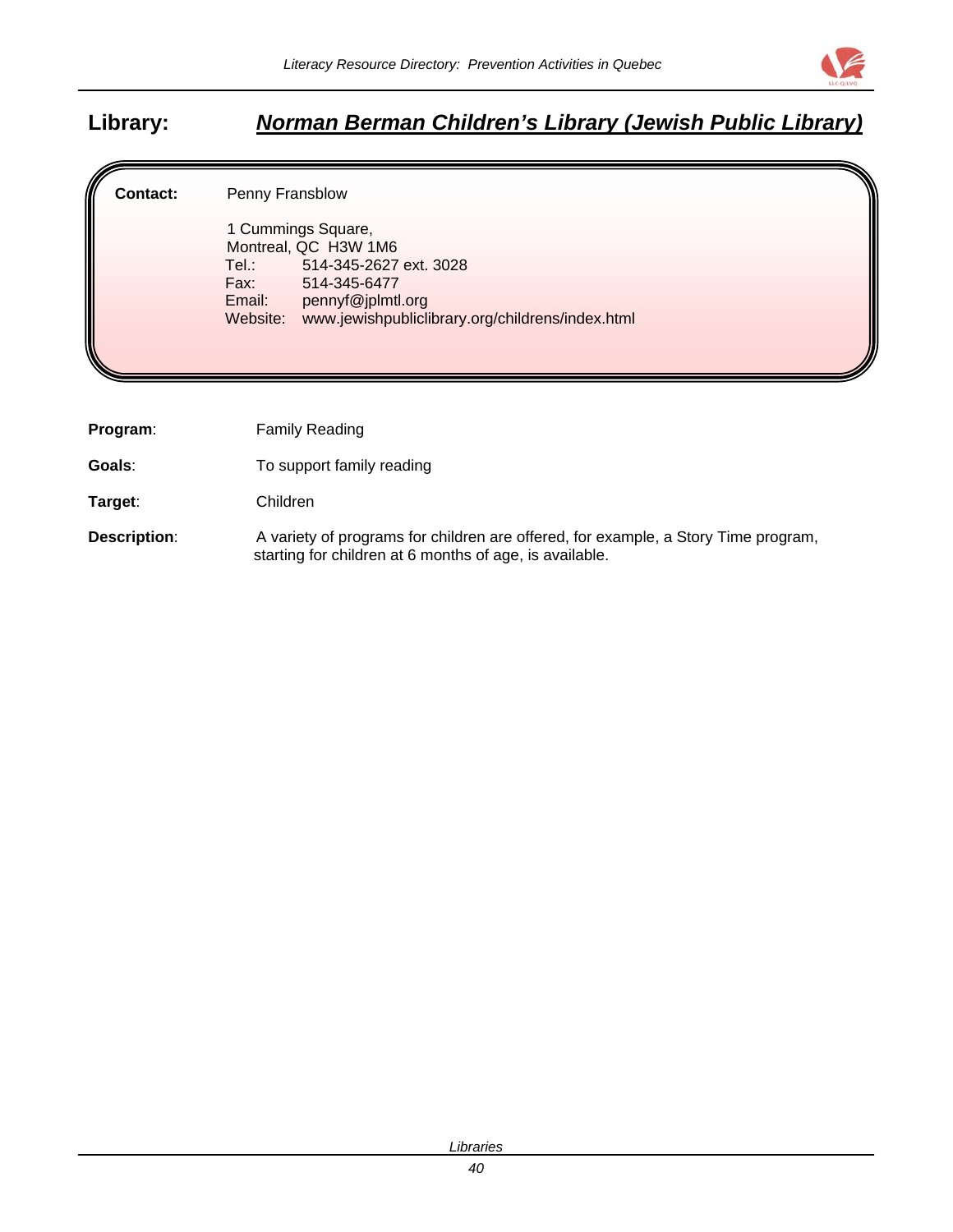

# **Organizations Involved in Prevention Activities in English in Quebec:**

## **Provincial Organizations\* (Quebec)**

## **\*** *Umbrella Groups, Businesses, Services and Resource Centres*

This section summarizes information on prevention activities and resources associated with the provincial organizations in this section.

#### *NOTE:*

- Some of the organizations offer direct service delivery in the area of prevention.
- Some of the organizations have members/affiliates that offer direct service in the area of prevention.

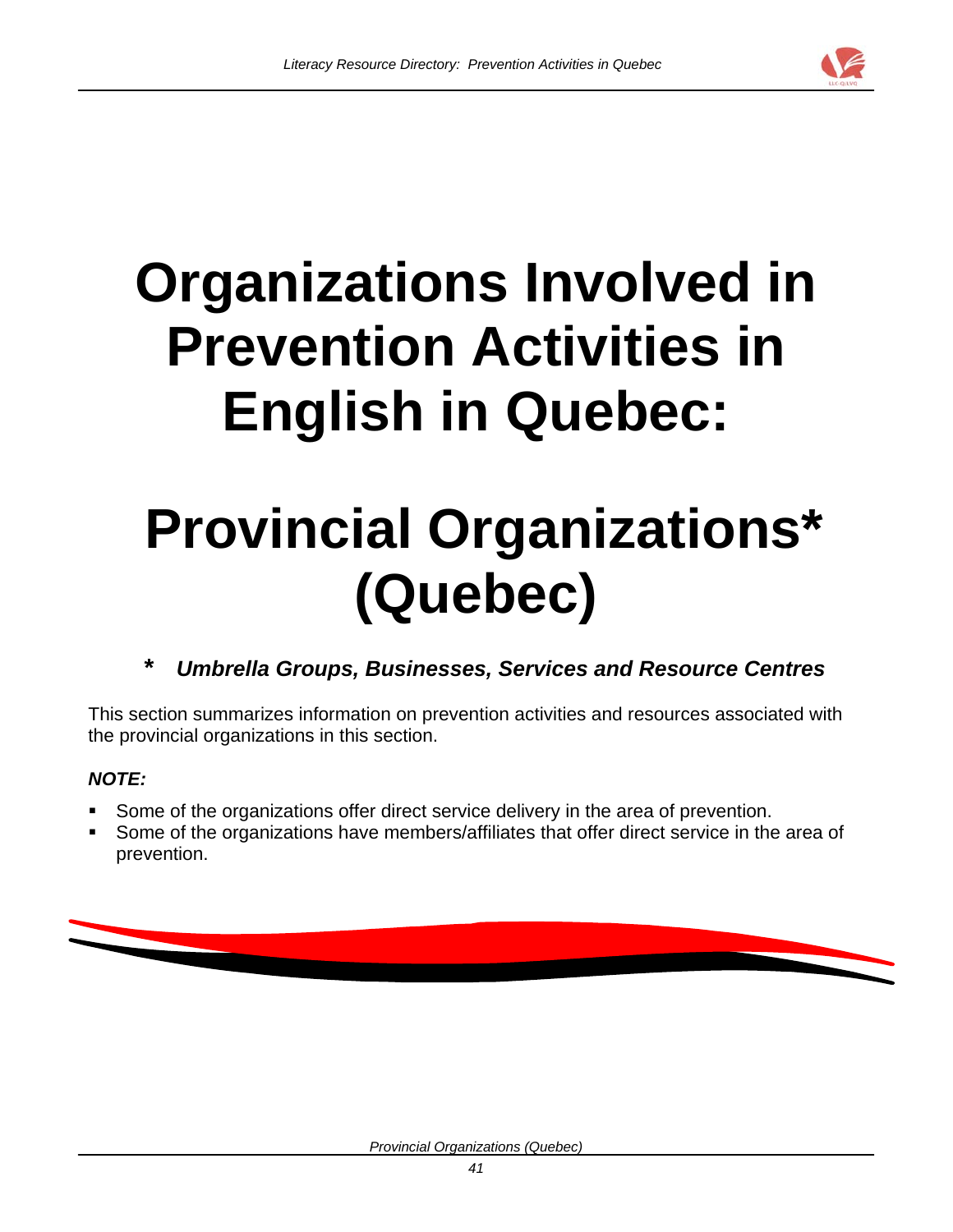

## **Organization:** *The Centre for Literacy of Quebec*

| ll<br><b>Contact:</b> | Linda Shohet         |                                  |  |
|-----------------------|----------------------|----------------------------------|--|
|                       |                      | 3040 Sherbrooke Street West,     |  |
|                       | Montreal, QC H3Z 1A4 |                                  |  |
|                       | Tel.: Tel            | 514-931-8731, ext. 1415          |  |
|                       | Fax:                 | 514-931-5181                     |  |
|                       | Email:               | literacycntr@dawsoncollege.qc.ca |  |
|                       |                      | Website: www.nald.ca/litcent.htm |  |
|                       |                      |                                  |  |
|                       |                      |                                  |  |

#### **The Centre for Literacy of Quebec:**

- Houses the second largest resource collection in Canada, of materials and information on all aspects of literacy, basic skills and media education. Books, papers and audio-visual materials can be borrowed or viewed free of charge. Circulating resource trunks are available on themes such as Learning Disabilities or Numeracy/Technology.
- Maintains an extensive selection of basic skills software for preview on site.
- Sustains a dynamic web site on the National Adult Literacy Database (NALD) with current activities, publications and list of resources.
- Publishes materials, including a widely-read quarterly newsletter*, Literacy Across the Curriculum / Media Focus*, Working Papers on Literacy and occasional research reports.
- ❖ Sponsors workshops and seminars.
- ❖ Offers customized training and public events.
- Hosts international conferences and an annual Summer Institute.
- Facilitates focus groups and does research on readability.
- Consults on issues such as "workforce education", "literacy and health," and literacy and technology."
- Works in partnership with numerous local, national and international literacy and community organizations in ongoing programs and on specific projects.

#### **General services/resources offered by the Centre for Literacy of Quebec:**

**Eibrary Collection**<br>A library of resource materials useful for literacy practitioners and researchers is available. There is a broad focus on multiple literacies including family, children, women, native, workplace, as well as numeracy, adult basic skills, learning disabilities and learning. The library has a wide range of curriculum materials, activity manuals, teacher manuals, easy-to-read materials, video and audiotapes, and basic skills reading material.

Materials can be borrowed from the Centre for Literacy, or accessed online. The Centre for Literacy also lends across Canada to clients connected to literacy or educational organizations.

The library collection is online: [www.nald.ca/province/que/litcent/catalogue](http://www.nald.ca/province/que/litcent/catalogue)

The Centre for Literacy cont.<sup>1</sup>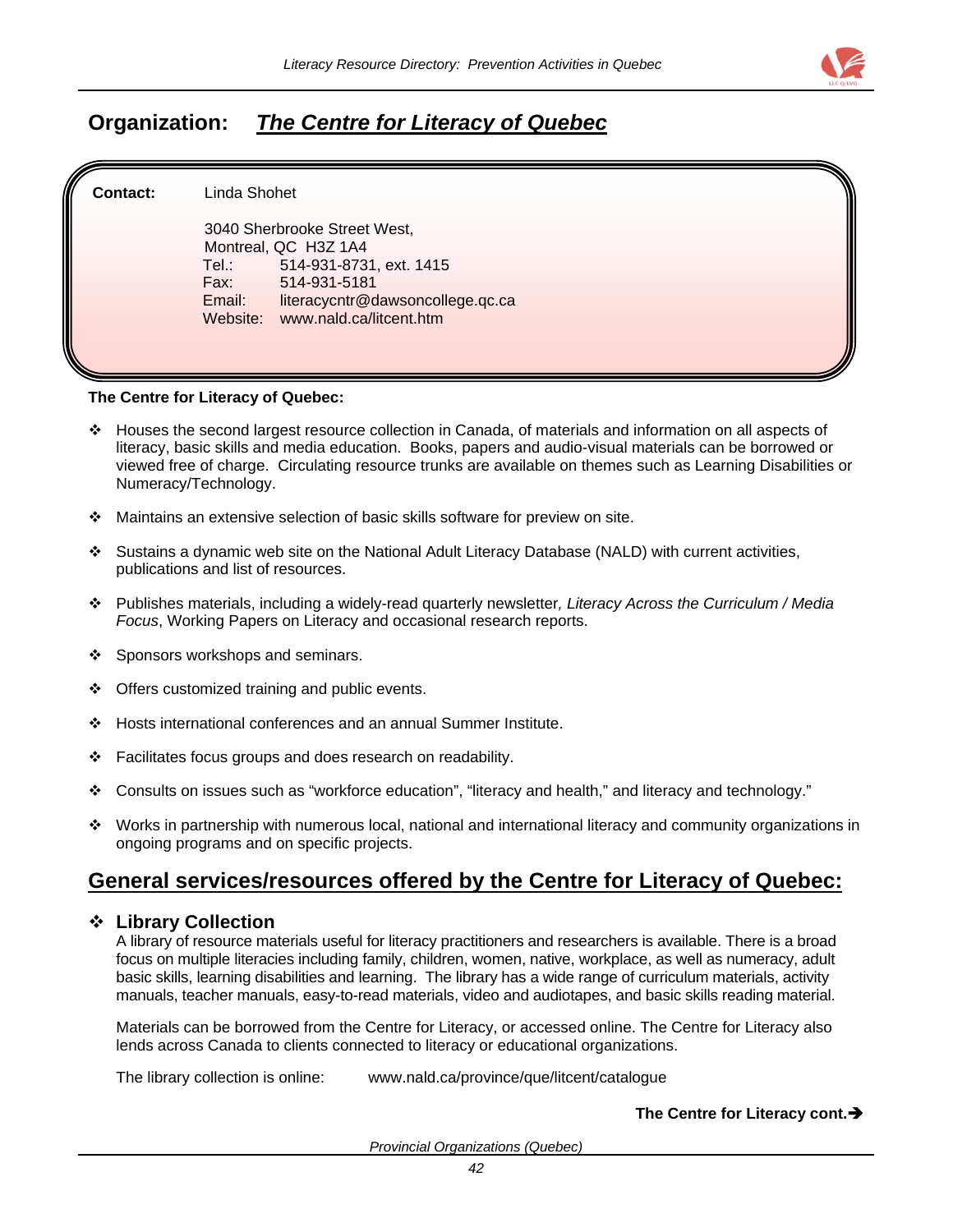

## **Organization:** *The Centre for Literacy of Quebec cont'd*

#### **IFPCA Collection**

Since 1989 the *Initiatives fédérales-provinciales conjointes en matière d' alphabétisation* (IFPCA) has funded research and materials development projects by Quebec school board and community literacy groups. Many of the projects have produced reports or materials that are of interest to literacy practitioners.

All of the English sector productions can be found at the Centre for Literacy of Quebec.

The IFPCA collection is online: [www.nald.ca/province/que/litcent/catalogue/ifpca](http://www.nald.ca/province/que/litcent/catalogue/ifpca)

#### **Travelling Resource Trunks**

Travelling resource trunks offer literacy teachers, tutors and coordinators a sampling of materials in various subject areas. Trunks can be customized on request.

Popular subjects include:

- Health Literacy
- **-** Learning Disabilities
- **Numeracy**
- Media and Technology
- Native Literacy
- Family Literacy
- Adult Basic Education

#### **Software Evaluation**

The Centre for Literacy maintains a selection of basic skills software for preview on site by appointment. Over 75 software products are loaded on computers for trial by potential users.

To view a complete list of software resources at the Centre for Literacy of Quebec: [www.nald.ca/province/que/litcent/Resources/software](http://www.nald.ca/province/que/litcent/Resources/software)

#### **Services/resources available at The Centre for Literacy for Quebec specific to the area of prevention of illiteracy**

#### **Native Literacy Pre-school Education Project:**

In 1999 the Centre for Literacy of Quebec received a grant from Rotary International, Old Montreal Chapter, to develop a collection of resources to aid-pre-school education in native communities. A series of minicollections designated for specific native communities in Eastern Canada was developed. The communities in Quebec are: Kahnawake (Mohawk), Chisasibi (Cree) and Kuujjuak (Inuit).

During the summers the mini-collections will be returned to the Centre for Literacy to be evaluated, repaired or updated as needed, and then returned to the community for the following school year.

Based on consultations with the communities involved, contents range from instructional materials to activity books, games and object-oriented items. The main concern is to reflect culturally relevant materials and include materials written in their first language.

The Centre for Literacy has a list of selected sources for Native Educational Resources: [www.nald.ca/province/que/litcent/Native/resource.htm](http://www.nald.ca/province/que/litcent/Native/resource.htm)

#### The Centre for Literacy cont.<sup>1</sup>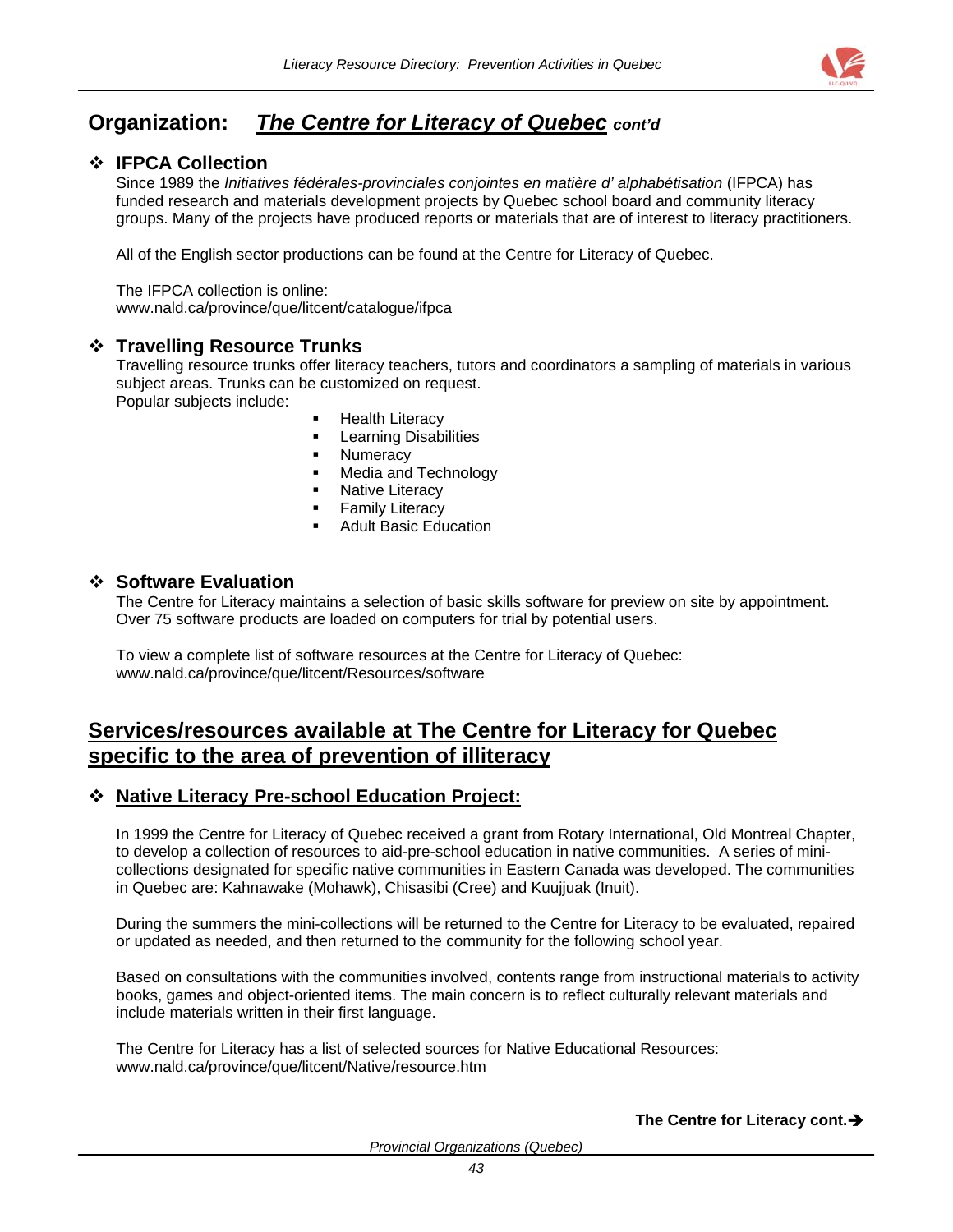

## **Organization:** *The Centre for Literacy of Quebec cont'd*

#### **Software:**

The software available for evaluation at the Centre for Literacy of Quebec includes some designed for children and youth. The list includes:

| <b>PUBLISHER</b>              | <b>NAME OF SOFTWARE</b>                      | <b>TARGET AUDIENCE</b>            | <b>TYPE</b>               |
|-------------------------------|----------------------------------------------|-----------------------------------|---------------------------|
| Career Systems Canada Limited | Cornerstone Language for<br>Grades 3-8       | Grades 3-8                        | Disk (Demo)               |
| <b>Curriculum Associates</b>  | <b>Math Problem Solver</b>                   | Grades 3-8                        | Disk (Demo)               |
| <b>Curriculum Associates</b>  | <b>SuperSonic Phonics II</b>                 | Adolescent & Adult<br>Learners    | Disk (Demo)               |
| Don Johnson Incorporated      | Co: Write Outloud                            | Students of all ages              | <b>CD ROM</b><br>(Demo)   |
| Don Johnson Incorporated      | K.C. & Klyde in Fly Ball                     | Kindergarten to Grade 4           | <b>CD ROM</b><br>(Demo)   |
| Don Johnson Incorporated      | Gig: Calc                                    | Kindergarten to Grade 6           | CD ROM<br>(Demo)          |
| Great Wave Software (Glencoe) | Decimal & Fraction Maze                      | Grade 3 - Adult                   | Disk (Sample)             |
| Great Wave Software (Glencoe) | <b>Reading Search</b>                        | Grades 2-6                        | <b>CD ROM</b><br>(Sample) |
| Great Wave Software (Glencoe) | <b>Reading Maze</b>                          | Grades Pre K-2                    | Disk (Sample)             |
| Great Wave Software (Glencoe) | <b>World Discovery</b>                       | Grades 3-12                       | <b>CD ROM</b><br>(Sample) |
| Mindplay                      | Ace Inquirer                                 | Grade 3 - Adult                   | Disk (Demo)               |
| <b>MECC</b>                   | Oregon Trail II                              | <b>Children &amp; Adolescents</b> | CD ROM<br>(Sample)        |
| <b>Tom Snyder Productions</b> | <b>Timeshift Radio Series</b>                | Grades 5-8                        | Video (Demo)              |
| <b>Tom Snyder Productions</b> | The Wonderful Problems of<br>Fritz & Martina | Grades K-6                        | Video (Demo)              |
| <b>Tom Snyder Productions</b> | Getting to the Heart of It                   | Grades 6-9                        | Video (Demo)              |
| TRO Learning, Inc.            | <b>Educating Our Changing</b><br>World       | Young Adult & Adult<br>Learners   | CD ROM<br>(Demo)          |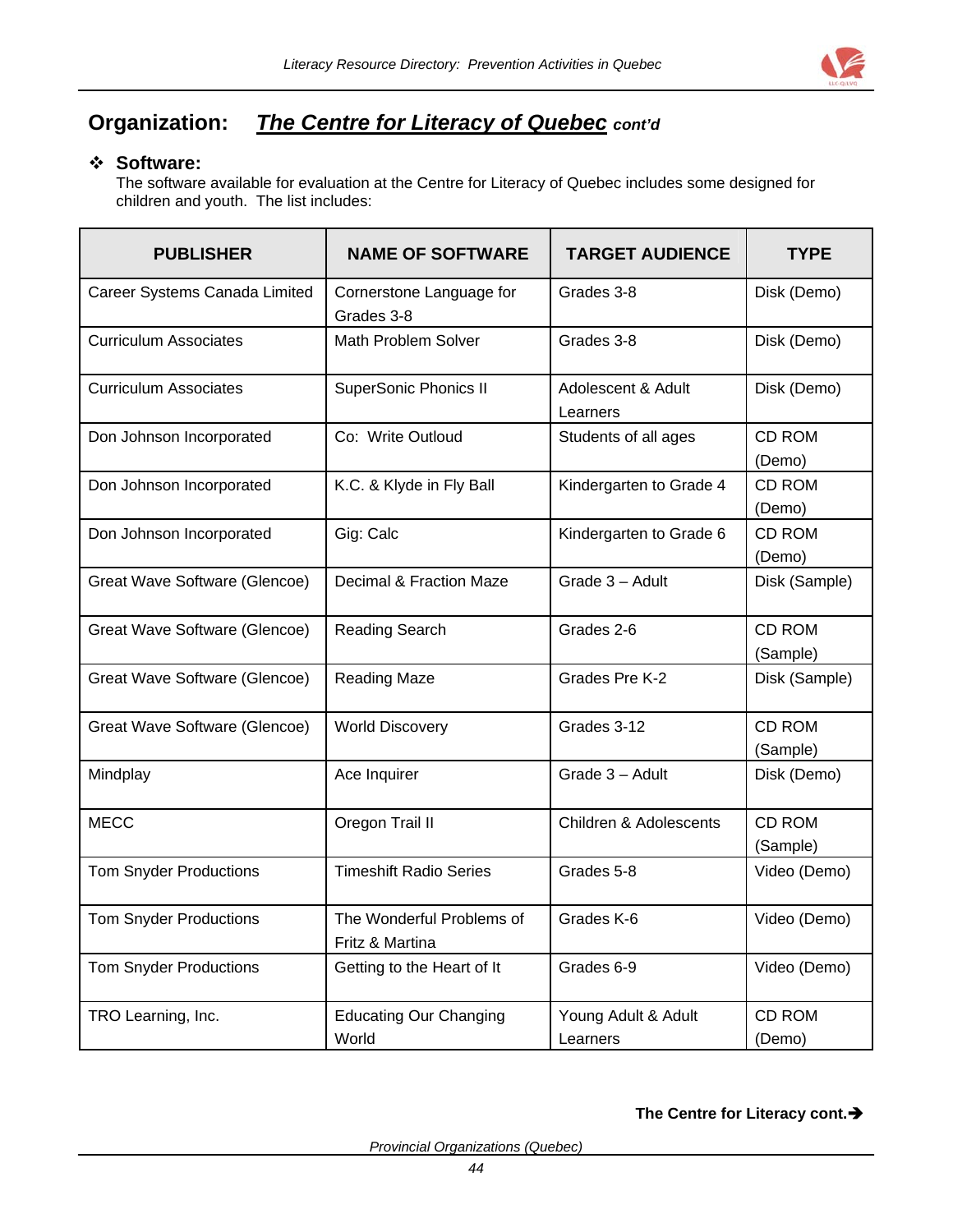

## **Organization:** *The Centre for Literacy of Quebec cont'd*

#### **IFPCA Collection**

A search under the keyword "family literacy" results:

- 1. *Quebec Literacy Working Group: project: 1996-1997: Prevention of Literacy Problems: Phase Two* by Leila Atkin
- 2. *Quebec Literacy Working Group: project: 1995-1996: Prevention of Literacy Problems* by Leila Atkin
- 3. *Family Literacy Resources* by Concerted Literacy Councils of Quebec (CLCQ)
- 4. *Literacy Materials* [kit] by Concerted Literacy Councils of Quebec (CLCQ)
- 5. *Report on The Family Literacy Research Project* by Marion J. Fear
- 6. *Families…Read Together: The Role of the School Library in Promoting Family Literacy* by Maria Gudzio
- 7. *Read to Me: Materials to Promote Family Literacy* by Leila Atkin
- 8. *Supporting Parents as the Child's First and Most Important Teachers: A Process Guide for a Schoolbased, Community Supported Family Literacy Program* – by Donna Ross
- 9. *Family Literacy* by Gloria Sullivan and Greg Davis
- 10. *Alert: The Adult Literacy Educator's Reading Tabloid Vol. 4, no. 3 (December 1991)* by Quebec Literacy Working Group (QLWG)

## **Library Collection**

A search under keyword "family literacy" found 184 entries.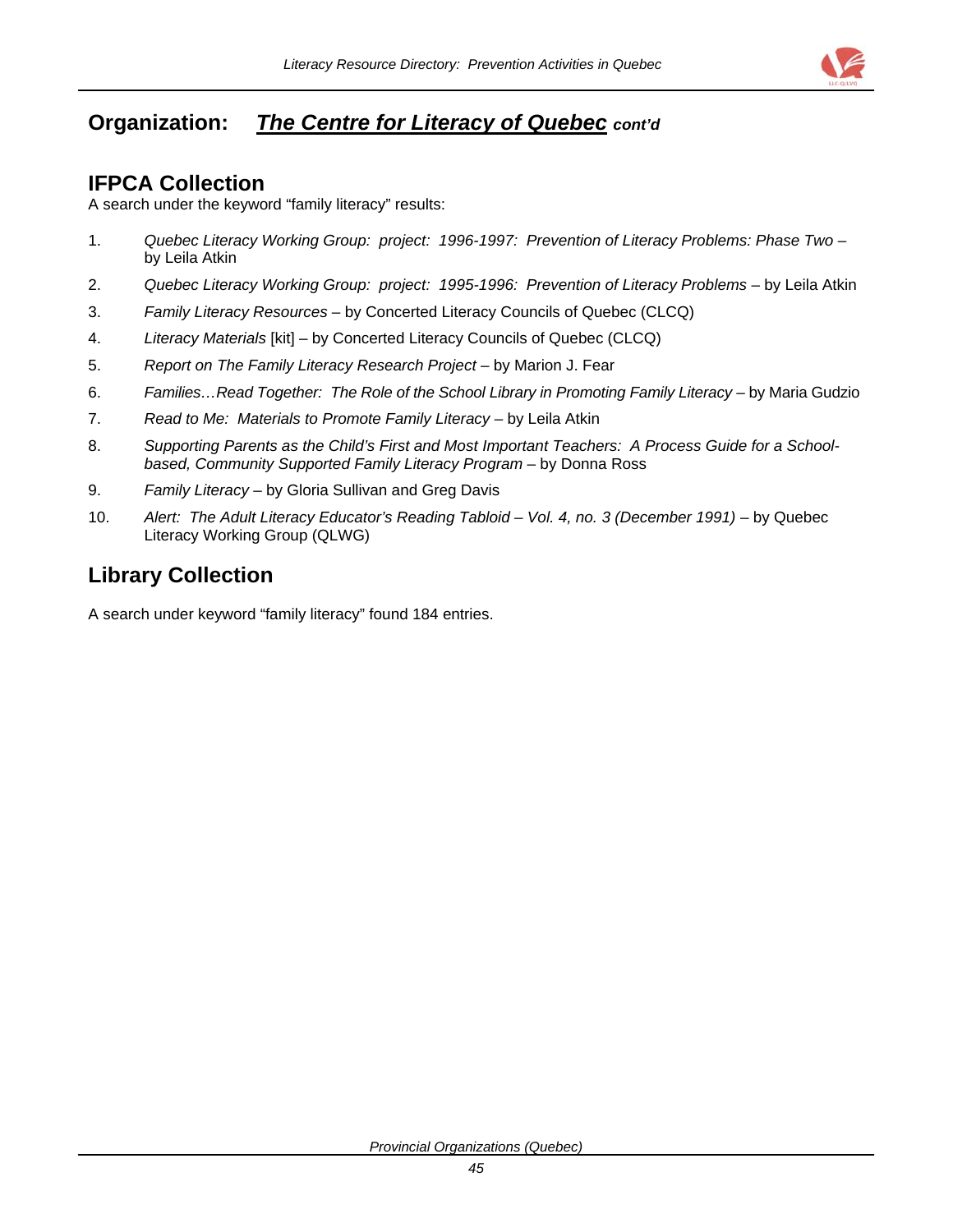

### **Organization:** *The Gazette - Gazette-in-Education*

**Contact:** Gazette-in-Education The Gazette 1010 St. Catherine Street West., Suite 200, Montreal, QC H3B 5L1 Tel.: 514-987-2400 Toll Free: 1-800-361-8478 Email: gie@thegazette.canwest.com Website: www.canada.com/montreal/montrealgazette/gie/index.html

The Gazette in Education (GIE) helps teachers at all levels use the newspaper to meet their program objectives in the classroom.

Quebec students can learn about the world with an up-to-date, interesting "textbook" – The Gazette.

#### **School Newspaper Rates - Print Edition**

Reduced rate subscriptions of The Gazette, which include free teacher's guides are available. Electronic editions are also available.

#### **Monthly Activity Calendar**

Each month, GIE offers suggestions on how to use the newspaper in the classroom.

#### **Teacher's and Activities Guides**

Nearly 50 different curriculum guides provide newspaper activities for students of every level and subject. Each guide is designed to be used with any edition of The Gazette, and includes activity cards and worksheets.

#### **Gazette Youth Pages**

Each week throughout the school year, The Gazette publishes a series of weekly pages for students:

- The Mini Page (Every second Monday; for elementary grades)
- Kid Scoop (Every second Monday; for elementary grades)
- Youth Zone (Tuesdays; for grades 6-11)

#### **Gazette Tours**

From September to June, classes can follow up their newspaper study with a tour of The Gazette's new printing plant on St. Jacques St. West in N.D.G. Each tour accommodates up to 30 students in Grades 4 and up. Tours last approximately 1¼ hours.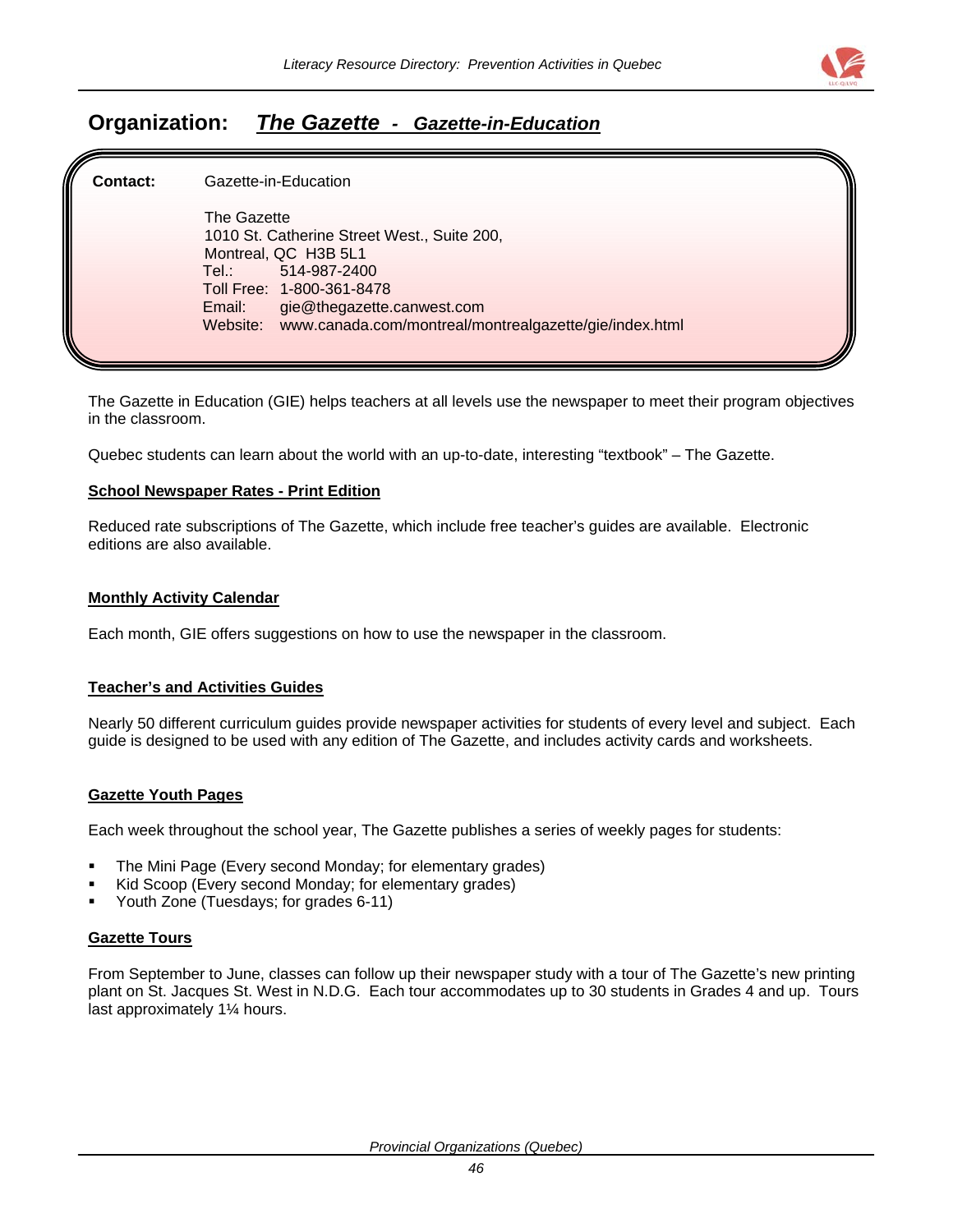

### **Organization:** *The Gazette - Raise-A-Reader*

| ſ<br>Contact: | Raise-A-Reader                                                                                                                                                                                                                                                |  |
|---------------|---------------------------------------------------------------------------------------------------------------------------------------------------------------------------------------------------------------------------------------------------------------|--|
|               | The Gazette<br>1010 St. Catherine Street West., Suite 200,<br>Montreal, QC H3B 5L1<br>Tel.: T<br>514-987-2355<br>514-987-2398<br>Fax: F<br>dbougie@thegazette.canwest.com<br>Email:<br>www.canada.com/national/features/raisareader/montreal.html<br>Website: |  |

#### **Raise-A-Reader**

The Gazette is part of a national fundraising initiative "Raise-a-Reader" to increase awareness of children's literacy issues in Quebec and to provide funds to support grassroots programs in Quebec communities.

On Raise-a-Reader Day, high profile members of the community including team members of prominent sports franchises, firefighters, police officers and Global TV personalities, join other local celebrities, sponsors, beneficiaries and the editorial teams of the CanWest metropolitan newspapers on downtown street corners in twelve cities across Canada in an effort to exchange special Raise-a-Reader edition newspapers for donations to Raise-a-Reader while raising awareness of the importance of children's literacy.

#### **Quebec Beneficiaries:**

- Literacy Partners of Quebec
- The Canadian National Institute for the Blind
- La fondation de l'alphabétisation

The national campaign sponsorships and donations to Raise-a-Reader provides resources to libraries and financial assistance to family literacy programs in the regions of all participating CanWest metropolitan newspapers and Global TV stations.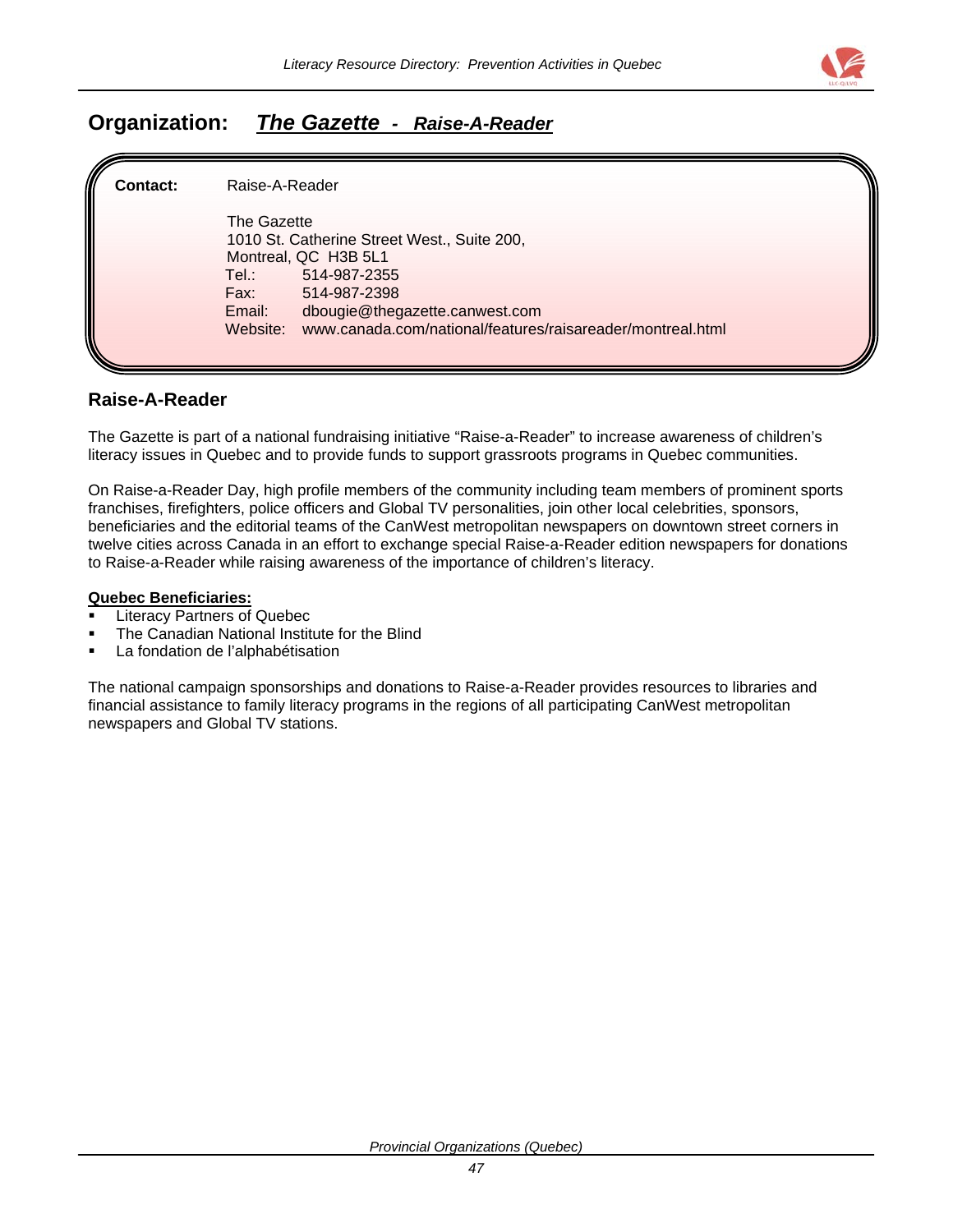

### **Organization:** *Laubach Literacy of Canada-Quebec/Literacy Volunteers of Quebec*

**Contact:** Lillian Hartley, Provincial Coordinator 830 Provencher

PO Box 86003, Brossard, QC J4W 3K7 Tel.: 450-671-1558<br>Fax: 450-671-8729 Fax: 450-671-8729 Email: llc-q@bellnet.ca Website: www.nald.ca/lvq.htm

#### **MISSION:**

*Laubach Literacy of Canada–Quebec /Literacy Volunteers of Quebec (LLC-Q/LVQ) is a provincial not-for-profit coalition which is dedicated to, and supports volunteer literacy groups through professional development, networking, communication and advocacy for English literacy.*

| <b>Chateauguay Valley Literacy Council</b> |
|--------------------------------------------|
| <b>Gaspesie Literacy Council</b>           |
| <b>Laurentian Literacy Council</b>         |
| <b>The Learning Exchange</b>               |
| <b>Literacy in Action</b>                  |
| <b>Literacy Unlimited</b>                  |
| <b>Quebec City Reading Council</b>         |
| <b>RECLAIM</b>                             |
| <b>South Shore Reading Council</b>         |
| <b>Western Quebec Literacy Council</b>     |
| <b>Yamaska Literacy Council</b>            |
|                                            |

Refer to pages 2-18 for individual council's prevention activities and initiatives.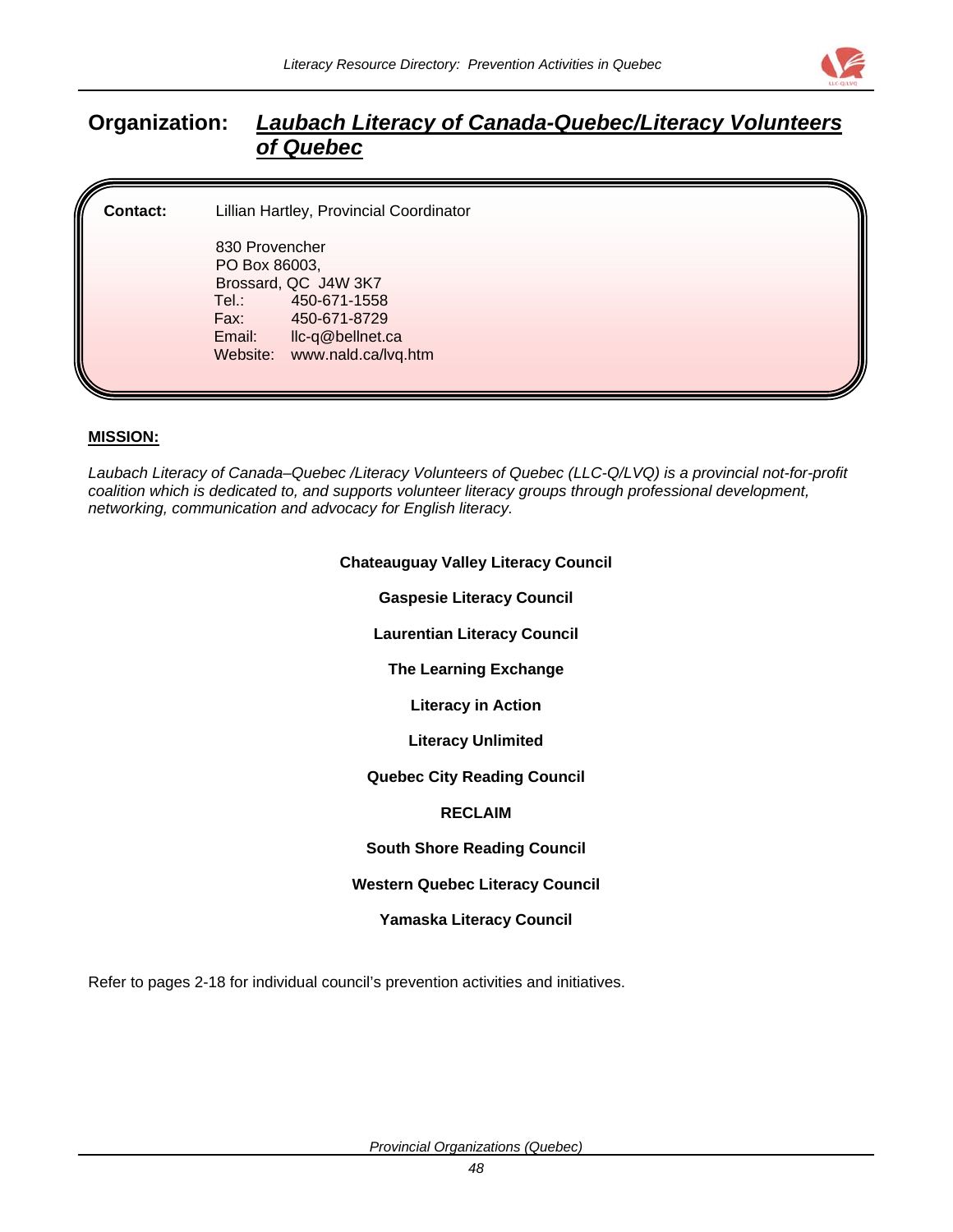

## **Organization:** *Learning Associates of Montreal*

| Contact:            | Barbara Bobrow<br>4203 Ste-Catherine Street West,<br>Westmount, QC H3Z 1P6<br>Tel:<br>514-989-9360<br>Fax:<br>514-989-8419<br>Email:<br>learnasc@total.net<br>www.learningassociatesofmontreal.org<br>Website:                                                             |
|---------------------|----------------------------------------------------------------------------------------------------------------------------------------------------------------------------------------------------------------------------------------------------------------------------|
| Project:            | The Reading Zone Day Camp                                                                                                                                                                                                                                                  |
| Goals:              | To provide remediation for children.                                                                                                                                                                                                                                       |
| Target:             | Children with Learning Disabilities                                                                                                                                                                                                                                        |
| <b>Description:</b> | The summer 2004 project: The Reading Zone is a day camp for learning disabled<br>children. It takes place over three weeks. In the morning, the Learning Associates<br>offers remediation for the children; in the afternoon, Trevor Williams offers a basketball<br>camp. |
| Partners:           | <b>Trevor Williams Kid Foundation</b>                                                                                                                                                                                                                                      |
| <b>Workshops:</b>   | <b>Learning Disabilities</b>                                                                                                                                                                                                                                               |
| Goals:              | To make educators aware of the signs of learning disabilities, and teach them how to<br>deal with a child with learning disabilities, and how to get help as an adult with learning<br>disabilities.                                                                       |
| Target:             | Specific to individual workshops.                                                                                                                                                                                                                                          |
| <b>Description:</b> | The Learning Associates offers Learning Disabilities related workshops upon request.<br>Training varies from one-half day to three days, based on request.                                                                                                                 |
| Event:              | Learning Disabilities Conference                                                                                                                                                                                                                                           |
| Goals:              | To provide professional development in the area of Learning Disabilities.                                                                                                                                                                                                  |
| Target:             | Participants at Learning Disabilities Association of Quebec (LDAQ).                                                                                                                                                                                                        |
| <b>Description:</b> | Professionals from the Learning Associates have offered training sessions at the LDAQ<br>Conferences to increase awareness of various issues related to learning disabilities.                                                                                             |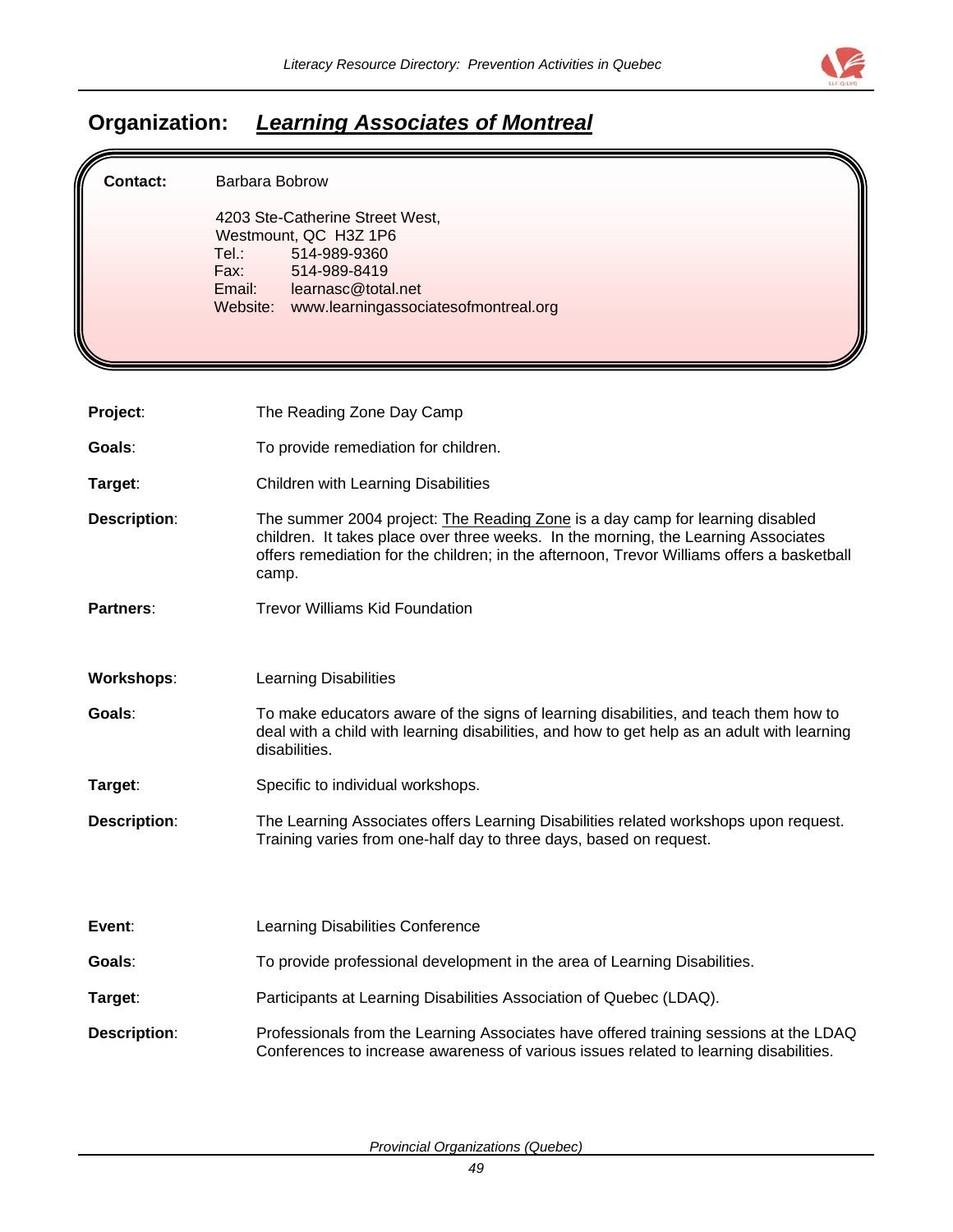

## **Organization:** *Learning Disabilities Association of Quebec*

| ll.<br><b>Contact:</b> | Désirée Chaker                                                                                                                                                                              |  |
|------------------------|---------------------------------------------------------------------------------------------------------------------------------------------------------------------------------------------|--|
|                        | 284 Notre-Dame West, suite 300<br>Montreal, QC H2Y 1T7<br>514-847-1324, local 25<br>Tel.: Tel<br>Fax:<br>514-281-5187<br>desireechaker@hotmail.com<br>Email:<br>Website:<br>www.aqeta.qc.ca |  |
|                        |                                                                                                                                                                                             |  |

The Learning Disabilities Association of Quebec (LDAQ) is a non-profit organization whose mission is to advocate and defend the rights of children and adults with learning disabilities. LDAQ represents parents and supports them in their efforts to help their children.

The services offered throughout Quebec include:

- $\div$  information and active listening
- ❖ various forms of assistance for families
- $\div$  public lectures and an annual conference aimed at increasing the awareness of the public and resource people
- $\div$  representation of members

LDAQ works to raise public awareness and offers information and referral services throughout Quebec. It responds to the needs of families by providing a listening service through the volunteers on its committees and at its local chapters. It sets up programs, in collaboration with CLSCs and school boards, to assist families and detect "at-risk" children while they are still in daycare. It also trains tutors to help students with homework, and creates special projects intended for adults.

Each year, the Association holds an international conference which brings together more than a thousand parents and specialists in an effort to galvanize the natural allies of learning-disabled individuals and defend a common cause. The conference provides an ideal opportunity to exchange information and encourage research.

| Workshop:        | <b>Screening For Success II</b>                                                                                                                                                                                         |
|------------------|-------------------------------------------------------------------------------------------------------------------------------------------------------------------------------------------------------------------------|
| <b>Duration:</b> | 2 days                                                                                                                                                                                                                  |
| Style:           | Participatory                                                                                                                                                                                                           |
| Goals:           | To provide necessary tools, information and handouts to understanding Learning Disabilities                                                                                                                             |
| Description:     | This training workshop seeks to identify strengths and areas of need for persons at risk for<br>learning disabilities. This identification allows for a positive learning experience for the adult.                     |
| Event:           | Annual Conference on Learning Disabilities                                                                                                                                                                              |
| Partners:        | Association des Orthopedagogues du Québec<br>Ordre des conseillers en orientation et des psychocducateurs du Québec<br>Association des psychologues du Québec<br>Association des centres de la petite enfance du Québec |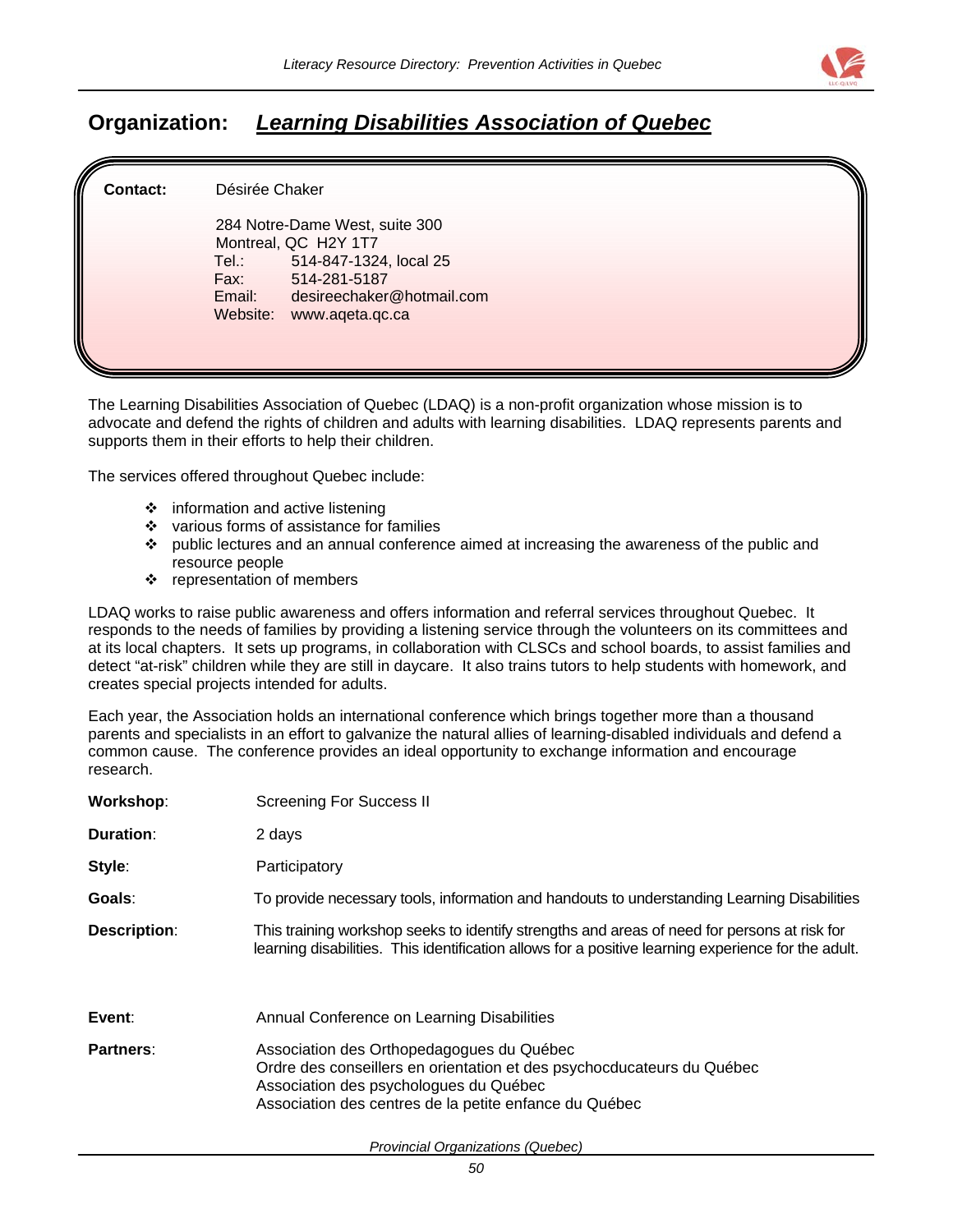

## **Organization:** *The Literacy Foundation*

| ll,<br><b>Contact:</b> | Sophie Labrecque                                                                                                                                               |  |
|------------------------|----------------------------------------------------------------------------------------------------------------------------------------------------------------|--|
|                        | 1265 Berri Street, Suite 900<br>Montreal, QC H2L 4X4<br>Tel.:<br>514-289-1178<br>Fax:<br>514-289-9286<br>Email:<br>info@fqa.qc.ca<br>www.fqa.qc.ca<br>Website: |  |

Established in 1989, the Literacy Foundation is a non-profit organization whose mission is *to ensure that all adults have access to basic training in reading and writing.*

The Literacy Foundation is working to prevent illiteracy and help keep poor kids aged 0-12 in school and at the same time to reach parents who read little and are likely to have difficulty reading and writing.

**Projects**: The Gift of Reading: A project to spark an interest in reading amongst families with weak literacy skills. Reading Day: A day when thousands of children living in poverty across Quebec receive a free, new children's book.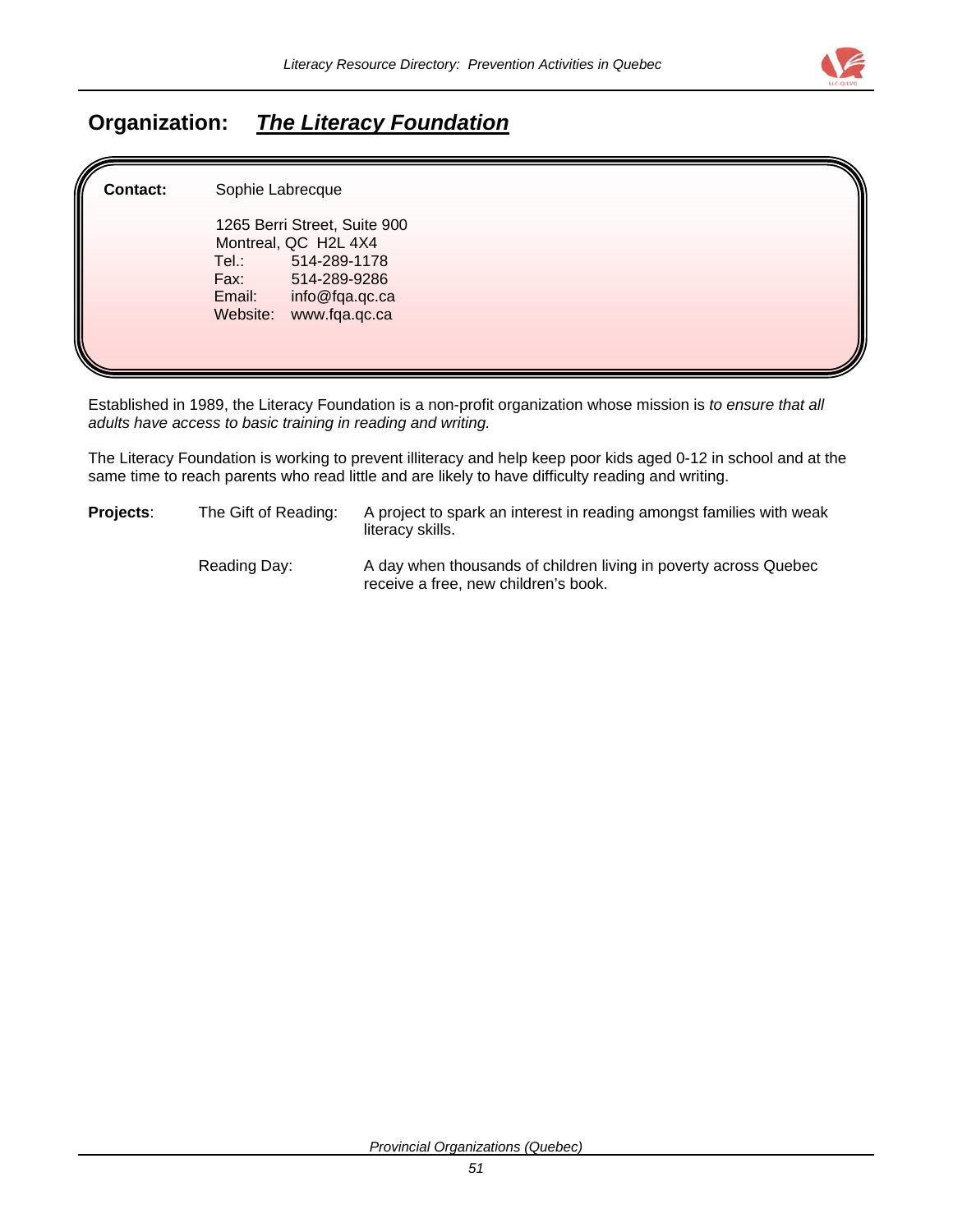

## **Organization:** *Literacy Partners of Quebec*

| lli<br><b>Contact:</b> | Judy Brandeis                                                                                                                                                      |  |
|------------------------|--------------------------------------------------------------------------------------------------------------------------------------------------------------------|--|
|                        | 4855 Kensington Avenue,<br>Montreal, QC H3X 3S6<br>514-369-7962<br>Tel.:<br>Fax:<br>514-489-5302<br>jbrandeis@nald.ca<br>Email:<br>www.nald.ca/lpq.htm<br>Website: |  |

Literacy Partners of Quebec (LPQ) is the English-language literacy coalition that brings to one table representatives of the diverse providers and supporters of literacy services in the province.

| Workshops:   | Family Literacy (LPQ has hosted several workshops on various family literacy topics<br>over the years.)               |
|--------------|-----------------------------------------------------------------------------------------------------------------------|
| Goals:       | Specific to workshop                                                                                                  |
| Target:      | Specific to workshop                                                                                                  |
| Description: | Specific to workshop                                                                                                  |
| Partners:    | RECLAIM, The Centre for Literacy, Concordia Students for Literacy, Literacy in Action,<br>J'apprends avec mon enfant. |

| Project:            | Come Read With Me                                                                                                                                                                                                                                                                                                                                                  |  |  |
|---------------------|--------------------------------------------------------------------------------------------------------------------------------------------------------------------------------------------------------------------------------------------------------------------------------------------------------------------------------------------------------------------|--|--|
| Goals:              | To promote English language literacy among young English-speaking Quebecers.<br>❖<br>To create greater awareness and a better understanding of literacy.<br>❖<br>To encourage young people to take a greater interest in reading for pleasure.<br>❖<br>❖ To promote Canadian literacy at the primary level in the Quebec English Language<br>public school system. |  |  |
| Target:             | Elementary students who attend English public schools in Quebec.                                                                                                                                                                                                                                                                                                   |  |  |
| <b>Description:</b> | Teachers introduce students to Canadian authors. Students choose their favorite<br>Canadian author, book, or story and write a response on what they have read.                                                                                                                                                                                                    |  |  |
|                     | Teachers select the top six entries and submit them to the "Come Read With Me"<br>contest.                                                                                                                                                                                                                                                                         |  |  |
| Partners:           | Office of the Commissioner of Official Languages, Quebec Federation of Home and<br>School Associations                                                                                                                                                                                                                                                             |  |  |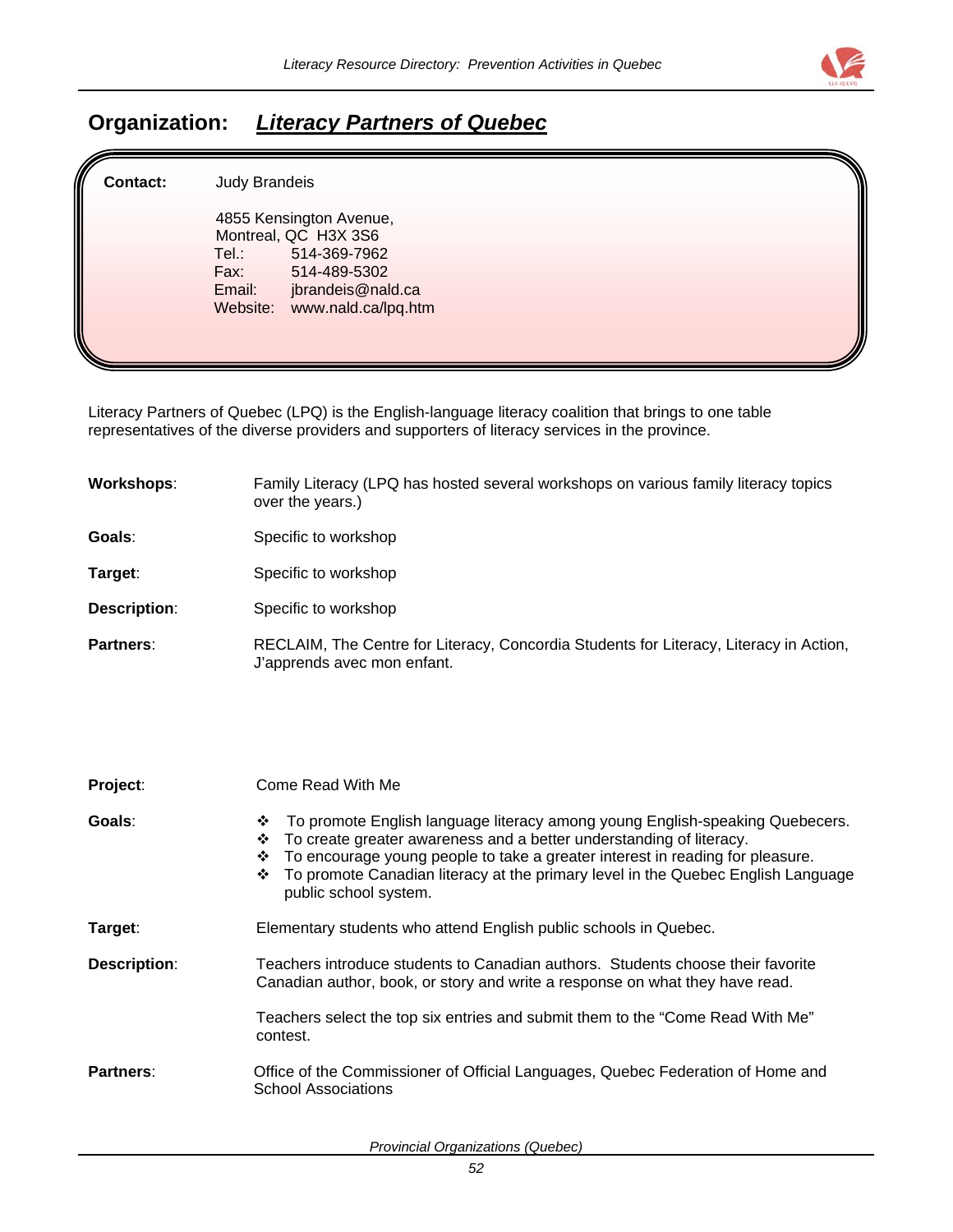

## **Organization:** *Quebec English Literacy Alliance*

| lli<br><b>Contact:</b> | Danielle Hay                                                                                                                                           |  |
|------------------------|--------------------------------------------------------------------------------------------------------------------------------------------------------|--|
|                        | P.O. Box 401<br>Lachute, QC J8H 3X9<br>450-562-3719<br>Tel.:<br>Fax:<br>450-562-1574<br>literacy@aiservice.com<br>Email:<br>Website:<br>www.qela.qc.ca |  |

The Quebec English Literacy Alliance (QELA), a partnership of English literacy providers, is dedicated to networking, training and information-sharing activities among Anglophone Quebec literacy providers, advocating for the advancement of literacy in the province.

QELA is comprised of representatives from the Quebec Literacy Working Group (QLWG) and Laubach Literacy of Canada-Quebec/Literacy Volunteers of Quebec (LLC-Q/LVQ). (See also LLC-Q/LVQ and QLWG.)

The QELA website is divided into the following sections:

| <b>Teaching and</b>                                         | <b>About</b>                                                                                            | About                             | <b>News</b>                                         |
|-------------------------------------------------------------|---------------------------------------------------------------------------------------------------------|-----------------------------------|-----------------------------------------------------|
| <b>Learning Tools</b>                                       | Literacy                                                                                                | Us                                |                                                     |
| - Teaching Activities<br>- Learning Activities<br>Resources | <b>IFPCA Activities</b><br><b>Adult Literacy</b><br>$\overline{\phantom{a}}$<br><b>MEQ Publications</b> | Contacts<br><b>QELA Territory</b> | <b>Latest News</b><br>New on the Site<br>Newsletter |

## **Resources specific to the area of family literacy/ prevention**

#### **Prevention Projects:**

The QELA website links to the *Espace alpha* (NOTE: This site is available in French only.) database of projects related to the prevention of illiteracy that have been completed in the last ten years by school boards, community-based literacy groups and other groups.

<http://alpha.cdeacf.ca/ifpca/prevention/index.html>

[http://espacealpha.cdeacf.ca/les\\_projets/](http://espacealpha.cdeacf.ca/les_projets/)

#### **Websites:**

The QELA website links to The Centre for Literacy of Quebec website ([www.nald.ca/province/que/litcent](http://www.nald.ca/province/que/litcent)) which lists IFPCA projects for the Anglophone sector (including family literacy projects) and has an extensive library collection (including specific resources related to family literacy).

The QELA website lists useful websites, including:

- Children's and Family Literacy Resources
- Educational/Information Resources
- Teaching/Learning Resources

[www.qela.qc.ca/useful\\_web\\_sites.htm](http://www.qela.qc.ca/useful_web_sites.htm)

**Quebec English Literacy Alliance cont.**Î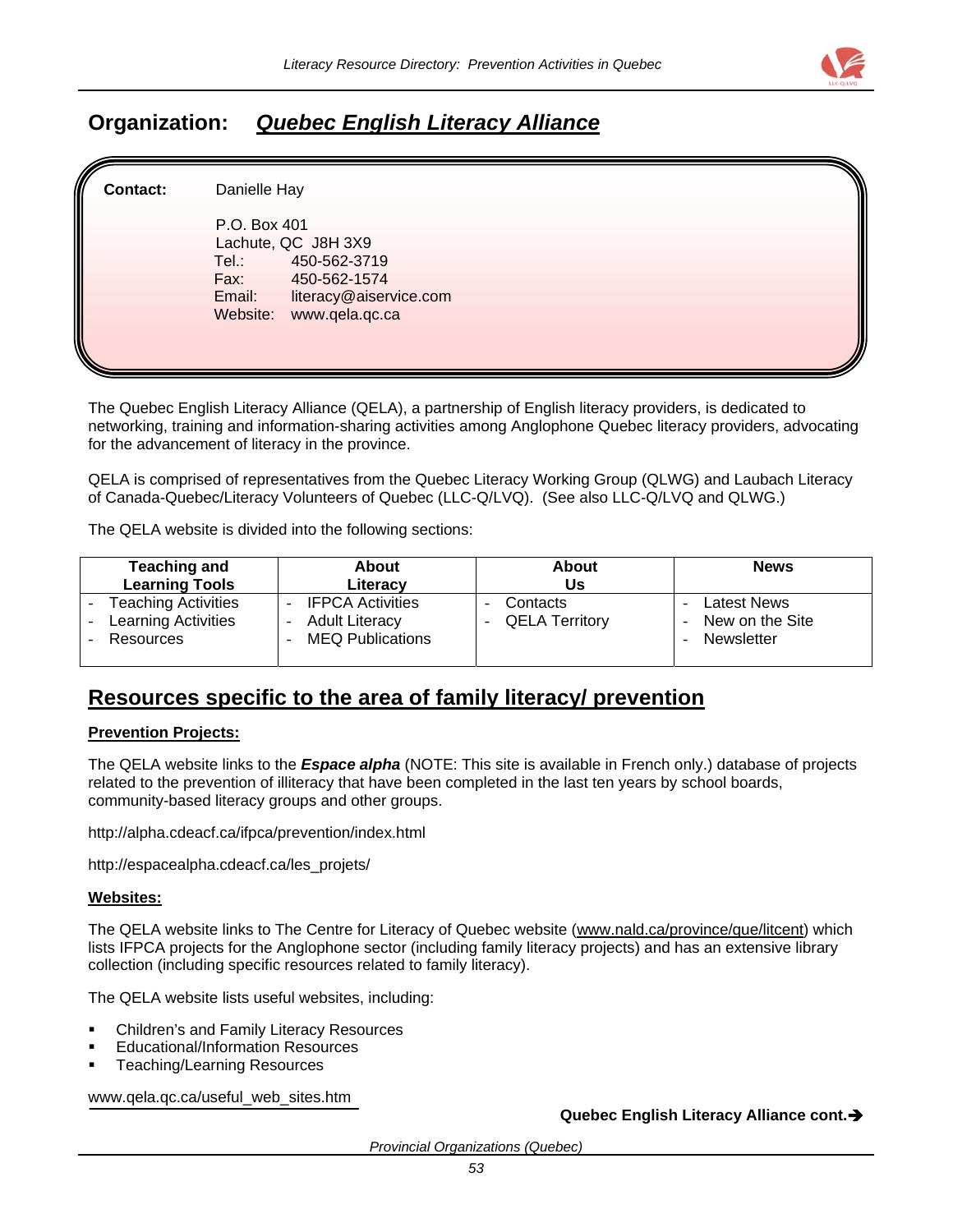

## **Organization:** *Quebec English Literacy Alliance (QELA) cont'd*

#### **Books and Materials:**

The QELA website has a listing of Books and Materials which can be found at:

[www.qela.qc/Books&Materials.htm](http://www.qela.qc/Books&Materials.htm)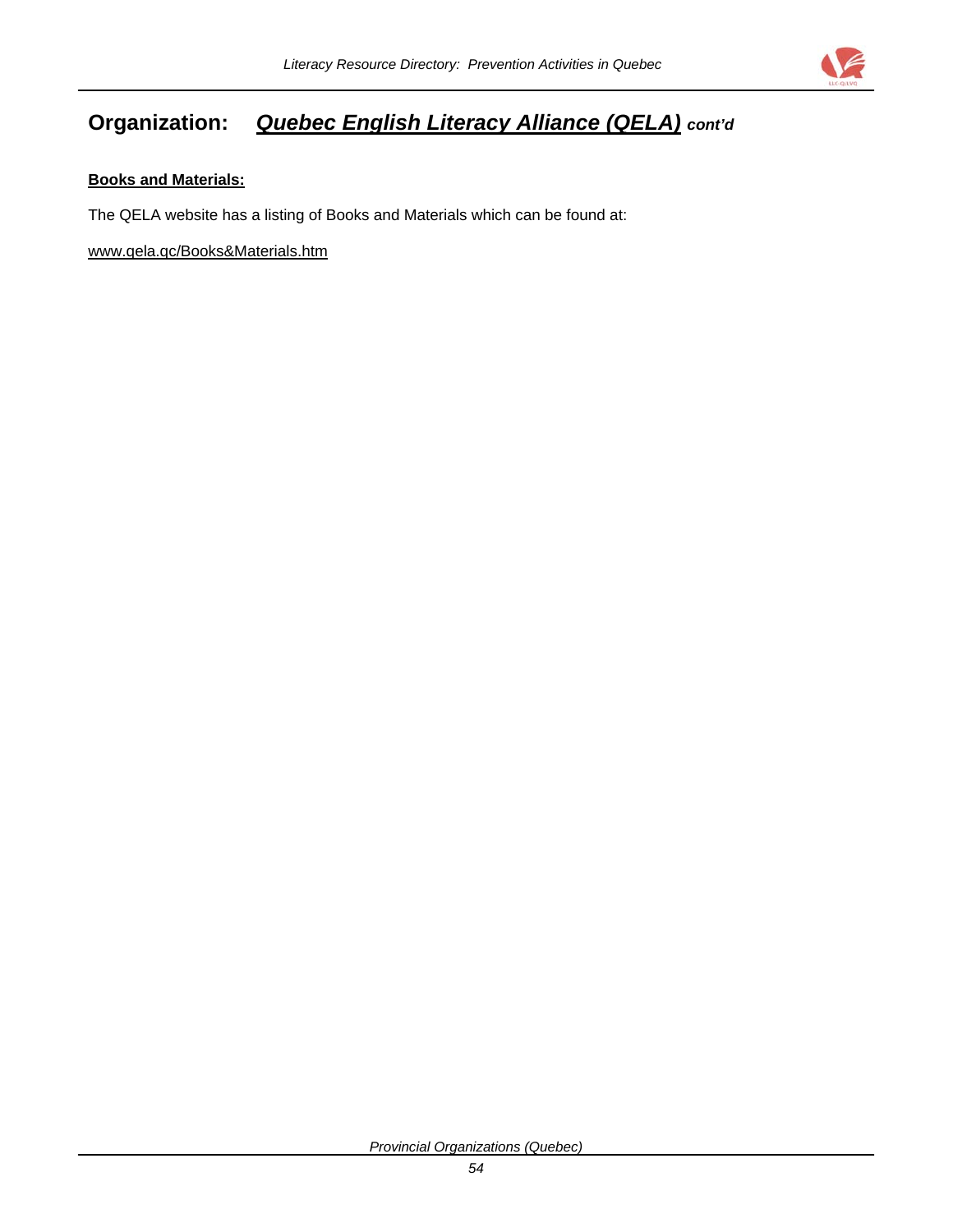

## **Organization:** *Quebec Federation of Home and School Associations Inc.*

| ll<br><b>Contact:</b> | Glenna Uline                                                                                                                                                    |  |
|-----------------------|-----------------------------------------------------------------------------------------------------------------------------------------------------------------|--|
|                       | 3285 Cavendish Blvd., Suite 562,<br>Montreal, QC H4B 2L9<br>Tel.:<br>514-481-5619<br>Fax:<br>514-481-5610<br>info@qfhsa.org<br>Email:<br>Website: www.qfhsa.org |  |

The Quebec Federation of Home and School Associations Inc. (QFHSA) is a non-profit organization dedicated to the enhancement and well-being of children and youth. This volunteer organization is an independent voice in education in Quebec. Through the involvement of parents, students, educators and the community at large, QFHSA acts as a voice for parents.

| Project:                          | <b>Supplying Books to Small Communities</b>                                                                                                                                                                                             |
|-----------------------------------|-----------------------------------------------------------------------------------------------------------------------------------------------------------------------------------------------------------------------------------------|
| Goals:                            | To supply books to small communities in need.                                                                                                                                                                                           |
| Target:                           | Children 0-5<br>❖<br>Children 5-12<br>❖<br><b>Youth 13-17</b><br>❖<br>Families<br>❖<br>Parents/caregivers<br>❖<br>General public<br>❖<br>Teachers<br>❖<br>Community groups servicing pre-schoolers in small communities off island<br>❖ |
| <b>Description:</b>               | QFHSA offers help in supplying books to small community libraries, school libraries and<br>teachers. (Financial assistance is given by Literacy Partners of Quebec with gift<br>certificates from the Centre for Literacy.)             |
| <b>Partners:</b>                  | Literacy Partners of Quebec; schools are contacted through QFHSA offices.                                                                                                                                                               |
| Workshop:<br><b>Availability:</b> | Children and Literacy in the 21 <sup>st</sup> Century<br>Duration:<br>2 hours<br>On a limited basis                                                                                                                                     |
| Goals:                            | To concentrate on prevention activities; to break the intergenerational cycle of low<br>literacy skills.                                                                                                                                |
| Target:                           | Parents and educators                                                                                                                                                                                                                   |
| <b>Description:</b>               | Workshop focuses on prevention activities.                                                                                                                                                                                              |

**Quebec Federation of Home and School Associations Inc. cont.**Î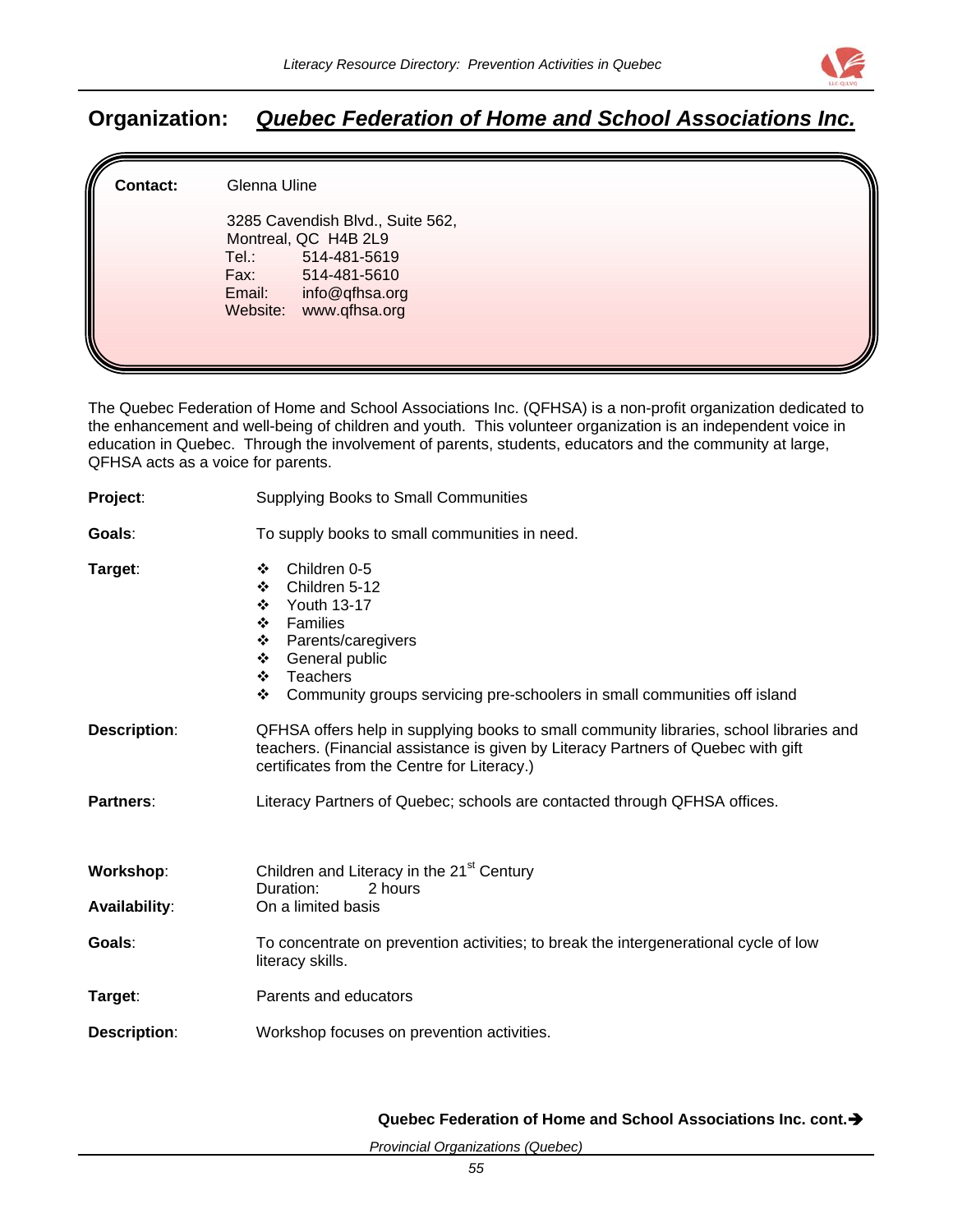

| Organization:       | Quebec Federation of Home and School Associations Inc.<br>cont'd                                                                                                                                               |
|---------------------|----------------------------------------------------------------------------------------------------------------------------------------------------------------------------------------------------------------|
| Event:              | International Literacy Day- Month (September)<br>This is an annual event.                                                                                                                                      |
| Goals:              | To raise funds through the Grant Book Sale; to raise awareness of literacy concerns.                                                                                                                           |
| Target:             | General public                                                                                                                                                                                                 |
| <b>Description:</b> | A generous gift certificate from the Centre for Literacy provides books for QFHSA's<br>school visits, events such as our fall conference and AGM. Books are sent off island<br>when need arises.               |
| Partners:           | <b>Literacy Partners of Quebec</b>                                                                                                                                                                             |
| Project:            | Opening Doors to Family Literacy<br>May 2003-April 2004<br>Project Timeline:                                                                                                                                   |
| Goals:              | To assist schools, community libraries, and community groups with literacy initiatives<br>and activities.                                                                                                      |
| Target:             | Schools; community libraries; community groups.                                                                                                                                                                |
| <b>Description:</b> | This project provided books for a pre-school program on the Lower North Shore (PACE)<br>as well as a school library in La Tabatière, another in Chibougamau and to a community<br>library in Hopetown (Gaspé). |
| Partners:           | <b>Literacy Partners of Quebec</b>                                                                                                                                                                             |

**Quebec Federation of Home and School Associations Inc. cont.**Î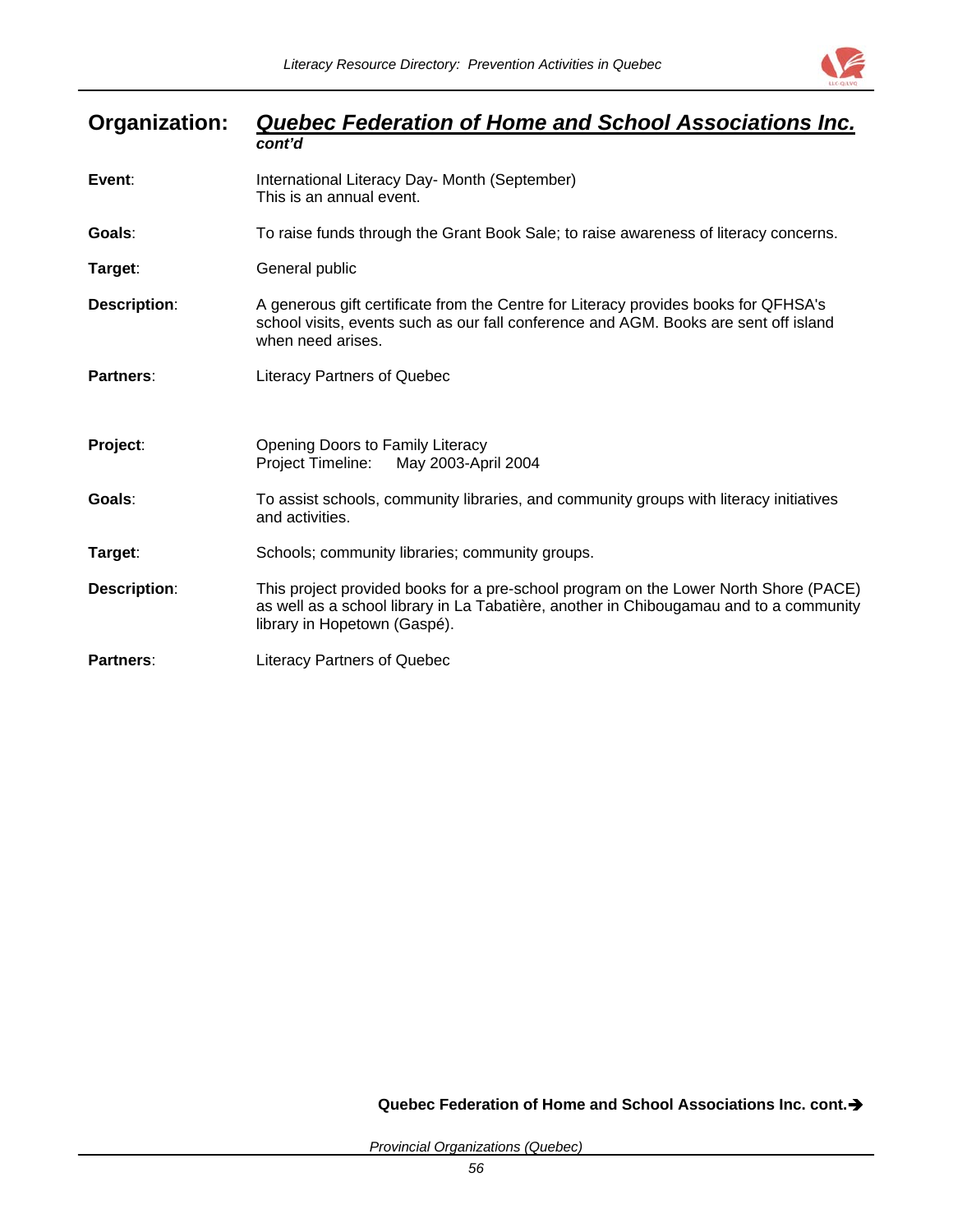

| Organization:       | Quebec Federation of Home and School Associations Inc.                                                                                                                                                                       |
|---------------------|------------------------------------------------------------------------------------------------------------------------------------------------------------------------------------------------------------------------------|
|                     | cont'd                                                                                                                                                                                                                       |
| <b>Publication:</b> | Literacy in the Information Age                                                                                                                                                                                              |
| Goals:              | - To promote awareness of the requirement for literacy in the information age<br>- To help parents help their children develop skills to succeed<br>- To promote partnerships in the community in order to promote literacy. |
| <b>Description:</b> | Initiated by Canadian Home and School Federation 14 years ago.<br>Literacy in the Information Age provides tips and information on reading, math,<br>homework, etc.                                                          |
| Project:            | Come Read With Me                                                                                                                                                                                                            |
| Goals:              | To encourage children to read, especially Canadian authors.<br>To encourage children to write.                                                                                                                               |
| Target:             | English Language elementary schools                                                                                                                                                                                          |
| <b>Description:</b> | A writing contest for English language elementary schools in Quebec, focusing on<br>Canadian authors.                                                                                                                        |
| Partners:           | Literacy Partners of Quebec, Office of the Commissioner of Official Languages.                                                                                                                                               |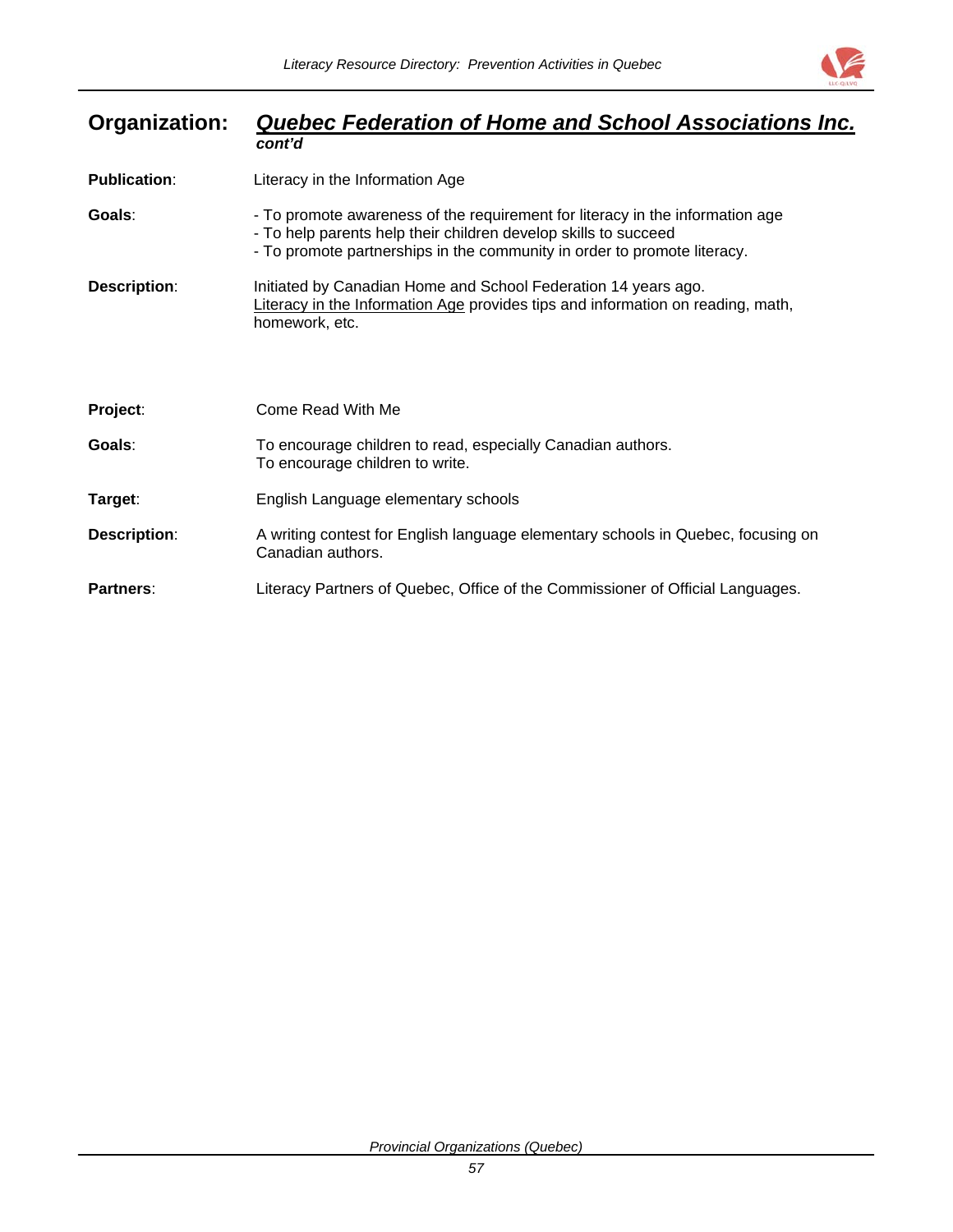

## **Organization:** *Quebec Literacy Working Group*

| <b>Contact:</b> | Patti L. Moore                                                                                                                                                                                  |  |
|-----------------|-------------------------------------------------------------------------------------------------------------------------------------------------------------------------------------------------|--|
|                 | Eastern Quebec Learning Centre<br>3005 William-Stuart<br>Sainte-Foy, QC G1W 1V4<br>418-651-3022<br>Tel.: T<br>Fax: 418-651-3025<br>moorep@cqsb.qc.ca<br>Email:<br>Website: www.nald.ca/qlwg.htm |  |

#### **MISSION:**

*The Quebec Literacy Working Group (QLWG), a provincial committee of school board representatives, commits itself to promote, advance and support adult, youth and family literacy within the English sector.* 

*To ensure that it succeeds in its mission, the Quebec Literacy Working Group strives to provide its English school board members with the information, tools and support required to fulfill their continual commitment to literacy needs.*

| <b>Central Quebec School Board</b>      |
|-----------------------------------------|
| Eastern Shores School Board             |
| <b>Eastern Townships School Board</b>   |
| <b>English Montreal School Board</b>    |
| Kativik School Board                    |
| Lester B. Pearson School Board          |
| <b>Littoral School Board</b>            |
| <b>New Frontiers School Board</b>       |
| <b>Riverside School Board</b>           |
| <b>Sir Wilfrid Laurier School Board</b> |
| Western Quebec School Board             |

Refer to pages 25-36 for individual school board's prevention activities and initiatives.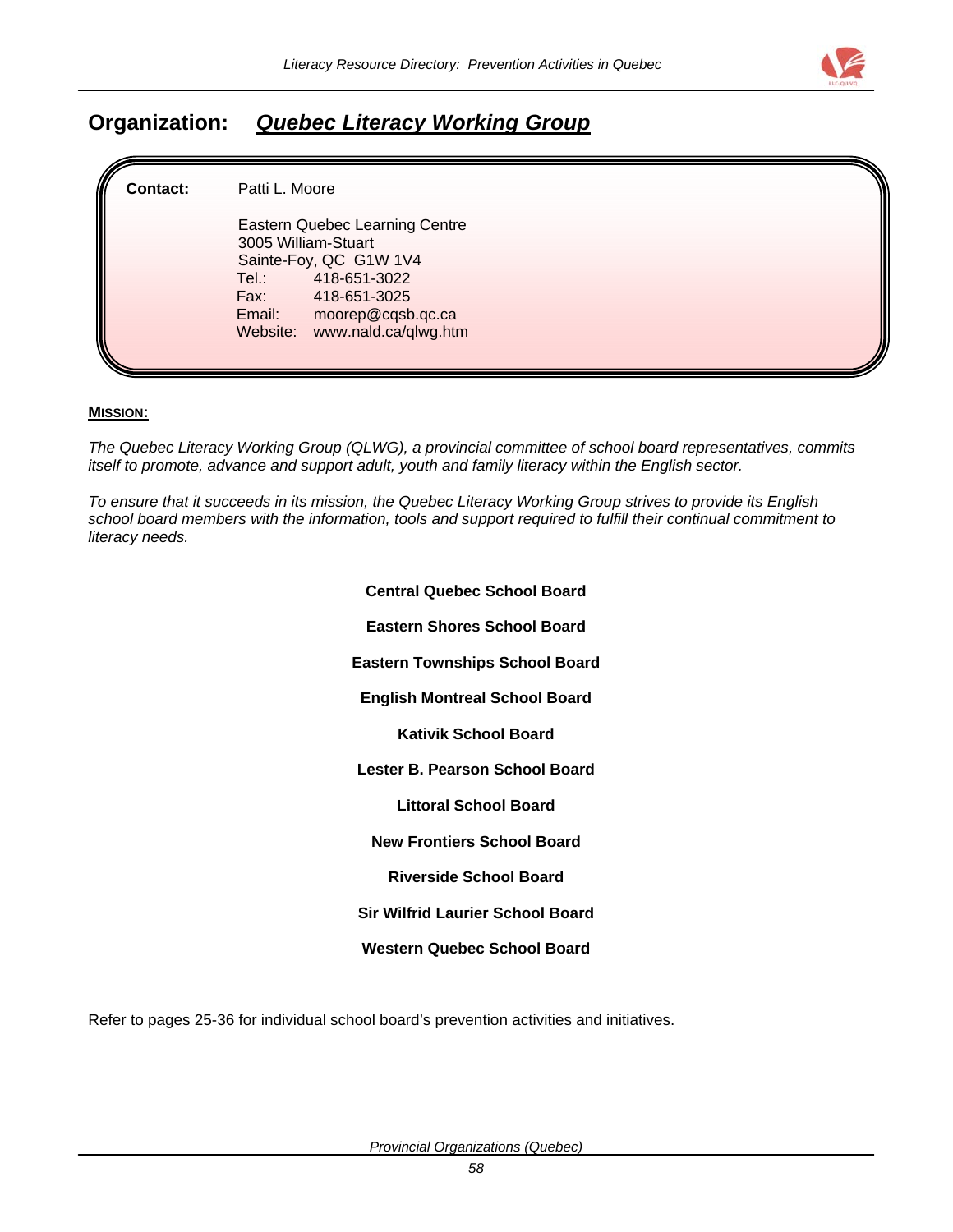

# **National Literacy Organizations**

## **ABC CANADA**

## **Frontier College**

- **Laubach Literacy of Canada**
- **Movement for Canadian Literacy**
- **National Adult Literacy Database Inc.**

This section summarizes information on prevention activities/resources associated with the above national literacy organizations.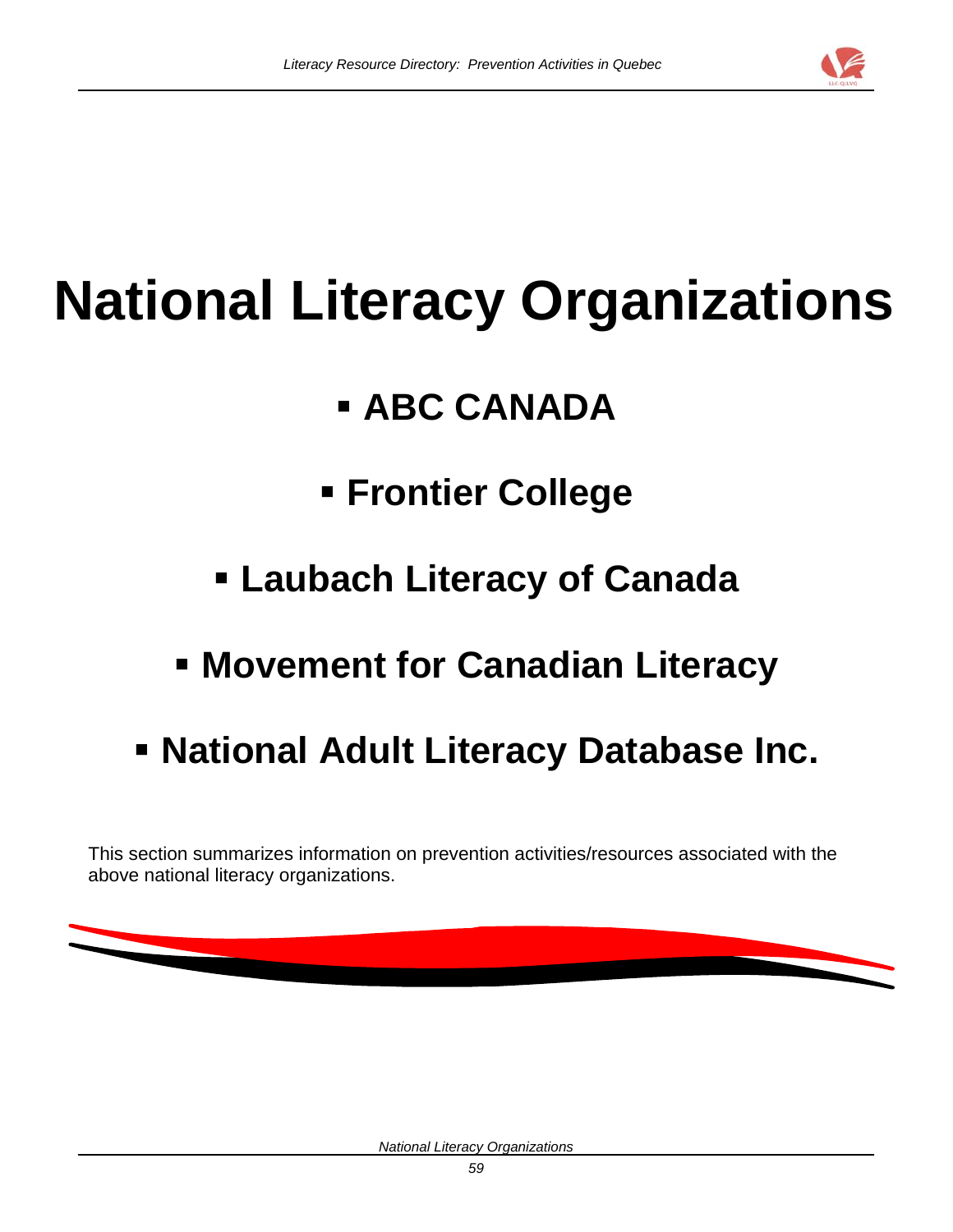

## **Organization:** *ABC CANADA*

#### **Contact:** Christine Featherstone

 President 1450 Don Mills Road, Don Mills, ON M3B 2X7 Tel.: 800-303-1004/416-442-2998 Fax: 416-442-2987 Email: info@abc-canada.org Website: www.abc-canada.org

#### **MISSION:**

*ABC CANADA supports the development of a fully literate Canadian population.* 

*ABC CANADA is a joint initiative of business, labour, education and government, supporting the development of an educated and adaptable workforce through the fostering of a lifelong learning culture.* 

#### **Family Literacy Day**

Created by ABC CANADA Literacy Foundation in 1999, Family Literacy Day (FLD) is a national initiative that promotes the importance of reading and learning together as a family. Every year, on January 27<sup>th</sup>, families and communities across Canada celebrate this day at literacy-themed events coordinated by literacy organizations, schools and libraries.

Family Literacy Day is promoted through a national marketing campaign, with advertising in magazines and newspapers, on TV, radio and the Internet, as well as public relations initiatives and corporate support from various companies, including Honda Canada, the Founding Sponsor of Family Literacy Day.

ABC CANANDA has created bilingual awareness tools to help literacy groups, schools and libraries celebrate Family Literacy Day. Items have included posters, bookmarks, tipsheets, stickers, notepads, pencils, temporary tattoos, certificates of appreciation, postcards, t-shirts and Family Literacy Event Guides. These materials are distributed in advance of Family Literacy Day to provincial and territorial literacy coalitions.

ABC CANADA launched a Family Literacy Day. Family literacy website: [http://www.a](http://www.fld-jaf.ca(/)bc-canada.org/fld-jaf/

The site is divided into four main sections:

| Event Coordinators: | Contains information on how to obtain Family Literacy Day materials, and tips and |
|---------------------|-----------------------------------------------------------------------------------|
|                     | resources to assist in planning a Family Literacy Day event                       |

Media: Includes news releases, story ideas and downloadable print and broadcast ads.

Parents and Families: Includes tips for family literacy activities and useful Web links

Partners and Sponsors: Lists organizations supporting Family Literacy Day initiatives and information on sponsorship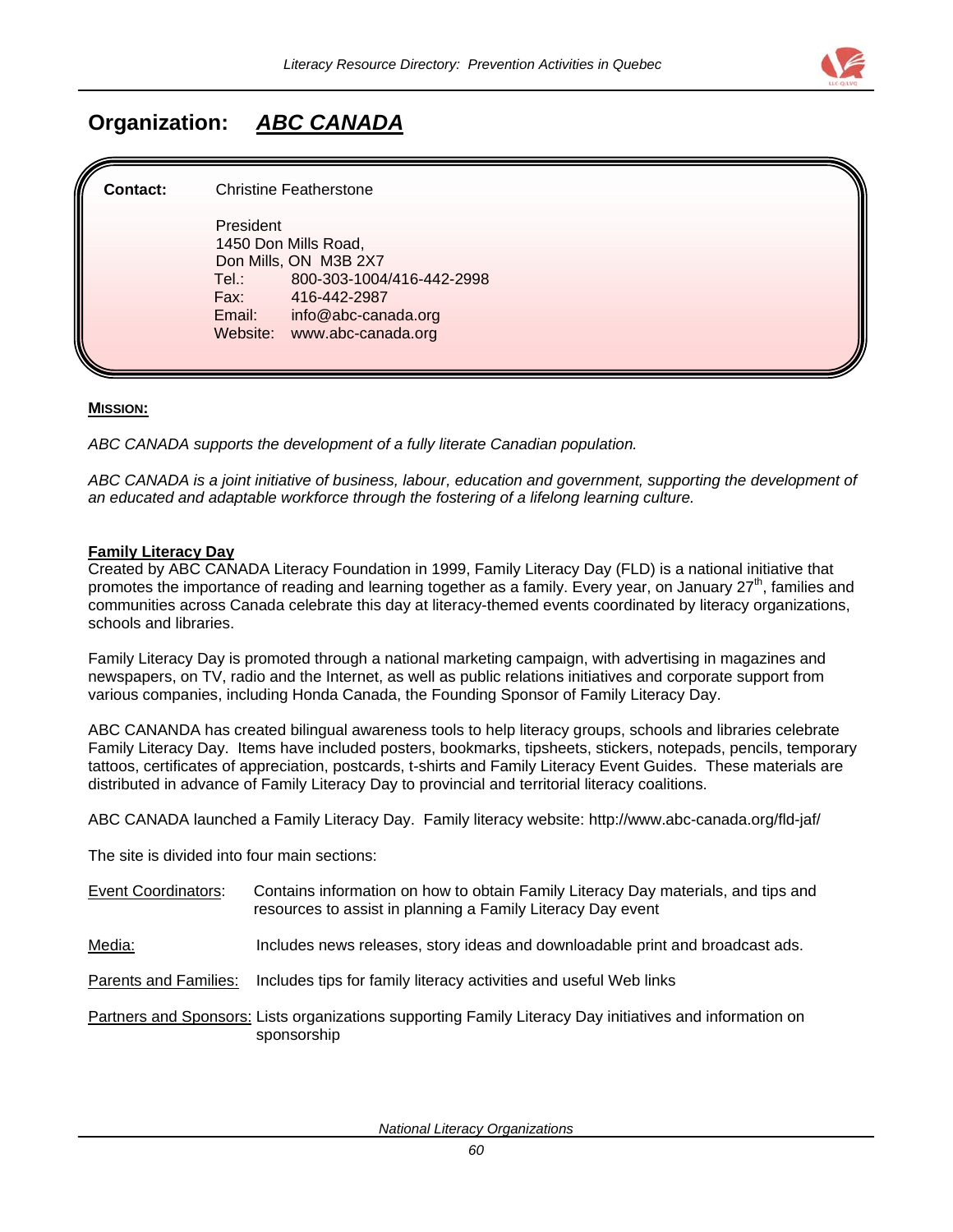

## **Organization:** *Frontier College*

| <b>Contact:</b> | John Daniel O'Leary                                                            |  |
|-----------------|--------------------------------------------------------------------------------|--|
|                 | President<br>35 Jackes Street,<br>Toronto, ON M4T 1E2                          |  |
|                 | 800-555-6523/416-923-3591<br>Tel:<br>Fax:<br>416-323-3522                      |  |
|                 | information@frontiercollege.ca<br>Email:<br>www.frontiercollege.ca<br>Website: |  |
|                 |                                                                                |  |

#### **MISSION:**

Frontier College is a Canada-wide, volunteer-based, literacy organization. We teach people to read and write and we nurture an environment favorable to lifelong learning. Since 1899, we have been reaching out to people wherever they are and responding to their particular learning needs. We believe in literacy as a right and we work to achieve literacy for all.

Frontier College operates programs for teens and children across Canada. In Quebec programs are delivered through Bishops University and Concordia University.

#### **Working with Children and Teens**

#### **Homework Clubs**

Frontier College works with community-based groups and organizations to set up Homework Clubs for children and teenagers. At Homework Clubs, students meet one-to-one with volunteer tutors to read books, write stories, do homework, and play word games and other activities to improve the reading and writing abilities of the students.

#### **Reading Circles**

The Reading Circle is the backbone of the Frontier College family learning movement in Canada. A Reading Circle is a place where children and adults read together for enjoyment. Frontier College trainers help groups organize Reading Circles in their communities

#### **Publications available (see website for ordering information)**

- *The Peanut Butter and Jelly Guide to Organizing a Homework Club*, Frontier College Press
- *Frontier College Reading Circle and Book Buddy Handbook*, Frontier College Press
- *So You Want to Start a Reading Circle*, Video or CD Rom (18 minutes)
- *Frontier College Circle Time The Pre-school Reading Circle Handbook*, Dave Page

Frontier College's website also contains the following documents:

- $\div$  Tips on reading with your baby
- $\div$  Tips for reading with children
- Children as reading partners
- $\div$  Reading Circle How to start your own Reading Circle
- ❖ Choosing books for your Reading Circle
- Recommended children's books
- ❖ Recommended family literacy materials

*National Literacy Organizations*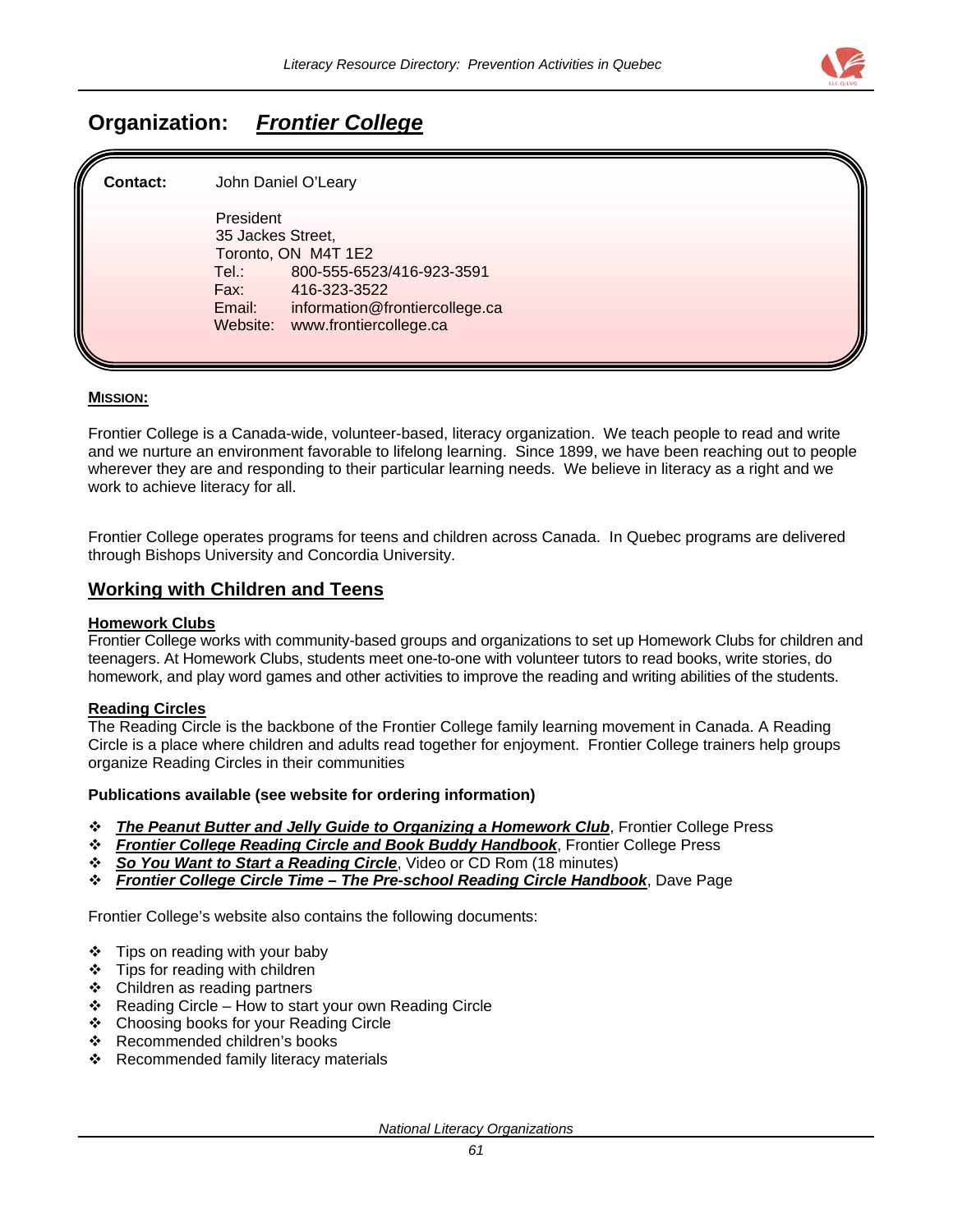

## **Organization:** *Laubach Literacy of Canada*

| <b>Contact:</b> Gay Hamilton                                       |                                                                                                                                                                   |                                                             | <b>New Readers Bookstore</b>                                                                                                                                         |
|--------------------------------------------------------------------|-------------------------------------------------------------------------------------------------------------------------------------------------------------------|-------------------------------------------------------------|----------------------------------------------------------------------------------------------------------------------------------------------------------------------|
| <b>Executive Director</b><br>Tel.: T<br>Fax:<br>Email:<br>Website: | National Development Office<br>60-C Elizabeth Street,<br>Bedford, QC J0J 1A0<br>888-248-2898/450-248-2898<br>450-248-7054<br>laubach@laubach.ca<br>www.laubach.ca | <b>Brenda Morais</b><br>Tel.:<br>Fax:<br>Email:<br>Website: | 70 Crown Street, Suite 225,<br>Saint John, NB E2L 2X6<br>877-634-1980/506-634-1980<br>866-634-0944/506-634-0944<br>newreadersbookstore@nb.aibn.com<br>www.laubach.ca |

#### **MISSION:**

*As a national charitable organization Laubach Literacy of Canada works to improve basic literacy skills to meet changing Canadian needs.*

Laubach Literacy of Canada has two prevention programs, both of which operate in Quebec:

#### **1. Peer Youth Tutoring**

In this program, young people with weak literacy skills are matched with peers who volunteer time and energy as Laubach tutors. Volunteers receive training in a 12-hour workshop based on Laubach's flexible, accessible and individualized EACH ONE TEACH ONE method.

There are Peer Youth Tutor Clubs across Canada, including the Yamaska Literacy Council's Peer Youth Tutor Club in Quebec.

*A Guide to Setting Up a Peer Youth Tutor Club* is available from LLC's National Development Office. It provides guidelines for establishing peer youth tutoring programs.

There is a supplementary training guide entitled *Learning Together: Youth Helping Youth* which is available from New Readers Bookstore.

#### **2. Creating a Learning Culture in the Home**

Laubach Literacy of Canada developed a prevention program aimed at helping parents and caregivers of children 0-7 years provide a positive learning culture for children. It consists of a series of three workshops:

**ACCESS TO READING** helps caregivers understand how children learn to read and shows them ways to help their children experience success. Activities include finger plays and action rhymes, choosing books and reading aloud.

**READING TO WRITE, WRITING TO READ** looks at how children learn to write and provides caregivers with practical ideas and activities to support and encourage their children's writing. Activities include reading and writing games, writing a family story and making fold-a-books.

**BUILDING SELF-ESTEEM** looks at how children develop healthy self-esteem and explores how parents can help by encouraging positive communication patterns.

*Creating a Learning Culture in the Home Trainer's Manual* is available from New Readers Bookstore.

Several of the literacy councils and individuals in Quebec deliver these workshops locally.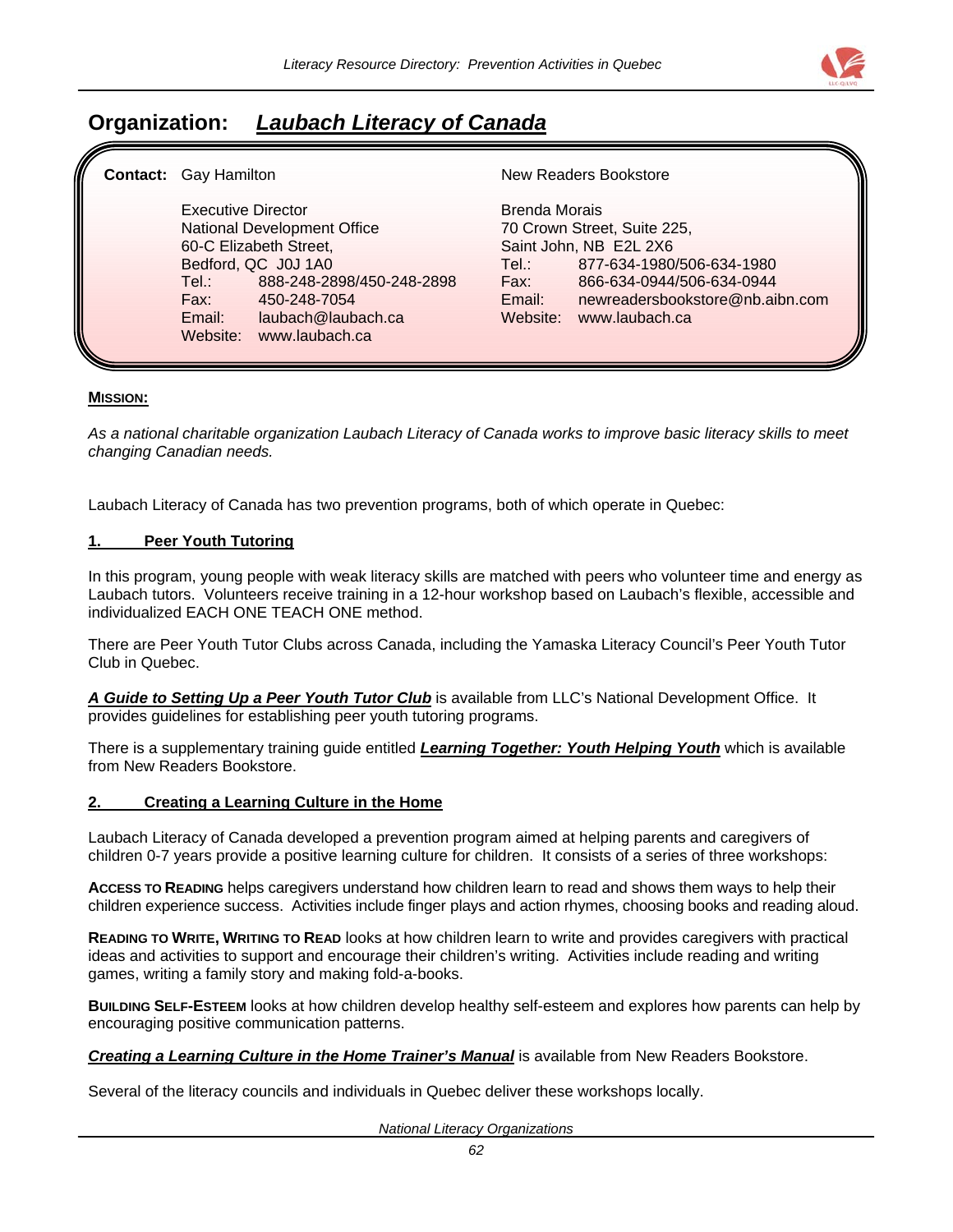

## **Organization:** *Movement for Canadian Literacy*

| ll | <b>Contact:</b> Wendy DesBrisay                                                                                                                                                                 |  |
|----|-------------------------------------------------------------------------------------------------------------------------------------------------------------------------------------------------|--|
|    | <b>Executive Director</b><br>180 Metcalfe Street, Suite 300,<br>Ottawa, ON K2P 1P5<br>613-563-2464<br>Tel.:<br>Fax:<br>613-563-2504<br>Email:<br>mcl@literacy.ca<br>Website:<br>www.literacy.ca |  |

#### **MISSION:**

*The Movement for Canadian Literacy (MCL) is a national non-profit organization representing literacy coalitions, organizations and individuals from every province and territory. Our mission is to be a national voice for literacy for every Canadian.*

The Movement for Canadian Literacy website offers web links by subject. Several websites are listed as links under "Family and Early Literacy".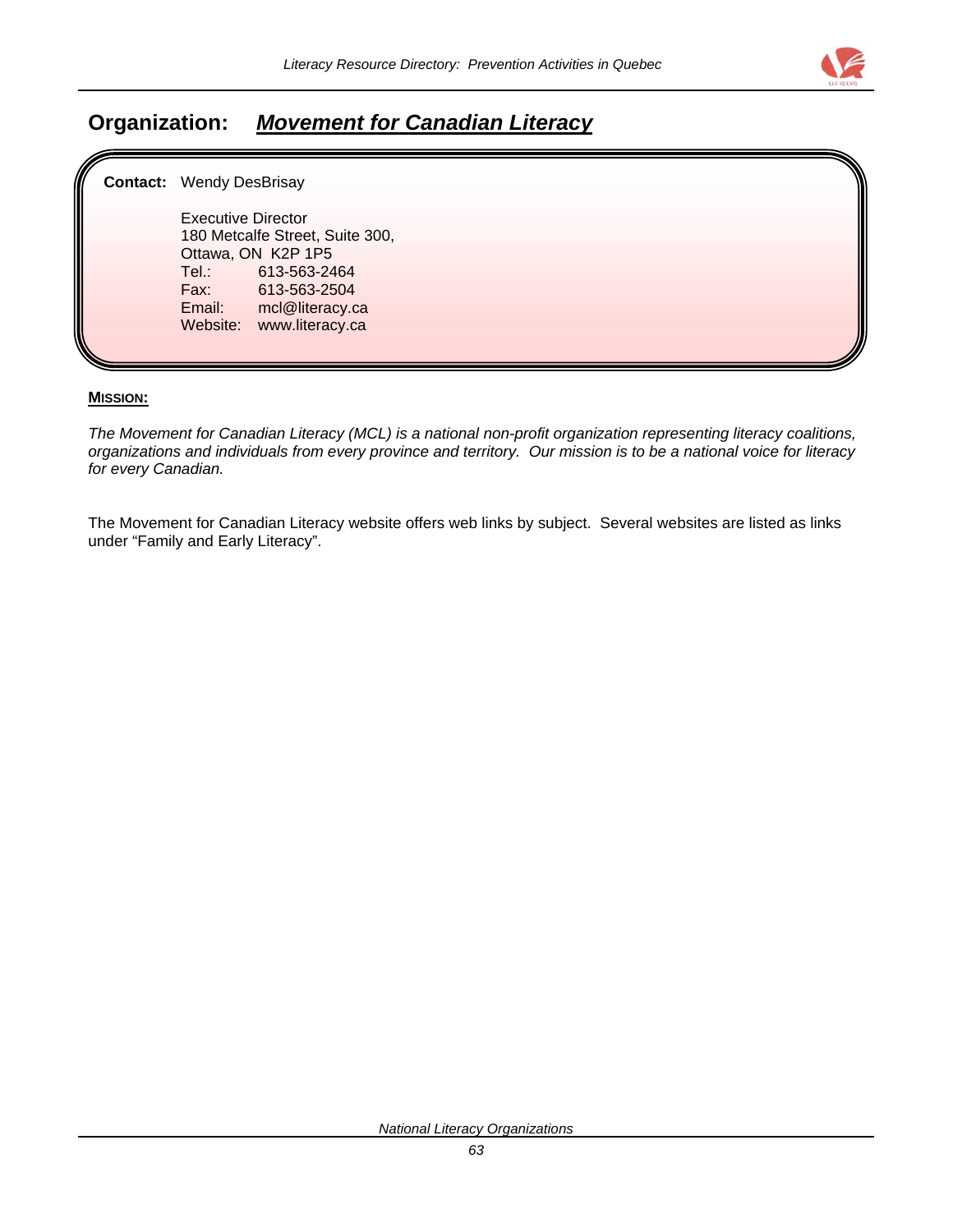

## **Organization:** *National Adult Literacy Database Inc.*

**Contact:** Charles Ramsey

 Executive Director Scovil House 703 Brunswick Street, Fredericton, NB E3B 1H8 Tel.: 800-720-6253/506-457-6900 Fax: 506-457-6910 info@nald.ca Website: www.nald.ca

#### **MISSION:**

*The National Adult Literacy Database Inc. (NALD) is a non-profit organization whose mission is to provide an information network, in both official languages, to support the Canadian literacy community – adult learners, practitioners, organizations and governments.*

As Canada's literacy information network, NALD has an extensive selection of information including resources in the area of prevention. (Keyword: "family literacy".)

Five main categories:

- Literacy Collection
- Full Text Documents
- Access to Data
- Resource Catalogue
- Links to Internet Resources: "Family Literacy", sub-headings include:
	- Organizations
	- ❖ Resources for Facilitators
	- ❖ Resources for Children and Young Adults
	- Social Policy
	- ❖ Theory and Concepts
	- $\div$  Tools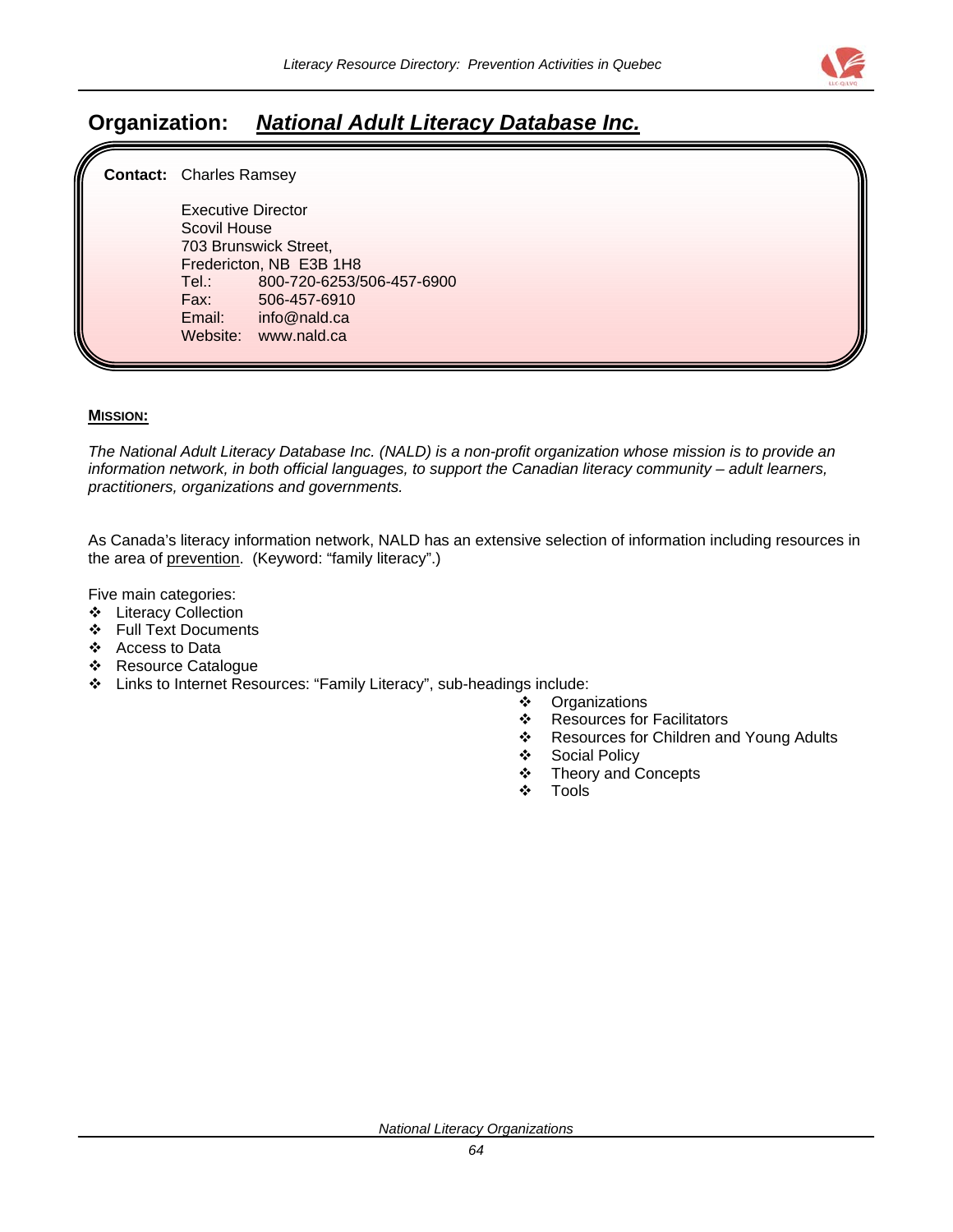

# **Websites**

- Organizations:
	- **Quebec**
	- Canadian
	- **American**
	- **International**
- Programs
- **Activities**
- Media
- Research/Resources
- **Testimonial Stories**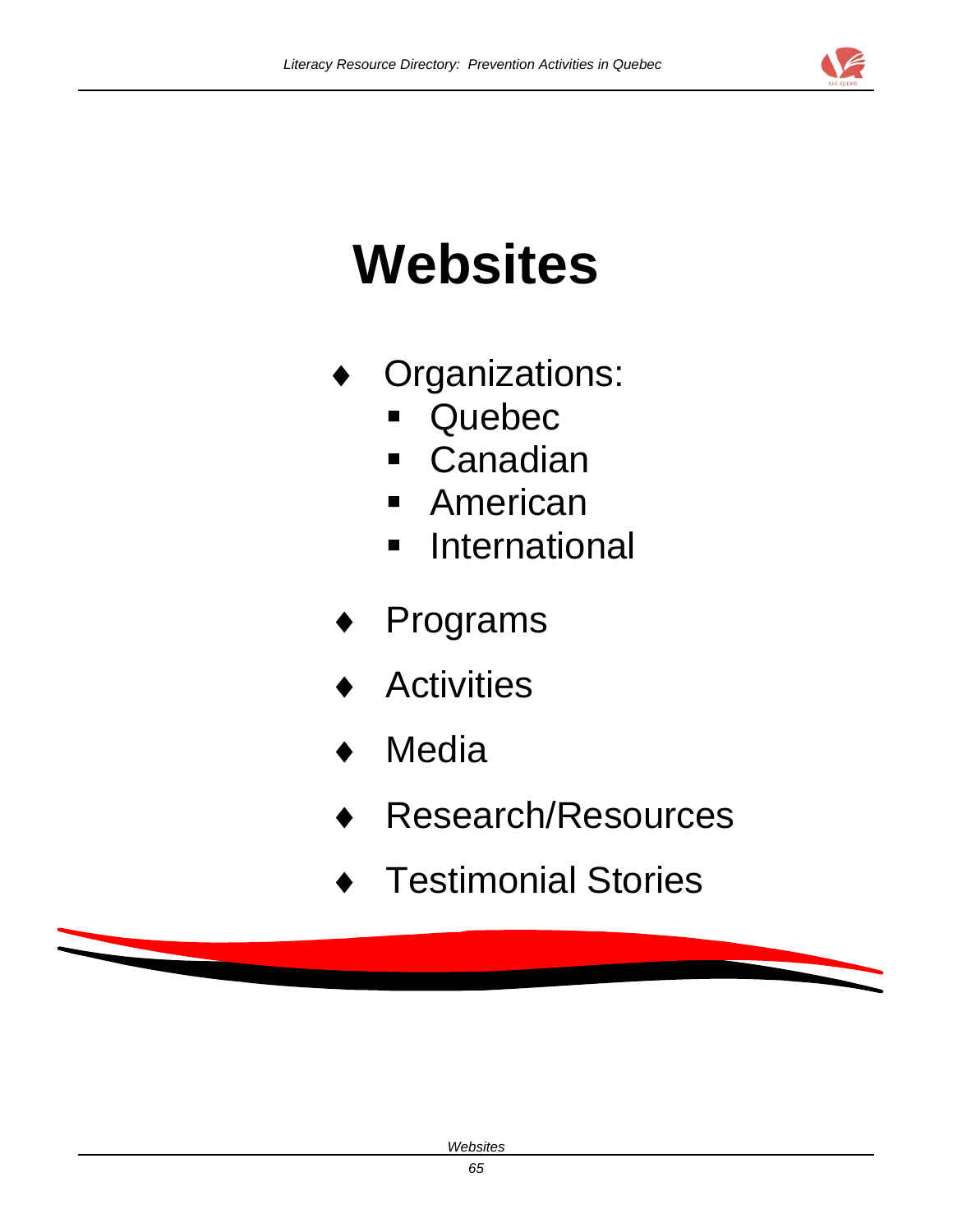#### **Organizations - Quebec**

#### **LLC-Q/LVA Councils and Other Community-Based Organizations**

| <b>Council</b>                                            | <b>Website Address</b>                                         |
|-----------------------------------------------------------|----------------------------------------------------------------|
| The Learning Exchange                                     | www.nald.ca/thelearningexchange                                |
| <b>Literacy Unlimited</b>                                 | www.literacyunlimited.ca                                       |
| Quebec City Reading Council                               | www.qcrc.org                                                   |
| <b>RECLAIM</b>                                            | www.reclaimabc.ca                                              |
| Western Quebec Literacy Council (WQLC)                    | www.ncf.ca/wqlc                                                |
| Yamaska Literacy Council (YLC)                            | www.nald.ca/ylc                                                |
| <b>Community-Based Programs</b>                           | <b>Website Address</b>                                         |
| <b>Bishops Students for Literacy</b>                      | www.frontiercollege.ca/english/programs/campus/que/bishops.htm |
| <b>McGill Students for Literacy</b>                       | http://ssmu.mcgill.ca/literacy                                 |
| Concordia Students for Literacy                           | www.frontiercollege.ca/english/programs/campus/que/concord.htm |
| <b>Provincial Organizations</b>                           | <b>Website Address</b>                                         |
| The Centre for Literacy of Quebec                         | www.nald.ca/litcent.htm                                        |
| Espace Alpha                                              | www.alpha.cdeacf.ca                                            |
| The Gazette: Gazette-in-Education (GIE)                   | www.canada.com/montreal/montrealgazette/gie/index.html         |
| The Gazette: Raise-A-Reader                               | www.canada.com/national/features/raiseareader/montreal.html    |
| Laubach Literacy of Canada-                               | www.nald.ca/lvq.htm                                            |
| Quebec/Literacy Volunteers of Quebec                      |                                                                |
| Learning Associates of Montreal                           | www.learningassociatesofmontreal.org/                          |
| Learning Disabilities Association of Quebec               | www.aqeta.qc.ca                                                |
| <b>Literacy Partners of Quebec</b>                        | www.nald.ca/lpq.htm                                            |
| The Literacy Foundation                                   | www.fqa.qc.ca/index.php                                        |
| Quebec English Literacy Alliance                          | www.qela.qc.ca                                                 |
| Quebec English School Boards Association                  | www.qesba.qc.ca                                                |
| Quebec English School Network RÉCIT<br>(QESN)             | www.recit-edumatic.qc.ca/english/index.asp                     |
| Quebec Federation of Home and School<br>Associations Inc. | www.qfhsa.org                                                  |
| Quebec Literacy Working Group                             | www.nald.ca/qlwg.htm                                           |

**Organizations – Quebec cont.** Î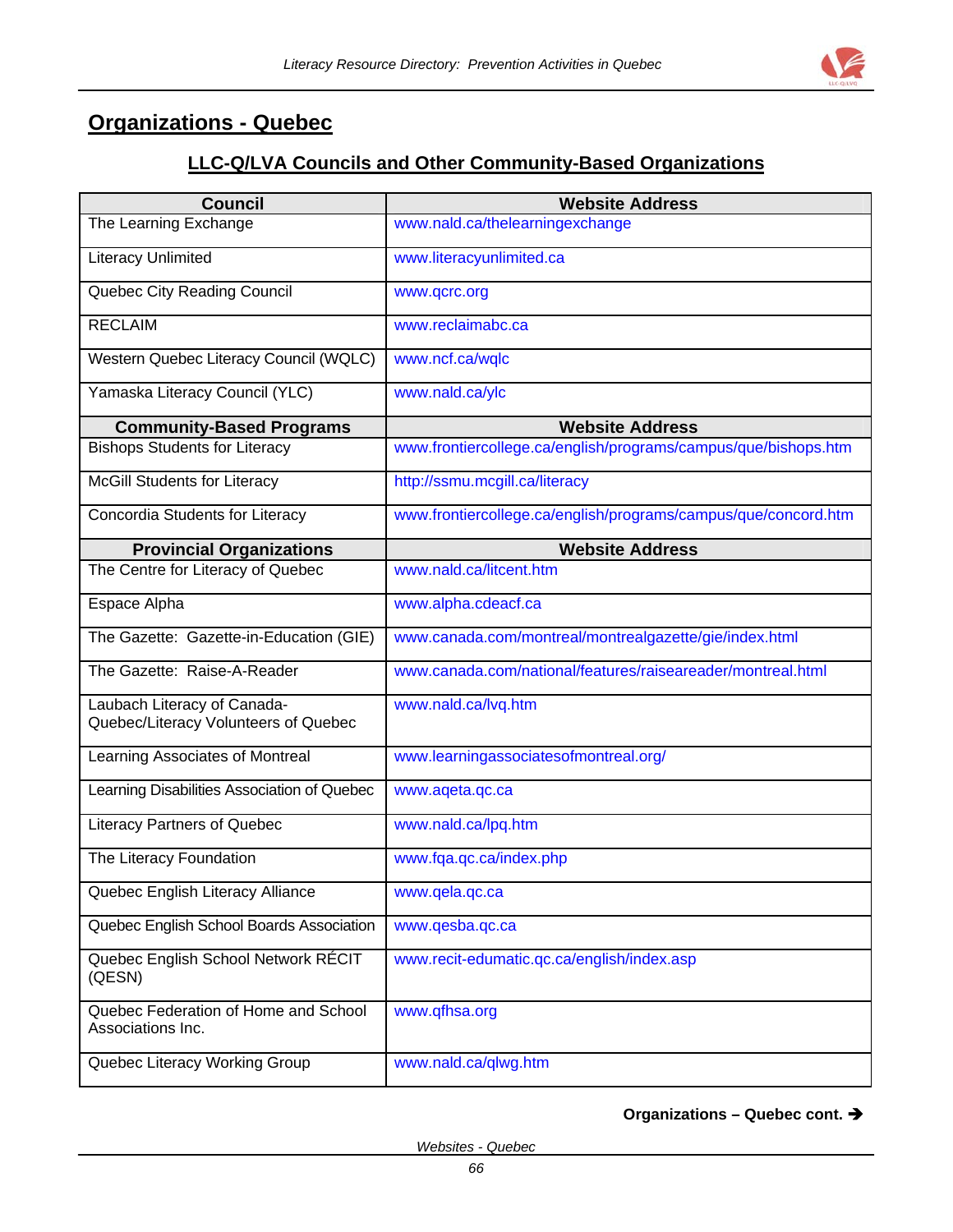# **Organizations – Quebec cont.**

#### **Quebec English School Boards**

| <b>School Board</b>                            | <b>Website Address</b>       |
|------------------------------------------------|------------------------------|
| Central Quebec School Board                    | www.cqsb.qc.ca               |
| Eastern Shores School Board                    | www.essb.qc.ca               |
| Eastern Townships School Board                 | www.etsb.qc.ca               |
| <b>English Montreal School Board</b>           | www.emsb.qc.ca               |
| Kativik School Board                           | www.kativik.qc.ca            |
| Lester B. Pearson School Board                 | www.pearsonskills.com        |
| <b>Littoral School Board</b>                   | www.csdulittoral.qc.ca       |
| New Frontiers School Board - Nova              | www.csnewfrontiers.qc.ca     |
| <b>Career Education Centre</b>                 | www.novacareer.com           |
| Riverside School Board Continuing<br>Education | www.rsb.qc.ca/Mainframe.html |
| Sir Wilfrid Laurier School Board               | www.swlauriersb.qc.ca        |
| Western Quebec School Board                    | www.wqsb.qc.ca               |

#### **Libraries**

| Library                                                     | <b>Website Address</b>                           |
|-------------------------------------------------------------|--------------------------------------------------|
| Fraser-Hickson Library                                      | www.fraserhickson.qc.ca                          |
| Montreal Children's Library                                 | www.mcl-bim.ca                                   |
| Norman Berman Children's Library<br>(Jewish Public Library) | www.jewishpubliclibrary.org/childrens/index.html |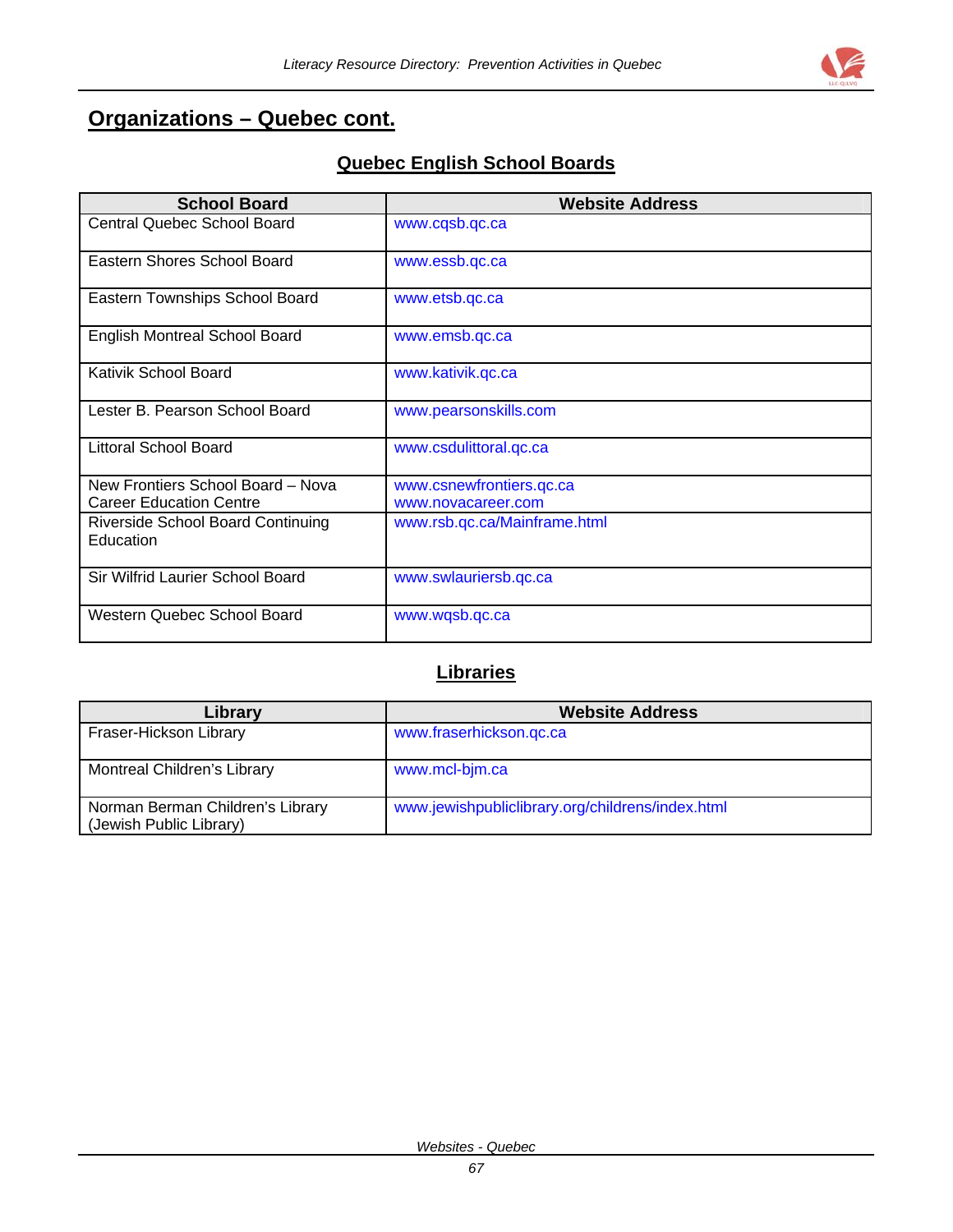

# **Organizations - Canadian**

| Organization                                               | <b>Website Address</b>                                 | <b>Description</b>                                                                                                                                                                                                                                        |
|------------------------------------------------------------|--------------------------------------------------------|-----------------------------------------------------------------------------------------------------------------------------------------------------------------------------------------------------------------------------------------------------------|
| <b>ABC CANADA</b>                                          | http://www.abc-canada.org                              | A not-for-profit organization which<br>promotes children's literature and<br>literacy across all ages.                                                                                                                                                    |
| <b>Ben Wicks</b>                                           | www.benwicks.com                                       | Ben Wicks' popular reading series<br>Born to Read is now free and online<br>at this website.                                                                                                                                                              |
| Canada's School Net                                        | www.schoolnet.ca                                       | Links to over 7,000 educational<br>websites, links for teachers,<br>students and parents.                                                                                                                                                                 |
| Canadian Association of Family<br><b>Resource Programs</b> | www.frp.ca                                             | A listing and description of<br>organizations involved in the well-<br>being of those who care for children<br>and families.                                                                                                                              |
| Canadian Home and School<br>Federation                     | www.canadianhomeandschool.com                          | Website for Canadian Home and<br>School Federation.                                                                                                                                                                                                       |
| Canadian Library Association                               | www.cla.ca/issues/literacy_in_publi<br>c_libraries.pdf | The Canadian Library Association<br>offers examples of library-based<br>literacy programs drawn from six<br>communities of different size and<br>social composition.                                                                                      |
| <b>Centre AlphaPlus Centre</b>                             | http://alphaplus.ca                                    | An organization specializing in<br>information and resources dealing<br>with adult literacy.                                                                                                                                                              |
| Centre for Family Literacy                                 | www.famlit.ca                                          | An organization which runs literacy<br>programs, distributes information<br>and provides training in support of<br>family literacy.                                                                                                                       |
| Child & Family Canada                                      | www.cfc-efc.ca                                         | A unique public education website.<br>Fifty Canadian non-profit<br>organizations have come together<br>under the banner of Child & Family<br>Canada to provide quality, credible<br>resources on children and families<br>on an easy-to-navigate website. |
| Children's Book Council (CBC)                              | www.cbcbooks.org                                       | A not-for-profit organization which<br>supports children's literature and its<br>many applications.                                                                                                                                                       |

#### **Organizations – Canadian cont.** Î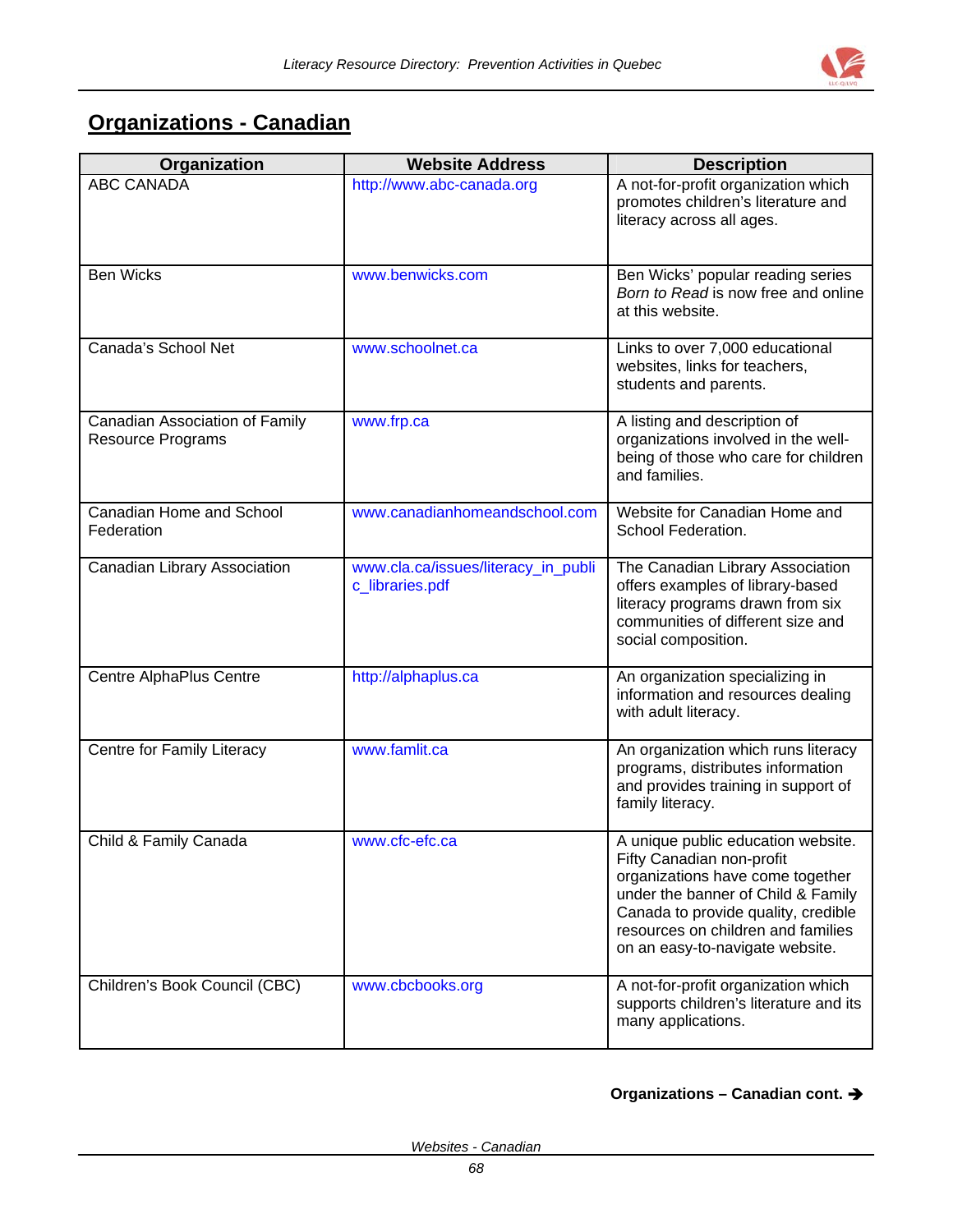

# **Organizations - Canadian cont.**

| Organization                                                          | <b>Website Address</b>         | <b>Description</b>                                                                                                                                                                                                                                       |
|-----------------------------------------------------------------------|--------------------------------|----------------------------------------------------------------------------------------------------------------------------------------------------------------------------------------------------------------------------------------------------------|
| <b>Concerned Children's Advertisers</b>                               | www.cca-kids.ca                | From the Concerned Children's<br>Advertisers this site provides tips<br>on how children can be media<br>savvy and street smart.                                                                                                                          |
| Fédération Canadienne pour<br>L'Alphabétisation en Français<br>(FCAF) | www.fcaf.net                   | Website for FCAF.                                                                                                                                                                                                                                        |
| Early Learning Canada                                                 | www.elc-apec.ca/home_en.htm    | Family literacy/healthy child<br>development program designed for<br>parents and other adults working<br>with young children from birth to age<br>6 and their families. Uses a train-<br>the-trainer model based on<br>community development principles. |
| <b>Frontier College</b>                                               | www.frontiercollege.ca         | Frontier College website.                                                                                                                                                                                                                                |
| Hanen Centre (The)                                                    | www.hanen.org                  | A Canadian charitable organization<br>that helps young children with or at<br>risk for language delays.                                                                                                                                                  |
| IBM Canada K-12 Education                                             | www.can.ibm.com/k12/about.html | IBM Canada K-12 Education is<br>committed to responding to the<br>needs of elementary and secondary<br>school students and teachers.                                                                                                                     |
| Invest in Kids Foundation                                             | www.investinkids.ca            | National, charitable organization<br>dedicated to ensuring the healthy<br>social, emotional and intellectual<br>development of children from birth<br>to age five. Recommends books,<br>magazine, videos and websites for<br>parents and children.       |
| Laubach Literacy of Canada                                            | www.laubach.ca                 | A national organization that trains<br>volunteers as literacy tutors.                                                                                                                                                                                    |
| Movement for Canadian Literacy                                        | www.literacy.ca                | MCL website.                                                                                                                                                                                                                                             |
| National Adult Literacy Database<br>Inc.                              | www.nald.ca                    | An information network in both<br>official languages, to support the<br>Canadian literacy community.                                                                                                                                                     |
| National Literacy Secretariat                                         | www.nald.ca/nls.htm            | Website of the National Literacy<br>Secretariat.                                                                                                                                                                                                         |
| World Literacy of Canada                                              | www.worldlit.ca                | World Literacy of Canada website.                                                                                                                                                                                                                        |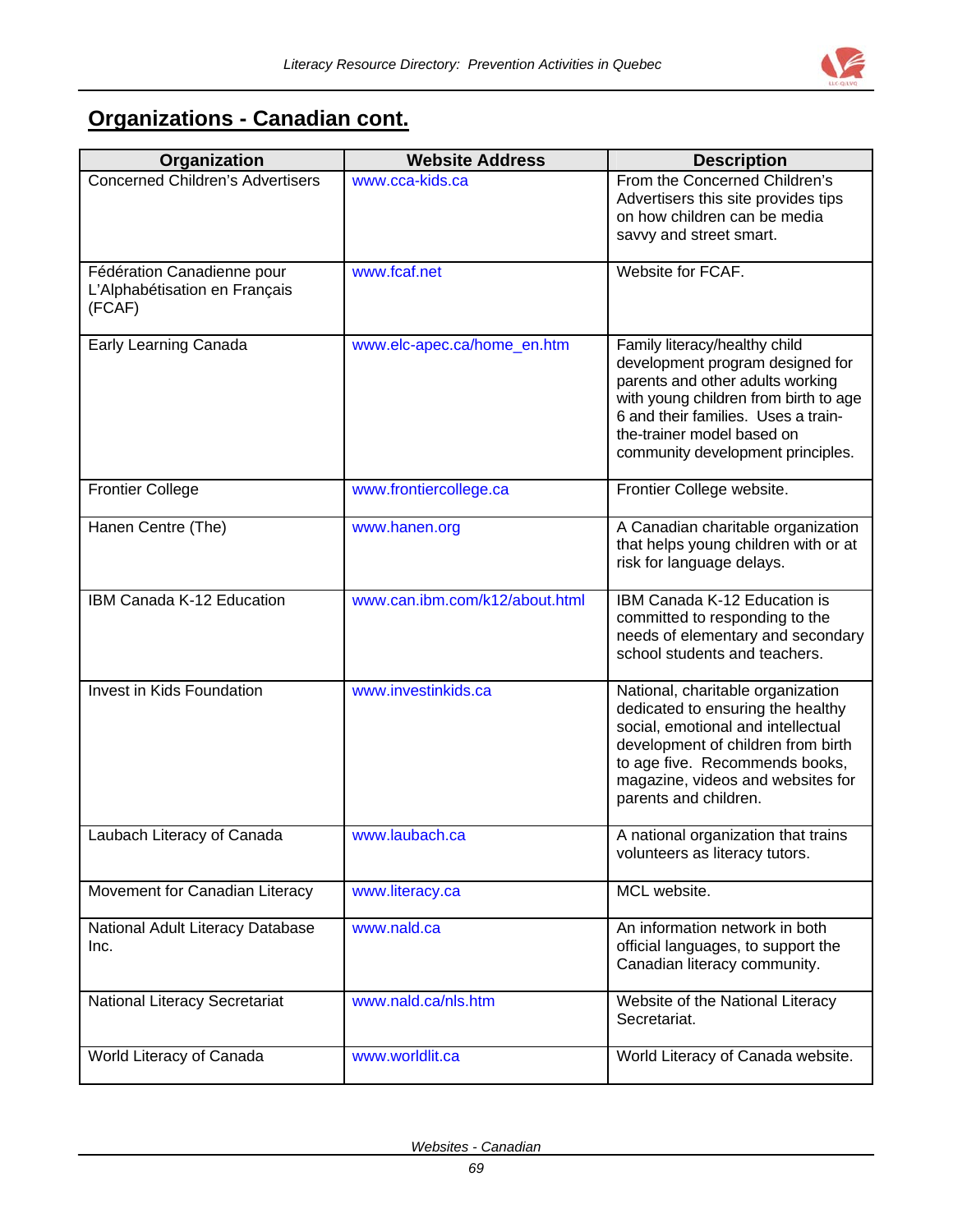

# **Organizations - American**

| Organization                                                           | <b>Website Address</b>                    | <b>Description</b>                                                                                                                                                                                                                                                                |
|------------------------------------------------------------------------|-------------------------------------------|-----------------------------------------------------------------------------------------------------------------------------------------------------------------------------------------------------------------------------------------------------------------------------------|
| <b>Barbara Bush Foundation for</b><br>Family Literacy (The)            | www.barbarabushfoundation.com             | An organization which develops<br>and supports programs in which<br>children and parents read and learn<br>together.                                                                                                                                                              |
| Family Literacy Foundation                                             | www.read2kids.org                         | A not-for-profit organization which<br>directs community literacy<br>programs such as informational<br>sessions and reading partnerships.<br>Their mission is to facilitate<br>supportive relationships for children<br>through families and friends,<br>reading aloud with them. |
| - Building Bridges with Books                                          | www.read2kids.org/buildingbridges.<br>htm | A program designed to benefit<br>children of incarcerated parents.                                                                                                                                                                                                                |
| - Reading Roots Program                                                | www.read2kids.org/roots.htm               | This program was created to<br>educate parents/caregivers about<br>the importance of reading aloud with<br>children in their preschool years.                                                                                                                                     |
| - Uniting Through Reading                                              | www.read2kids.org/uniting.htm             | A program for military families that<br>helps keep parents and children<br>connected while separated during long<br>deployments, through the medium of<br>reading aloud on videotape.                                                                                             |
| - Youth Reading Role Models                                            | www.read2kids.org/youth.htm               | A program that empowers high<br>school youth to transform their<br>communities by volunteering to<br>read aloud with pre-school children.                                                                                                                                         |
| <b>Head Start and Early Head Start</b>                                 | www.acf.hhs.gov/programs/hsb              | Are comprehensive child<br>development programs that have<br>the overall goal of increasing the<br>school readiness of young children<br>in low-income families.                                                                                                                  |
| National Association for the<br>Education of Young Children<br>(NAEYC) | www.naeyc.org/default.htm                 | An organization devoted to<br>maintaining quality education for<br>the earliest stages of development.                                                                                                                                                                            |
| National Center for Family Literacy                                    | www.famlit.org                            | Listing of family literacy projects<br>and initiatives as well as links to<br>publications, facts and other related<br>sites.                                                                                                                                                     |

#### **Organizations – American cont. →**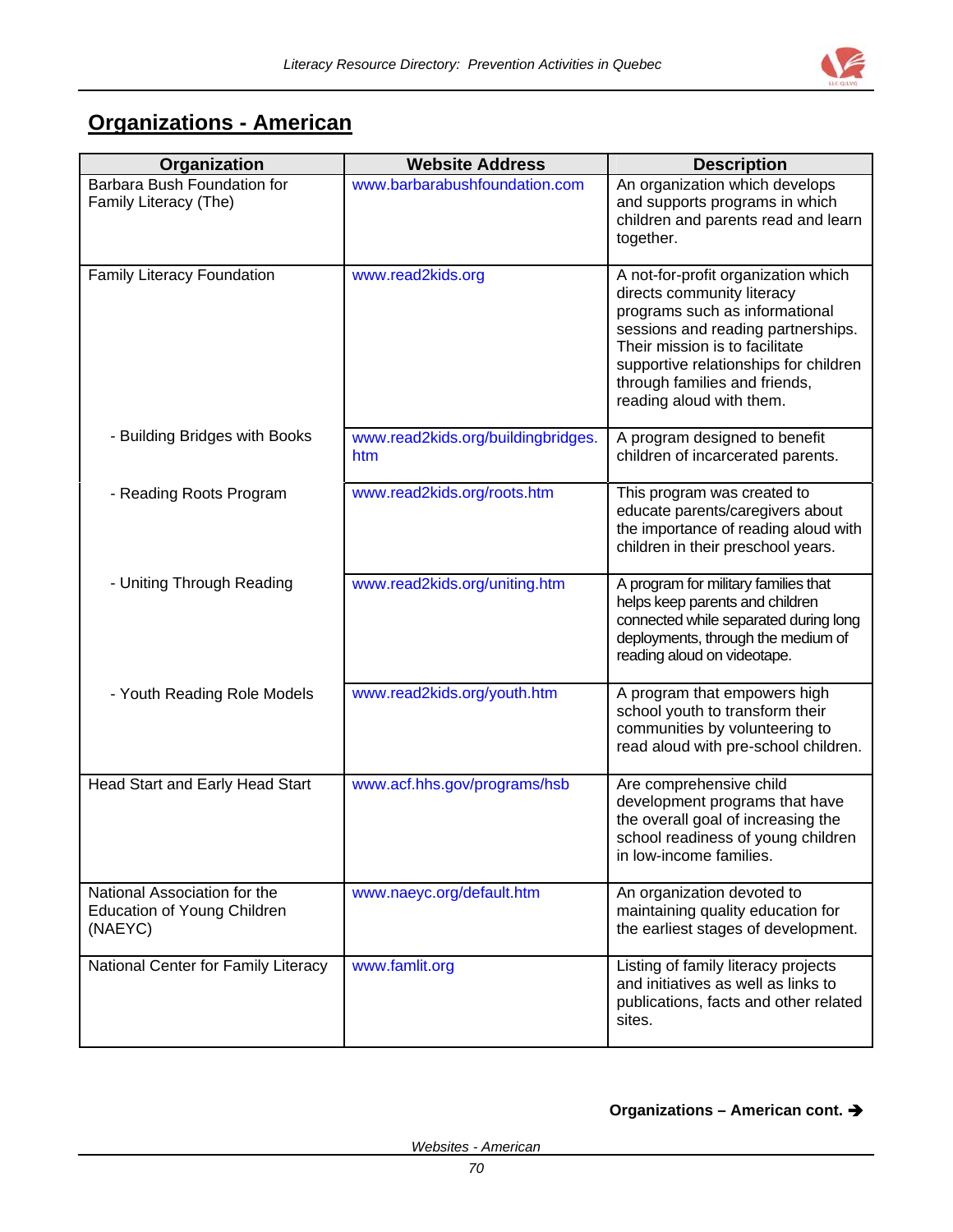

# **Organizations - American cont.**

| Organization                          | <b>Website Address</b> | <b>Description</b>                                                                                                                                                                   |
|---------------------------------------|------------------------|--------------------------------------------------------------------------------------------------------------------------------------------------------------------------------------|
| <b>National EvenStart Association</b> | www.evenstart.org      | A holistic approach to family<br>literacy. The purpose of EvenStart<br>Family Literacy Program is to break<br>the cycle of poverty and illiteracy by                                 |
|                                       |                        | improving educational opportunities<br>for families                                                                                                                                  |
| Reading is Fundamental                | www.rif.org            | This site provides information for<br>coordinators, educators and<br>parents including on-line resources,<br>booklists and tips and activity ideas<br>to help motivate kids to read. |

*Websites - American*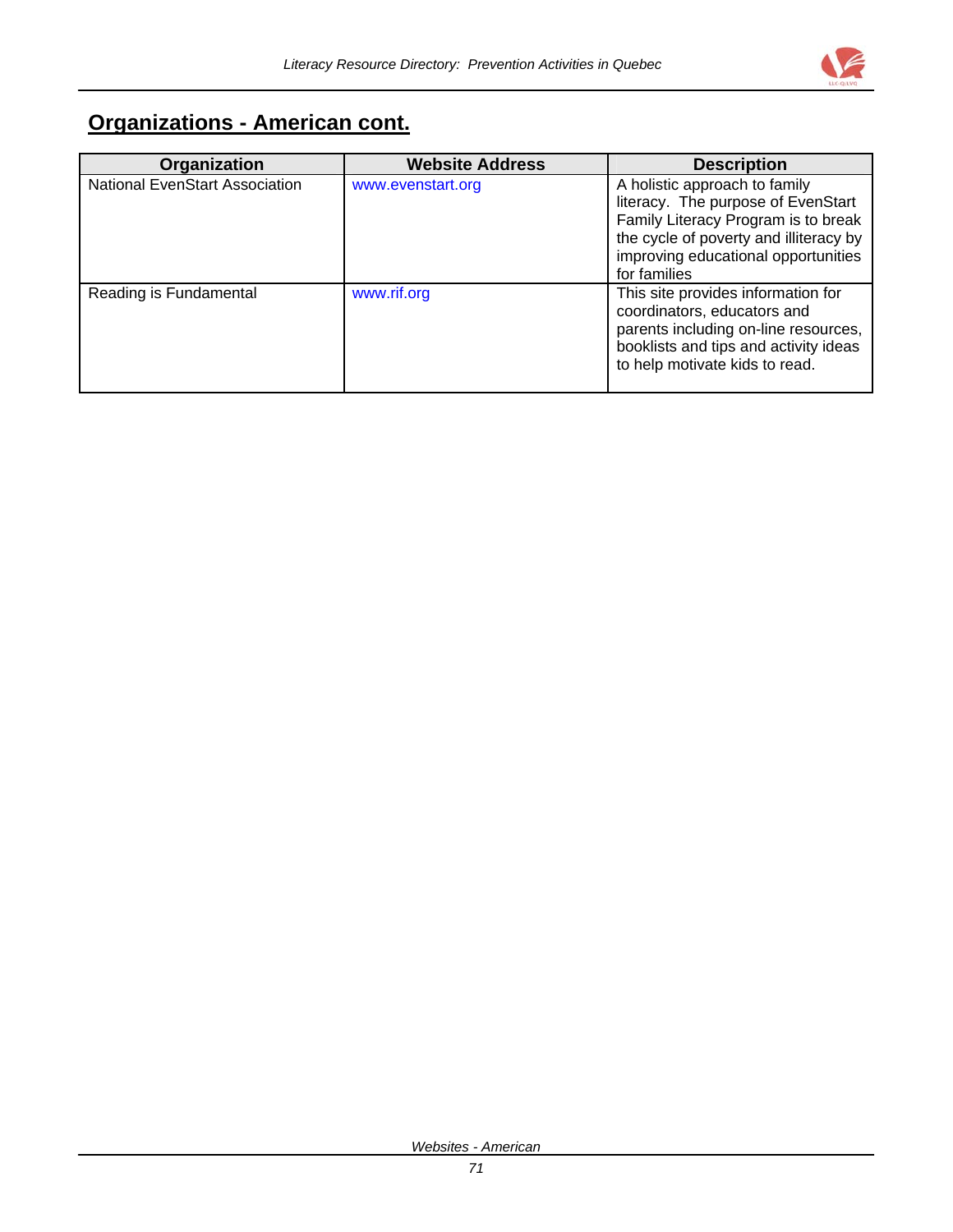

# **Organizations - International**

| Organization                      | <b>Website Address</b> | <b>Description</b>                                                                                                  |
|-----------------------------------|------------------------|---------------------------------------------------------------------------------------------------------------------|
| International Reading Association | www.reading.org        | U.S. national professional<br>membership organization dedicated<br>to promoting high levels of literacy<br>for all. |
| Parents as Teachers               | www.patnc.org          | Parents as Teachers website.                                                                                        |
| <b>ProLiteracy Worldwide</b>      | www.proliteracy.org    | ProLiteracy Worldwide website.                                                                                      |

*Websites - International*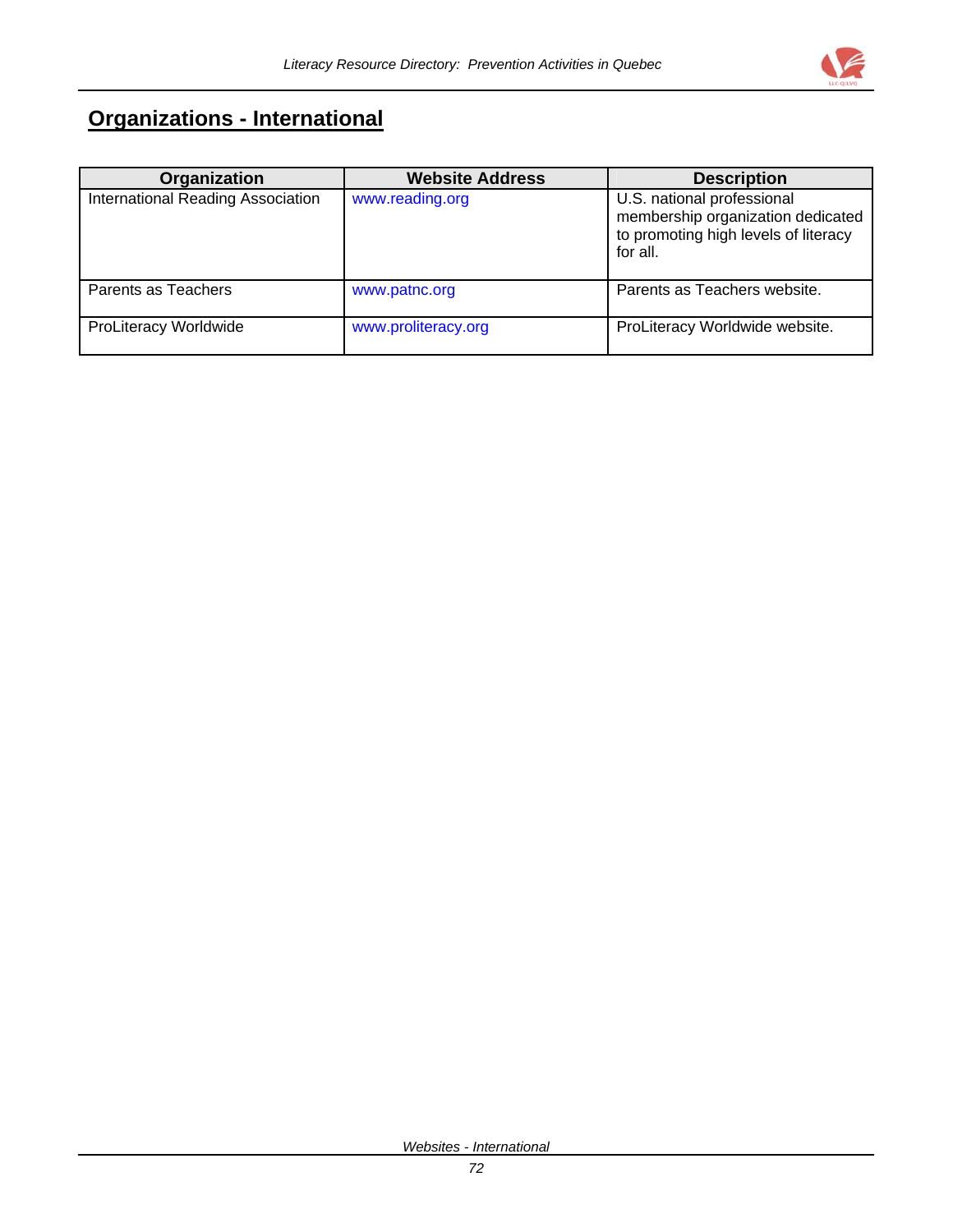

#### **Programs**

| <b>Title</b>                                                            | <b>Website Address</b>                                         | <b>Description</b>                                                                                                                                                                                             |
|-------------------------------------------------------------------------|----------------------------------------------------------------|----------------------------------------------------------------------------------------------------------------------------------------------------------------------------------------------------------------|
| <b>Book Bridges</b>                                                     | www.nald.ca/CLR/BookBridges/cov<br>ers.htm                     | A family literacy program: handbook<br>for instructors.                                                                                                                                                        |
|                                                                         |                                                                | "Book Bridges is a community-<br>based family literacy program that<br>offers direct service to adults and<br>indirect service to children." This<br>site included Book 1 on writing and<br>Book 2 on reading. |
| Building the Fire: Aboriginal Family<br>Literacy                        | http://www.nald.ca/CLR/FIRE_REP/<br>Fire_rep.htm               | A description and analysis of a<br>family literacy program developed<br>for the Aboriginal community at the<br>Lloydminster Native Friendship<br>Centre.                                                       |
| Family Literacy Programs: Getting<br>Started<br>(Kent State University) | http://literacy.kent.edu/Oasis/Pubs/<br>0200-5.htm             | This site includes a list of tips from<br>a number of programs that have<br>been implemented.                                                                                                                  |
| <b>Literacy and Parenting Skills</b><br>(LAPS)                          | www.nald.ca/laps                                               | Training series designed to assist<br>learners improve their literacy and<br>parenting skills and encourage<br>literacy development in children.                                                               |
| Parenting for a Literacy Community                                      | www.unbf.ca/education/ecc/plc/inde<br>x2.htm                   | Project focuses upon enhancing the<br>literacies of preschool children and<br>their families. Eight booklets and a<br>video offer guidance in<br>implementing the program.                                     |
| Parents Assist Learning and<br>Schooling (PALS)                         | http://cap-<br>pac.ic.gc.ca/chsptf/education/paren<br>tres.htm | A series of 12 workshops to teach<br>parents how to be involved in<br>children's education.                                                                                                                    |
| Storysacksprogram                                                       | www.storysacks.nald.ca                                         | A story sack includes activities to<br>bring reading to life. A national<br>program.                                                                                                                           |
| Zero to Three                                                           | www.zerotothree.org                                            | A not-for-profit organization whose<br>aim is to promote the healthy<br>development of children from birth<br>to age three.                                                                                    |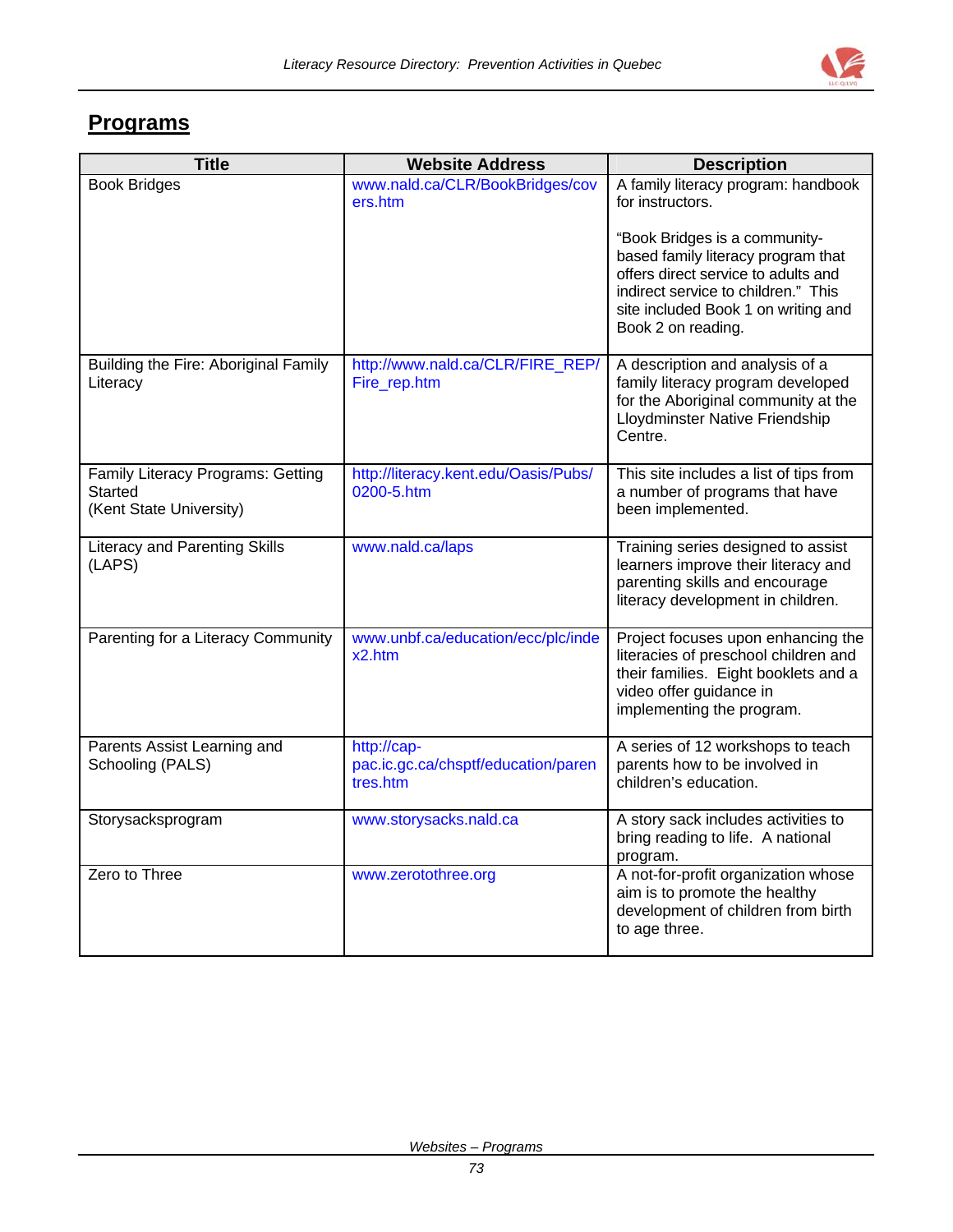

# **Activities**

| <b>Activity / Title</b>                                | <b>Website Address</b>                                | <b>Description</b>                                                                                                                                                                                 |
|--------------------------------------------------------|-------------------------------------------------------|----------------------------------------------------------------------------------------------------------------------------------------------------------------------------------------------------|
| A Love of Books is a Gift for Life<br>(Booktrust)      | www.bookstart.co.uk/parents/downl<br>oads/english.pdf | Suggested activities to share books<br>with your baby.                                                                                                                                             |
| <b>Activities</b><br>(The Literacy Center)             | www.literacycenter.net                                | Suggested level - preschool to<br>grade 2. A series of literacy<br>activities for young learners,<br>including uppercase/lowercase<br>letters, shapes, words, numbers,<br>keyboarding and writing. |
| Algebra Games<br>(Kids Math)                           | www.kidsmath.com                                      | Suggested level - grades 3 to 6.<br>Games to practice factors,<br>exponents, ratios and other<br>mathematical functions.                                                                           |
| Ask a Teacher                                          | www.ilc.org                                           | Children can obtain homework help<br>in grammar, math and science and<br>can contact an on-line teacher for<br>further assistance.                                                                 |
| <b>BEDTIME-STORY</b><br>(The Office)                   | www.the-office.com/bedtime-story                      | A resource for the busy business-<br>parent. Travelling? Pull up a story<br>on your computer and read it aloud<br>over the phone.                                                                  |
| <b>Best Riot Grrrrl Reads</b><br>(The Library Network) | www.tln.lib.mi.us                                     | Suggested level – grades 7 to 12.<br>Reviews of books geared towards<br>adolescent girls.                                                                                                          |
| <b>Boy Meets Book</b><br>(The Library Network)         | http://tln.lib.mi.us/                                 | Suggested level - grades 7 to 12.<br>Book reviews aimed at an<br>adolescent male audience.                                                                                                         |
| Chateau Meddybemps                                     | www.meddybemps.com                                    | Suggested level - pre-school to<br>grade 2. This site enables parents<br>and teachers to help young children<br>strengthen learning skills in unique<br>and playful ways.                          |
| Children's Storybooks Online                           | www.magickeys.com                                     | A collection of illustrated stories as<br>well as colouring books, mazes,<br>riddles and links to other storybooks.                                                                                |
| Colouring                                              | www.coloring.com                                      | Pictures to colour.                                                                                                                                                                                |
| <b>Creative Kids</b>                                   | www.creativekids.ca                                   | A site designed for kids, but with<br>parents in mind.                                                                                                                                             |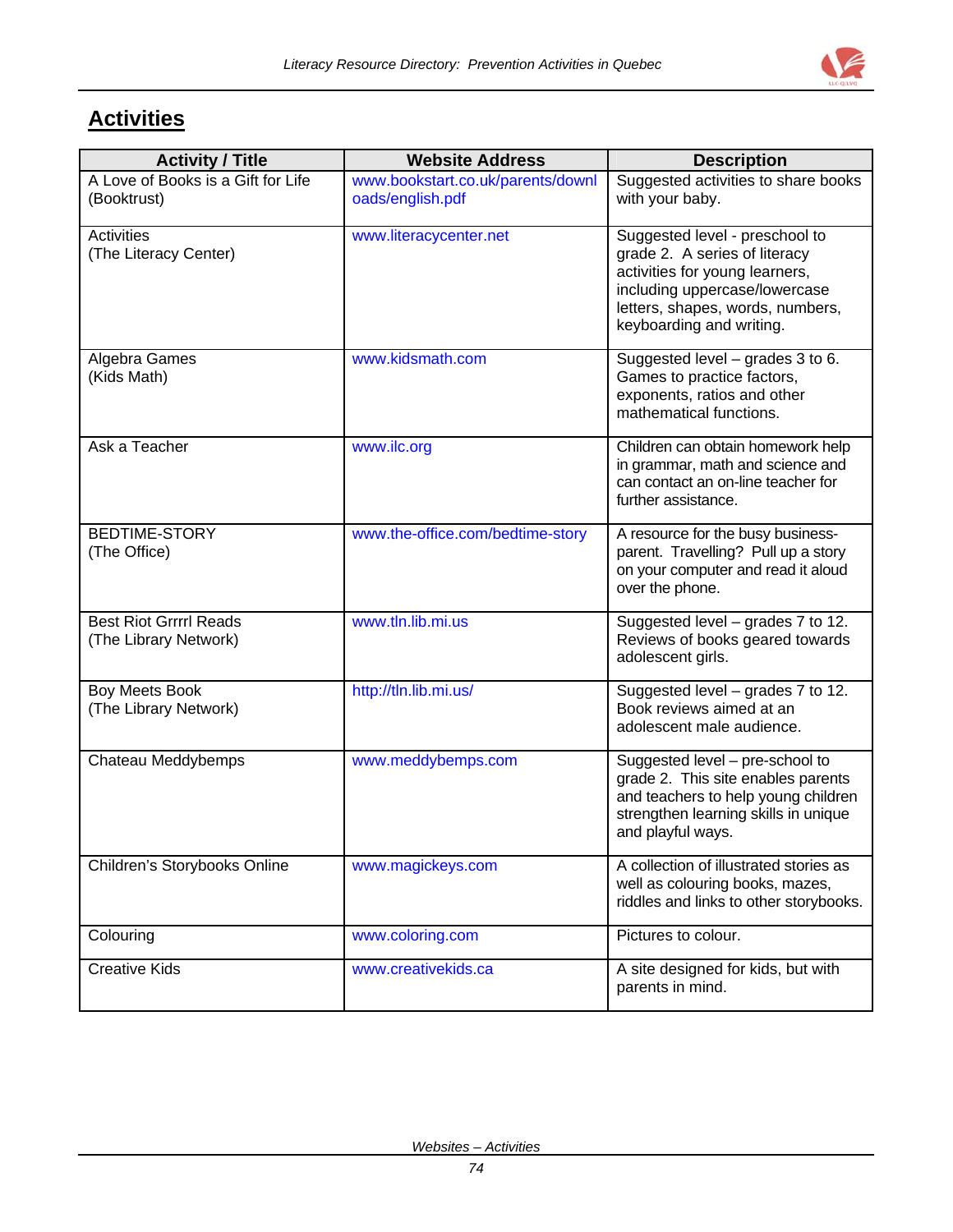

| <b>Activity / Title</b>                                                     | <b>Website Address</b>                                            | <b>Description</b>                                                                                                                                                                                                                                                    |
|-----------------------------------------------------------------------------|-------------------------------------------------------------------|-----------------------------------------------------------------------------------------------------------------------------------------------------------------------------------------------------------------------------------------------------------------------|
| <b>Creative Writing for Teens</b>                                           | www.teenwriting.about.com/library/<br>weekly/                     | Suggested level - grades 7 to 12.<br>A comprehensive resource for<br>teens who write. Teenagers<br>interested in creative writing -<br>whether poetry, fiction or non-fiction<br>- will find the features and links on<br>this site indispensable.                    |
| <b>Education 4 Kids</b>                                                     | http://www.edu4kids.com/msq/                                      | A game in which you place<br>numbers in a grid so that each row<br>and column adds up to the number<br>shown.                                                                                                                                                         |
| <b>Education Blaster</b>                                                    | http://www.education.com/blaster/Bl<br>asterMaster.html?CtrlFlg=0 | Interactive word puzzles geared<br>towards primary-aged students.                                                                                                                                                                                                     |
| <b>Education Place</b>                                                      | www.eduplace.com                                                  | Resources for children, parents and<br>teachers in topics such as math,<br>reading, science and social studies,<br>as well as fun for the whole family.                                                                                                               |
| <b>Family Education Network</b>                                             | www.familyeducation.com                                           |                                                                                                                                                                                                                                                                       |
| <b>Family Literacy Educational</b><br><b>Resources</b>                      | www.nald.ca/internetresources                                     | An extensive listing of links to on-<br>line books as well as children and<br>parent resources.                                                                                                                                                                       |
| Family Literacy Guide<br>(Nunavut Literacy Council)                         | www.polarnet.ca/literacy/family.html                              | Extensive suggestions for family<br>literacy programs and activities.                                                                                                                                                                                                 |
| Family Literacy: How to Kits<br>(Northwest Territories Literacy<br>Council) | www.nwt.literacy.ca/famlit/howtokit/<br>menu.htm                  | 1-2-3 rhyme with me; Community<br>book swap; Family reading party;<br>Games night; Literacy treasure<br>hunt; Pyjamas and books party;<br>Reading circles and story<br>extenders; Scattergories; Storytime<br>on the radio; Family literacy<br>activities night; etc. |
| Family Literacy Things to Do<br>(Prince Edward Island Literacy<br>Alliance) | www.pei.literacy.ca/thingsto/cover.h<br>tm                        | Raising readers - includes<br>fingerplays, spelling activities and<br>reading activities using the<br>newspaper.                                                                                                                                                      |
| Family Literacy: Winter Fun<br>(Ohio Literacy Resource Center)              | http://literacy.kent.edu/Oasis/Pubs/<br>WinterActivity.pdf        | Learning activities related to<br>children's literature and winter.                                                                                                                                                                                                   |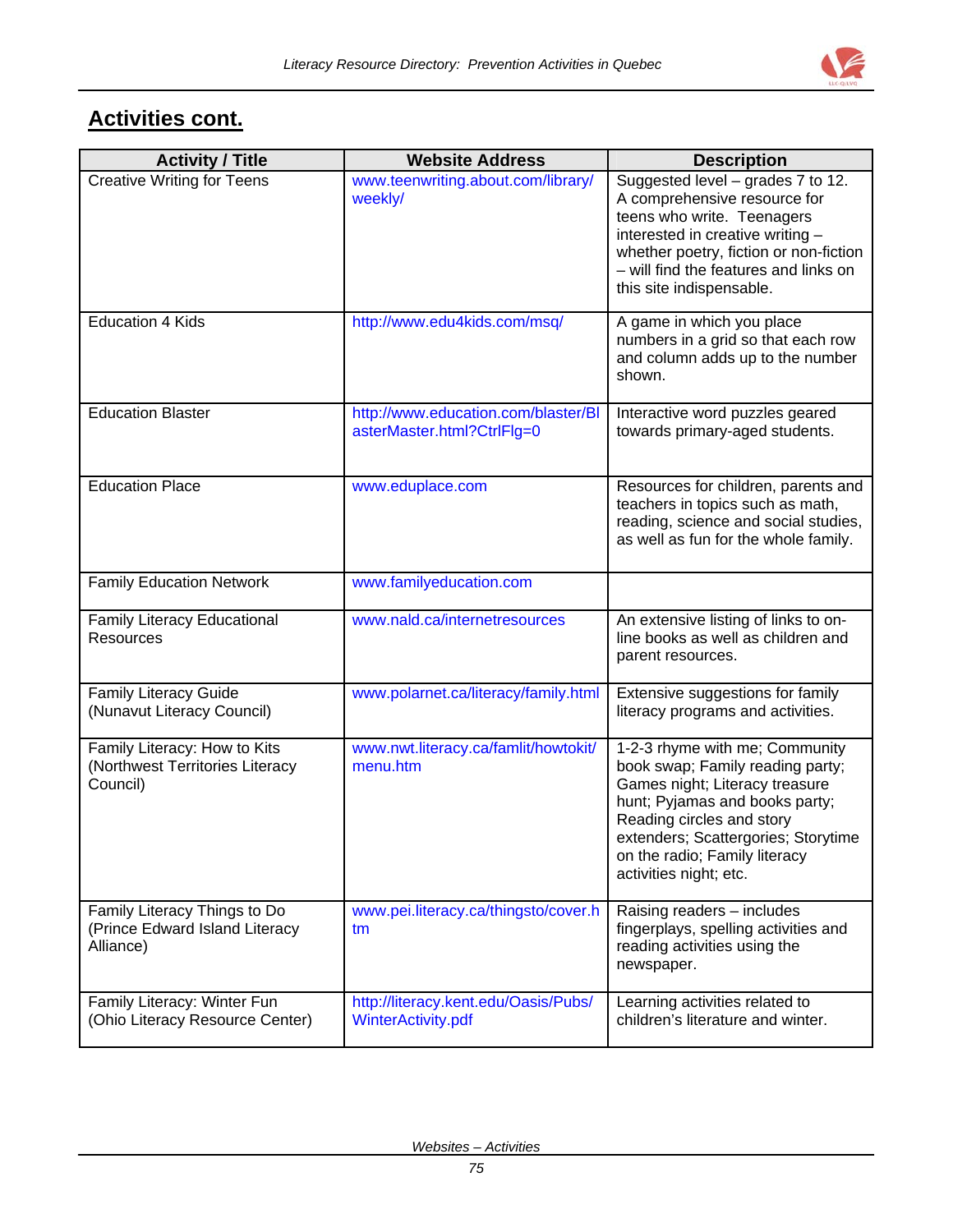| <b>Activity / Title</b>                                                                                 | <b>Website Address</b>                                  | <b>Description</b>                                                                                                                                                                                                                                                                                                                                                                                                                                                                                                                                                                                                                                                    |
|---------------------------------------------------------------------------------------------------------|---------------------------------------------------------|-----------------------------------------------------------------------------------------------------------------------------------------------------------------------------------------------------------------------------------------------------------------------------------------------------------------------------------------------------------------------------------------------------------------------------------------------------------------------------------------------------------------------------------------------------------------------------------------------------------------------------------------------------------------------|
| Family Math Fun Pack<br>(Ohio Literacy Resource Center;<br>Midwest LINCS)                               | http://literacy.kent.edu/Oasis/Pubs/<br>MathFunPack.pdf | Math activities that families can do<br>with their children. Each involves<br>counting, sorting, measuring and<br>money. Combines math activities<br>with children's literature.                                                                                                                                                                                                                                                                                                                                                                                                                                                                                      |
| Figure This! Math Challenges for<br><b>Families</b><br>(National Council of Teachers of<br>Mathematics) | www.figurethis.org/                                     | A collection of "challenges" aimed<br>at middle-school students getting<br>help at home with math.                                                                                                                                                                                                                                                                                                                                                                                                                                                                                                                                                                    |
| FunBrain                                                                                                | www.funbrain.com                                        | A learning network for children,<br>parents and teachers that includes<br>interactive educational games for<br>children, as well as tips and tools<br>for teachers and parents.                                                                                                                                                                                                                                                                                                                                                                                                                                                                                       |
| Hillendale Elementary School                                                                            | http://hes.ucf.k12.pa.us/fun/powerm<br>em/welcome.html  | A timed memory game – find pairs<br>of matching pictures.                                                                                                                                                                                                                                                                                                                                                                                                                                                                                                                                                                                                             |
| HomeworkSpot                                                                                            | www.homeworkspot.com                                    | This site is a free homework<br>information portal that features the<br>very best K-12 homework-related<br>sites together with engaging editorial<br>in one high-utility, educational spot.<br>With the help of students, parents<br>and teachers our team of educators,<br>librarians and journalists has<br>scoured the Web to bring you the<br>best resources for English, math,<br>science, history, art, music,<br>technology, foreign language,<br>college prep, health, life skills,<br>extracurricular activities and much<br>more. The site has organized these<br>resources into grade-appropriate<br>categories for elementary, middle<br>and high school. |
| Internet Public Library (The)                                                                           | www.ipl.org/div/teen<br>www.ipl.org/div/kidspace        | A site in which you can locate<br>books on nearly any topic.                                                                                                                                                                                                                                                                                                                                                                                                                                                                                                                                                                                                          |
| Kids on the Web (The)                                                                                   | http://www.zen.org/~brendan/kids-<br>homework.html      | Homework tools including<br>encyclopedias, dictionaries,<br>thesaurus, etc.                                                                                                                                                                                                                                                                                                                                                                                                                                                                                                                                                                                           |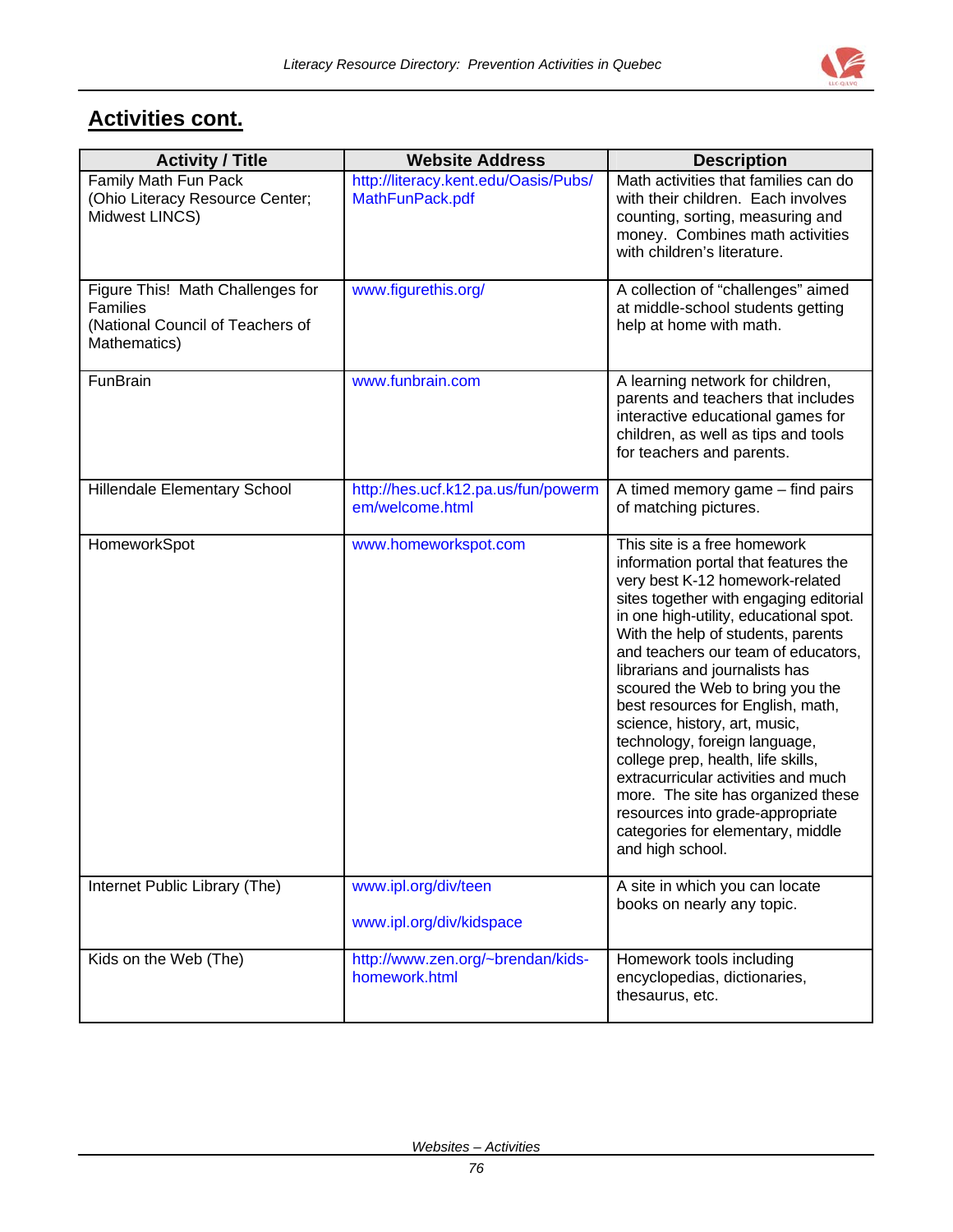

| <b>Activity / Title</b>                                   | <b>Website Address</b>                                                 | <b>Description</b>                                                                                                                              |
|-----------------------------------------------------------|------------------------------------------------------------------------|-------------------------------------------------------------------------------------------------------------------------------------------------|
| Knowledge Probe Inc.                                      | www.kprobe.com                                                         | Educational word games and math<br>puzzles for ALL ages.                                                                                        |
| Ladders to Learning                                       | www.ladderstolearning.com                                              | Reading Kits for Kids                                                                                                                           |
| Learning Ladder II                                        | http://learningladder.org/fccp/                                        | A reading and writing curriculum for<br>family child care providers, children<br>and families.                                                  |
| Lil' Fingers                                              | www.lil-fingers.com                                                    | A storybook site for toddlers.                                                                                                                  |
| Mother's Home<br>The Activity Cupboard                    | www.mothers-<br>home.com/activities/sherri2.htm                        | Instructions on how to make crafts<br>and craft ideas.                                                                                          |
| <b>Nursery Rhymes</b>                                     | www.enchantedlearning.com/Rhym<br>es.htm                               | <b>Nursery Rhymes</b>                                                                                                                           |
| Nursery Rhymes for Early Literacy                         | http://curry.edschool.virginia.edu/go<br>/wil/rimes_and_rhymes.htm#top |                                                                                                                                                 |
| <b>Official Robert Munsch Website</b><br>(The)            | www.robertmunsch.com                                                   | Everything you wanted to know<br>about Robert Munsch and his books.<br>You can even listen to Bob read you<br>one of his stories from the site. |
| <b>Personal Educational Press</b>                         | http://educationalpress.org/educatio<br>nalpress/                      | Create free educational worksheets<br>such as flashcards, game boards,<br>quizzes.                                                              |
| <b>Picture Dictionary</b>                                 | www.enchantedlearning.com/Dictio<br>nary.html                          | Suggested level - preschool to<br>grade 2.<br>A dictionary which uses both<br>illustrations and written definitions.                            |
| Postal Planet                                             | www.postalplanet.com                                                   | Canada Post activities for children<br>and teens; resources for parents.                                                                        |
| Puzzlemaker                                               | http://puzzlemaker.school.discovery<br>.com                            | Generates puzzles.                                                                                                                              |
| Reading a-z                                               | www.readinga-z.com                                                     | A variety of resources including<br>downloadable books, flash cards<br>and lesson plans to help children<br>become fluent readers.              |
| Sharing Books With Your Baby or<br>Toddler<br>(Booktrust) | www.bookstart.co.uk/booktouch/sh<br>aring%20books%2012ppv22.pdf        | General advice and ideas about<br>enjoying reading with your blind or<br>partially sighted child.                                               |
| StarChild: The Solar System                               | http://starchild.gsfc.nasa.gov/docs/<br>StarChild/                     | Suggested level $-$ grades 3 to 6.<br>An explanation of what the solar<br>system is and how it works.                                           |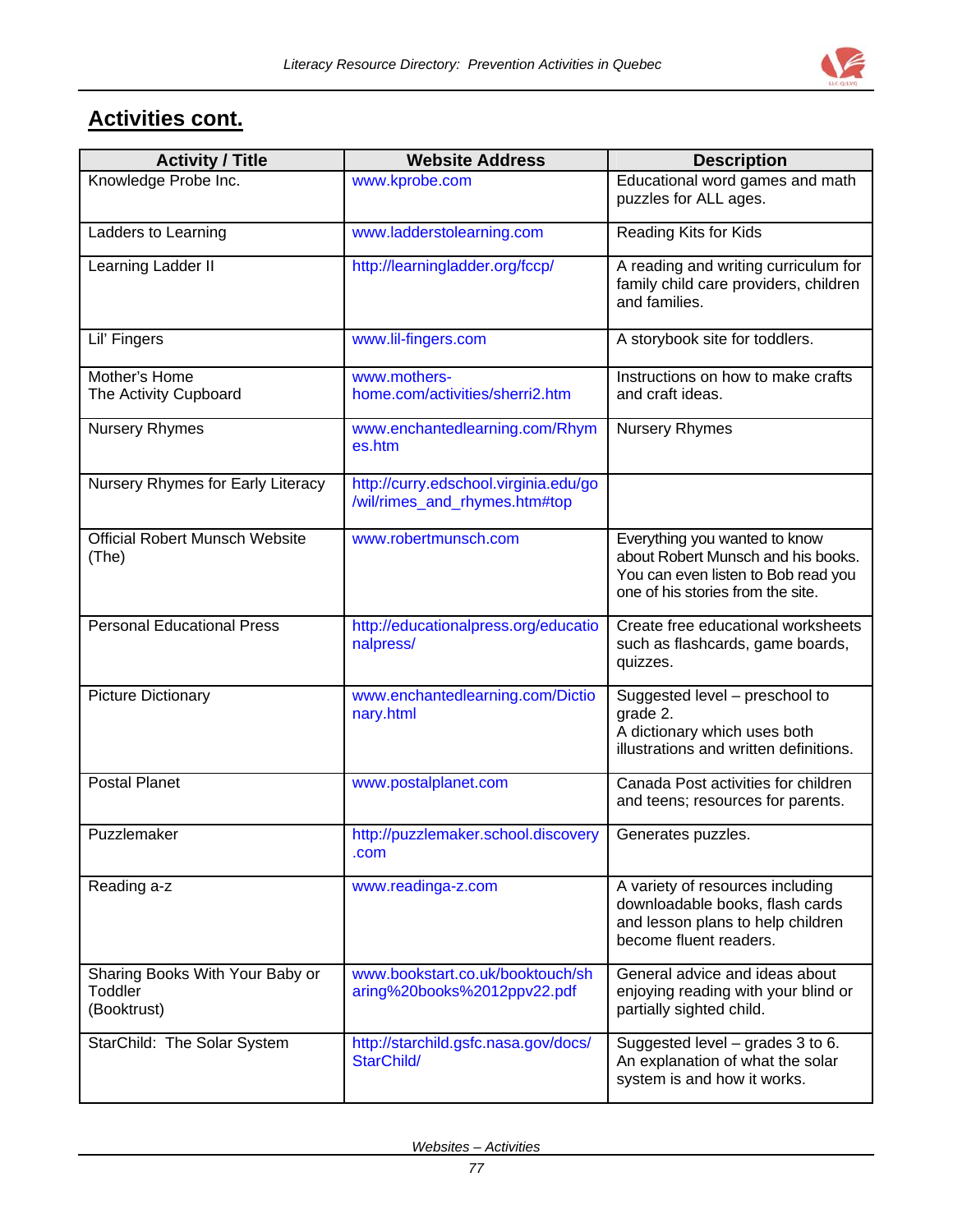

| <b>Activity / Title</b> | <b>Website Address</b>                        | <b>Description</b>                                                                                                                         |
|-------------------------|-----------------------------------------------|--------------------------------------------------------------------------------------------------------------------------------------------|
| <b>Word Central</b>     | www.wordcentral.com                           | Children learn new vocabulary<br>while visiting different rooms in this<br>interactive school.                                             |
| Word Monster Comic Book | www.nald.ca/wordmonster/comboo<br>k/index.htm | Word Monster, the family literacy<br>mascot of the Prince Edward Island<br>Literacy Alliance, takes readers on<br>adventures with reading. |

*Websites – Activities*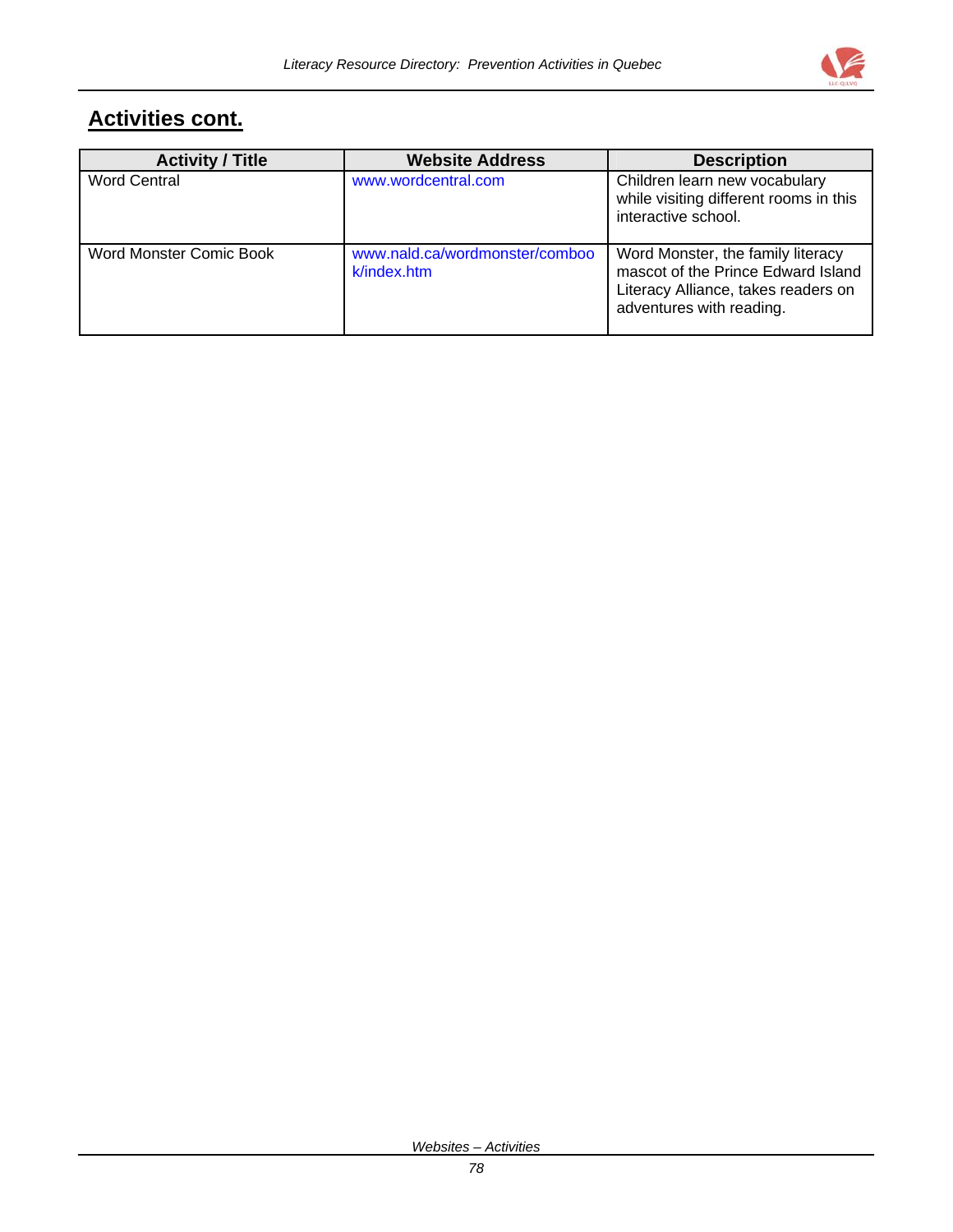

# **Media**

| <b>Magazine Title</b>                                                                                | <b>Website Address</b>                          | <b>Description</b>                                                                                                                                                                                                                          |
|------------------------------------------------------------------------------------------------------|-------------------------------------------------|---------------------------------------------------------------------------------------------------------------------------------------------------------------------------------------------------------------------------------------------|
| <b>Canadian Parents Online</b>                                                                       | www.canadianparents.com                         | A resource for parents on a variety<br>of parenting issues, including tips<br>on encouraging children to read.                                                                                                                              |
| <b>CBC Kids</b>                                                                                      | www.cbc.ca/kids/                                | Activities for pre-school kids, school<br>age kids and teens.                                                                                                                                                                               |
| Discovery Kids                                                                                       | www.discoverykids.ca/main.asp                   | Science website for kids.                                                                                                                                                                                                                   |
| <b>Little Planet Times</b>                                                                           | www.littleplanettimes.com                       | Suggested level - grades 3 to 6. A<br>magazine for kids featuring a<br>variety of sections, including letters<br>to the editor, entertainment,<br>creative writing and school<br>spotlight.                                                 |
| Owl Magazine                                                                                         | www.owlkids.com/owl/                            | A fun site for kids where they can<br>test their brainpower with word<br>games, crossword puzzles and<br>brainteasers.                                                                                                                      |
| Parents and Children Together<br>Online: A magazine for parents<br>and children on the Worldwide Web | http://reading.indiana.edu/www/inde<br>xfr.html | "The magazine's goal is to further<br>the cause of family literacy by<br>bringing parents and children<br>together through the magic of<br>reading." Each issue features<br>articles for children and articles for<br>parents and teachers. |
| Parents of Multiples Across Canada                                                                   | www.mom2many.com                                | A resource for moms of multiples<br>across Canada on a variety of<br>parenting issues.                                                                                                                                                      |
| Today's Parent On-line                                                                               | www.todaysparent.com                            | A great resource for parents with<br>children of all ages. This site<br>features tips on behaviour and<br>development, education and life as<br>a parent.                                                                                   |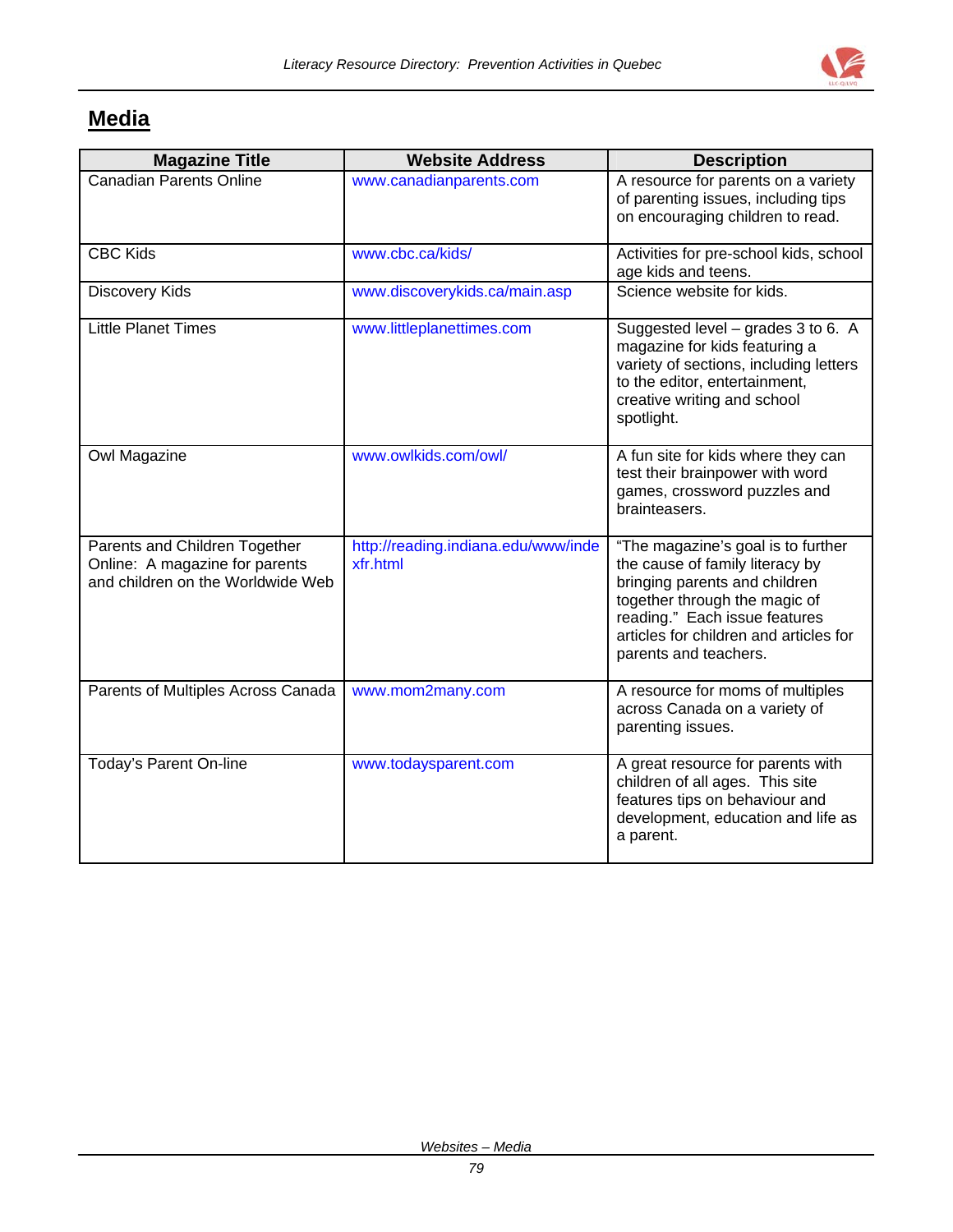

# **Research / Resources**

| <b>Title</b>                                                                                                                                | <b>Website Address</b>                                      | <b>Description</b>                                                                                                                                                                                                                                                          |
|---------------------------------------------------------------------------------------------------------------------------------------------|-------------------------------------------------------------|-----------------------------------------------------------------------------------------------------------------------------------------------------------------------------------------------------------------------------------------------------------------------------|
| Collaboration in Adult ESL and<br><b>Family Literacy Education</b>                                                                          | www.cal.org/ncle/digests/schlessm.<br>htm                   | "discusses the distinctions among<br>cooperation, coordination, and<br>collaboration; presents a framework<br>for collaboration; reports on uses of<br>technology for collaboration; and<br>explores ethical considerations,<br>evaluation concerns, and policy<br>issues." |
| Family and Intergenerational<br>Literacy in Multilingual<br>Communities.                                                                    | www.cal.org/ncle/digests/FamLit2.H<br>TM                    | "This Q&A reviews selected<br>research, current policies, goals,<br>models for program design and<br>curriculum approaches in<br>intergenerational literacy work. It<br>concludes with a discussion of<br>promising practices in family literacy<br>efforts."               |
| Family Literacy and Childcare<br>(READ Saskatoon)                                                                                           | www.nald.ca/CLR/Flac/flac.pdf                               | Suggestions on how to incorporate<br>family literacy activities in childcare<br>programs.                                                                                                                                                                                   |
| Family Literacy: Directions in<br>Research and Implications for<br>Practice: January 1996: Summary<br>and papers of a national<br>symposium | www.ed.gov/pubs/FamLit/index.htm                            | Information and research on family<br>literacy.                                                                                                                                                                                                                             |
| <b>Family Literacy Directory</b>                                                                                                            | www.nald.ca/famlit/search.htm                               | A comprehensive database with<br>contact information about family<br>literacy projects across Canada.                                                                                                                                                                       |
| Family Literacy Frequently Asked<br>Questions                                                                                               | www.lindr.on.ca/literacy/faq.htm                            | Introduction to family literacy and<br>family literacy services.                                                                                                                                                                                                            |
| Family Literacy in Canada: Profiles<br>of Effective Practices                                                                               | www.nald.ca/fulltext/family/famlit/co<br>ver.htm            | Sample of family literacy programs<br>that represents the range of family<br>literacy approaches in different<br>communities across Canada.                                                                                                                                 |
| Family Literacy Programs: Creating<br>a Fit with Families of Children with<br><b>Disabilities</b>                                           | www.ed.gov/pubs/FamLit/create.ht<br>ml                      | A research paper examining how<br>family literacy programs can be<br>designed to adapt to families with<br>children with disabilities.                                                                                                                                      |
| Family Literacy Programs: Who<br>Benefits?                                                                                                  | http://literacy.kent.edu/Oasis/Pubs/<br>WhoBenefits2003.pdf | Children benefit from family literacy<br>programs - Parents benefit from<br>family literacy programs - Families<br>benefit from family literacy programs.                                                                                                                   |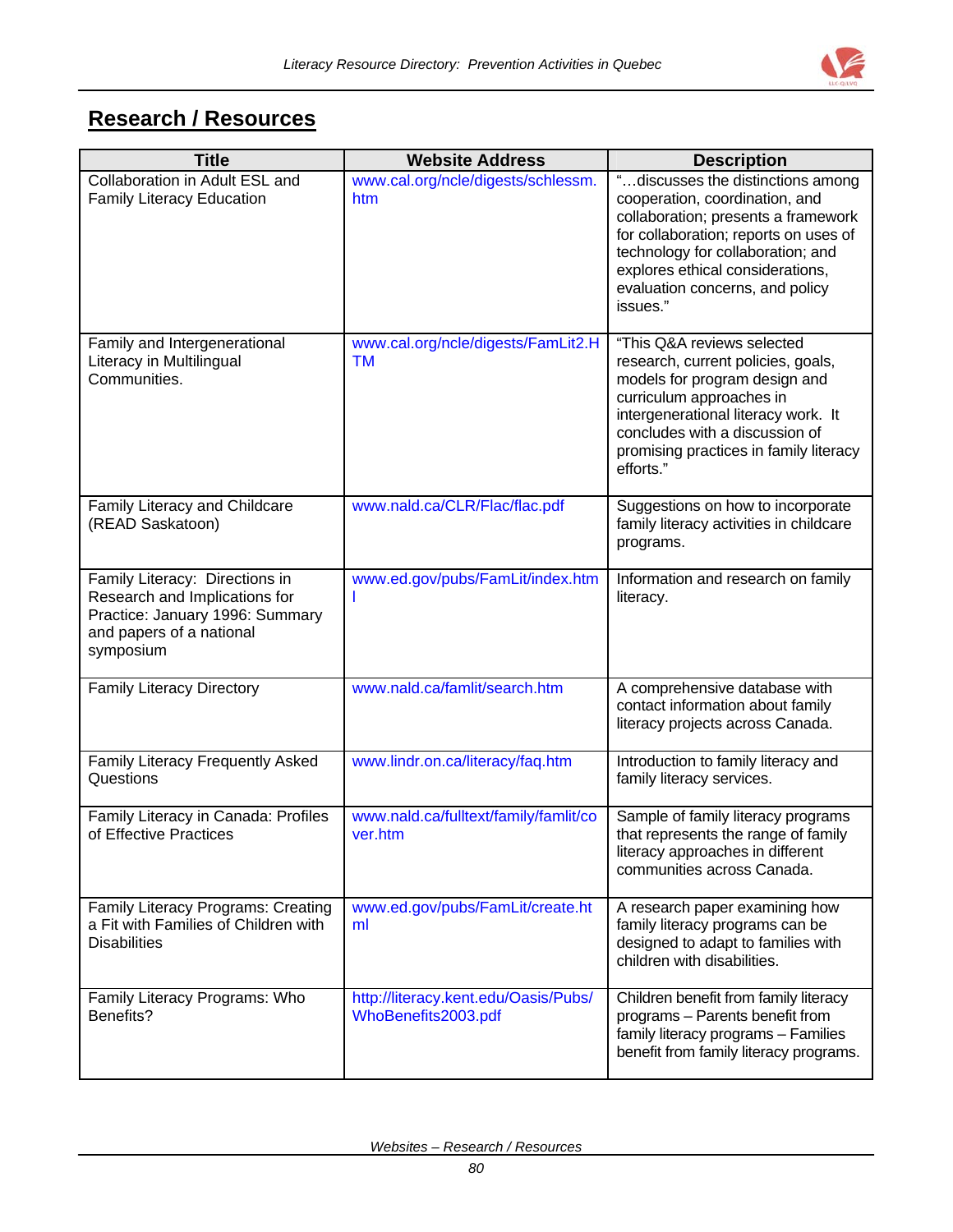

#### **Research / Resources cont.**

| <b>Title</b>                                                                                            | <b>Website Address</b>                                            | <b>Description</b>                                                                                                                                                                                                                                                |
|---------------------------------------------------------------------------------------------------------|-------------------------------------------------------------------|-------------------------------------------------------------------------------------------------------------------------------------------------------------------------------------------------------------------------------------------------------------------|
| Family Literacy Resource Notebook                                                                       | http://literacy.kent.edu/Oasis/famlitn<br>otebook/                | Notebook provides information on<br>those new to family literacy or for<br>those practitioners who wish to<br>enrich their family literacy programs.                                                                                                              |
| Four Components of Family<br><b>Literacy Programs</b>                                                   | http://wvabe.org/wvfli/four_compon<br>ents.html                   | Based on the Kenan Family<br>Literacy Project, and through<br>demonstration family literacy<br>programs National Center for<br>Family Literacy (NCFL) has defined<br>the essential elements of effective<br>family literacy programs into four<br>components.     |
| Help Your Children to Learn: A<br>Guide to Supporting Reading for<br>parents of Primary School Children | www.parentcentre.gov.uk/linkAttach<br>ments/Reading%20Primary.pdf | Ideas in the leaflet have been<br>developed by parents and can be<br>used with, or adapted for, both<br>primary and secondary age children<br>and young people. Each section is<br>divided into: Instant Ideas, Try<br>Making Time To, and What Should I<br>Know. |
| Literacy Tips for Children                                                                              | http://literacy.kent.edu/Oasis/Pubs/<br>child_lit_tips.pdf        | Lists for different age groups that<br>can be used in family literacy<br>programs. Each list contains<br>developmental milestones,<br>suggested books, and a list to world<br>wide websites that contain research-<br>based information for parents.              |
| Making Literacy Part of Every Day<br>in Child Care<br>(Canadian Child Care Federation)                  | www.cfc-<br>efc.ca/docs/cccf/00000104.htm                         | This document outlines activities<br>child care workers can use to foster<br>the development of literacy in pre-<br>school children.                                                                                                                              |
| Multicultural Books in Family<br>Literacy Programs                                                      | http://literacy.kent.edu/Oasis/Pubs/<br>0300-7.htm                | "The purpose of this [paper] is to<br>focus on multicultural picture books<br>from two groups that are well<br>represented in Ohio: African-<br>Americans and Appalachians."                                                                                      |
| <b>Online Courses</b><br>(Verizon Literacy University)                                                  | www.vluonline.org/course/                                         | Online courses for potential<br>volunteers, existing volunteers,<br>program directors and staff. The<br>types of courses offered are self-<br>paced, instructor-led or blended<br>learning.                                                                       |
| Parents as Partners in Reading<br>(Canadian Child Care Federation)                                      | www.cfc-<br>efc.ca/docs/cccf/rs002_en.htm                         | A sheet of tips on how to<br>encourage literacy.                                                                                                                                                                                                                  |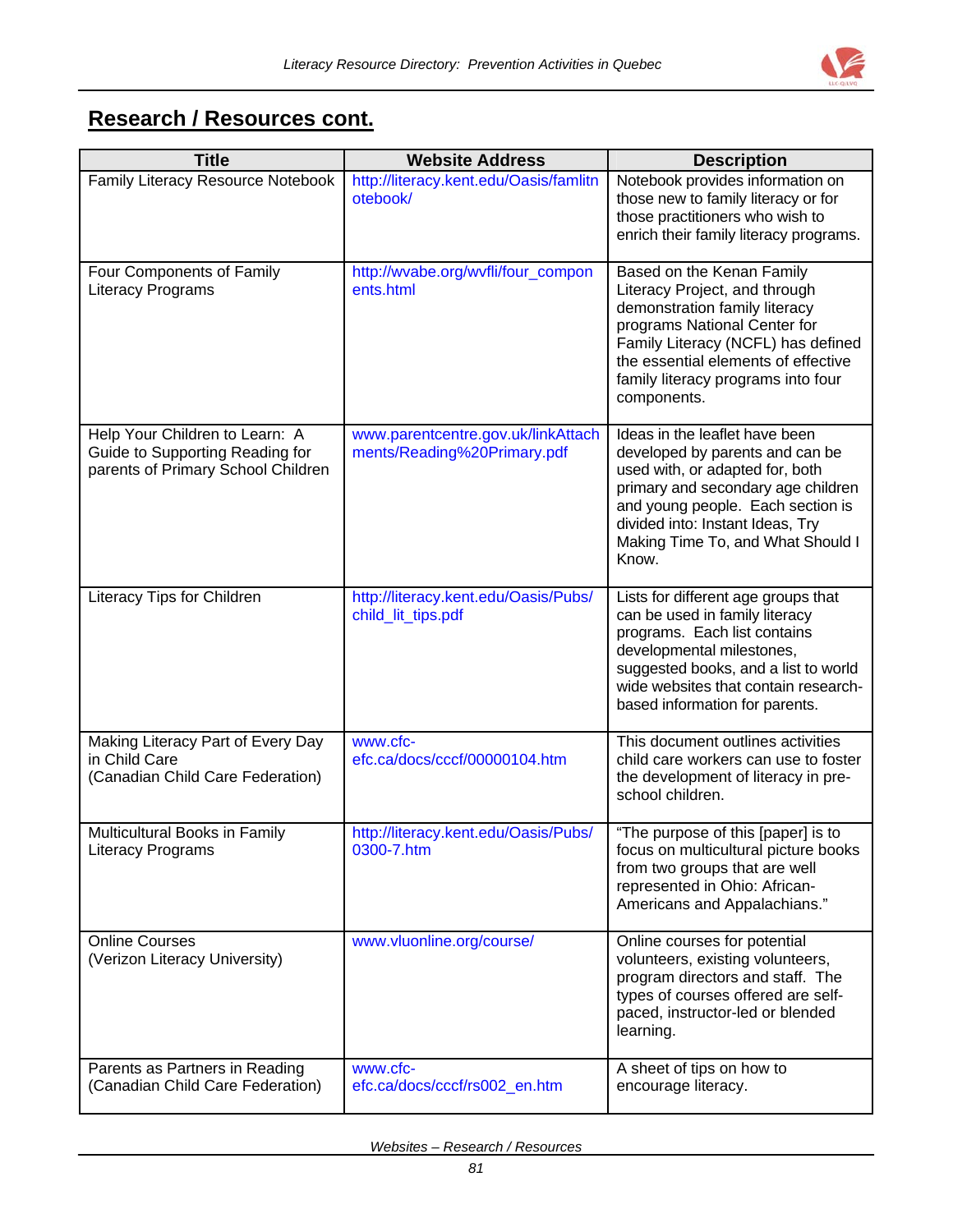

#### **Research / Resources cont.**

| <b>Title</b>                                                                                                                             | <b>Website Address</b>                                         | <b>Description</b>                                                                                                                                                                                                                            |
|------------------------------------------------------------------------------------------------------------------------------------------|----------------------------------------------------------------|-----------------------------------------------------------------------------------------------------------------------------------------------------------------------------------------------------------------------------------------------|
| Principles for Reading to Deaf<br>Children<br>(Gallaudet University, Laurent Clerc<br>National Deaf Education Center)                    | http://clerccenter.gallaudet.edu/liter<br>acy/srp/15princ.html | A thorough examination of the<br>principles of reading to deaf<br>children, with references.                                                                                                                                                  |
| <b>PRINTS Family Literacy Network</b>                                                                                                    | www.nald.ca/prints/Research/1.htm                              | An independent voluntary<br>organization dedicated to promoting<br>literacy development. Research<br>project on the nature and<br>effectiveness of a family literacy<br>program; parents' roles interacting<br>with teacher support.          |
| Reading to Deaf Children, Learning<br><b>From Deaf Adults</b><br>(Gallaudet University, Laurent Clerc<br>National Deaf Education Center) | http://clerccenter.gallaudet.edu/Liter<br>acy/srp/r2dc.html    | Provides basic information about<br>the Reading to Deaf Children,<br>Learning From Deaf Adults<br>workshops based on 15 principles<br>for reading with deaf and hard-of-<br>hearing children.                                                 |
| <b>ReadWriteThink</b>                                                                                                                    | www.readwritethink.org                                         | Reading/language teaching<br>resources. Partnership between<br>IRA and National Council of<br>Teachers of English (NCTE) and<br>Marco Polo Education Foundation.                                                                              |
| <b>Shared Reading, Shared Success</b><br>(Laurent Clerc National Deaf<br><b>Education Center)</b>                                        | http://clerccenter.gallaudet.edu/Liter<br>acy/srp/shared.html  | Introduction to the Shared Reading<br>Program, "designed to teach<br>parents and other caregivers how<br>to read to their deaf children using<br>American Sign Language and how<br>to use strategies to make book<br>sharing most effective." |
| Up2us.com                                                                                                                                | www.up2us.ca                                                   | Activities provide computer-based<br>strategies for enhancing computer,<br>literacy and play activities of adults<br>and their children.                                                                                                      |